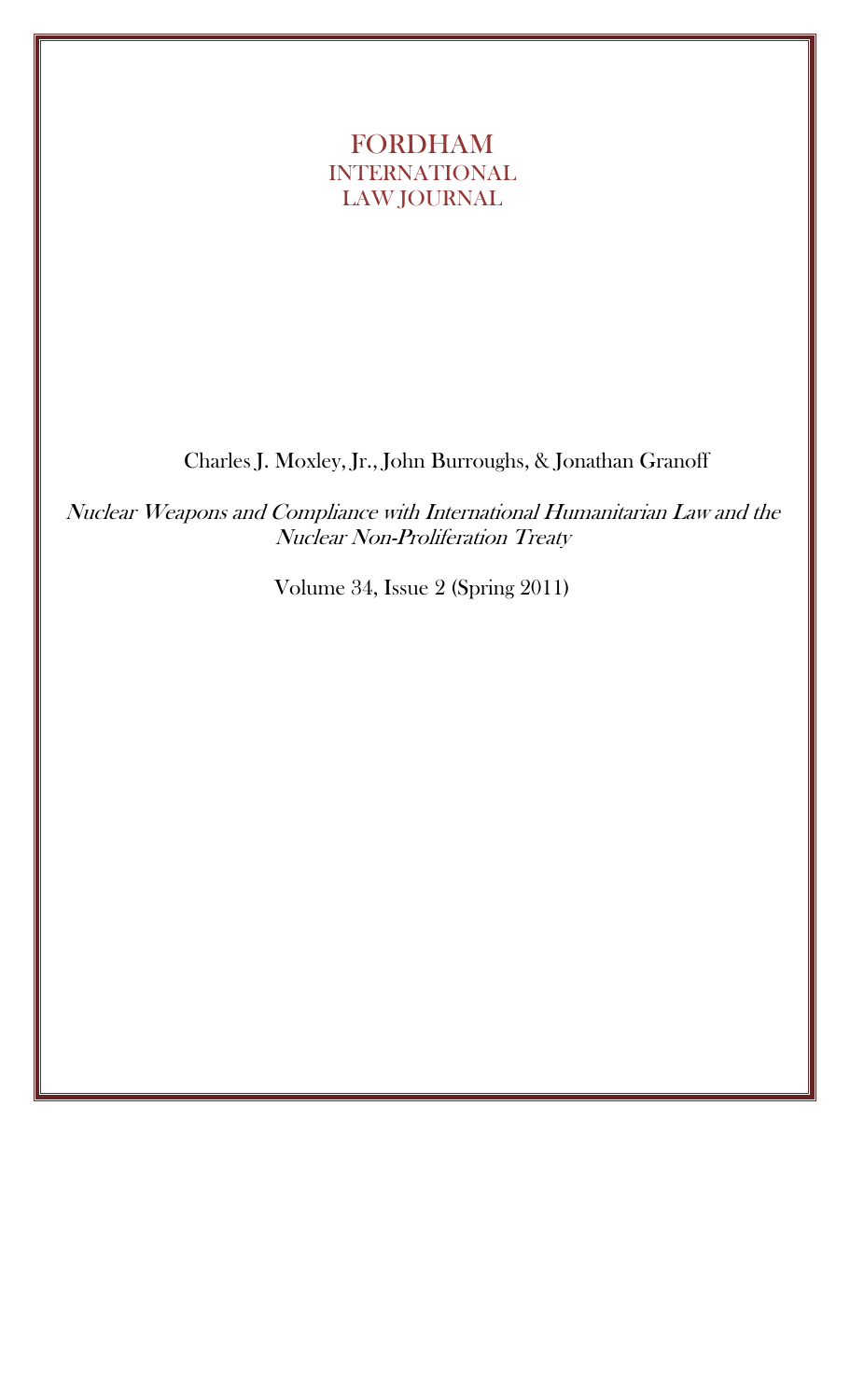# SYMPOSIUM

# NUCLEAR WEAPONS AND INTERNATIONAL LAW: A NUCLEAR NONPROLIFERATION REGIME FOR THE 21ST CENTURY

# NUCLEAR WEAPONS AND COMPLIANCE WITH INTERNATIONAL HUMANITARIAN LAW AND THE NUCLEAR NON-PROLIFERATION TREATY

*Charles J. Moxley Jr.,*\* *John Burroughs,*\*\* *and Jonathan Granoff* \*\*\*

\* Charles J. Moxley Jr. is the author of NUCLEAR WEAPONS AND INTERNATIONAL LAW IN THE POST COLD WAR WORLD (2000) and numerous law review and other articles on the subject, and is an adjunct Professor at Fordham University School of Law teaching Nuclear Weapons Law. He is a practicing attorney in New York City, specializing in commercial, securities, and insurance litigation and spends much of his professional time as an arbitrator and mediator. He is a Fellow of the College of Commercial Arbitrators and of the Chartered Institute of Arbitrators and Chair Elect of the Dispute Resolution Section of the New York State Bar Association. Professor Moxley is a member of the board of directors of the Lawyers Committee on Nuclear Policy ("LCNP"). Professor Moxley gratefully acknowledges Fordham Law School student John Dongyual Yi and former Fordham Law School students Frank Raimond and Patrick Krenicky for their assistance in the researching and writing of this Article.

\*\* John Burroughs, J.D., Ph.D. is the Executive Director of the New York-based Lawyers Committee on Nuclear Policy and Director of the United Nations ("UN") Office of the International Association of Lawyers against Nuclear Arms. He represents the LCNP and the International Association of Lawyers against Nuclear Arms in Nuclear Non-Proliferation Treaty review proceedings, the United Nations, and other international forums, and prepares briefing papers for consultations with governments organized by the Middle Powers Initiative. He is co-editor and contributor, NUCLEAR DISORDER OR COOPERATIVE SECURITY? U.S. WEAPONS OF TERROR, THE GLOBAL PROLIFERATION CRISIS, AND PATHS TO PEACE (2007); and author of THE LEGALITY OF THREAT OR USE OF NUCLEAR WEAPONS: A GUIDE TO THE HISTORIC OPINION OF THE INTERNATIONAL COURT OF JUSTICE (1997). His articles and op-eds have appeared in the BULLETIN OF THE ATOMIC SCIENTISTS, the WORLD POLICY JOURNAL, the HARVARD INTERNATIONAL REVIEW, NEWSDAY, and other publications. Dr. Burroughs is also an adjunct professor of international law at Rutgers Law School, Newark.

\*\*\* Jonathan Granoff is President of the Global Security Institute, Co-Chair of the American Bar Association's International Law Section's Blue Ribbon Task Force on Nuclear Non-Proliferation, and Senior Advisor to its Committee on Arms Control and National Security. He is the recipient of the 2009 Arthur E. Armitage Sr. Distinguished Alumni Award from the Rutgers-Camden Law School and serves on numerous

595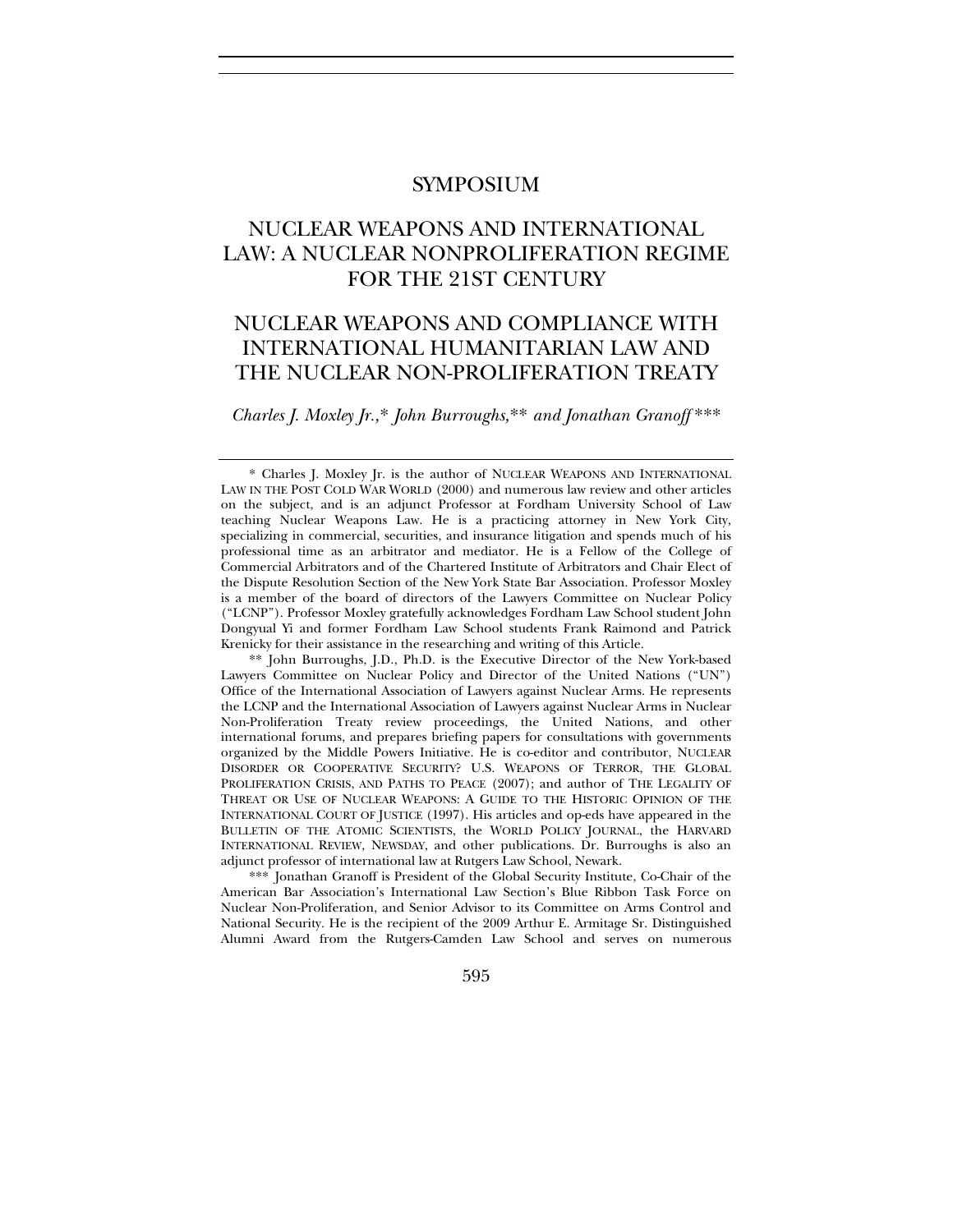|    |                                                    | I. INTERNATIONAL HUMANITARIAN LAW  602                |  |  |
|----|----------------------------------------------------|-------------------------------------------------------|--|--|
| А. |                                                    | Nuclear Weapons Facts Relevant to the                 |  |  |
|    |                                                    | Application of International Humanitarian Law603      |  |  |
| В. | Scope of International Humanitarian Law 606        |                                                       |  |  |
| C. |                                                    | Main Corpus of International Humanitarian Law609      |  |  |
| D. | Applicability of International Humanitarian Law to |                                                       |  |  |
|    |                                                    |                                                       |  |  |
| Е. |                                                    | Summary of the Main Rules of International            |  |  |
|    |                                                    | Humanitarian Law Applicable to Nuclear Weapons .612   |  |  |
| F. |                                                    | Discussion of the Rules of International Law          |  |  |
|    |                                                    |                                                       |  |  |
|    | 1.                                                 | Rule of Distinction/Discrimination 614                |  |  |
|    | 2.                                                 |                                                       |  |  |
|    | 3.                                                 |                                                       |  |  |
|    | 4.                                                 | Corollary Requirement of Controllability 621          |  |  |
|    |                                                    | a. Uncontrollability under the Rule of                |  |  |
|    |                                                    |                                                       |  |  |
|    |                                                    | b. Uncontrollability under the Rule of                |  |  |
|    |                                                    |                                                       |  |  |
|    |                                                    | Uncontrollability under the Rule of<br>$\mathbf{C}$ . |  |  |
|    |                                                    |                                                       |  |  |
|    | 5.                                                 |                                                       |  |  |
|    |                                                    |                                                       |  |  |

governing and advisory boards including the ABA International Law Section, Lawyers Committee on Nuclear Policy, Fortune Forum, Jane Goodall Institute, Bipartisan Security Group and the Middle Powers Initiative, and served as past Vice President and UN Representative of the Lawyers Alliance for World Security. Mr. Granoff is the awardwinning screenwriter of *The Constitution: The Document that Created a Nation*, and has articles in more than fifty publications and books including: *Interfaith Imperatives Post 9/11: Sovereign Value of the Golden Rule*, *in* PERSPECTIVES ON 9/11 (Yassin El-Ayouty ed., 2004); *Nuclear Weapons and Reverence for Life*, *in* REVERENCE FOR LIFE REVISITED (David Ives & David Valone eds., 2007); *Nuclear Weapons, Ethics, Morals and Law*, *in* ANALYZING MORAL ISSUES (3d ed. 2004); *Peace and Security*, *in* HOLD HOPE, WAGE PEACE (1st ed. 2005); *Peace and Security*, *in* TOWARDS A WORLD IN BALANCE (2006); *Sovereignty and Duty*, *in* THE SOVEREIGNTY REVOLUTION (Kim Cranston ed., 2004); and Presentation at the International Conference: Towards a World Free of Nuclear Weapons (June 8–9, 2008) (transcript available at http://gsinstitute.org/gsi/docs/06\_09\_08\_Beyond-Deterrence.pdf). He has been a featured guest and expert commentator on numerous radio and television programs, testified in Congress and at the United Nations numerous times and has, for the past eight years, addressed Nobel Peace Laureate Summits in Paris and Rome.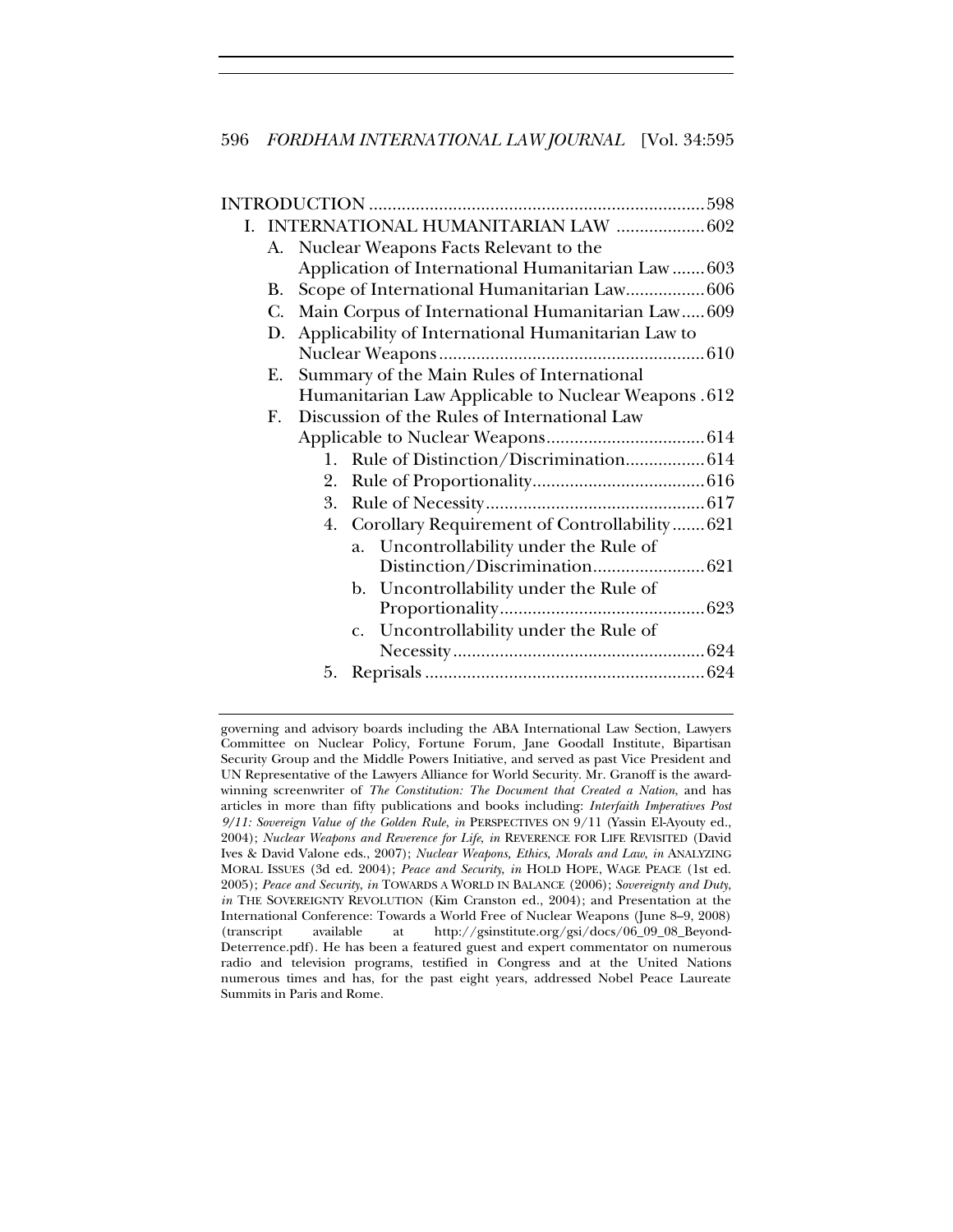| 2011] | NUCLEAR WEAPONS, IHL, AND THE NPT                                         | 597 |
|-------|---------------------------------------------------------------------------|-----|
|       | 6.                                                                        |     |
|       | Individual Responsibility for War Crimes  629<br>7.                       |     |
|       | Individual Responsibility for One's Own<br>a.                             |     |
|       |                                                                           |     |
|       | b.                                                                        |     |
|       | G. Purposes of International Humanitarian Law 633                         |     |
| Н.    | Application of International Humanitarian Law to                          |     |
|       |                                                                           |     |
|       | 1. The ICJ's Application of IHL to Nuclear                                |     |
|       |                                                                           |     |
|       | 2. The Unlawfulness of the Use of Nuclear                                 |     |
|       |                                                                           |     |
|       | a.                                                                        |     |
|       | Radiation as an Inherent Effect of Nuclear<br>b.                          |     |
|       |                                                                           |     |
|       | Radiation as a Secondary Effect of Nuclear<br>C.                          |     |
|       |                                                                           |     |
|       | Use of Low-Yield Nuclear Weapons in<br>d.                                 |     |
|       |                                                                           |     |
|       | Use of Nuclear Weapons in Reprisal for<br>e.                              |     |
|       |                                                                           |     |
|       | Need for Evaluation of the Use of Nuclear<br>f.                           |     |
|       | Weapons on a Case-by-Case Basis  667<br>No General Prohibition of Nuclear |     |
|       | g.<br>Weapons unless the United States Agrees to                          |     |
|       |                                                                           |     |
|       | Lawfulness of the Threat of Use of All<br>h.                              |     |
|       | Nuclear Weapons in the US Arsenal if the                                  |     |
|       | Use of Any Nuclear Weapon in that Arsenal                                 |     |
|       |                                                                           |     |
|       | The Characterization that the ICJ Found<br>1.                             |     |
|       | the Use of Nuclear Weapons to Be Lawful 672                               |     |
|       | The Implicit Argument that Nuclear<br>$\mathbf{i}$ .                      |     |
|       | Weapons May Be Used in Extreme                                            |     |
|       |                                                                           |     |
| L.    |                                                                           |     |
| II.   | THE NPT COMMITMENT TO COMPLIANCE WITH                                     |     |
|       | INTERNATIONAL HUMANITARIAN LAW  678                                       |     |
| A.    | Compliance with IHL as an NPT Commitment 680                              |     |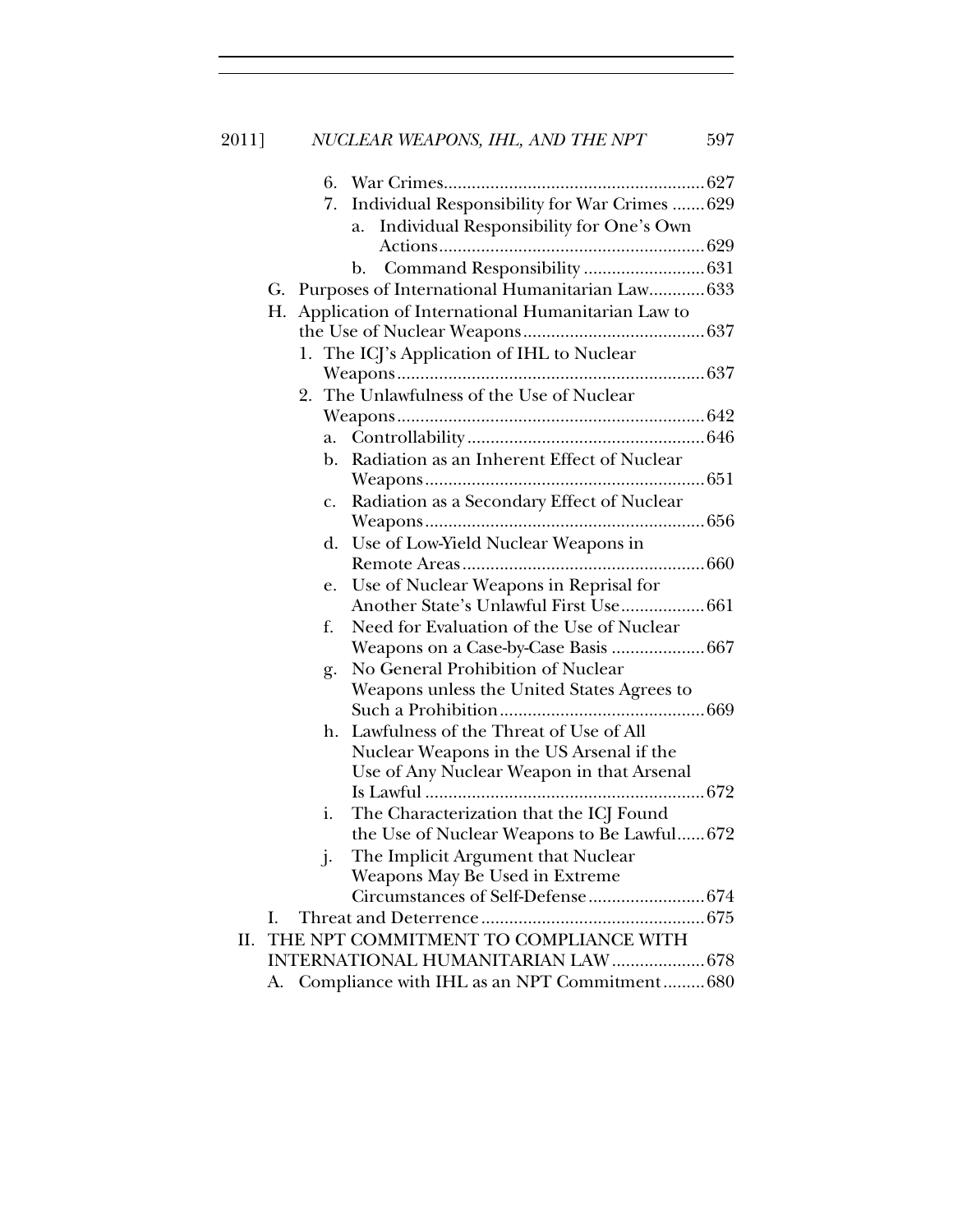#### 598 *FORDHAM INTERNATIONAL LAW JOURNAL* [Vol. 34:595

| 1. Background on the NPT and the 2010 Review         |  |
|------------------------------------------------------|--|
|                                                      |  |
| 2. The IHL Commitment in the NPT Context  683        |  |
|                                                      |  |
| B. Policy Implications of the NPT IHL Commitment 688 |  |
|                                                      |  |
| 2. Implementation of the IHL Commitment691           |  |
|                                                      |  |
|                                                      |  |

#### *INTRODUCTION*

Law is a means of controlling, directing, and constraining potential actions. If law as an institution is to have international relevance, it must apply to critical issues. The survival of humanity depends on how threats posed by nuclear weapons are addressed. Science, in the service of excessive military means of pursuing peace and security, has placed civilization at risk. Law has a duty to control this risk.

At the Security Council Summit of September 24, 2009, the former President of Costa Rica, Óscar Arias Sánchez, a Nobel Peace Laureate, described the current historical moment: "While we sleep, death is awake. Death keeps watch from the warehouses that store more than 23,000 nuclear warheads, like 23,000 eyes open and waiting for a moment of carelessness."1

These devices are possessed by the five permanent members of the United Nations ("UN") Security Council—China, France, Russia, the United Kingdom, and the United States—which are also members of the Nuclear Nonproliferation Treaty ("NPT"), and by India, Israel, Pakistan, and probably North Korea.2 The United States alone has over 5000 nuclear weapons in its deployed stockpile and an additional 4000 stored in an assembled state. $3$  Russia has over 4500 in its deployed stockpile and also over 7000 stored in an assembled state.4 The global

<sup>1.</sup> U.N. SCOR, 64th Sess., 6191st mtg., at 4, U.N. Doc. S/PV.6191 (Sept. 24, 2009).

<sup>2.</sup> *Status of World Nuclear Forces*, FED'N OF AM. SCIENTISTS, http://www.fas.org/ programs/ssp/nukes/nuclearweapons/nukestatus.html (last updated May 26, 2010).

<sup>3.</sup> *See* Hans M. Kristensen, *United States Discloses Size of Nuclear Weapons Stockpile*, FED'N OF AM. SCIENTISTS STRATEGIC SECURITY BLOG (May 3, 2010), http://www.fas.org/ blog/ssp/2010/05/stockpilenumber.php.

<sup>4.</sup> Robert S. Norris & Hans M. Kristensen, *Russian Nuclear Forces, 2010*, BULL. OF ATOMIC SCIENTISTS, Jan./Feb. 2010, at 74, 74.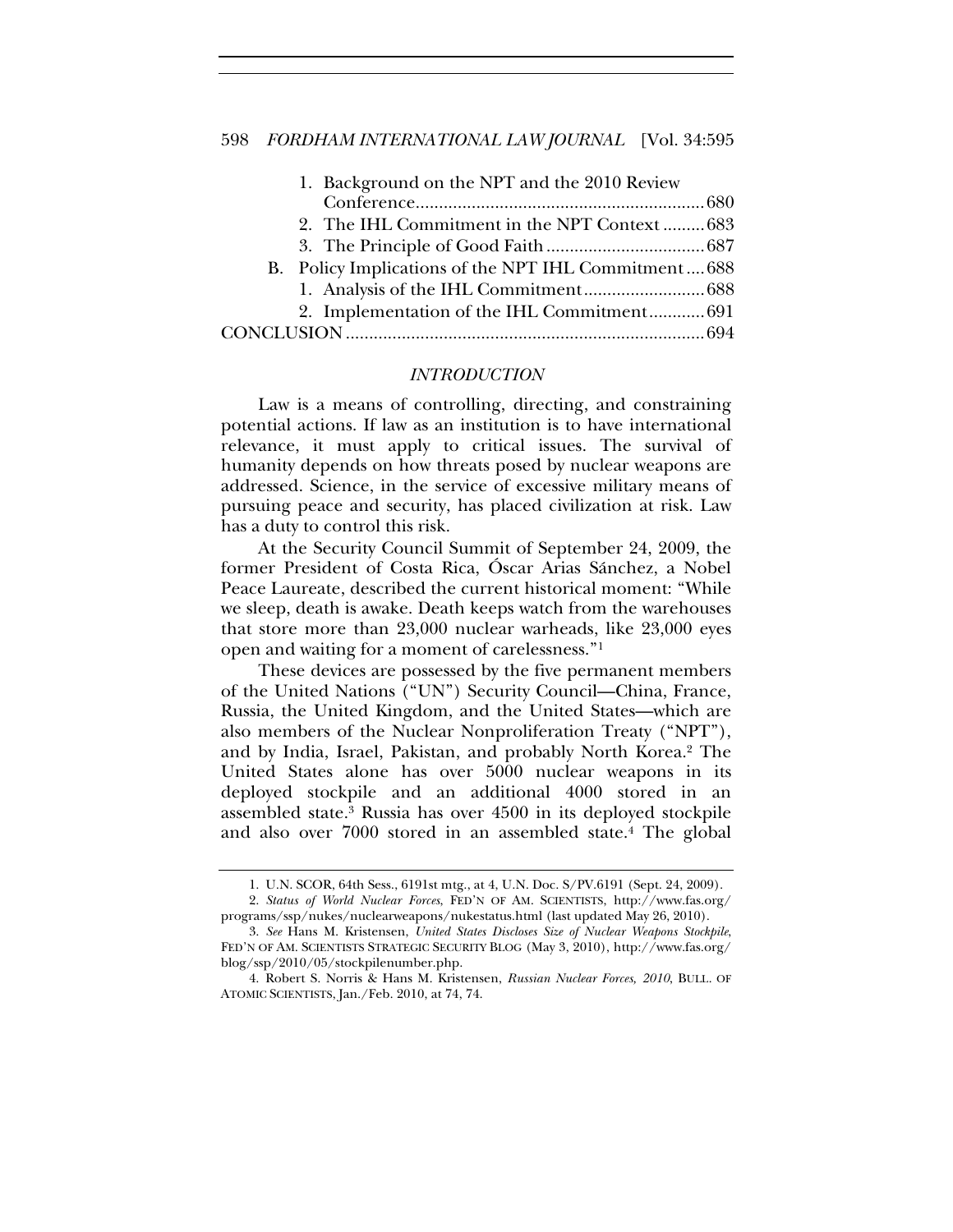stockpile of deployed weapons, however frightening, can be quantified with a credibly high degree of accuracy.5 But the destructive magnitude of a bomb dwarfs imagination. A onemegaton device is approximately eighty times the destructive capacity of the relatively small bomb that leveled Hiroshima. To get an idea of this destructive capacity, Ambassador Thomas Graham suggests imagining a train with TNT stretching from Los Angeles to New York.6 The Soviet Union produced a fiftymegaton bomb in the 1960s, an equivalent of 5000 Hiroshimas.7 It is scant solace that most deployed weapons are only in the range of several hundred kilotons, since a 300 kiloton weapon represents twenty-three Hiroshimas.8

Former CIA Director Stansfield Turner described the actual effects of one bomb:

The fireball created by a nuclear explosion will be much hotter than the surface of the sun for fractions of a second and will radiate light and heat, as do all objects of very high temperature. Because the fireball is so hot and close to the earth, it will deliver enormous amounts of heat and light to the terrain surrounding the detonation point, and it will be hundreds or thousands of times brighter than the sun at noon. If the fireball is created by the detonation of a 1-MT (megaton) nuclear weapon, for example, within roughly eight- to nine-tenths of a second[,] each section of its surface will be radiating about three times as much heat and light as a comparable area of the sun itself. The intense flash of light and heat from the explosion of a 550-KT weapon can carbonize exposed skin and cause clothing to ignite. At a range of three miles, for instance, surfaces would fulminate and recoil as they emanate flames, and even particles of sand would explode like pieces of popcorn from the rapid heating of the fireball. At three and a half miles, where the blast pressure would be about 5 psi, the fireball could ignite clothing on people, curtains and upholstery in homes and

<sup>5.</sup> Hans M. Kristensen & Alicia Goldberg, *Status of Nuclear Weapons States and Their Nuclear Capabilities*, FED'N OF AM. SCIENTISTS, (March 2008), http://www.fas.org/nuke/ guide/summary.htm.

<sup>6.</sup> AMBASSADOR THOMAS GRAHAM, JR., COMMON SENSE ON WEAPONS OF MASS DESTRUCTION 10 (2004).

<sup>7.</sup> *Proliferation of Nuclear Weapons*, NUCLEAR THREAT INITIATIVE, http://www.nti. org/f\_wmd411/f1a4\_1.html (last updated Aug. 2010).

<sup>8.</sup> *Id.*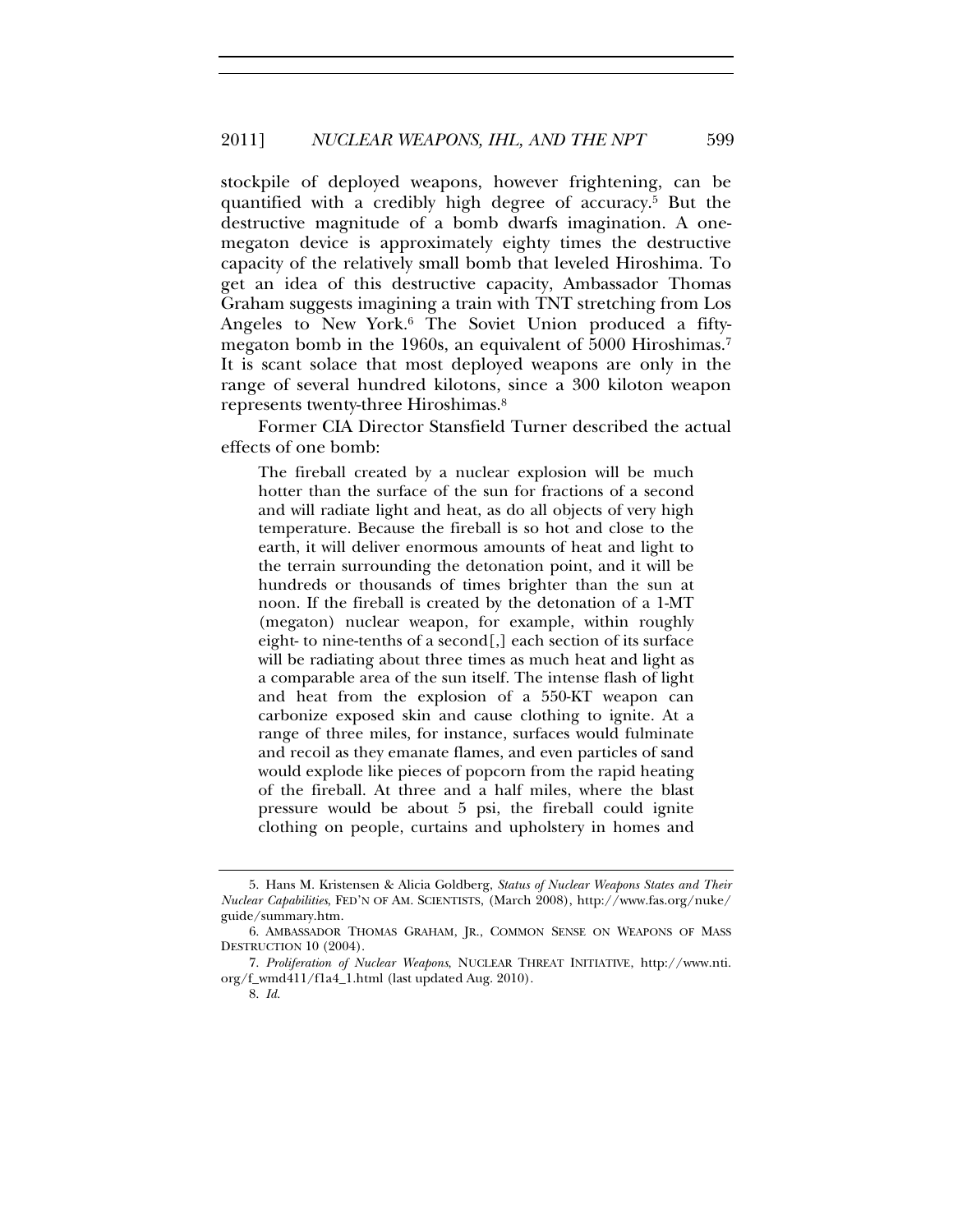offices, and rubber tires on cars. At four miles, it could blister aluminum surfaces, and at six to seven miles it could still set fire to dry leaves and grass. This flash of incredibly intense, nuclear-driven sunlight could simultaneously set an uncountable number of fires over an area of close to 100 square miles.<sup>9</sup>

Experts suggest that a regional nuclear exchange—for example, between India and Pakistan—would have a devastating impact on the planet's climate, causing a global famine that could kill one billion people.10 This cold scientific data does not give as powerful a testimony as the simple eye-witness accounts recorded by Charles Pelligrino in *The Last Train from Hiroshima*, as he describes the so-called "[a]nt-walking alligators" as survivors who "were now eyeless and faceless—with their heads transformed into blackened alligator hides displaying red holes, indicating mouths."11 He continues, "The alligator people did not scream. Their mouths could not form the sounds. The noise they made was worse than screaming. They uttered a continuous murmur—like locusts on a midsummer night. One man, staggering on charred stumps of legs, was carrying a dead baby upside down."12

Can the use of weapons that have such horrific effects on humans and the environment be compatible with the dictates of human conscience and with international humanitarian law ("IHL")? For even in war, law and its rule cannot be ignored if we are to remain civilized. The current readiness to use nuclear weapons13 places us all under a cloud that could burst and within

<sup>9.</sup> STANSFIELD TURNER, CAGING THE NUCLEAR GENIE: AN AMERICAN CHALLENGE FOR GLOBAL SECURITY 127–28 (1997).

<sup>10.</sup> *See* Steven Starr, Op-Ed, *The Climatic Consequences of Nuclear War*, BULL. OF ATOMIC SCIENTISTS, Mar. 12, 2010, *available at* http://www.thebulletin.org/webedition/op-eds/the-climatic-consequences-of-nuclear-war (citing Alan Robock & Owen Brian Toon, *Local Nuclear War, Global Suffering*, SCI. AM., Jan. 2010, at 74, 79).

<sup>11.</sup> CHARLES PELLEGRINO, THE LAST TRAIN FROM HIROSHIMA: THE SURVIVORS LOOK BACK 178 (2010).

<sup>12.</sup> *Id.*

<sup>13.</sup> Charles J. Moxley, Jr. sets forth the existential reality of the preparedness exercised ostensibly to bring us peace and security:

Train military personnel to use nuclear weapons; conduct regular exercises reinforcing the training; put the weapons and controls in the hands of the military personnel; provide them with contingency plans as to the circumstances in which they are to use the weapons; instill them with a sense of mission as to the lawful and significant purposes of such weapons in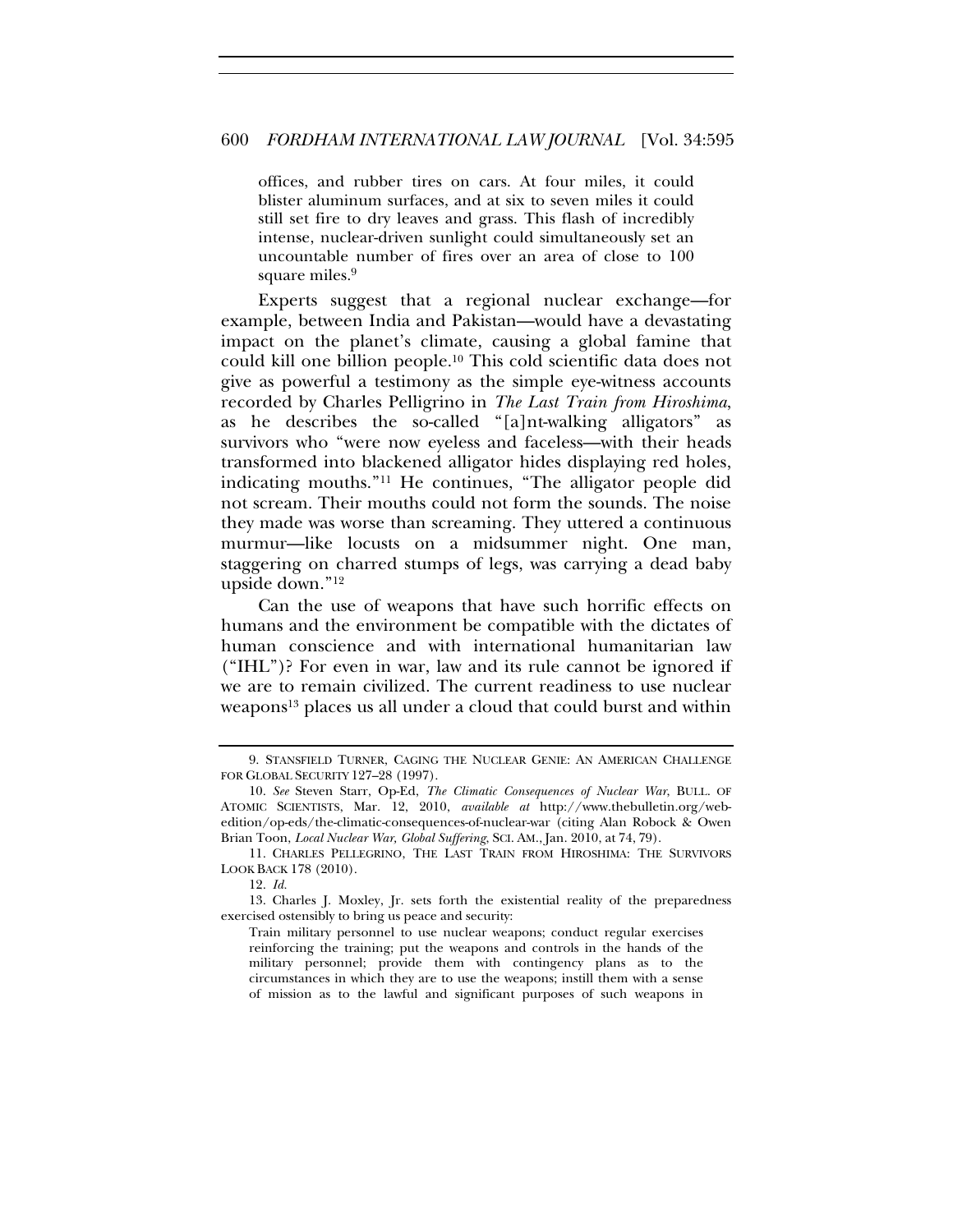a few hours end everything we value. If law is to have any significance, it must meaningfully constrain this danger.

With this precept in mind, when the International Court of Justice ("ICJ"), in its landmark 1996 *Nuclear Weapons* advisory opinion, addressed the legality of the threat or use of nuclear weapons, it affirmed the application of IHL to nuclear weapons.14 When parties to the NPT met in May 2010, they unanimously reaffirmed "the need for all States at all times to comply with<br>applicable international law, including international applicable international law, including international humanitarian law."15 This politically powerful commitment was obtained through arduous negotiations.16 There is a pressing need to promptly set forth exactly what the requirements are to bring the current policies of nuclear weapons states into compliance with IHL and the NPT.

14. Legality of the Threat or Use of Nuclear Weapons, Advisory Opinion, 1996 I.C.J. 226, ¶¶ 42, 86 (July 8).

15. 2010 Review Conference of the Parties to the Treaty on the Non-Proliferation of Nuclear Weapons, May 3–28, 2010, *Final Document*, pts. 1, 19, U.N. Doc. NPT/CONF.2010/50 (Vol. I) (2010) [hereinafter *Final Document*].

16. *See generally* Rebecca Johnson, *Assessing the 2010 NPT Review Conference*, BULL. OF ATOMIC SCIENTISTS, Jan./Feb. 2010, at 1.

upholding the national defense and honor; make them part of an elite corps; have them stand at the ready for decades at a time waiting for the call; instill firm military discipline; make the weapons a publicly advertised centerpiece of the nation's military strategy; locate the weapons so as to leave them vulnerable to preemptive attack; villainize the enemy as godless and evil or as a rogue and terrorist nation; convey to military personnel that the weapons will be a major target of enemy attack and that it may be necessary to use them quickly before they can be destroyed; warn the enemy that, in the event of attack, the weapons may or will be used; inculcate in military personnel the notion of intra-war deterrence whereby nuclear weapons may need to be used following an enemy attack to deter further escalating attacks, give the military insufficient alternate conventional capacity to defeat the enemy attack; cut numerous nuclear weapons bearing units and control centers off from each other and from contact with higher authorities; create a situation of hopelessness where the whole society is about to be destroyed, at least unless these weapons can be gotten off fast to destroy and restrain the enemy; give the President and other upper level command authorities only an imperfect understanding of the options and repercussions and accord them only 5 to 10 minutes, or even a matter of seconds, to decide, against the background of SIOP [Single Integrated Operating Plan] based computer and other plans decades in the making and ostensibly reflecting a broad historical consensus as to approach—do any number of these things, and the stage is set for the actual use of the nuclear weapons.

CHARLES J. MOXLEY, JR., NUCLEAR WEAPONS AND INTERNATIONAL LAW IN THE POST COLD WAR WORLD 535–36 (2000).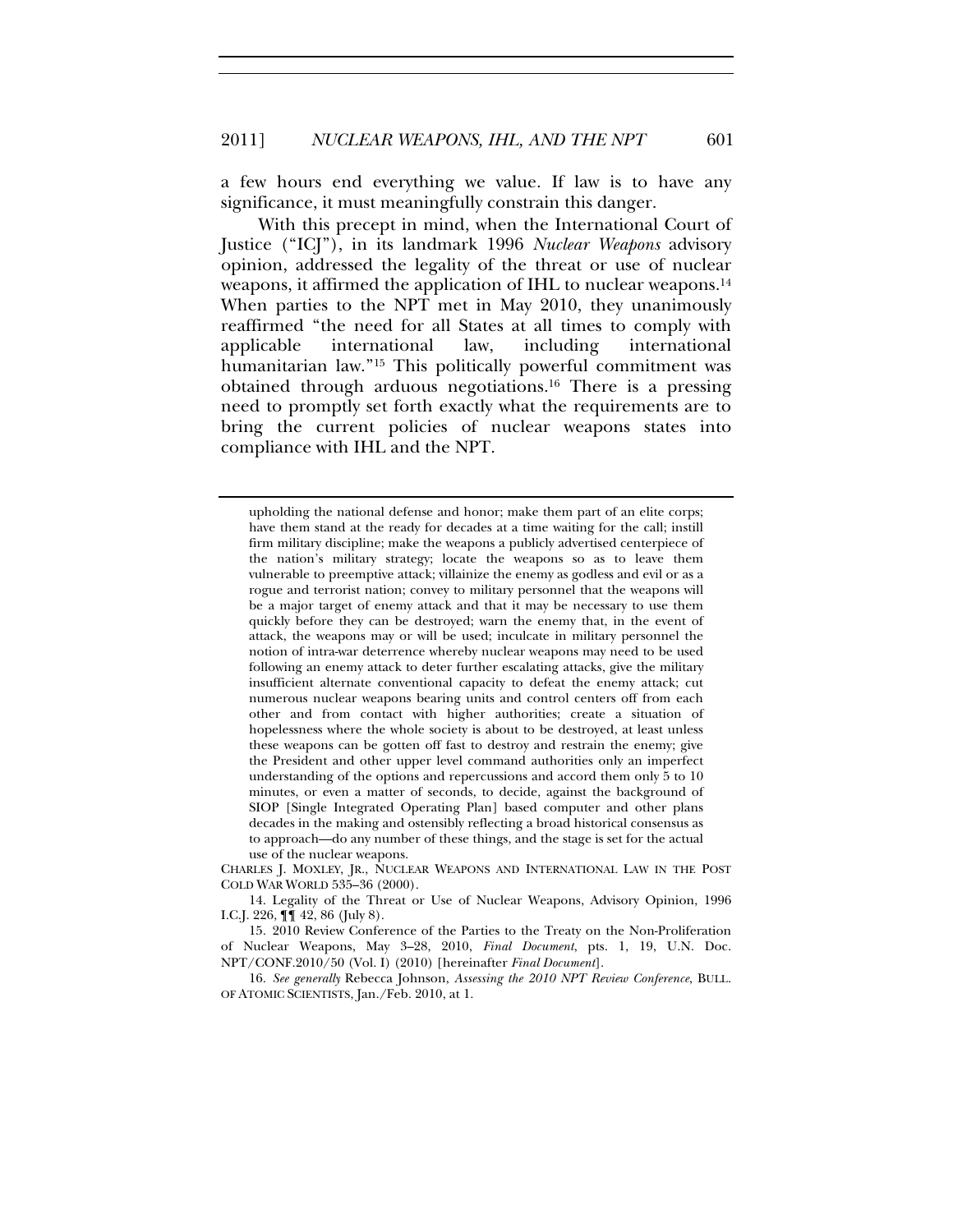This Article addresses the requirements of IHL and the NPT and applies those requirements to contemporary state practice. It discusses IHL in Part I and the NPT in Part II. The result, the Article concludes, is that such practice falls far short of the legal requirements. In short, review of the matter reveals that the use of nuclear weapons would violate IHL and that the threat of such use, including under the policy of nuclear deterrence, similarly violates such law. Analysis further reveals that the nuclear weapon states' existing obligation to bring their policies into compliance with IHL is reinforced by the NPT disarmament obligation as spelled out by the 2010 NPT Review Conference, in particular by its declaration of the need to comply with IHL. The most fundamental implication of the incompatibility of the threat or use of nuclear weapons with IHL is the energetic and expeditious fulfillment of the NPT obligation to achieve the global elimination of nuclear weapons through good-faith negotiations.

#### I. *INTERNATIONAL HUMANITARIAN LAW* <sup>17</sup>

This Part first sets forth the substance of the requirements of IHL applicable to nuclear weapons and then applies such requirements to contemporary state practice. Accordingly, Section B starts with a discussion of the key rules of distinction, proportionality, and necessity and the corollary rule of controllability, as well as international law on reprisals and on individual responsibility. Section C then addresses the application of this body of law to the use and threat of use of nuclear weapons, and Section D discusses the US arguments for how some uses of nuclear weapons could be lawful under international law. Before delving into the law, however, Section A sets forth a further discussion of the applicable facts.

<sup>17.</sup> Portions of this Part are adapted from CHARLES J. MOXLEY, JR., NUCLEAR WEAPONS AND INTERNATIONAL LAW IN THE POST COLD WAR WORLD (2000) and from Charles J. Moxley, Jr., *The Sword in the Mirror—The Lawfulness of North Korea's Use and Threat of Use of Nuclear Weapons Based on the United States' Legitimization of Nuclear Weapons*, 27 FORDHAM INT'L L.J. 1379 (2003). The material has been updated since the earlier works to include the most recent military manuals.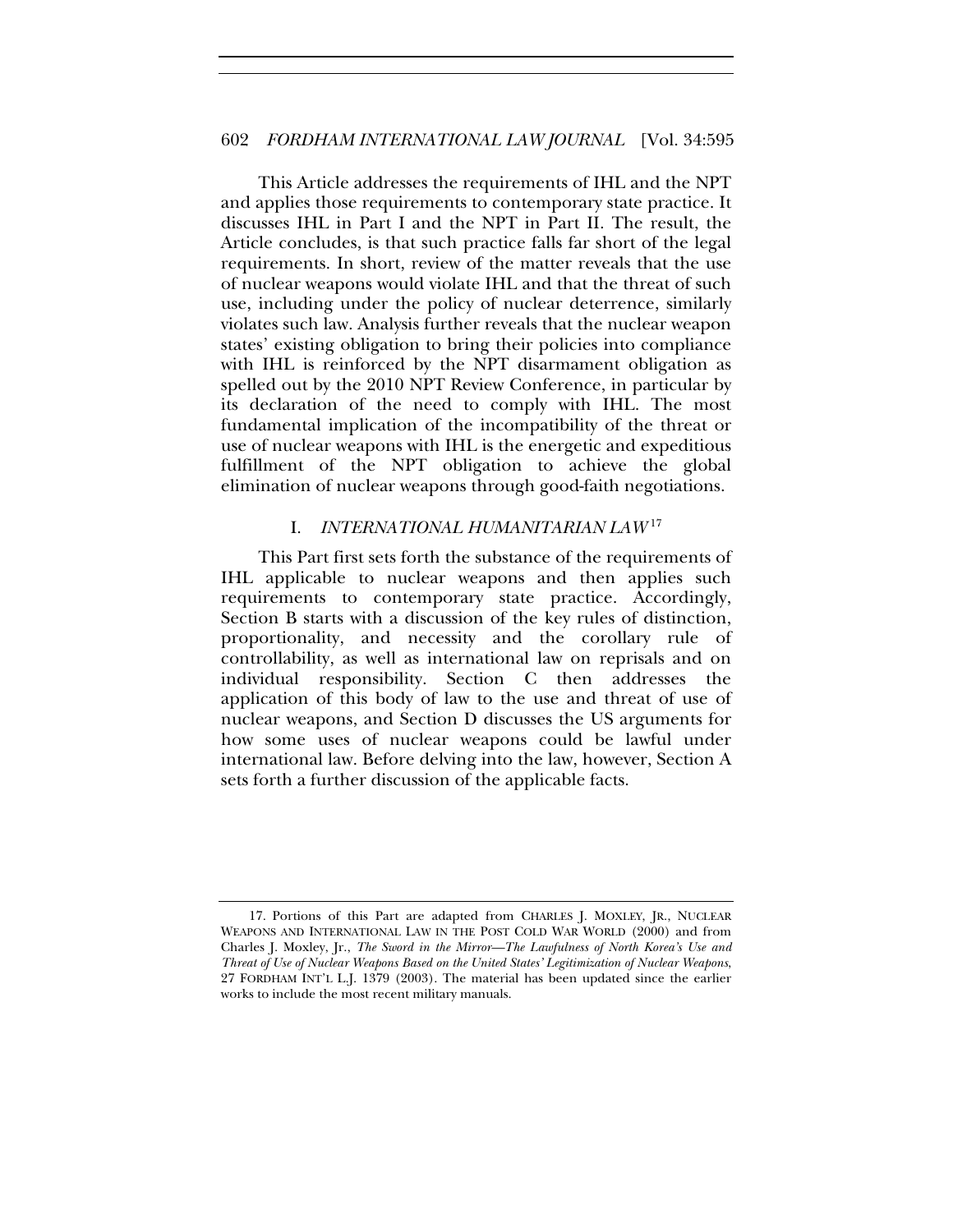# A. *Nuclear Weapons Facts Relevant to the Application of International Humanitarian Law*

Obviously the law has to be applied to the facts. The facts about nuclear weapons are now widely familiar. The ICJ, in its *Nuclear Weapons* advisory opinion, defined the "unique characteristics" of nuclear weapons:

[The Court] . . . notes that nuclear weapons are explosive devices whose energy results from the fusion or fission of the atom. By its very nature, that process, in nuclear weapons as they exist today, releases not only immense quantities of heat and energy, but also powerful and prolonged radiation. According to the material before the Court, the first two causes of damage are vastly more powerful than the damage caused by other weapons, while the phenomenon of radiation is said to be peculiar to nuclear weapons. These characteristics render the nuclear weapon potentially catastrophic. The destructive power of nuclear weapons cannot be contained in either space or time. They have the potential to destroy all civilization and the entire ecosystem of the planet.

The radiation released by a nuclear explosion would affect health, agriculture, natural resources and demography over a very wide area. Further, the use of nuclear weapons would be a serious danger to future generations. Ionizing radiation has the potential to damage the future environment, food and marine ecosystem, and to cause genetic defects and illness in future generations.

In consequence . . . it is imperative for the Court to take account of the unique characteristics of nuclear weapons, and in particular their destructive capacity, their capacity to cause untold human suffering, and their ability to cause damage to generations to come.18

Other judges in their individual decisions in the ICJ's *Nuclear Weapons* case elaborated on the effects of nuclear weapons. Judge Weeramantry noted the danger of nuclear winter, whereby fires from exploded nuclear weapons could release hundreds of millions of tons of soot in the atmosphere, causing huge clouds and debris, blotting out the sun and

<sup>18.</sup> *Legality of the Threat or Use of Nuclear Weapons*, 1996 I.C.J. 226, ¶¶ 35–36.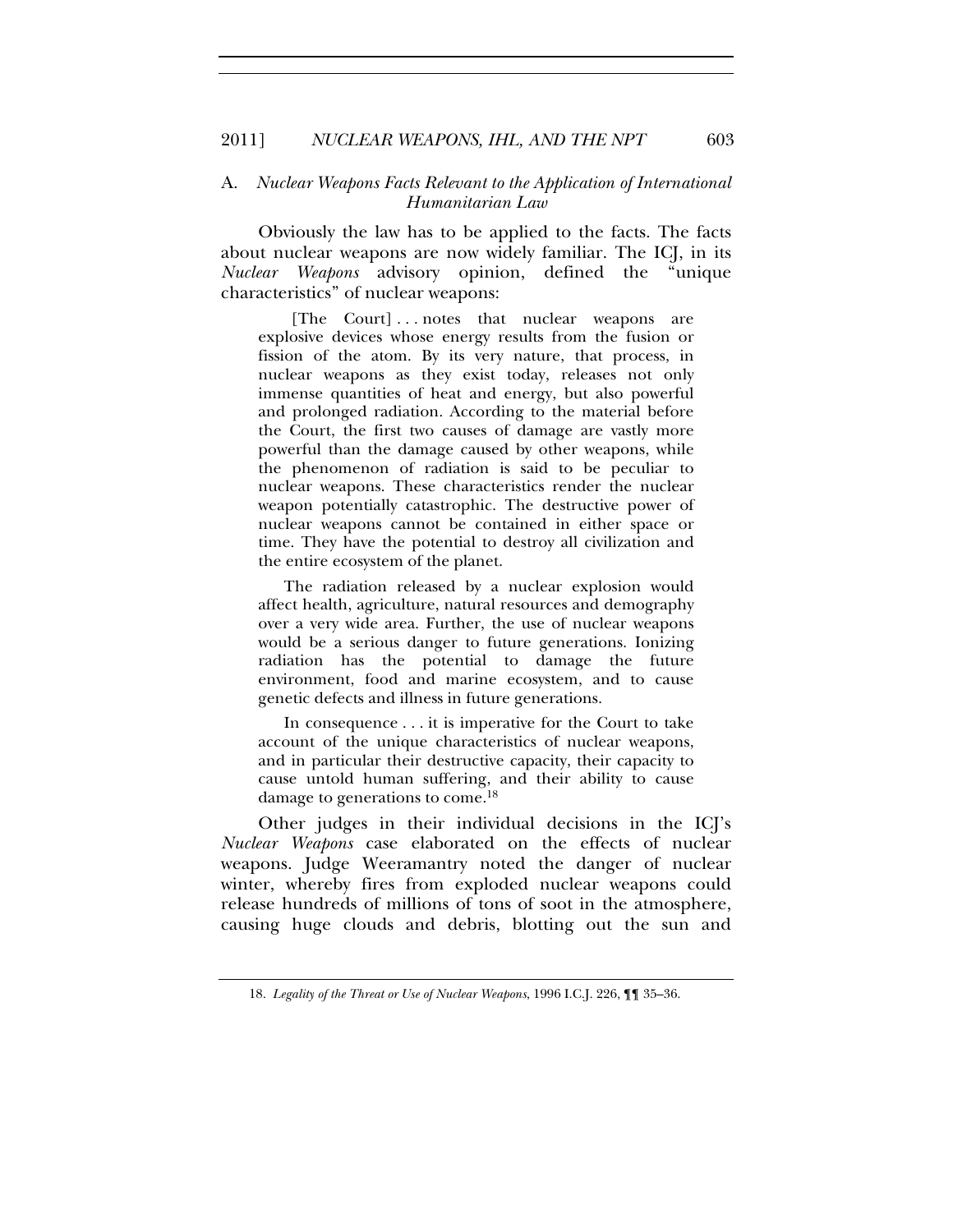destroying agriculture.19 He noted that radiation from nuclear weapons is not containable in space or time and is unique as a source of "continuing danger to human health, even long after its use," given that the half-lives of the by-products of a nuclear explosion last thousands of years.20 Judge Weeramantry also noted the electromagnetic pulse as a further effect of the use of nuclear weapons, stating that this very sudden and intensive burst of energy throws all electronic devices, including communications lines such as nuclear command and control centers, out of action.21

Judge Koroma noted, with respect to the atomic attacks on Hiroshima and Nagasaki:

Over 320,000 people who survived but were affected by radiation still suffer from various malignant tumours caused by radiation, including leukaemia, thyroid cancer, breast cancer, lung cancer, gastric cancer, cataracts and a variety of other after-effects. More than half a century after the disaster, they are still said to be undergoing medical examinations and treatment.<sup>22</sup>

Quoting former Secretary General of the United Nations Javier Pérez de Cuéllar, Judge Shahabuddeen stated:

The world's stockpile of nuclear weapons today is equivalent to 16 billion tons of TNT. As against this, the entire devastation of the Second World War was caused by the expenditure of no more than 3 million tons of munitions. In other words, we possess a destructive capacity of more than 5,000 times what caused 40 to 50 million deaths not too long ago. It should suffice to kill every man, woman and child 10 times over.23

<sup>19.</sup> *Id.* at 456 (Weeramantry, J., dissenting). In his dissenting opinion in *Legality of the Use by a State of Nuclear Weapons in an Armed Conflict*, Judge Koroma stated that "in a conflict involving the use of a single nuclear weapon, such a weapon could have the destructive power of a million times that of the largest conventional weapon." Advisory Opinion, 1996 I.C.J. 68, 173 (July 8).

<sup>20.</sup> *Legality of the Threat or Use of Nuclear Weapons*, 1996 I.C.J. 226, at 451 (Weeramantry, J., dissenting).

<sup>21.</sup> *Id.* at 467–68 (Weeramantry, J., dissenting) (citing DICTIONNAIRE ENCYCLOPEDIQUE D'ELECTRONIQUE).

<sup>22.</sup> *Id.* at 567 (Koroma, J., dissenting).

<sup>23.</sup> *Id.* at 382 (Shahabuddeen, J., dissenting) (quoting Javier Pérez de Cuéllar, Sec'y-Gen. of the U.N, Statement at the University of Pennsylvania (Mar. 24, 1983), *in* 6 DISARMAMENT, no. 1, at 91).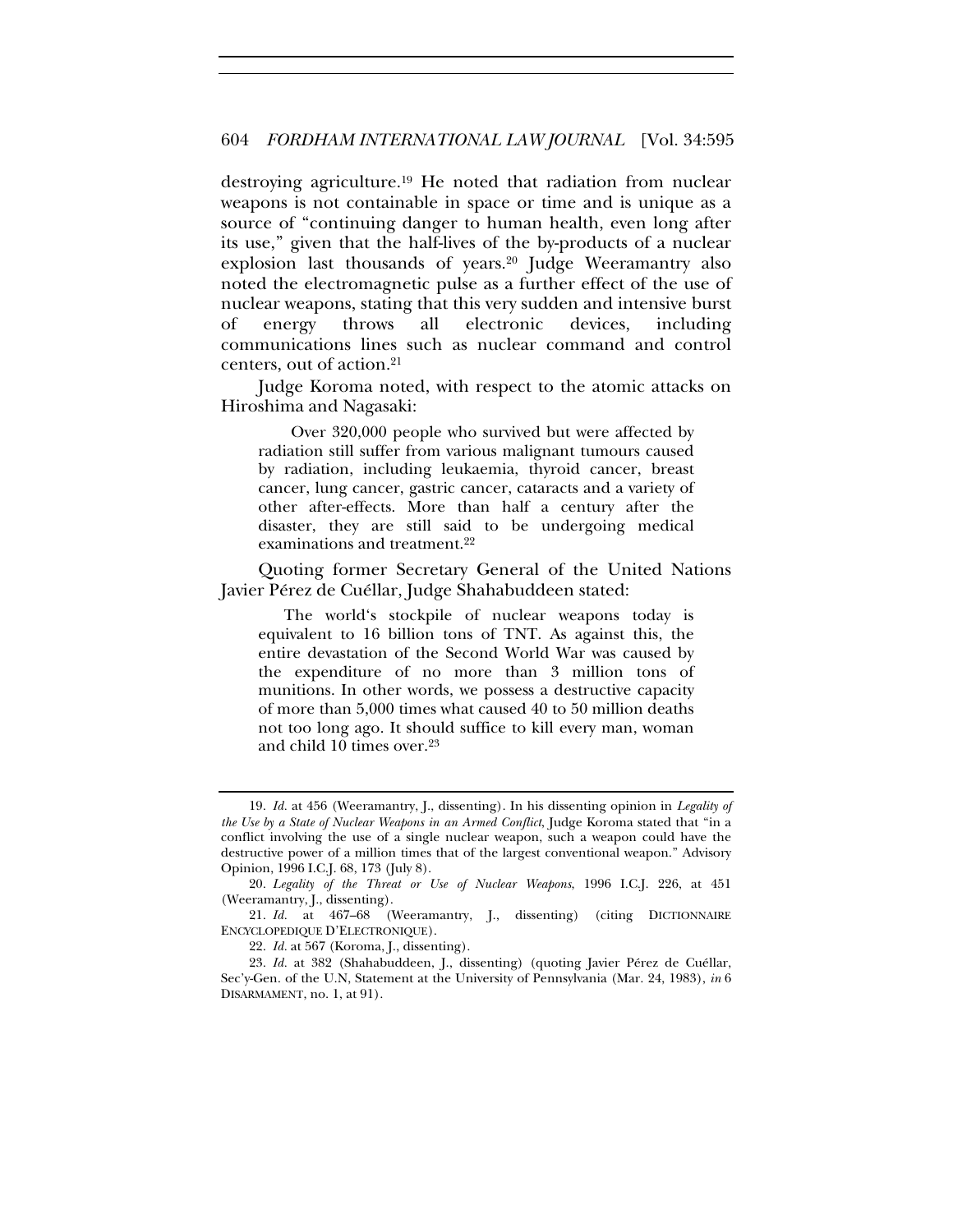As to the radiation effects of nuclear weapons, Judge Shahabuddeen stated:

To classify these effects as being merely a byproduct is not to the point; they can be just as extensive as, if not more so than, those immediately produced by blast and heat. They cause unspeakable sickness followed by painful death, affect the genetic code, damage the unborn, and can render the earth uninhabitable. These extended effects may not have military value for the user, but this does not lessen their gravity or the fact that they result from the use of nuclear weapons. This being the case, it is not relevant for present purposes to consider whether the injury produced is a byproduct or secondary effect of such use.

Nor is it always a case of the effects being immediately inflicted but manifesting their consequences in later ailments; nuclear fall-out may exert an impact on people long after the explosion, causing fresh injury to them in the course of time, including injury to future generations. The weapon continues to strike for years after the initial blow, thus presenting the disturbing and unique portrait of war being waged by a present generation on future ones—on future ones with which its successors could well be at peace.<sup>24</sup>

Judge Shahabuddeen further noted the extreme and indiscriminate effects of nuclear weapons:

The preamble to the 1967 Treaty of Tlatelolco, Additional Protocol II of which was signed and ratified by the five [nuclear weapons states], declared that the Parties were convinced

That the incalculable destructive power of nuclear weapons has made it imperative that the legal prohibition of war should be strictly observed in practice if the survival of civilization and of mankind itself is to be assured.

That nuclear weapons, whose terrible effects are suffered, indiscriminately and inexorably, by military forces and civilian population alike, constitute, through the persistence of the radioactivity they release, an attack on the integrity of the human species and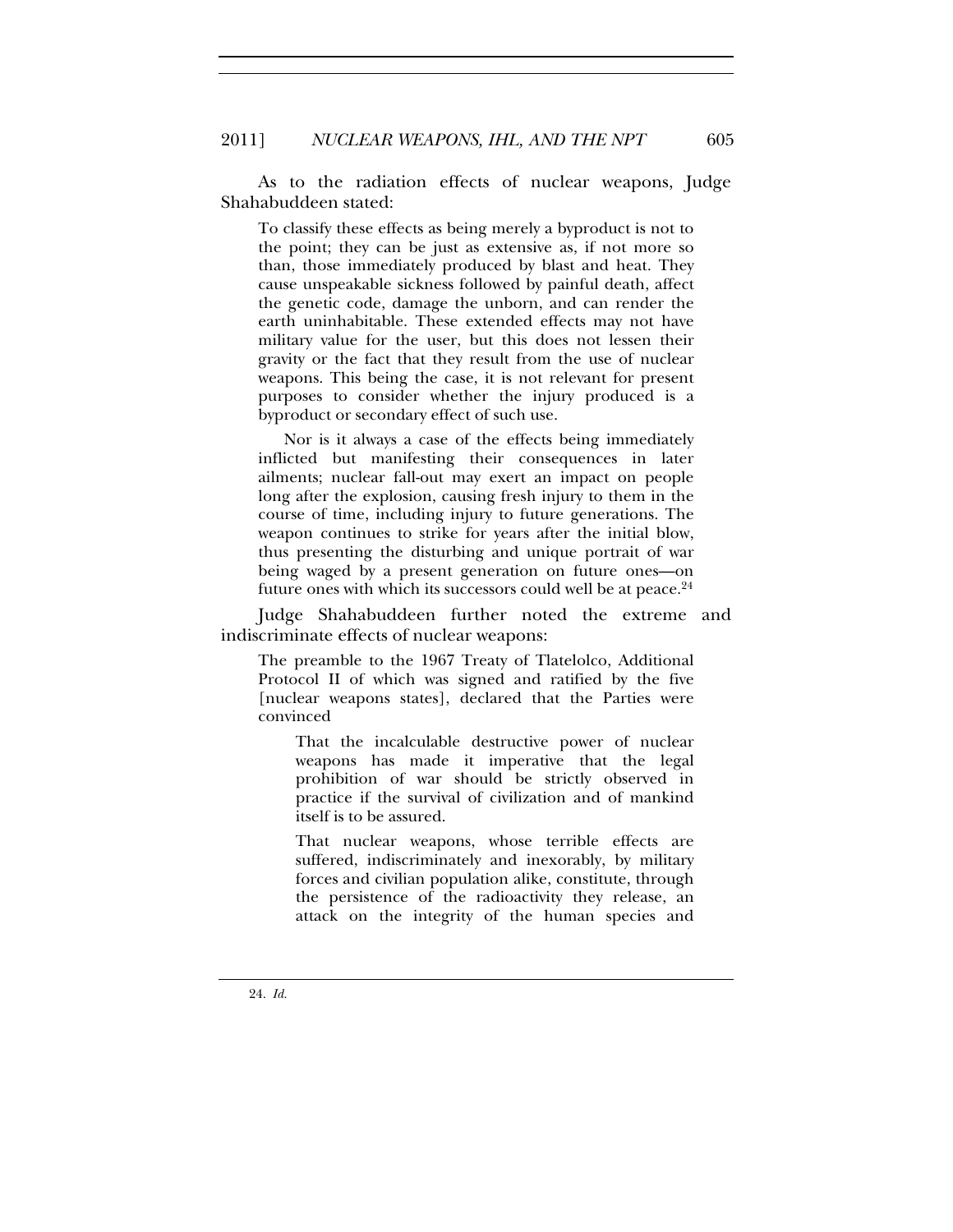ultimately may even render the whole earth uninhabitable.25

With such facts in mind, this Part next looks at the law.

# B. *Scope of International Humanitarian Law*

There is a robust body of conventional and customary international law governing the use and threat of use of nuclear weapons. This body of law is recognized by states throughout the world, including the United States and other nuclear weapons states, and its principles have been explicitly articulated by the International Court of Justice. This is the body of international law known variously as IHL, the law of armed conflict, the law of war, and *jus in bello*, terms that are generally synonymous.<sup>26</sup> This centuries-old body of law applies to the use of all weapons, including nuclear weapons. There are also numerous conventions, including the Nuclear Non-Proliferation Treaty<sup>27</sup> ("NPT"), that apply specifically to nuclear weapons.

At the broadest level, IHL not only establishes limits on the use and threat of use of weapons, including nuclear weapons, but establishes and defines war crimes, crimes against the peace, and crimes against humanity (international crimes for which individuals are subject to criminal sanctions, including the death penalty).

Of central importance, this body of law regulates threats as well as overt actions, making it unlawful for states—and individuals acting on behalf of states—to threaten actions that are contrary to IHL. This becomes of central significance to the policy of nuclear deterrence, which is founded on the threat to use nuclear weapons. IHL also includes vigorous provisions governing the potential exposure to criminal prosecution of individuals in the armed services, in government, and in industry who act on behalf of or in conjunction with states in matters involving weapons, including nuclear weapons.

<sup>25.</sup> *Id.* at 384 (Shahabuddeen, J., dissenting) (quoting Treaty for the Prohibition of Nuclear Weapons in Latin America, Feb. 14, 1967, 634 U.N.T.S. 326, 328) [hereinafter Treaty of Tlatelolco].

<sup>26.</sup> *See id.* at 256.

<sup>27.</sup> Treaty on the Non-Proliferation of Nuclear Weapons, July 1, 1968, 21 U.S.T. 483, 729 U.N.T.S. 161.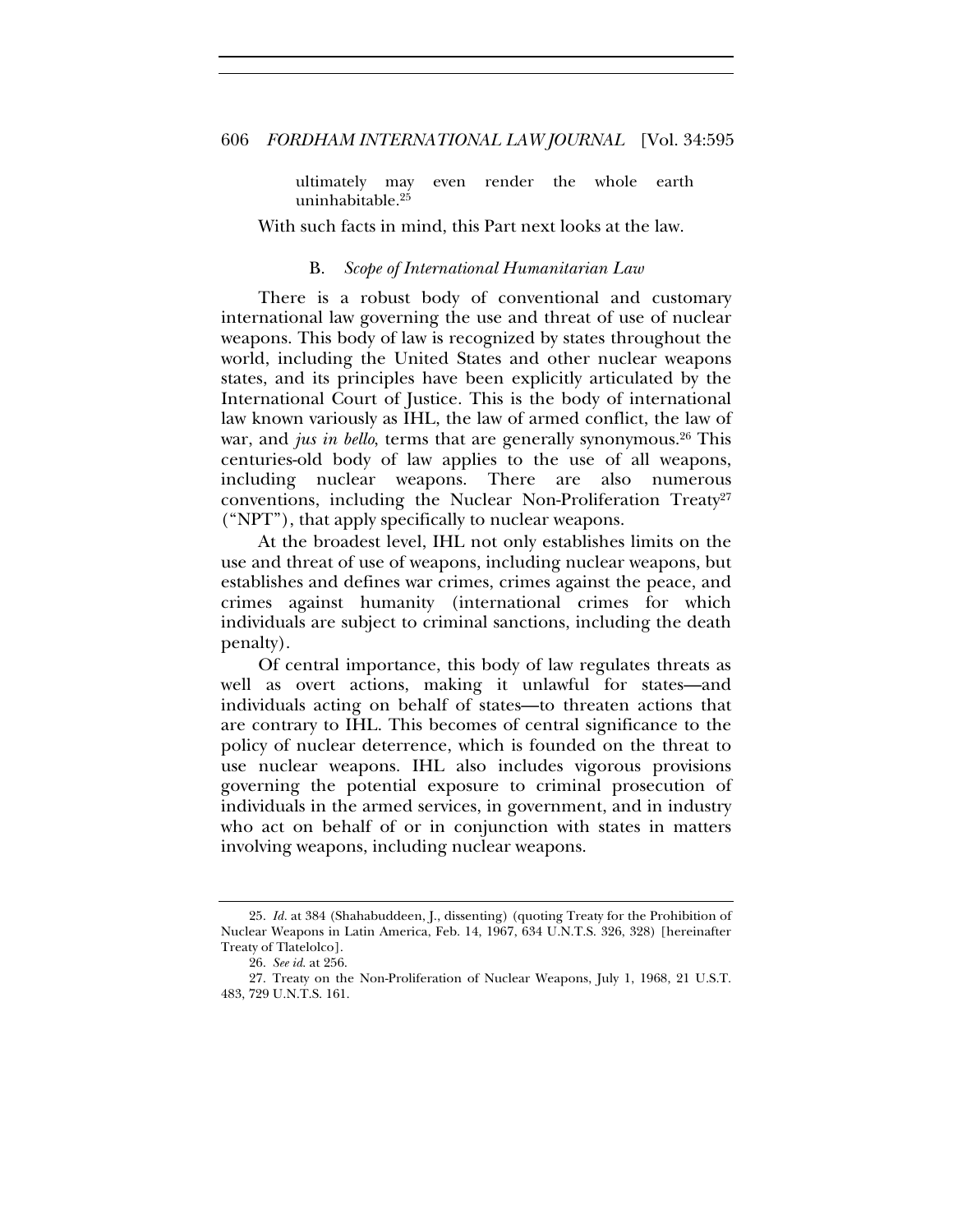This Article's statement of the applicable law, to take it out of contention, is largely based on statements of such law by the United States, including US statements of the law in its arguments to the ICJ in the *Nuclear Weapons* advisory opinion and in the US military manuals used for training US forces, planning and conducting military operations, and evaluating the performance of US personnel for legal purposes.28 These statements of the applicable law, subject to certain exceptions discussed below, accurately and fairly state the rules of IHL applicable to the use and threat of use of nuclear weapons. Also considered are the written memoranda and oral presentations of the three other declared nuclear weapons states that participated in the *Nuclear Weapons* case—France<sup>29</sup>, Russia<sup>30</sup>, and the United

29. *See* Legality of the Threat or Use of Nuclear Weapons, Advisory Opinion, Written Statement of the Government of the French Republic (June 20, 1995), *available* 

<sup>28.</sup> *See* JUDGE ADVOCATE GENERAL'S DEPT., U.S. DEP'T OF THE AIR FORCE, AIR FORCE OPERATIONS AND THE LAW (2d ed. 2009) [hereinafter AIR FORCE, OPERATIONS AND THE LAW]; U.S. DEP'T OF THE AIR FORCE, DOCTRINE DOC. No. 2-1.9, TARGETING (2006) [hereinafter AIR FORCE, TARGETING]; U.S. DEP'T OF THE AIR FORCE, DOCTRINE DOC. No. 2-12, NUCLEAR OPERATIONS (2009) [hereinafter AIR FORCE, NUCLEAR OPERATIONS]; U.S. DEP'T OF THE AIR FORCE, THE MILITARY COMMANDER AND THE LAW (2009) [hereinafter AIR FORCE, MILITARY COMMANDER AND THE LAW]; U.S. DEP'T OF THE ARMY, FIELD MANUAL NO. FM27-10, THE LAW OF LAND WARFARE (1956) (with Change No. 1 (July 15, 1976)) [hereinafter ARMY, LAW OF LAND WARFARE]; U.S. DEP'T OF THE ARMY, MANUAL NO. FM100-30, NUCLEAR OPERATIONS (1996); INT'L & OPERATIONAL LAW DEP'T, U.S. ARMY JUDGE ADVOCATE GEN.'S LEGAL CTR. & SCH., LAW OF WAR DESKBOOK (2010) [hereinafter ARMY, LAW OF WAR DESKBOOK]; INT'L & OPERATIONAL LAW DEP'T, U.S. ARMY JUDGE ADVOCATE GEN.'S LEGAL CTR. AND SCH., OPERATIONAL LAW HANDBOOK (2010) [hereinafter ARMY, OPERATIONAL LAW HANDBOOK]; U.S. DEP'T OF THE NAVY, NAVAL WAR PUB. NO. 1-14M, THE COMMANDER'S HANDBOOK ON THE LAW OF NAVAL OPERATIONS (2007) [hereinafter NAVAL COMMANDER'S HANDBOOK] (this manual is issued by the U.S. Naval War College and applies to the Coast Guard, Navy, and Marines); U.S. DEP'T OF THE NAVY, ANNOTATED SUPPLEMENT TO THE COMMANDER'S HANDBOOK ON THE LAW OF NAVAL OPERATION (1997) [hereinafter NAVAL COMMANDER'S HANDBOOK 1997 SUPPLEMENT]. Some earlier editions of US military manuals and manuals that are no longer in effect still contain statements of international law of continuing significance. *See, e.g.*, JOINT CHIEFS OF STAFF, JOINT PUB. NO. 3-12, DOCTRINE FOR JOINT NUCLEAR OPERATIONS (1995); JOINT CHIEFS OF STAFF, JOINT PUB. NO. 3-12.1, DOCTRINE FOR JOINT THEATER NUCLEAR OPERATIONS, chs. 2, 25– 26, 30 (1996) [hereinafter JOINT THEATER NUCLEAR OPERATIONS]; U.S. DEP'T OF THE AIR FORCE, PAMPHLET NO. 110-34, COMMANDER'S HANDBOOK ON THE LAW OF ARMED CONFLICT (1980) [hereinafter AIR FORCE, COMMANDER'S HANDBOOK]; U.S. DEP'T OF THE AIR FORCE, PAMPHLET NO. 110-31, INTERNATIONAL LAW—THE CONDUCT OF ARMED CONFLICT AND AIR OPERATIONS (1976) [hereinafter AIR FORCE, MANUAL ON INTERNATIONAL LAW]; U.S. DEP'T OF THE NAVY, ANNOTATED SUPPLEMENT TO THE COMMANDER'S HANDBOOK ON THE LAW OF NAVAL OPERATIONS (1987) [hereinafter NAVAL COMMANDER'S HANDBOOK 1989 SUPPLEMENT].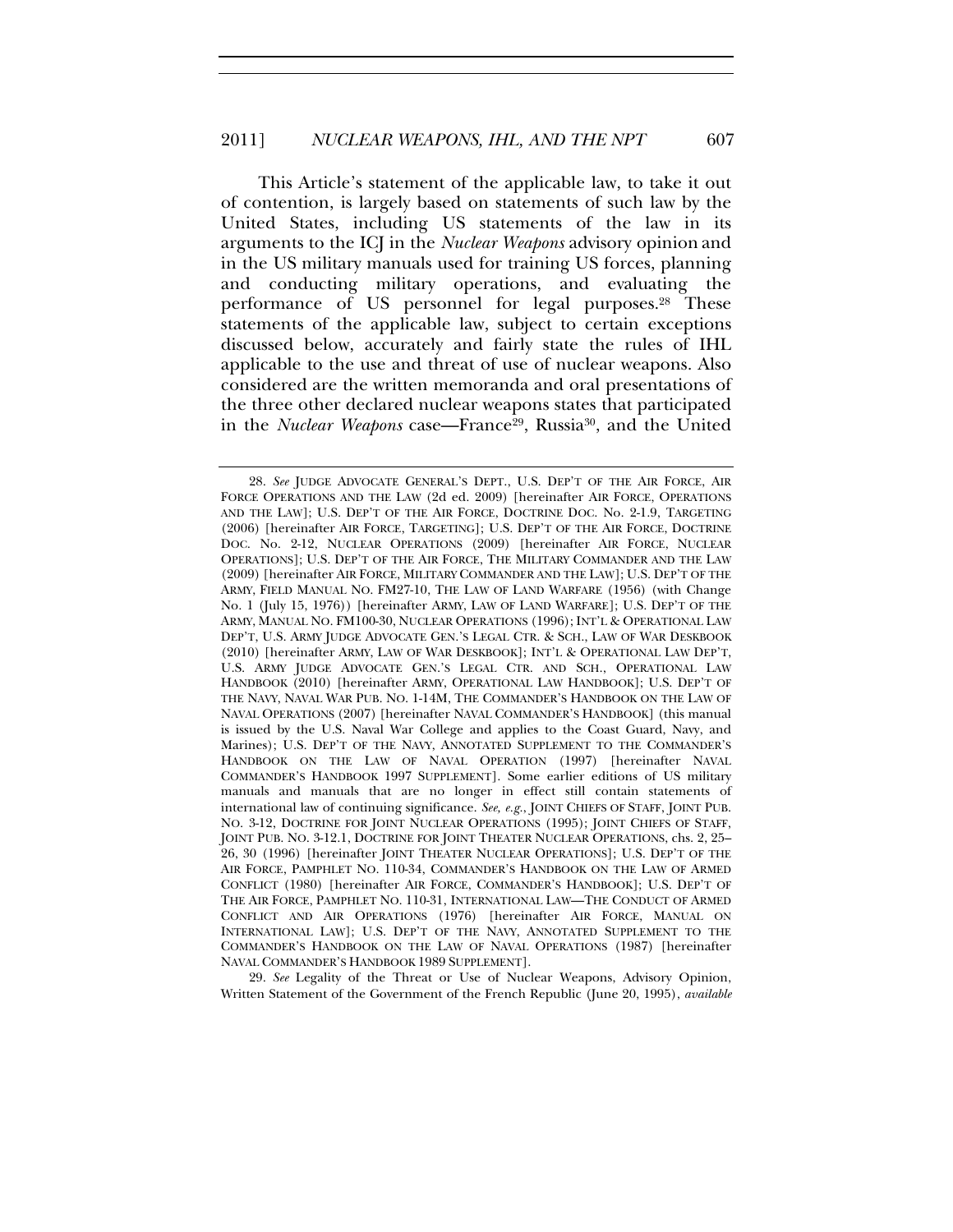Kingdom31 (China did not participate)—the written and oral presentations of Iran,32 and the written presentations of India33 and North Korea<sup>34</sup> (Pakistan and Israel did not participate).<sup>35</sup> Based upon review of such materials, the statements of IHL by such states, to the extent the matter was addressed, were generally consistent with the statements of such law by the United States, as reflected herein, with the exception that France remained silent on the application of IHL, contending instead

*at* http://www.icj-cij.org/docket/files/95/8701.pdf; Legality of the Threat or Use of Nuclear Weapons, Advisory Opinion, Verbatim Record, 38–67 (Nov. 1, 1995, 10 a.m.), *available at* http://www.icj-cij.org/docket/files/95/5927.pdf; Legality of the Threat or Use of Nuclear Weapons, Advisory Opinion, Verbatim Record, 18–27 (Nov. 2, 1995, 10 a.m.), *available at* http://www.icj-cij.org/docket/files/95/5929.pdf.

<sup>30.</sup> *See* Legality of the Threat or Use of Nuclear Weapons, Advisory Opinion, Written Statement of the Government of the Russian Federation (June 19, 1995), *available at* http://www.icj-cij.org/docket/files/95/8796.pdf; Legality of the Threat or Use of Nuclear Weapons, Advisory Opinion, Verbatim Record, 39–50 (Nov. 10, 1995, 10 a.m.), *available at* http://www.icj-cij.org/docket/files/95/5939.pdf [hereinafter ICJ Hearing, Nov. 10, 1995].

<sup>31.</sup> *See* Legality of the Threat or Use of Nuclear Weapons, Advisory Opinion, Written Statement of the Government of the United Kingdom (June 16, 1995), *available at* http://www.icj-cij.org/docket/files/95/8802.pdf [hereinafter Written Statement of the Government of the United Kingdom]; Legality of the Threat or Use of Nuclear Weapons, Advisory Opinion, Verbatim Record, 20–54 (Nov. 15, 1995, 10 a.m.), *available at* http://www.icj-cij.org/docket/files/95/5947.pdf [hereinafter ICJ Hearing, Nov. 15, 1995].

<sup>32.</sup> *See* Legality of the Threat or Use of Nuclear Weapons, Advisory Opinion, Written Statement of the Government of the Islamic Republic of Iran (June 19, 1995), *available at* http://www.icj-cij.org/docket/files/95/8678.pdf; Legality of the Threat or Use of Nuclear Weapons, Advisory Opinion, Verbatim Record, 16–41(Nov. 6, 1995, 10 a.m.), *available at* http://www.icj-cij.org/docket/files/95/5933.pdf.

<sup>33.</sup> *See* Legality of the Threat or Use of Nuclear Weapons, Advisory Opinion, Written Statement of the Government of India (June 20, 1995), *available at*  http://www.icj-cij.org/docket/files/95/8688.pdf.

<sup>34.</sup> *See* Legality of the Threat or Use of Nuclear Weapons, Advisory Opinion, Written Statement of the Government of the Democratic People's Republic of Korea (May 18, 1995), *available at* http://www.icj-cij.org/docket/files/95/8668.pdf.

<sup>35.</sup> There were actually two cases referred to the ICJ for an advisory opinion as to the lawfulness of the use and threat of use of nuclear weapons: one referred by the World Health Organization ("WHO") in 1993 and the other by the United Nations General Assembly in 1995. The ICJ ultimately found that the WHO did not to have standing to assert such a claim but proceeded to hear the case presented by the General Assembly. While legal arguments were presented to the ICJ on international law issues in both cases, this Article focuses on the papers submitted in connection with the General Assembly case, since those statements were more complete and substantive than those presented in connection with the WHO referral.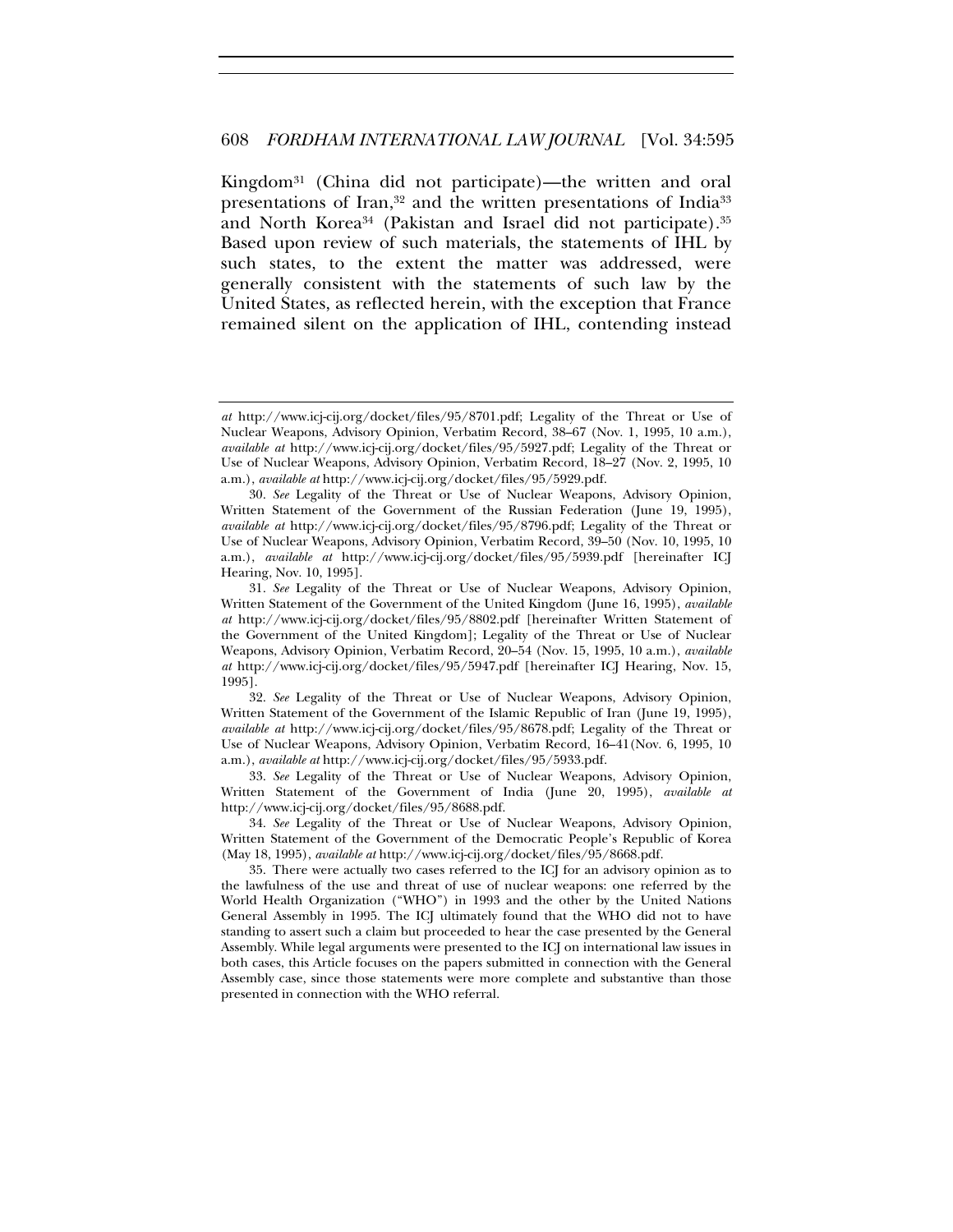that use of nuclear weapons in self-defense is permissible absent an express prohibition.36

Some of the legal requirements may come as a surprise even to leading public policy and nuclear weapons experts. The law governing the use and threat of use of nuclear weapons has been largely overlooked. Analyses of nuclear weapons issues by governmental and private experts across the political spectrum routinely fail to take into consideration the requirements of international law. A current example is the fact that the Obama Administration's wide-ranging efforts to address nuclear weapons issues have been presented on the basis of policy and security considerations, with little or no acknowledgement of the requirements of international law.

Against this backdrop, the affirmation by states party to the NPT at the 2010 Review Conference, regarding nuclear disarmament, that there is a "need for all States at all times to comply with applicable international law, including international humanitarian law,"37 was the inspiration for this Article. That unambiguous commitment should usher in a new era in which the requirements of IHL define the creation, deployment, use, and threat of use of nuclear weapons. In fact, it is the authors' contention that this body of law renders the use and threat of use of nuclear weapons unlawful and compels immediate progress to obtain the elimination of the weapons.

## C. *Main Corpus of International Humanitarian Law*

The ICJ in its *Nuclear Weapons* advisory opinion stated that this "body of legal prescriptions,"38 the "laws and customs of war," are largely set forth in "one single complex system" known as "international humanitarian law," a body of customary rules many of which have been codified in the "Hague Law" and the

<sup>36.</sup> *See* Legality of the Threat or Use of Nuclear Weapons, Advisory Opinion, Verbatim Record, 6 (Nov. 1, 1995), *available at* http://www.icj-cij.org/docket/files/95/ 5927.pdf (stating that the use of nuclear weapons is "authorized in the event of the exercise of the inherent right of individual or collective self-defence"); John Burroughs, *Humanitarian Consequences, Humanitarian Law: An Advance in Banning Use of Nuclear Weapons*, NPT NEWS IN REV., June 1, 2010, at 8, *available* http://www.reachingcriticalwill.org/legal/npt/NIR2010/No21.pdf.

<sup>37.</sup> *Final Document*, *supra* note 15, at 19.

<sup>38.</sup> Legality of the Threat or Use of Nuclear Weapons, Advisory Opinion, 1996 I.C.J. 226, ¶ 77 (July 8).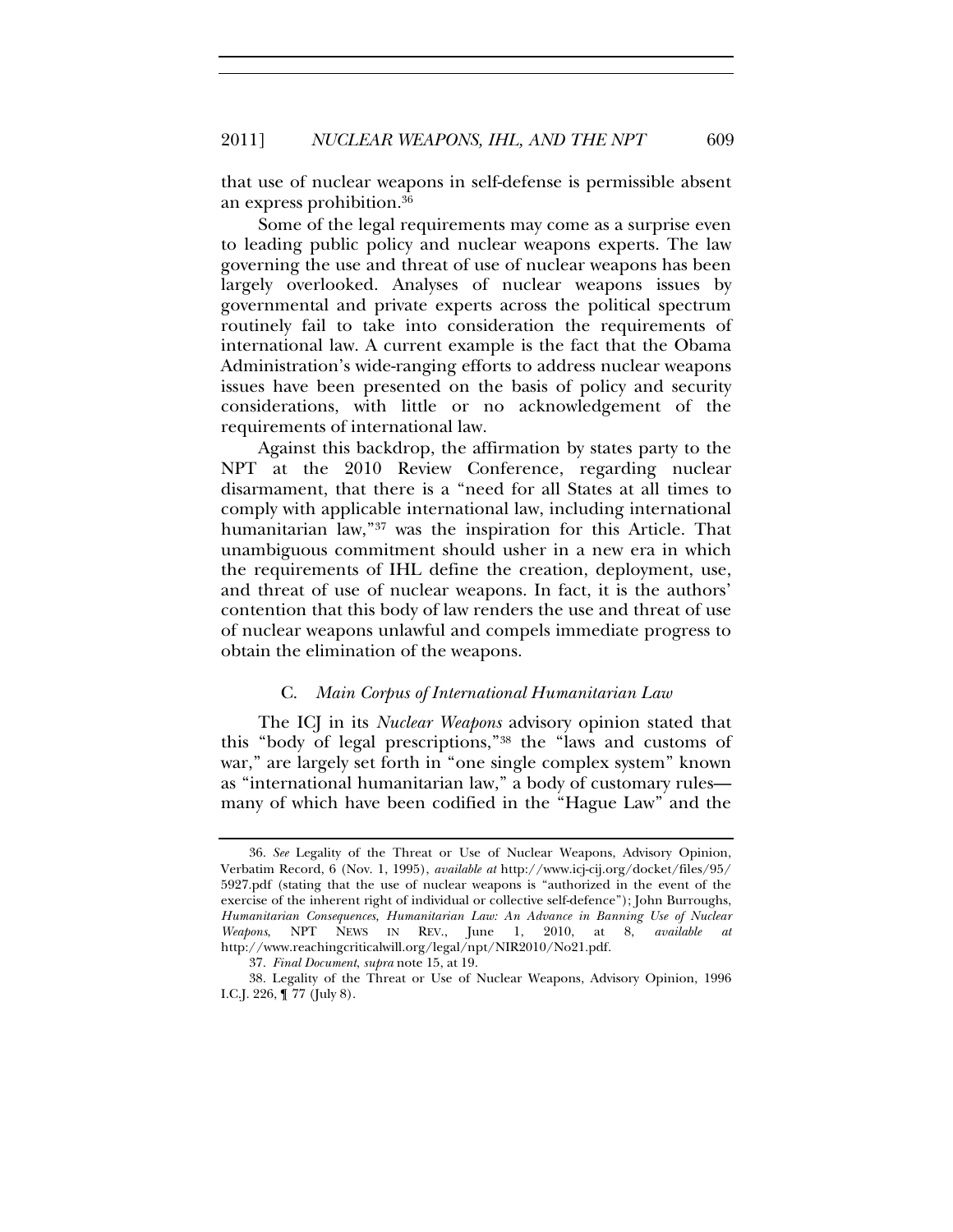"Geneva Law."39 The court noted that the Hague Law consists of codifications undertaken in The Hague (including the Conventions of 1899 and 1907) that were based partly upon the St. Petersburg Declaration of 1868 and the results of the Brussels Conference of 1874.40 This Hague Law, particularly the Regulations Respecting the Laws and Customs of War on Land ("Hague Regulations"), "fixed the rights and duties of belligerents in their conduct of operations and limited the choice of methods and means of injuring the enemy in an international armed conflict."41 The Geneva Law, consisting of codifications undertaken in Geneva (the Conventions of 1864, 1906, 1929, and 1949), protect "the victims of war" and aim "to provide safeguards for disabled armed forces personnel and persons not taking part in the hostilities."42 The more recent provisions of the Additional Protocols I and II of 1977 to the Geneva Conventions regulating the conduct of hostilities "give expression and attest to the unity and complexity" of IHL.43

# D. *Applicability of International Humanitarian Law to Nuclear Weapons*

The United States recognizes that the use of nuclear weapons is subject to IHL, including the rules of distinction/discrimination, proportionality, and necessity, and the corollary requirement of controllability.44

44. *See* Legality of the Threat or Use of Nuclear Weapons, Advisory Opinion, Written Statement of the United States, 2, 7–47, (June 20, 1995), *available at*  http://www.icj-cij.org/docket/files/95/8700.pdf [hereinafter US ICJ Written Statement] (prepared by Conrad K. Harper, Michael J. Matheson, Bruce C. Rashkow, and John H. McNeill on behalf of the United States); *see also* NAVAL COMMANDER'S HANDBOOK, *supra* note 28, § 10.1–10.2.1; AIR FORCE, NUCLEAR OPERATIONS, *supra* note 28, at 8; ARMY, LAW OF LAND WARFARE, *supra* note 28, at 18 (stating that, in the absence

<sup>39.</sup> *Id.* ¶ 75.

<sup>40.</sup> *Id.*

<sup>41.</sup> *Id.*

<sup>42.</sup> *Id.*

<sup>43.</sup> *Id. (*citing Protocol Additional to the Geneva Conventions of 12 August 1949, and Relating to the Protection of Victims of International Armed Conflicts, June 8, 1977, 1125 U.N.T.S. 3 [hereinafter Additional Protocol I]; Protocol Additional to the Geneva Conventions of 12 August 1949, and Relating to the Protection of Victims of Non-International Armed Conflicts, June 8, 1977, 1125 U.N.T.S. 609 [hereinafter Additional Protocol II]). For related explanatory materials, see MICHAEL BOTHE ET AL., NEW RULES FOR VICTIMS OF ARMED CONFLICTS: COMMENTARY ON THE TWO 1977 PROTOCOLS ADDITIONAL TO THE GENEVA CONVENTIONS OF 1949, at 312, 317 (1982).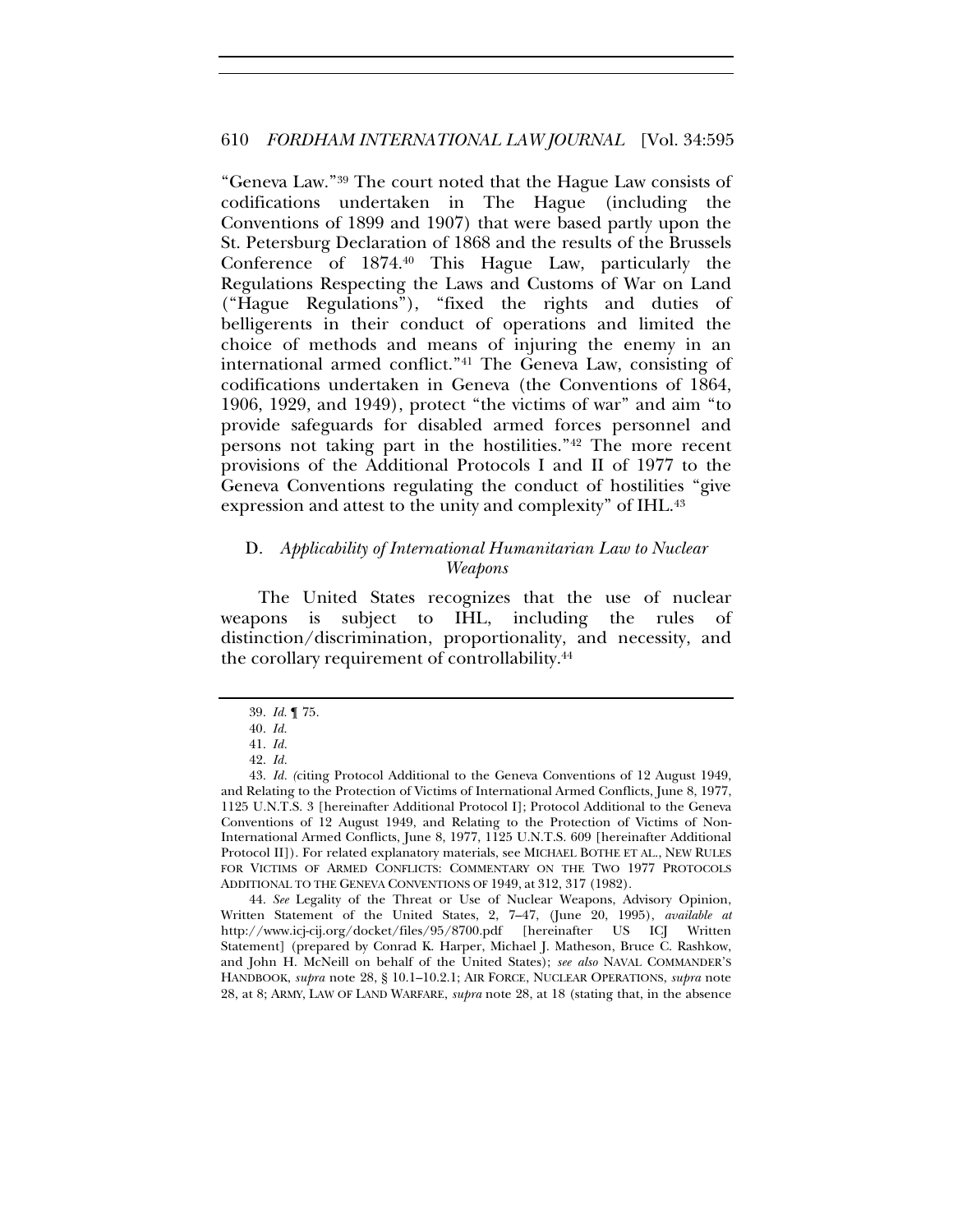The 2007 *Commander's Handbook on the Law of Naval Operations* ("*Naval Commander's Handbook*") states that the use of nuclear weapons "against enemy combatants and other military objectives" is subject to the following principles:

[T]he right of the parties to the conflict to adopt means of injuring the enemy is not unlimited; it is prohibited to launch attacks against the civilian population as such; and distinction must be made at all times between combatants and civilians to the effect that the latter be spared as much as possible.45

The Air Force's 2009 manual *Nuclear Operations* recognizes that the use of nuclear weapons is subject to the principles of the law of war generally.<sup>46</sup> The manual states, "Under international law, the use of a nuclear weapon is based on the same targeting rules applicable to the use of any other lawful weapon, i.e., the counterbalancing principles of military necessity, proportionality, distinction and unnecessary suffering."47

The Air Force, in its 2006 manual *Targeting*, states that the following questions are helpful in determining whether the use of a weapon complies with the applicable rules: (1) "Is this target a valid 'military objective'?"; (2) "Will the use of a particular weapon used to strike a target cause unnecessary suffering?"; (3) "Does the military advantage to be gained from striking a target outweigh the anticipated incidental civilian loss of life and property if this target is struck?"; (4) "Have we distinguished between combatants and noncombatants; have we distinguished between military objectives and protected property or places?"48

The Army, in its earlier manual *International Law*, stated that the provisions of international conventional and customary law that "may control the use of nuclear weapons" include: (l) Article 23(a) of the Hague Regulations prohibiting poisons and poisoned weapons; (2) the Geneva Protocol of 1925, which prohibits the use not only of poisonous and other gases but also

of a customary rule of law or international convention restricting the employment of atomic weapons, the use of such weapons cannot be deemed unlawful, although the manual appears to recognize the subjugation of the use of such weapons to the principles of moderation and necessity); *infra* Part I.F.d.

<sup>45.</sup> NAVAL COMMANDER'S HANDBOOK, *supra* note 28, § 10.2.1.

<sup>46.</sup> AIR FORCE, NUCLEAR OPERATIONS, *supra* note 28, at 8.

<sup>47.</sup> *Id.*

<sup>48.</sup> AIR FORCE, TARGETING, *supra* note 28, at 89–90.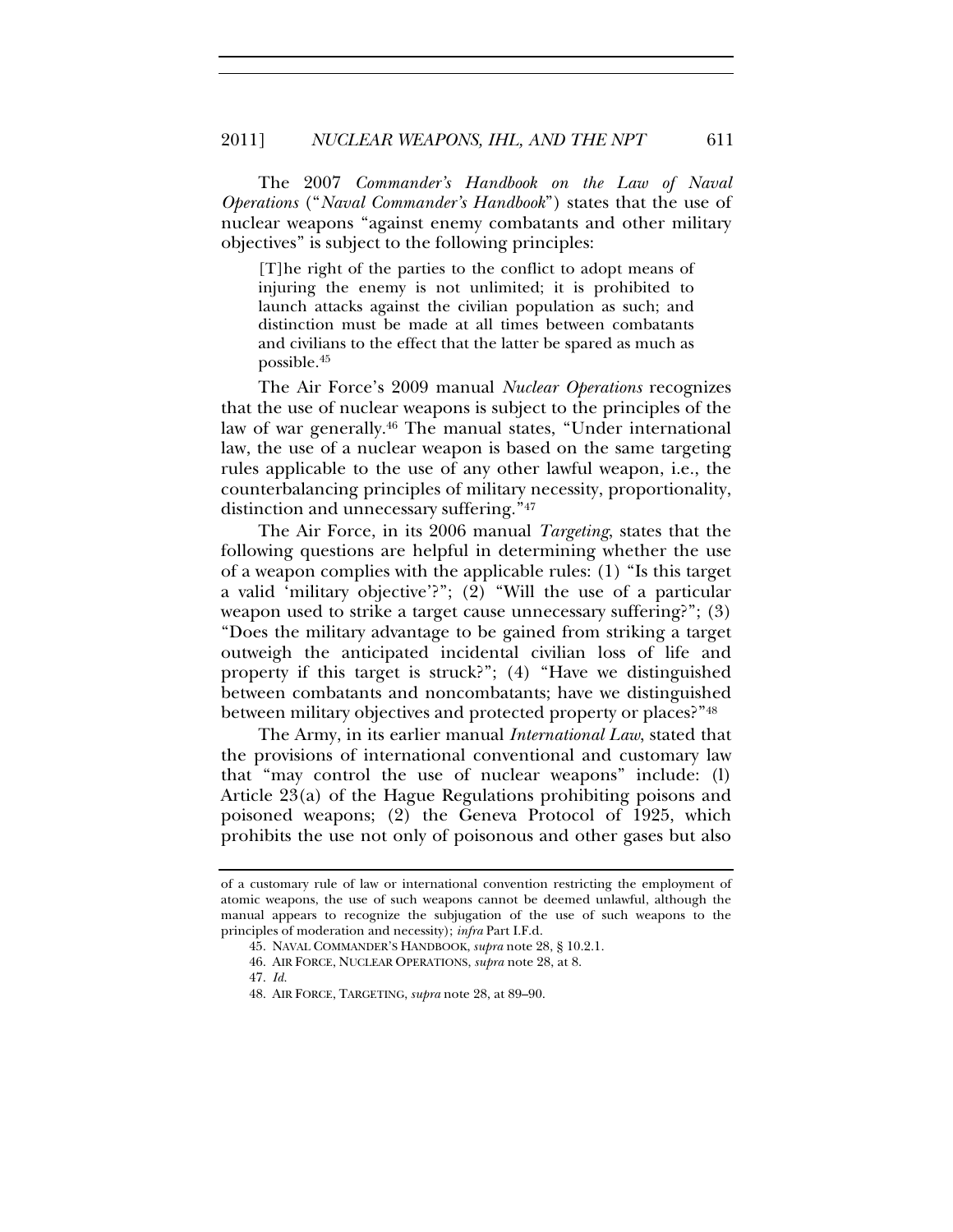of "analogous liquids, materials or devices"; (3) Article 23(c) of the Hague Regulations, which prohibits weapons calculated to cause unnecessary suffering; and (4) the 1868 Declaration of St. Petersburg, which lists as contrary to humanity those weapons that "needlessly aggravate the sufferings of disabled men or render their death inevitable."49

In its written statement to the ICJ in the *Nuclear Weapons* advisory opinion, the United States stated, "[T]he legality of use [of nuclear weapons] depends on the conformity of the particular use with the rules applicable to such weapons."50 The memorandum goes on to say that this would depend on "the characteristics of the particular weapon used and its effects, the military requirements for the destruction of the target in question and the magnitude of the risk to civilians."51

# E. *Summary of the Main Rules of International Humanitarian Law Applicable to Nuclear Weapons*

The following is a summary of key rules of IHL applicable to nuclear and other weapons.

The *rule of distinction/discrimination* prohibits the use of a weapon that cannot discriminate in its effects between military targets and noncombatant persons and objects. It is unlawful to use weapons whose effects are incapable of being controlled and therefore cannot be directed against a military target. If the state cannot maintain such control over the weapon, it cannot ensure

<sup>49.</sup> U.S. DEP'T OF THE ARMY, PAMPHLET NO. 27-161-2, 2 INTERNATIONAL LAW (1962), *quoted in* ELLIOTT L. MEYROWITZ, PROHIBITION OF NUCLEAR WEAPONS: THE RELEVANCE OF INTERNATIONAL LAW 31 (1990). This manual appears to have been superseded, as it no longer shows up on lists of current manuals. *See, e.g.*, *Listing of United States Army Field Manuals*, http://www.enlisted.info/field-manuals (last visited Feb. 15, 2011). The authors are not aware of any reason to believe that the requirements of the Hague Regulations Article 23(a) and (c), the Geneva Protocol of 1925, or the 1868 Declaration of St. Petersburg, insofar as applicable to nuclear weapons, have changed in any way since the issuance of the Army's manual INTERNATIONAL LAW.

<sup>50.</sup> *See* US ICJ Written Statement, *supra* note 44 at 2, 8–14 (citing THE LAW OF LAND WARFARE, *supra* note 28, at  $4 \nparallel 40(a)$ ; Request by the World Health Organization for an Advisory Opinion on the Question of the Legality under International Law and the World Health Organization Constitution of the Use of Nuclear Weapons by a State in War or Other Armed Conflict, Advisory Opinion, Written Statement of the United States, 2, 16–21, (June 10, 1994), *available at* http://www.icj-cij.org/docket/files/93/ 8770.pdf.

<sup>51.</sup> US ICJ Written Statement, *supra* note 44 at 2.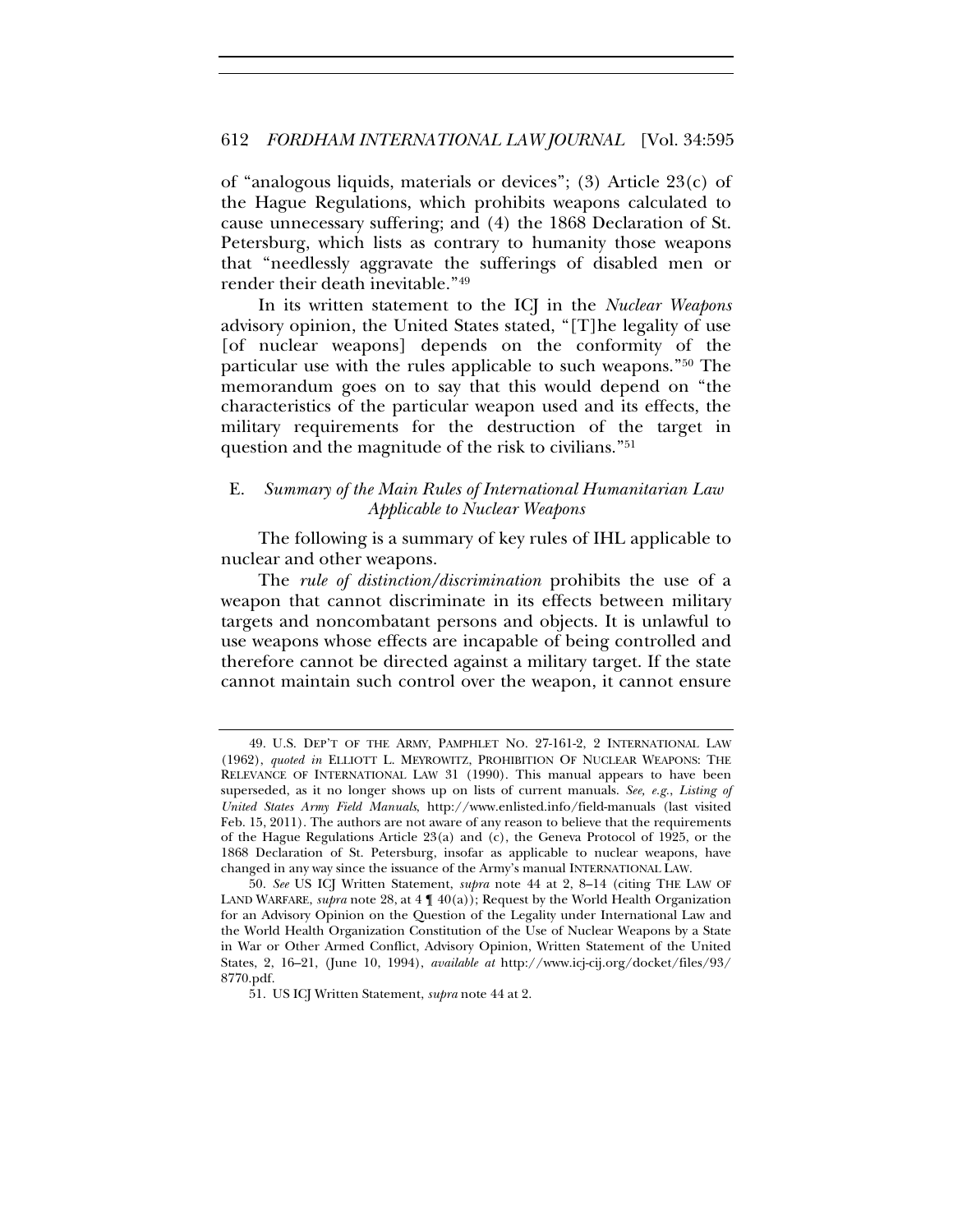that such use will comply with the rule of discrimination and may not lawfully use the weapon.

The *rule of proportionality* prohibits the use of a weapon whose potential collateral effects upon noncombatant persons or objects would likely be disproportionate to the value of the military advantage anticipated by the attack. The rule of proportionality requires that a state using a weapon be able to control the effects of the weapon. If the state cannot control such effects, it cannot ensure that the collateral effects of the attack will be proportional to the anticipated military advantage.

The *rule of necessity* provides that a state may only use such a level of force as is necessary to achieve the military objective of the particular strike. Any additional level of force is unlawful.

The *corollary rule of controllability* provides that a state may not use a weapon if its effects cannot be controlled because, in such circumstances, it would be unable to believe that the particular use of the weapon would comply with the rules of distinction, proportionality, or necessity.

International *law on reprisals* provides, at a minimum, that a state may not engage in even limited violations of the law of armed conflict in response to an adversary's violation of such law, unless such acts of reprisal would meet requirements of necessity and proportionality and be solely intended to compel the adversary to adhere to the law of armed conflict. The reprisal must be necessary to achieve that purpose and proportionate to the violation against which it is directed. These requirements of necessity and proportionality for a lawful reprisal are analogous to the requirements of necessity and proportionality (discussed immediately below) for the lawful exercise of the right of selfdefense.

A state's *right of self-defense* is subject to requirements of necessity and proportionality under customary international law and the Charter of the United Nations. A state's use of force in the exercise of self-defense is also subject to the requirements of IHL, including the requirements of distinction, proportionality and necessity, and the corollary requirement of controllability.

International law as to *individual and command liability* provides that military, government, and even private industrial personnel are subject to criminal conviction for violation of the law of armed conflict if they knowingly or recklessly participate in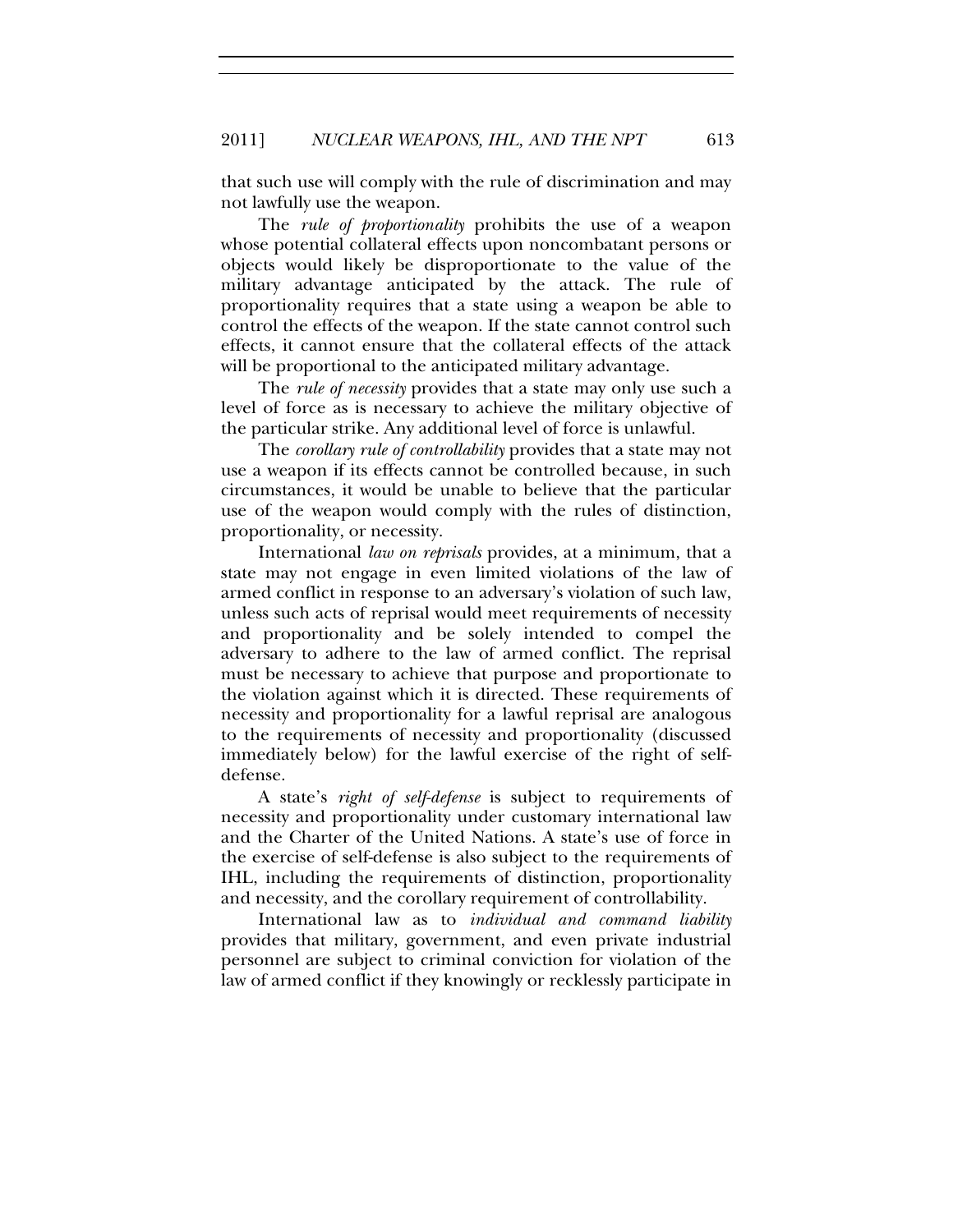or have supervisory responsibility over violators of the law of armed conflict. Such potential criminal liability of commanders extends not only to what the commanders knew but also to what they "should have known" concerning the violation of law.

# F. *Discussion of the Rules of International Law Applicable to Nuclear Weapons*

#### 1. Rule of Distinction/Discrimination

The *rule of distinction/discrimination* prohibits the use of a weapon whose effects cannot distinguish between combatant and noncombatant persons and objects.

The United States recognizes this rule. The Army, in its 2010 *Law of War Deskbook*, describes distinction as "the grandfather of all principles," stating that the rule requires that "[p]arties to the conflict shall at all times distinguish between the civilian population and combatants and between civilian objects and military objectives and accordingly shall direct their operations only against military objectives."52

The Army's 2010 *Operational Law Handbook* defines "indiscriminate" as

not directed against a military objective; employs a method or means of delivery that cannot be directed at a specific military objective; or may be expected to cause incidental loss of civilian life or injury to civilian objects (including the environment), which would be excessive in relation to the concrete and direct military advantage gained.53

The *Operational Law Handbook* also states, "Distinction requires parties to a conflict to engage only in military operations the *effects* of which distinguish between the civilian population (or individual civilians not taking part in the hostilities), and combatant forces, directing the application of force solely against the latter."54 It is explicit that the requirement of distinction applies to the *effects* of the weapon being used. This becomes

<sup>52.</sup> ARMY, LAW OF WAR DESKBOOK, *supra* note 28, at 139.

<sup>53.</sup> ARMY, OPERATIONAL LAW HANDBOOK, *supra* note 28, at 350 n.81 (citing Protocol II to the Convention on Prohibitions or Restrictions on the Use of Certain Conventional Weapons Which May Be Excessively Injurious or Have Indiscriminate Effects, art. 3, Oct. 10, 1980, 19 I.L.M. 1523).

<sup>54.</sup> *Id.* at 12 (emphasis added).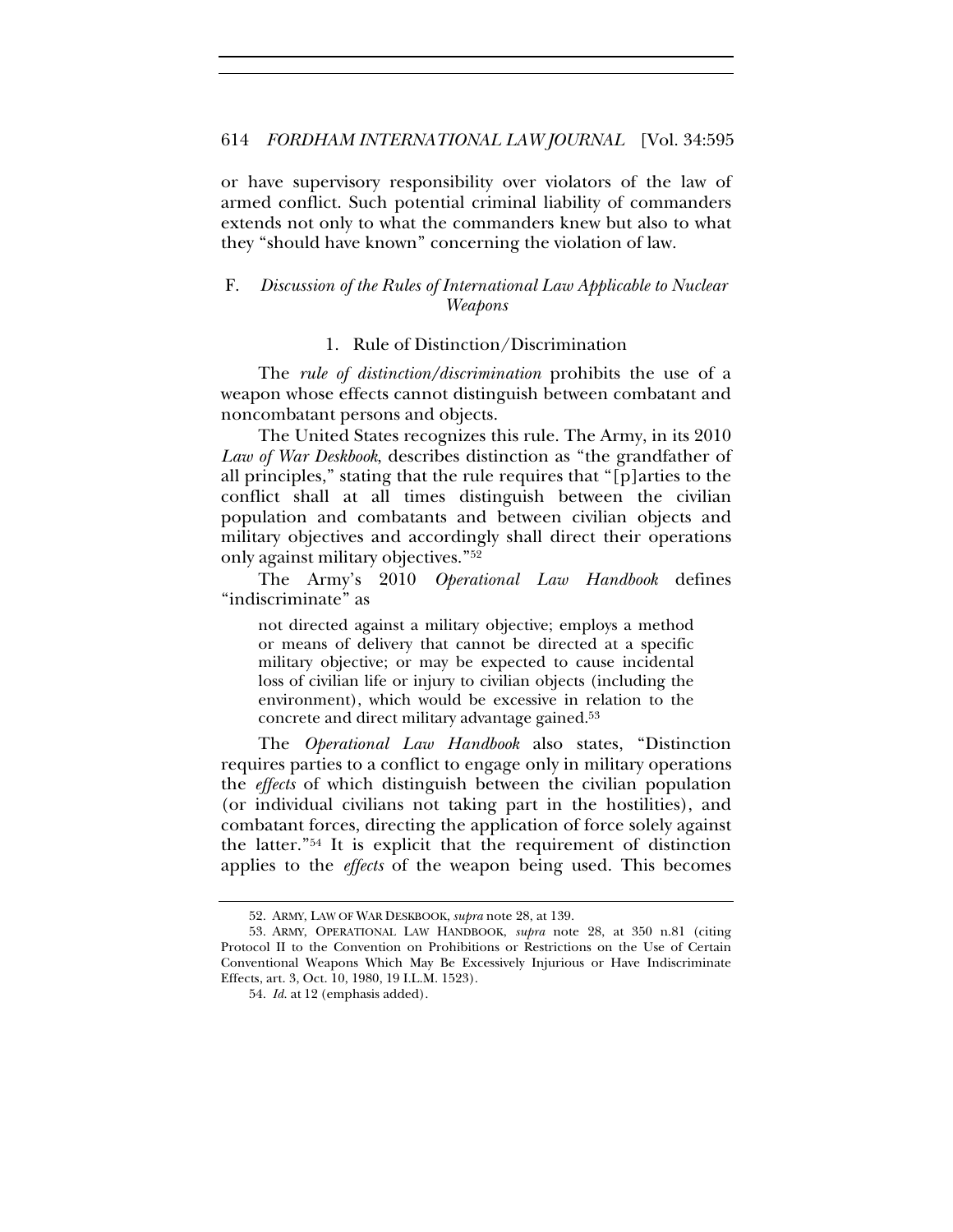important when considering the radiation effects of nuclear weapons.

The Navy, in its *Naval Commanders Handbook*, states, "It is a fundamental tenet of the law of armed conflict that the right of nations engaged in armed conflict to choose methods or means of warfare is not unlimited."55 Additionally, "weapons, which by their nature are incapable of being directed specifically against military objectives, and therefore ... put civilians and noncombatants at equivalent risk, are forbidden due to their indiscriminate effect."56 The handbook states further, "The principle of distinction is concerned with distinguishing combatants from civilians and military objects from civilian objects so as to minimize damage to civilians and civilian objects."57 Commanders have two duties under the principle of distinction: they must "distinguish their forces from the civilian population" and "distinguish valid military objectives from civilians or civilian objects before attacking."58

Noting that the rule of distinction encompasses the effects of the weapons being used, the *Naval Commander's Handbook* highlights three types of attacks that the rule outlaws: (1) "attacks that are not directed at a specific military objective"; (2) "attacks that employ a method or means of combat that cannot be directed at a specific military objective"; and (3) "attacks that employ a method or means of combat, *the effects of which cannot be limited as required by the law of armed conflict*."59

The Air Force, in its 2009 manual *The Military Commander and the Law*, similarly states that the principle of distinction "imposes a requirement to distinguish . . . between military objectives and civilian objects. . . . An attacker must not intentionally attack civilians or employ methods or means (weapons or tactics) that would cause excessive collateral civilian

<sup>55.</sup> NAVAL COMMANDER'S HANDBOOK, *supra* note 28, § 9.1.

<sup>56.</sup> *Id.*

<sup>57.</sup> *Id.* § 5.3.2. Combatants are "persons engaged in hostilities during an armed conflict." *Id*. § 5.4.1. Noncombatants "are those members of the armed forces who do not take direct part in hostilities because of their status as medical personnel and chaplains." *Id*. § 5.4.2. "A civilian is a person who is not a combatant or noncombatant." *Id*. § 5.4.3.

<sup>58.</sup> *Id.* § 5.3.2.

<sup>59.</sup> *Id.* (emphasis added).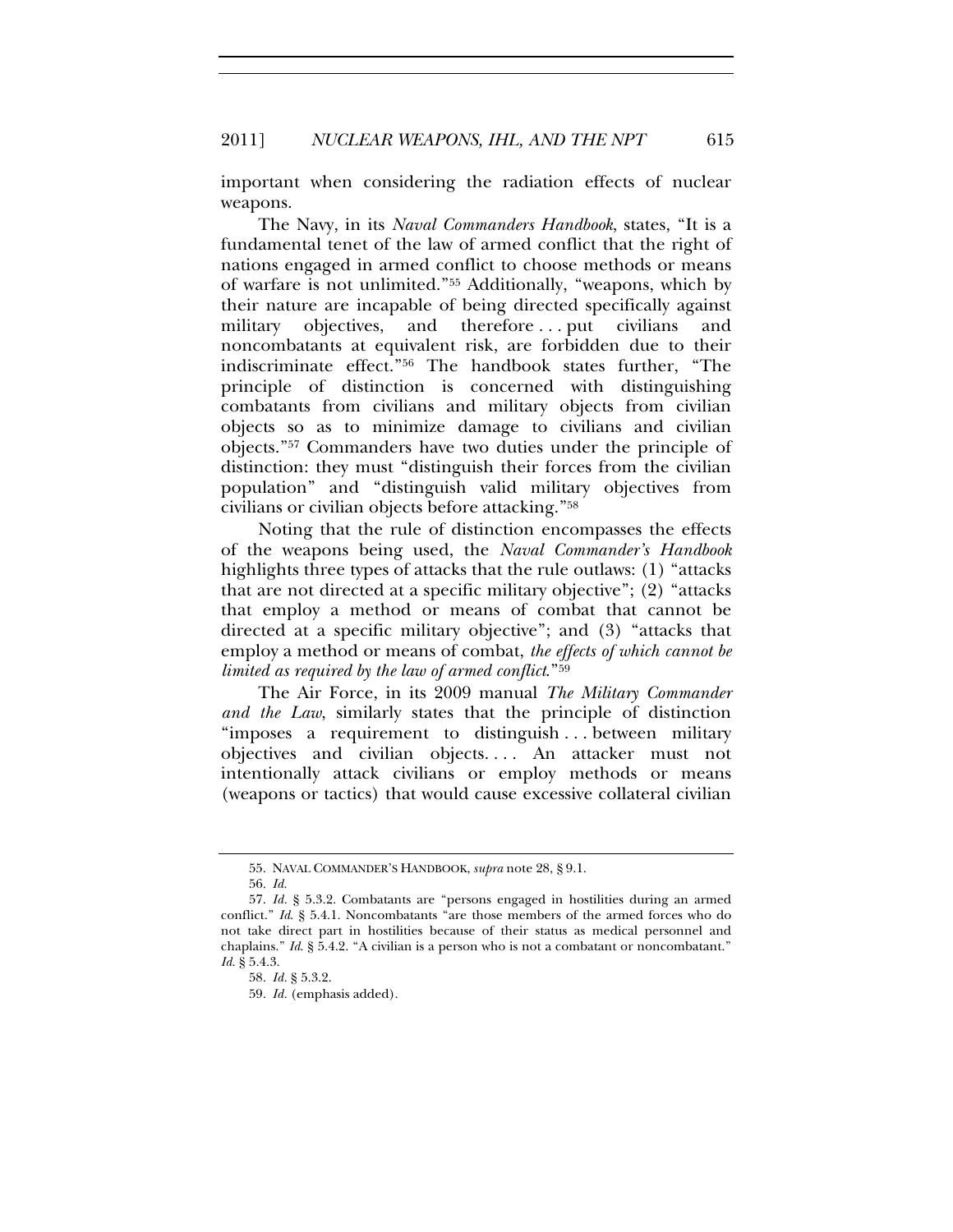casualties."60 The rule of distinction "prohibits 'indiscriminate attacks.'"61

#### 2. Rule of Proportionality

The rule of proportionality prohibits the use of a weapon whose potential collateral effects upon noncombatant persons or objects would likely be disproportionate to the value of the military advantage anticipated by the attack.

The United States recognizes this rule. The Air Force, in its manual *The Military Commander and the Law*, describes the rule of proportionality as involving a balancing test in which "damages and casualties must be consistent with mission accomplishment," and "civilian losses must be proportionate to the military advantages sought."62 The manual further states, "Those who plan military operations must take into consideration the extent of civilian destruction and probable casualties that will result and, to the extent consistent with the necessities of the military situation, seek to avoid or minimize such casualties and destruction."63 The Air Force's 2009 manual *Air Force Operations and the Law* states that the rule of proportionality "may be viewed as a fulcrum for balancing military necessity and unnecessary suffering."64 Echoing the language in the Additional Protocol I to the 1949 Geneva Convention, the Air Force, in its manual *Targeting*, states that proportionality "requires [that] the anticipated loss of civilian life and damage to civilian property incidental to attack is not excessive in relation to the concrete and direct military advantage expected from striking the target."65

The Navy, in the *Naval Commander's Handbook*, states that a commander is required "to conduct a balancing test to determine if the incidental injury, including death to civilians and damage to civilian objects, is excessive in relation to the

<sup>60.</sup> AIR FORCE, MILITARY COMMANDER AND THE LAW, *supra* note 28, at 630.

<sup>61.</sup> AIR FORCE, TARGETING, *supra* note 28, at 90.

<sup>62.</sup> AIR FORCE, MILITARY COMMANDER AND THE LAW, *supra* note 28, at 631.

<sup>63.</sup> *Id.*

<sup>64.</sup> AIR FORCE, OPERATIONS AND THE LAW, *supra* note 31, at 19.

<sup>65.</sup> AIR FORCE, TARGETING, *supra* note 31, at 89; *see also* ARMY, LAW OF WAR DESKBOOK, *supra* note 31, at 140.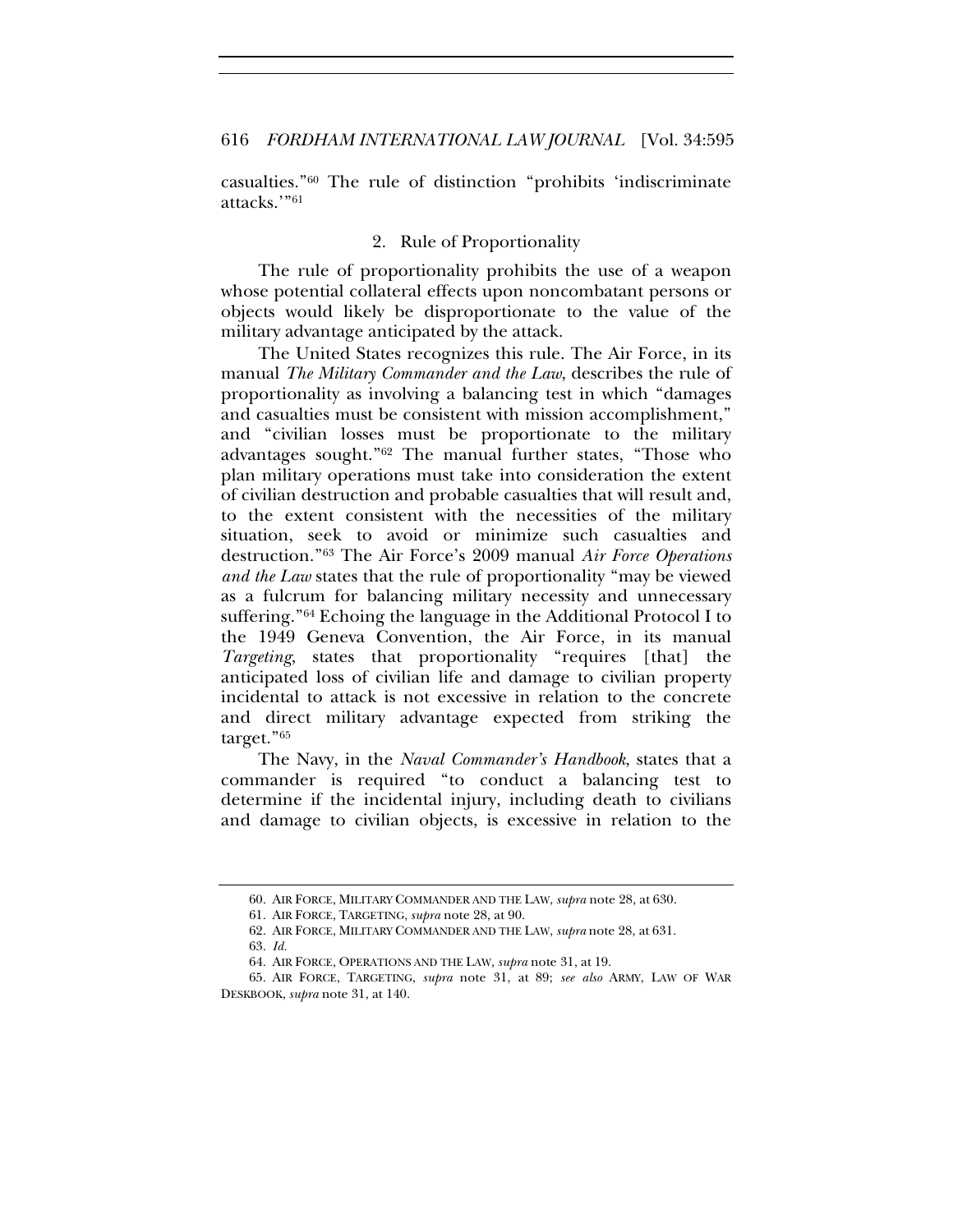concrete and direct military advantage expected to be gained."66 It further states that weapons that by their design cause unnecessary suffering or superfluous injury are "prohibited because the degree of pain or injury, or the certainty of death they produce is needlessly or clearly disproportionate to the military advantage to be gained by their use."67

In an observation that is helpful in distinguishing the focus of various interrelated principles, the *Naval Commander's Handbook* states:

The principle of proportionality is directly linked to the principle of distinction. While distinction is concerned with focusing the scope and means of attack so as to cause the least amount of damage to protected persons and property, proportionality is concerned with weighing the military advantage one expects to gain against the unavoidable and incidental loss to civilians and civilian property that will result from the attack.68

The United States, in its memorandum to the ICJ in the *Nuclear Weapons* advisory opinion, defined the proportionality requirement in terms of the likely effects and associated risks:

Whether an attack with nuclear weapons would be disproportionate depends entirely on the circumstances, including the nature of the enemy threat, the importance of destroying the objective, the character, size and likely effects of the device, and the magnitude of the risk to civilians. Nuclear weapons are not inherently disproportionate.<sup>69</sup>

# 3. Rule of Necessity

The rule of necessity provides that a state may only use such a level of force as is "necessary" or "imperatively necessary" to achieve the military objective of the particular strike. Any additional level of force is unlawful.

<sup>66.</sup> NAVAL COMMANDER'S HANDBOOK, *supra* note 28, § 5.3.3; *see also* JOINT CHIEFS OF STAFF, JOINT PUB. NO. 3-60, JOINT TARGETING E-1 (2007) [hereinafter JOINT CHIEFS, JOINT TARGETING] ("The principle of proportionality requires that commanders weigh the anticipated loss of civilian life and damage to civilian property reasonably expected to result from military operations with the advantages expected to be gained.").

<sup>67.</sup> NAVAL COMMANDER'S HANDBOOK, *supra* note 28, § 9.1.1.

<sup>68.</sup> *Id.* § 5.3.3.

<sup>69.</sup> US ICJ Written Statement, *supra* note 44, at 23.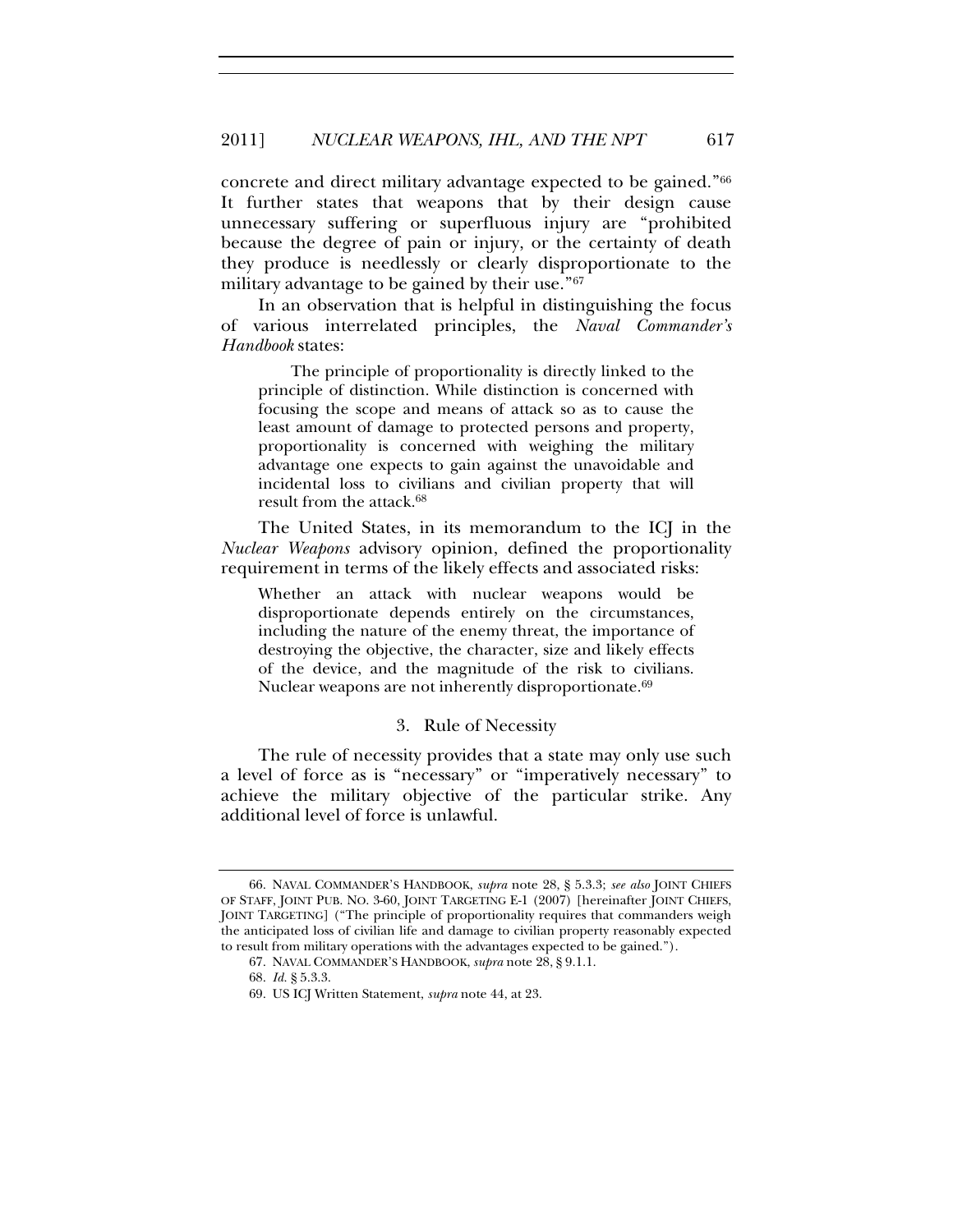The United States recognizes this rule. The Air Force, in its 2009 manual *Air Force Operations and the Law*, characterizes the limitations of military necessity both as customary international law and as ratified in the Hague Convention, which forbids a belligerent "to destroy or seize the enemy's property unless such destruction or seizure be imperatively demanded by the necessities of war."70 Referencing the Hague Convention's preamble, the manual states:

Military necessity does not authorize all acts in war that are not expressly prohibited. Codification of the law of war into specific prohibitions to anticipate every situation is neither possible nor desirable. As a result, commanders and others responsible for making decisions must make those decisions in a manner consistent with the spirit and intent of the law of war.71

The manual further states:

The principle of avoiding the employment of arms, projectiles, or material of a nature to cause unnecessary suffering, also referred to as superfluous injury, is codified in Article 23 of the Annex to Hague IV, which especially forbids employment of "arms, projectiles or material calculated to cause unnecessary suffering . . ." and the destruction or seizure of "the enemy's property, unless such destruction or seizure be imperatively demanded by the necessities of war."

Additional Protocol I, in article 35, states in paragraph 2: "It is prohibited to employ weapons, projectiles and material and methods of warfare of a nature to cause superfluous injury or unnecessary suffering."72

The manual emphasizes that the rule of necessity involves a balancing test:

In determining whether a means or method of warfare causes unnecessary suffering, a balancing test is applied between lawful force dictated by military necessity to achieve a military objective and the injury or damage that may be

<sup>70.</sup> AIR FORCE OPERATIONS AND THE LAW, *supra* note 28, at 14 (citing Convention (IV) Respecting the Laws and Customs of War and Its Annex: Regulations Concerning the Laws and Customs of War on Land art. 23(g), Oct. 18, 1907, 36 Stat. 2277).

<sup>71.</sup> *Id.* at 14–15 (citing Convention (IV) Respecting the Laws and Customer of War,and Its Annex: Regulations Concerning the Laws and Customs of War on Land, art. 23(g), *supra* note 70).

<sup>72.</sup> *Id.* at 15; *see also* ARMY, OPERATIONAL LAW HANDBOOK, *supra* note 28, at 12.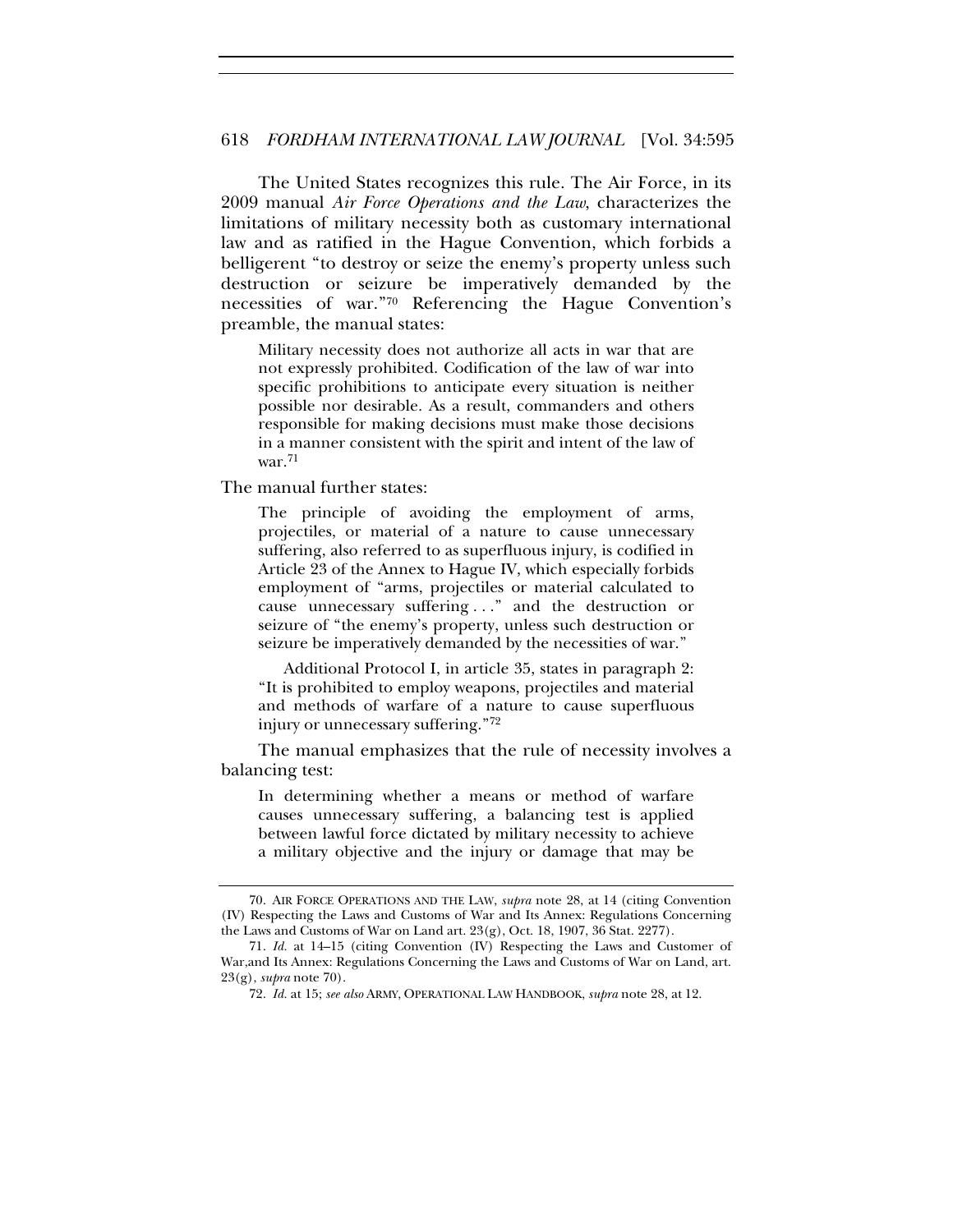considered superfluous to achievement of the stated or intended objective. Unnecessary suffering is used in an objective rather than subjective sense. That is, the measurement is not that of the victim affected by the means, but rather in the sense of the design of a particular weapon or in the employment of weapons.73

The Air Force, in *International Law—The Conduct of Armed Conflict and Air Operations* ("*Manual on International Law*"), discusses the importance of Hague IV and the Hague Regulations by quoting the International Military Tribunal at Nuremberg: "[B]y 1939, these rules laid down in the Convention were recognized by all civilized nations, and were regarded as being declaratory of the laws and customs of war."74 The manual further notes that "all of the major war criminals, including Herman Goering, the Air Minister, were convicted, among other crimes, of the devastation of towns not justified by military necessity in violation of the law of war."75

The Army's *Operational Law Handbook* states that "[t]he principle of military necessity is explicitly codified in Article 23, paragraph (g) of the Annex to Hague IV, which forbids a belligerent 'to destroy or seize the enemy's property, unless such destruction or seizure be imperatively demanded by the necessities of war.'"76

The *Naval Commander's Handbook* states the law of war's purpose "is to ensure that the violence of hostilities is directed toward the enemy's war efforts and is not used to cause unnecessary human misery and physical destruction."77 Even though "[t]he principle of military necessity recognizes that force resulting in death and destruction will have to be applied to achieve military objectives, . . . its goal is to limit suffering and destruction to that which is necessary to achieve a valid military objective."78

<sup>73.</sup> *Id.* at 15–16.

<sup>74.</sup> AIR FORCE, MANUAL ON INTERNATIONAL LAW, *supra* note 28, at 5-15 n.3 (quoting 22 Trial of German Major War Criminals: Proceedings of the International Military Tribunal Sitting at Nuremberg, Germany 1, 496 (1946)). This manual is no longer in effect. Its point about the Nuremberg Court's enforcement of the rule of necessity remains compelling, however.

<sup>75.</sup> AIR FORCE, MANUAL ON INTERNATIONAL LAW, *supra* note 28, at 5–6.

<sup>76.</sup> ARMY, OPERATIONAL LAW HANDBOOK, *supra* note 28, at 10.

<sup>77.</sup> NAVAL COMMANDER'S HANDBOOK, *supra* note 28, § 5.3.1.

<sup>78.</sup> *Id*. § 5.3.1.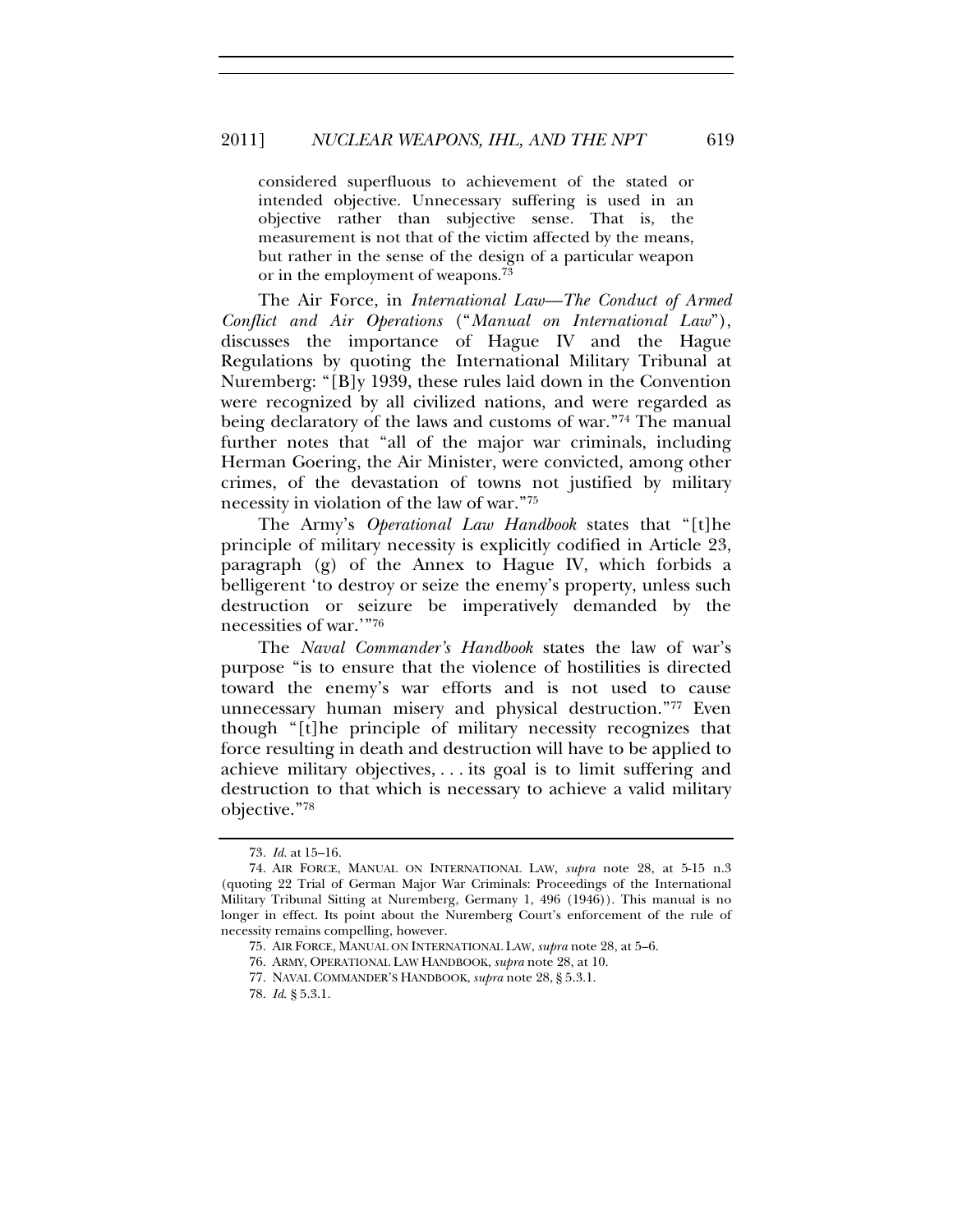To that end, the rule of necessity "prohibits the use of any kind or degree of force not required for the partial or complete submission of the enemy with a minimum expenditure of time, life and physical resources."79 The handbook further states:

While the principle does recognize that some amount of collateral damage and incidental injury to civilians and civilian objects may occur in an attack upon a legitimate military objective, it does not excuse the wanton destruction of life and property disproportionate to the military advantage to be gained from the attack.80

The United States has also at times defined the necessity test as based on whether the excessive effects were intentionally designed into the weapon. The *Naval Commander's Handbook* states that weapons that by their design cause unnecessary suffering or superfluous injury are "prohibited because the degree of pain or injury, or the certainty of death they produce is needlessly or clearly disproportionate to the military advantage to be gained by their use."81

In its presentation to the ICJ in the *Nuclear Weapons* advisory opinion, the United States similarly stated:

[The prohibition against unnecessary suffering] was intended to preclude weapons designed to increase the injury or suffering of the persons attacked beyond that necessary to accomplish the military objective. It does not prohibit weapons that may cause great injury or suffering if the use of the weapon is necessary to accomplish the military mission. For example, it does not prohibit the use of antitank munitions which must penetrate armor by kineticenergy or incendiary effects, even though this may well cause severe and painful burn injuries to the tank crew. By the same token, it does not prohibit the use of nuclear weapons,

<sup>79.</sup> *Id*.; *see* MYERS S. MCDOUGAL & FLORENTINO P. FELICIANO, LAW AND MINIMUM WORLD PUBLIC ORDER 525 (1961) ("A particular combat operation, comprising the application of a certain amount of violence, can be appraised as necessary or unnecessary only in relation to the attainment of a specified objective."); Statement of General Dwight D. Eisenhower (Dec. 29, 1943), *reprinted in* RONALD SCHAFFER, WINGS OF JUDGMENT: AMERICAN BOMBING IN WORLD WAR II 50–51 (1985) ("Nothing can stand against the argument of military necessity. . . . But the phrase 'military necessity' is sometimes used where it would be more truthful to speak of military convenience or even of personal convenience.")*.*

<sup>80.</sup> NAVAL COMMANDER'S HANDBOOK, *supra* note 28, § 6.2.6.4.2.

<sup>81.</sup> *Id.* § 9.1.1.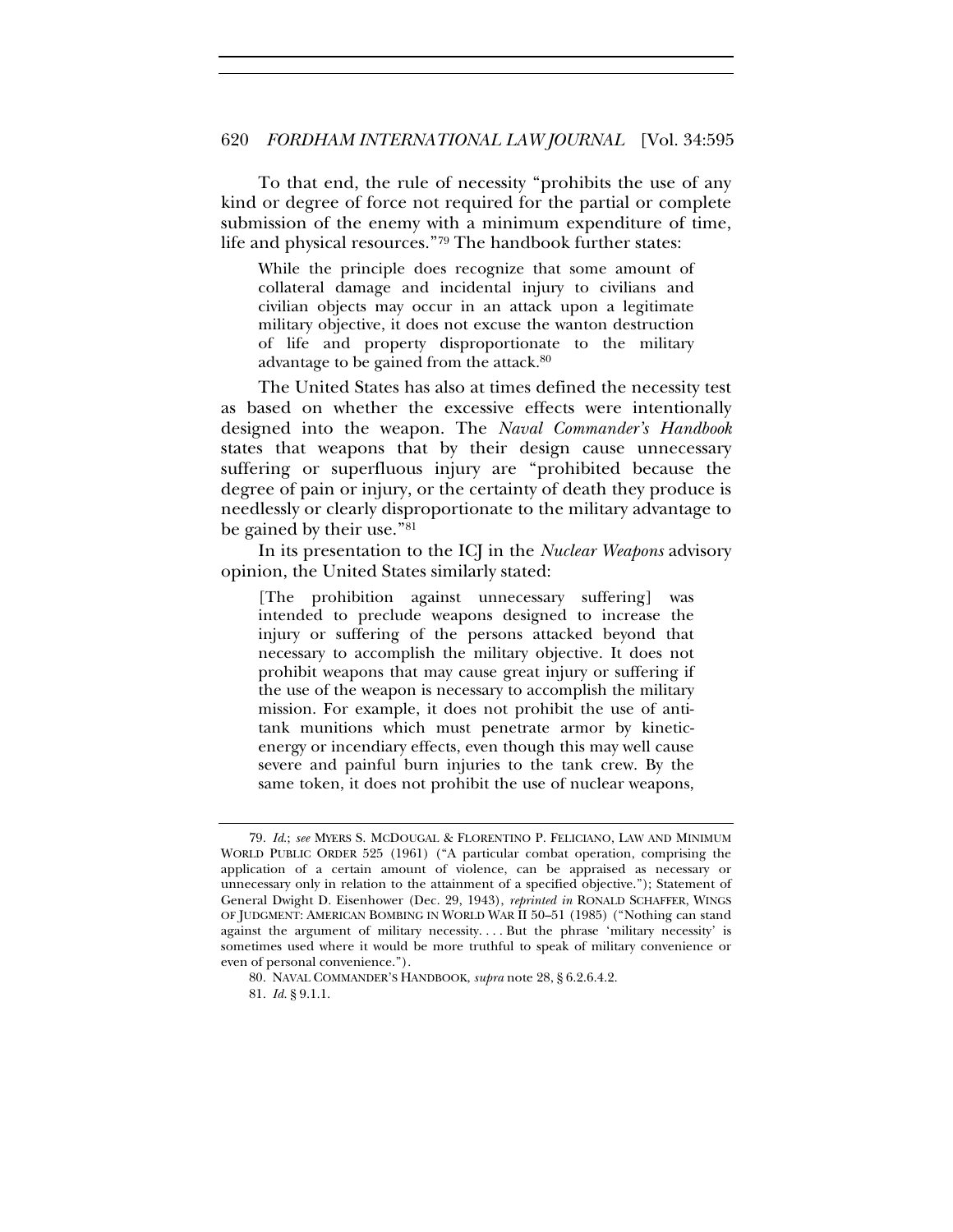even though such weapons can produce severe and painful injuries.82

John McNeill, one of the lawyers for the United States, made essentially this same argument to the court: "The unnecessary suffering principle prohibits the use of weapons designed specifically to increase the suffering of persons attacked beyond that necessary to accomplish a particular military objective."83

#### 4. Corollary Requirement of Controllability

The United States, in its military manuals and arguments to the ICJ, has recognized that these rules of distinction, proportionality, and necessity make it unlawful for a state to use weapons whose effects it cannot control.

# a. Uncontrollability under the Rule of Distinction/Discrimination

The Joint Chiefs of Staff, in their manual *Joint Targeting* state, "Attackers are required to only use those means and methods of attack that are discriminate in effect and can be controlled, as well as take precautions to minimize collateral injury to civilians and protected objects or locations."84 To achieve this, "the principle of distinction (discrimination) requires both attacker and defender to distinguish between combatants and noncombatants, as well as between military objectives and protected property, locations, or objects."85

The Air Force, in its manual *The Military Commander and the Law*, gives "[w]eapons incapable of being controlled" as examples of "indiscriminate weapons."86

The *Naval Commander's Handbook* defines the rule of distinction as prohibiting the use of a weapon "that cannot be directed at a specific military objective" and whose effects "cannot be limited as required by the law of armed conflict."87 It states, "Weapons, which by their nature are incapable of being

<sup>82.</sup> US ICJ Written Statement, *supra* note 44, at 28 (citing ARMY LAW OF LAND WARFARE, *supra* note 28, at 18).

<sup>83.</sup> ICJ Hearing, Nov. 15, 1995, *supra* note 31, at 72.

<sup>84.</sup> JOINT CHIEFS, JOINT TARGETING, *supra* note 66, at E-2.

<sup>85.</sup> *Id*.

<sup>86.</sup> AIR FORCE, MILITARY COMMANDER AND THE LAW, *supra* note 28, at 632.

<sup>87.</sup> NAVAL COMMANDER'S HANDBOOK, *supra* note 28, § 5.3.2.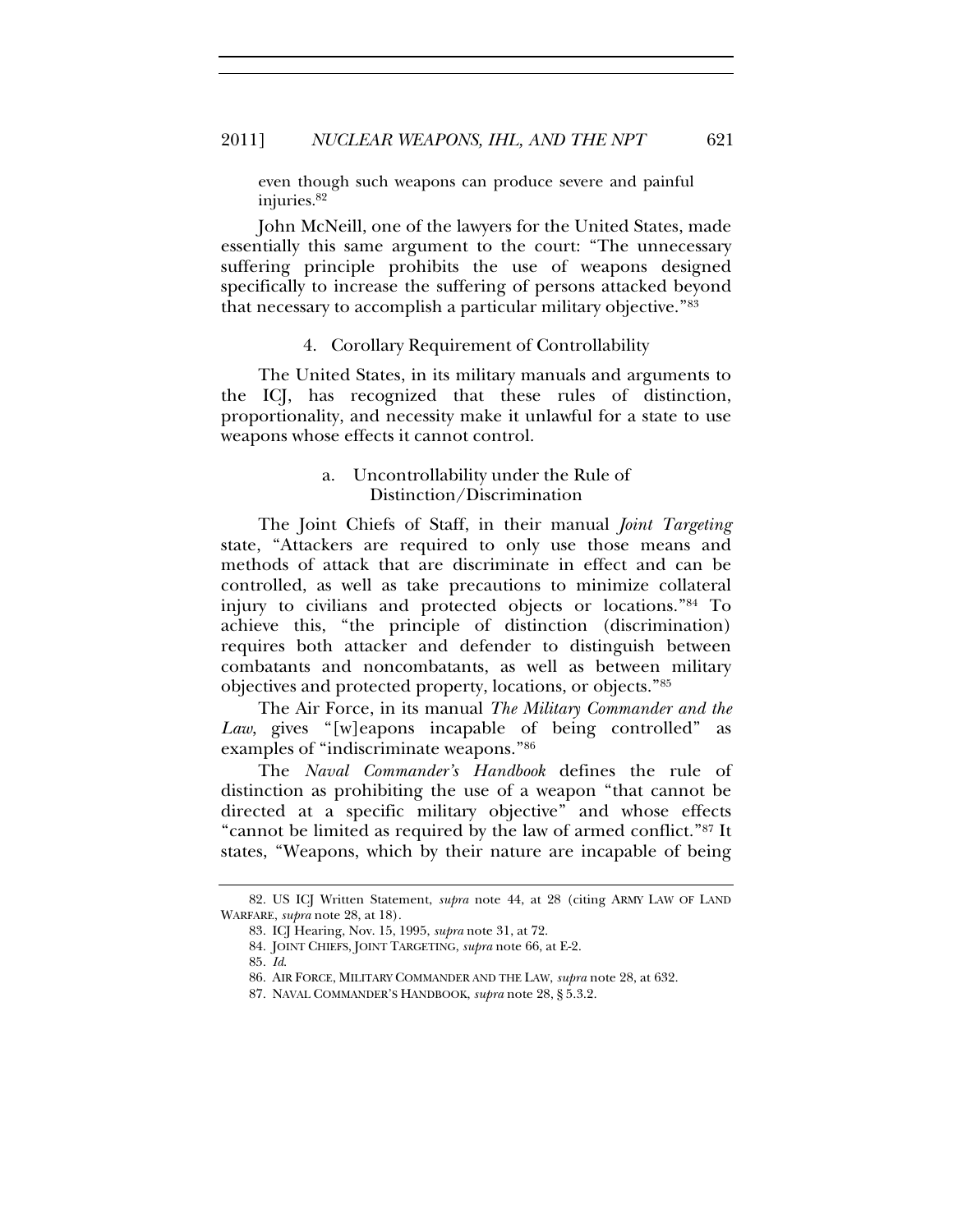directed specifically against military objectives, and therefore that put civilians and noncombatant at equal risk, are forbidden due to their indiscriminate effects."88 The handbook highlights three types of attacks that are outlawed by the principle of discrimination: (1) "attacks that are not directed at a specific military objective"; (2) "attacks that employ a method or means of combat that cannot be directed at a specific military objective"; and (3) "attacks that employ a method or means of combat, the effects of which cannot be limited as required by the law of armed conflict."89

Moreover, the *effects* of the weapon must be capable of being directed. The *Naval Commander's Handbook* states:

Weapons that are incapable of being directed at a military objective are forbidden as being indiscriminate in their effect. Drifting armed contact mines and long-range unguided missiles (such as the German V-1 and V-2 rockets of World War II) fall into this category. A weapon is not indiscriminate simply because it may cause incidental or collateral civilian casualties, provided such casualties are not foreseeably excessive in light of the anticipated military advantage to be gained. An artillery round that is capable of being directed with a reasonable degree of accuracy at a military target is not an indiscriminate weapon simply because it may miss its mark or inflict collateral damage. Conversely, uncontrolled balloon-borne bombs, such as those released by the Japanese against the west coast of the United States and Canada in World War II, lack that capability of direction and are, therefore, unlawful.<sup>90</sup>

The Army, in its *Operational Law Handbook*, sets forth a similar rule, highlighting that *effects* of military operations that cannot be controlled violate the rule of distinction: "Distinction requires parties to a conflict to engage only in military operations the effects of which distinguish between the civilian population (or individual civilians not taking part in the hostilities), and combatant forces, directing the application of force solely against the latter."91

<sup>88.</sup> *Id.* § 9.1.

<sup>89.</sup> *Id.* § 5.3.2.

<sup>90.</sup> *Id.* § 9.1.2.

<sup>91.</sup> ARMY, OPERATIONAL LAW HANDBOOK, *supra* note 28, at 12 (emphasis added).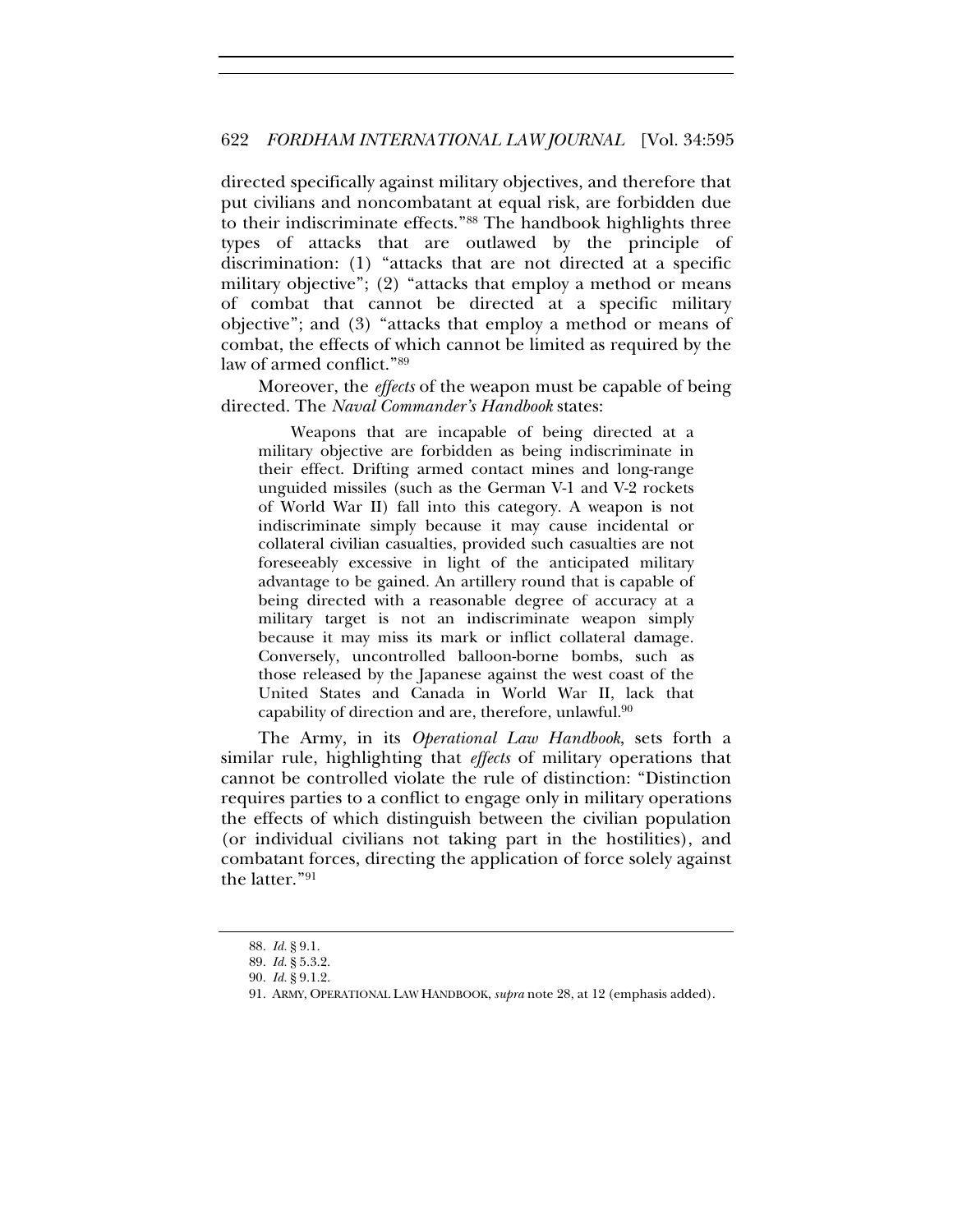The Air Force, in *Air Force Operations and the Law*, highlights as an example of an indiscriminate use of nuclear weapons a situation in which the attacking nation employs them to destroy a satellite, noting that such use "would cause indiscriminate damage to all satellites and would likely violate the law of armed conflict principle of distinction."92 The Air Force's manual *The Military Commander and the Law* similarly recognizes that indiscriminate weapons include "biological and bacteriological weapons," "weapons incapable of being controlled," and "chemical weapons."93

The requirement of controllability was codified with respect to indiscriminate attacks in the 1977 Protocol I to the Geneva Conventions. Article 51 ("Protection of the Civilian Population") reads:

Indiscriminate attacks are prohibited. Indiscriminate attacks are:

(a) those which are not directed at a specific military objective;

(b) those which employ a method or means of combat which cannot be directed at a specific military objective;

(c) those which employ a method or means of combat the effects of which cannot be limited as required by the Protocol;

and consequently, in each such case, are of a nature to strike military objectives and civilians or civilian objects without distinction.<sup>94</sup>

b. Uncontrollability under the Rule of Proportionality

So also, a nuclear weapons strike cannot comply with the requirement of proportionality if the potential effects are not subject to control and limitation. Without such control, the user cannot have a reasonable basis to believe that it can limit the effects to those that are proportional to the military value of the target.

<sup>92.</sup> AIR FORCE, OPERATIONS AND THE LAW, *supra* note 28, at 89.

<sup>93.</sup> AIR FORCE, MILITARY COMMANDER AND THE LAW, *supra* note 28, at 632.

<sup>94.</sup> Protocol Additional to the Geneva Conventions of 12 August 1949, and Relating to the Protection of Victims of International Armed Conflict (Protocol I), June 8, 1977, 1125 U.N.T.S. 90.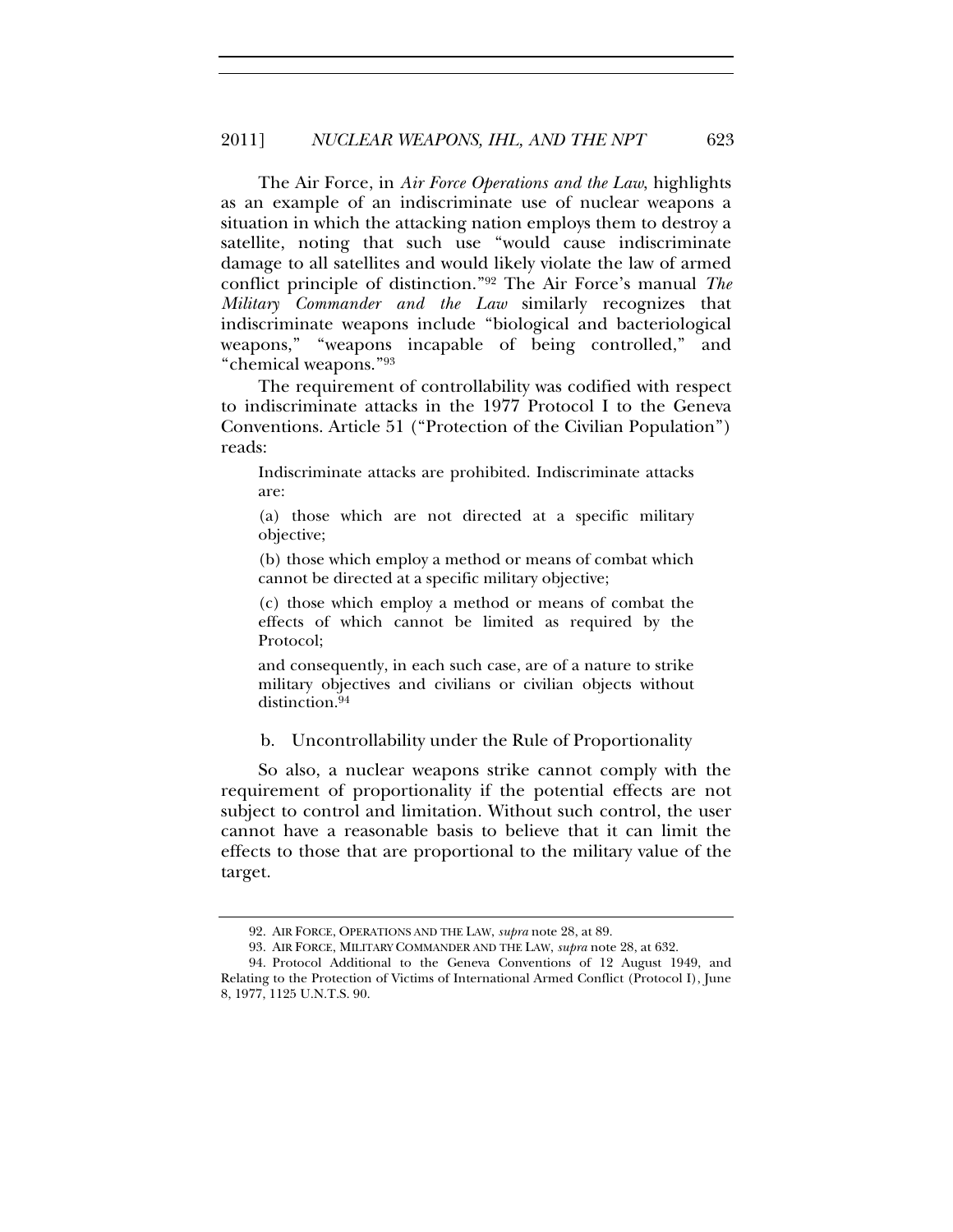# 624 *FORDHAM INTERNATIONAL LAW JOURNAL* [Vol. 34:595

c. Uncontrollability under the Rule of Necessity

The *Naval Commander's Handbook* states that the rule of necessity, in combination with the rule of distinction, prohibits

attacks that employ a method or means of combat that cannot be directed at a specific military objective (e.g., declaring an entire city a single military objective and attacking it by bombardment when there are actually several distinct military objectives throughout the city that could be targeted separately), or attacks that employ a method or means of combat, the effects of which cannot be limited as required by the law of armed conflict (e.g., bombing an entire large city when the object of attack is a small enemy garrison in the city).95

The Air Force, in its manual *Air Force Operations and the Law*, states that military necessity acknowledges that attacks can only be made against targets that are valid military objectives— "attacks may not be indiscriminate."96

#### 5. Reprisals

May a state respond with an unlawful use of force to an adversary's unlawful use of force? That is the question posed by the notion of reprisals. The United States recognizes that, to be lawful, reprisals must, at a minimum, be proportional to the prior unlawful act and must be limited to that which is necessary to get the adversary to comply with the law of armed conflict.

The Navy, in the *Naval Commander's Handbook*, defines reprisals:

A belligerent reprisal is an enforcement measure under the law of armed conflict consisting of an act that would otherwise be unlawful but which is justified as a response to the previous unlawful acts of an enemy. The sole purpose of a reprisal is to induce the enemy to cease its illegal activity and to comply with the law of armed conflict in the future. Reprisals may be taken against enemy armed forces, enemy civilians other than those in occupied territory, and enemy property.97

<sup>95.</sup> NAVAL COMMANDER'S HANDBOOK, *supra* note 28, § 5.3.2

<sup>96.</sup> AIR FORCE, OPERATIONS AND THE LAW, *supra* note 28, at 248.

<sup>97.</sup> NAVAL COMMANDER'S HANDBOOK, *supra* note 28, § 6.2.4.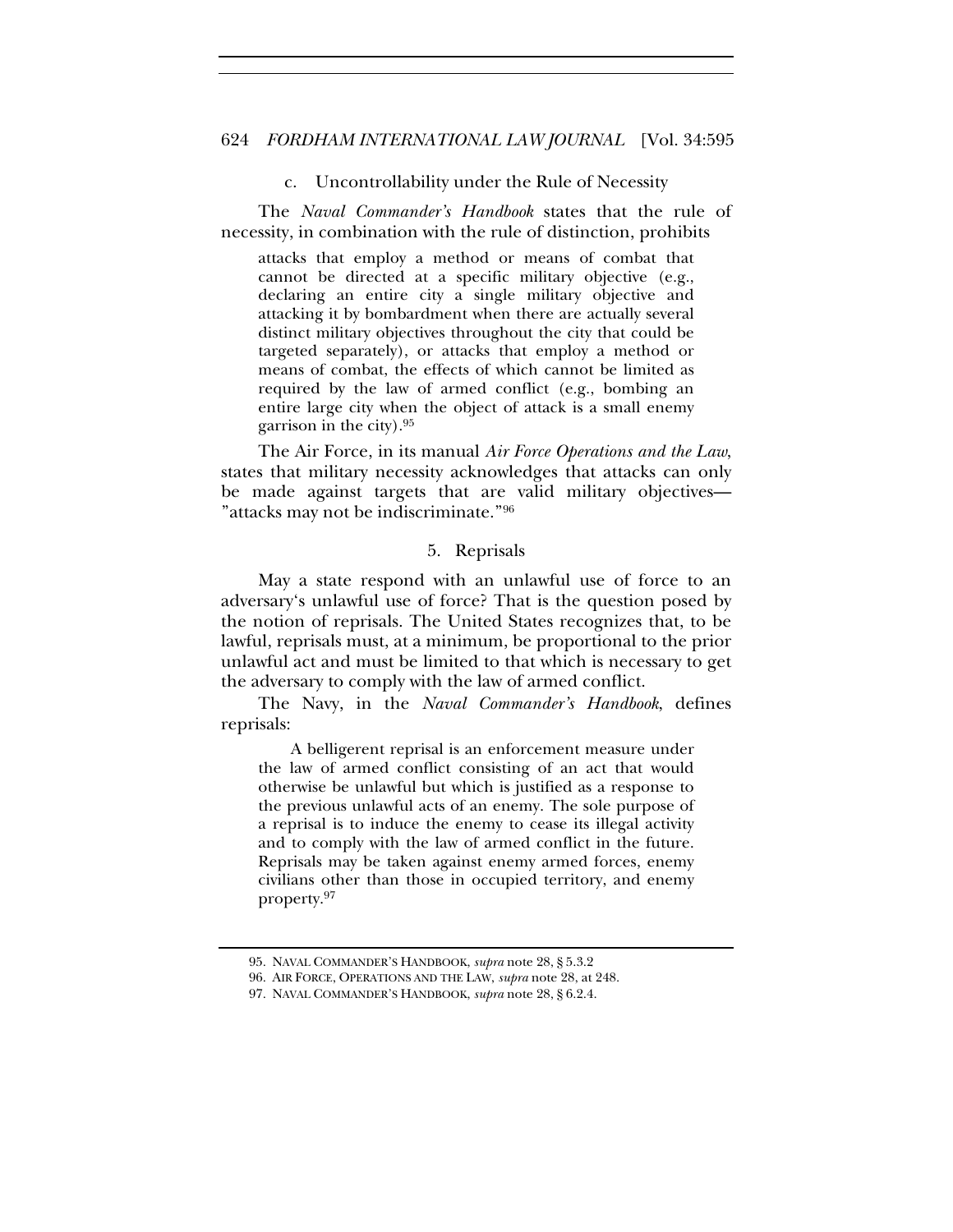The handbook emphasizes that a reprisal, inter alia, "must only be used as a last resort when other enforcement measures have failed or would be of no avail," "must be proportional to the original violation," and "must be to cause the enemy to cease its unlawful activity."98 Reprisals "must respond to illegal acts of warfare," and "[a]nticipatory reprisal is not authorized."99

The Army, in its *Law of War Deskbook*, defines a reprisal "as an otherwise illegal act done in response to a prior illegal act by the enemy."100 The deskbook states that the "purpose of a reprisal is to get the enemy to adhere to the law of war."101 To be authorized, reprisals must: (1) be "[t]imely"; (2) be "[r]esponsive to that enemy's act that violated the law of war"; (3) "[f]ollow an unsatisfied demand to cease and desist"; and (4) be "[p]roportionate to the previous illegal act."<sup>102</sup> The Army's *Operational Law Handbook* states, "Reprisals are conduct which otherwise would be unlawful, resorted to by one belligerent against enemy personnel or property in response to acts of warfare committed by the other belligerent in violation of the [law of war], for the sole purpose of enforcing future compliance with the [law of war]."103

*Air Force Operations and the Law* states, "Reprisals are not intended to be a form of retaliation, but rather a means of inducing an enemy to cease violating the law of armed conflict."<sup>104</sup> In discussing the *tu quoque* defense,<sup>105</sup> the manual analogizes it to the reprisal doctrine in that "this defense argues that breaches of the law of armed conflict by the enemy legitimize similar breaches by an opposing belligerent in response to, or in retaliation for, such violations."106 Referencing the Nazi's employment of this argument in the *High Command* case, the manual states that this line of defense was rejected and "that under general principles of law, an accused can not

106. *Id.*

<sup>98.</sup> *Id.* § 6.2.4.1.

<sup>99.</sup> *Id.*

<sup>100.</sup> ARMY, LAW OF WAR DESKBOOK, *supra* note 28, at 159.

<sup>101.</sup> *Id.*

<sup>102.</sup> *Id*. at 160.

<sup>103.</sup> ARMY, OPERATIONAL LAW HANDBOOK, *supra* note 28, at 24.

<sup>104.</sup> AIR FORCE, OPERATIONS AND THE LAW, *supra* note 28, at 44.

<sup>105.</sup> *Id.* at 59. "Latin for 'you, too,' this defense puts forth the argument that breaches of the law of armed conflict by the enemy justify similar breaches by an opposing belligerent." *Id.*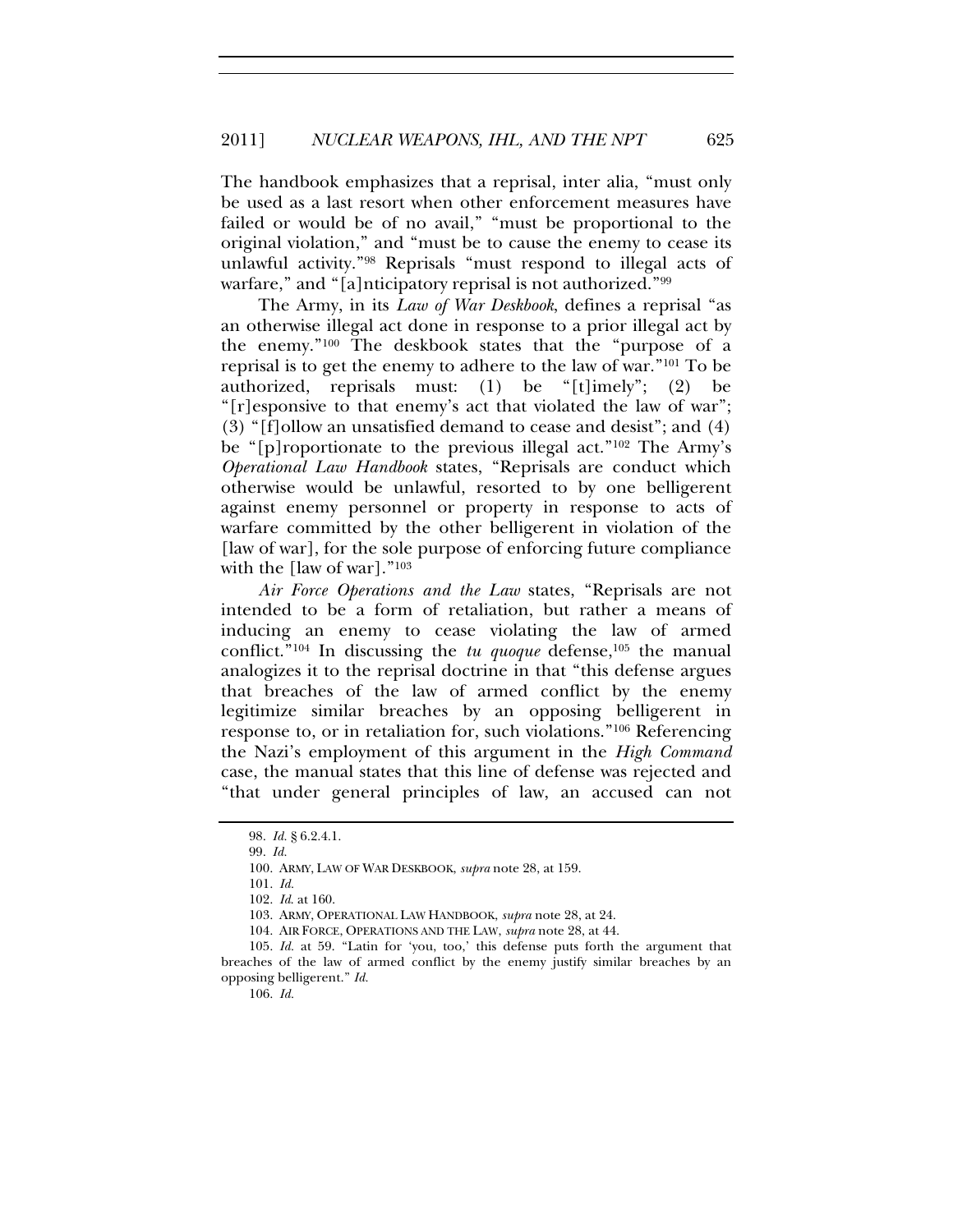exculpate himself from a crime by showing that another has committed a similar crime" and cites *Prosecutor v. Kupreškić* for the proposition that "there was no support either in State practice or in the opinions of publicists for the *tu quoque* defense."107

The United States has generally recognized that the doctrine of reprisals is a dangerous one subject to abuse and likely to be counterproductive. Thus the United States, as a matter of policy, is very cautious about reprisals and reluctant to engage in them. The Air Force, in its former *Manual on International Law*, states that "[m]ost attempted uses of reprisals" in past conflicts were unjustified, either because they were undertaken for an improper reason or were disproportionate.108 The manual notes that reprisal "will usually have an adverse impact on the attitudes of governments not participating in the conflict" and "may only strengthen enemy morale and will to resist."109

The Navy, in an earlier edition of its *Naval Commander's Handbook*, similarly states that "[m]any attempted uses of reprisals in past conflicts have been unjustified either because the reprisals were not undertaken to deter violations by an adversary or were disproportionate to the preceding unlawful conduct."110 That same handbook further states, "Although reprisals are lawful when [the stated prerequisites] are met, there is always the risk that such reprisals will trigger counter-reprisals by the enemy. The United States has historically been reluctant to resort to reprisal for just this reason."111

The Air Force, in its former *Commander's Handbook*, similarly stated, "In most twentieth century conflicts, the United States has, as a matter of national policy, chosen not to carry out reprisals against the enemy, both because of the potential for escalation and because it is generally in our national interest to follow the law even if the enemy does not."112 The handbook

<sup>107.</sup> *Id.* at 59–60.

<sup>108.</sup> *See* AIR FORCE, MANUAL ON INTERNATIONAL LAW, *supra* note 28, at 10-5.

<sup>109.</sup> *Id.*

<sup>110.</sup> NAVAL COMMANDER'S HANDBOOK 1989 SUPPLEMENT, *supra* note 28, at 6-25 n.46.

<sup>111.</sup> *Id.*

<sup>112.</sup> AIR FORCE, COMMANDER'S HANDBOOK, *supra* note 28, at 8-1.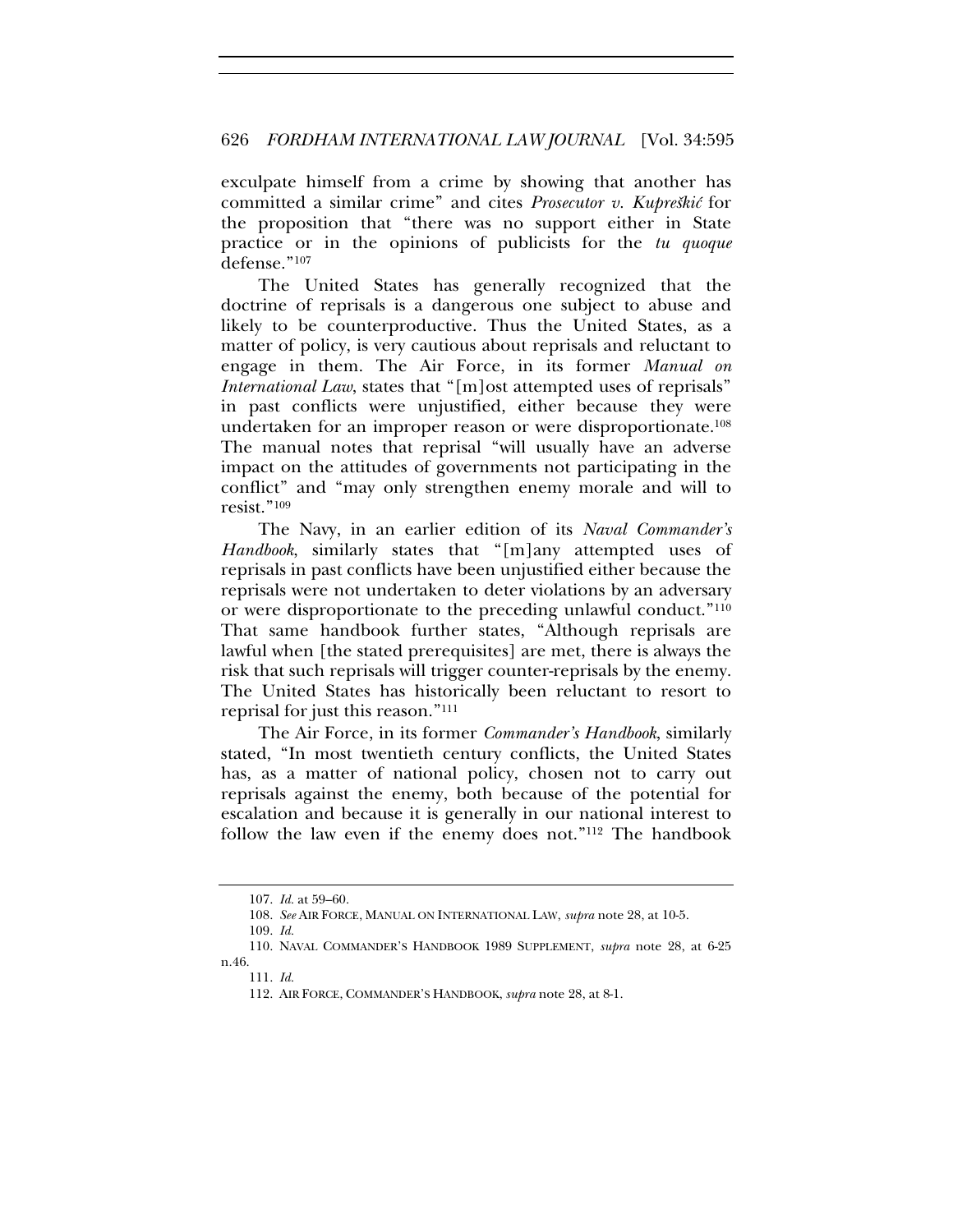stated that "as a practical matter, reprisals are often subject to abuse and merely result in escalation of a conflict."113

## 6. War Crimes

The Army's *Law of Land Warfare* defines "war crime" as "the technical expression for a violation of the law of war by any person or persons, military or civilian," and declares that "[e]very violation of the law of war is a war crime."114 The manual also states that war crimes under international law are made up of (1) crimes against peace; (2) crimes against humanity; and (3) war crimes.<sup>115</sup>

The Air Force's *Air Force Operations and the Law* describes the broad scope of war crimes:

A war crime is an act or omission that contravenes an obligation under international law relating to the conduct of armed conflict. The law of armed conflict encompasses all international law applicable to the conduct of hostilities that is binding on a country or its individual citizens, including treaties and international agreements to which that country is a party, as well as customary international law.116

It also quotes the Nuremberg Charter's definition of "war crimes" (violations of the laws or customs of war):

Such violations shall include, but not be limited to, murder, ill-treatment, or deportation to slave labor or for any other purpose of civilian population of or in occupied territory, murder or ill-treatment of prisoners of war or persons on the seas, killing of hostages, plunder of public or private property, wanton destruction of cities, towns or villages, or devastation not justified by military necessity.117

The Air Force manual notes the definition of "crimes against the peace" set forth in the Charter of the International Military Tribunal at Nuremberg ("Nuremberg Charter") as "planning, preparation, initiation, or waging of a war of aggression, or a war in violation of international treaties,

<sup>113.</sup> *Id.*

<sup>114.</sup> ARMY, LAW OF LAND WARFARE, *supra* note 28, at 117*.*

<sup>115.</sup> *Id*.

<sup>116.</sup> AIR FORCE, OPERATIONS AND THE LAW, *supra* note 28, at 37.

<sup>117.</sup> *Id*. at 38.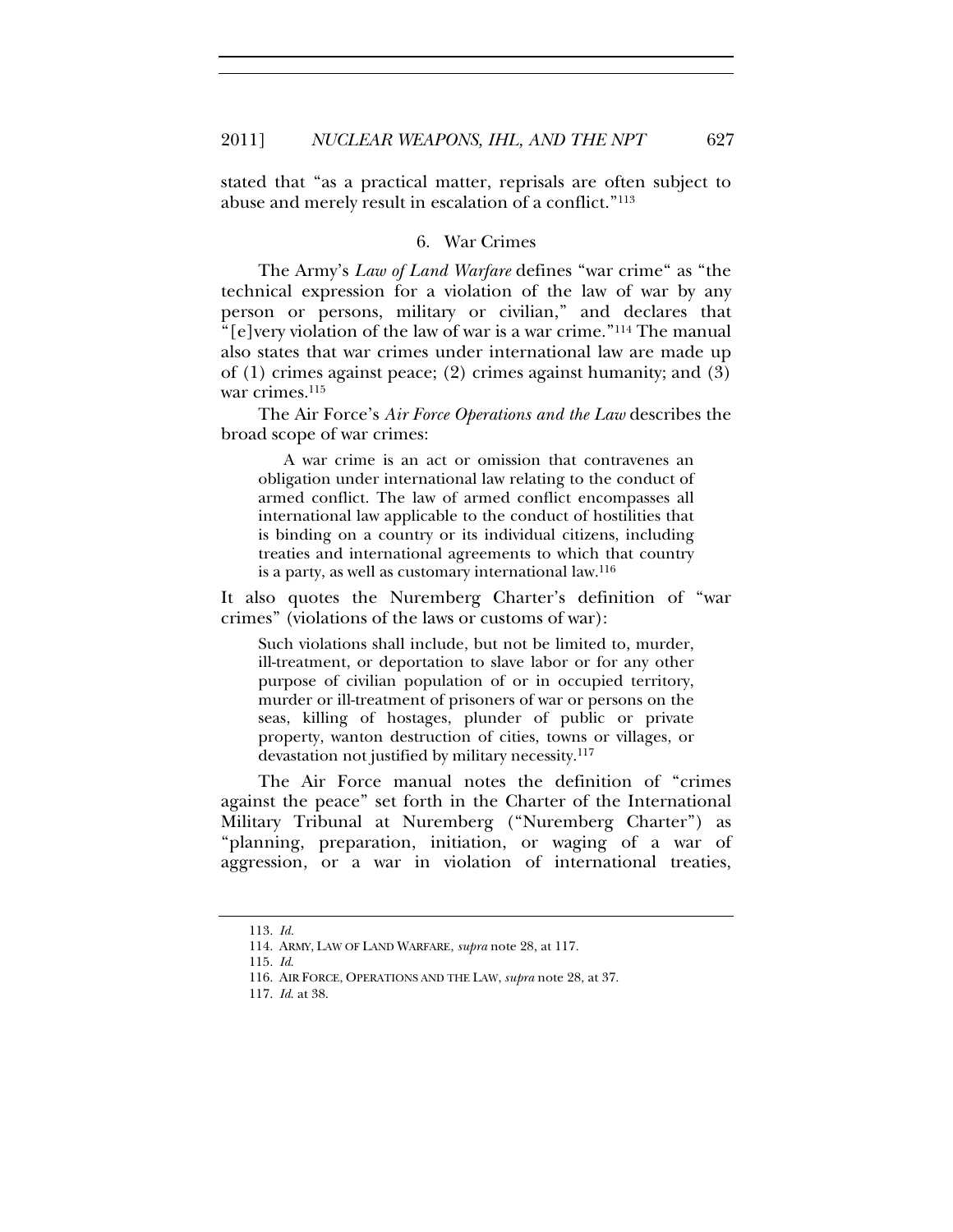agreements, or assurances, or participation in a common plan or conspiracy for the accomplishment of any of the foregoing."118

The manual further notes that the Nuremberg Charter's definition of "crimes against humanity" is "[a] collective category of major inhumane acts committed against any (internal or alien) civilian population before or during the war."119 The Nuremberg Charter defined "crimes against humanity" as

murder, extermination, enslavement, deportation, and other inhumane acts committed against any civilian population, before or during the war, or persecutions on political, racial, or religious grounds in execution of or in connection with any crime within the jurisdiction of the Tribunal, whether or not in violation of the domestic law of the country where perpetuated.120

The *Naval Commander's Handbook* states that violations of the laws of armed conflict are war crimes, and that "[s]tates are obligated under international law to punish their own nationals, whether members of the armed services or civilians, who commit war crimes."121

The Navy, in the 1997 edition of the *Annotated Supplement to the Commander's Handbook on the Law of Naval Operations*, noting that there is "certain difficulty in distinguishing war crimes from crimes against humanity," summarized judgments of various tribunals that have tried individuals for crimes against humanity as follows:

1. Certain acts constitute both war crimes and crimes against humanity and may be tried under either charge.

2. Generally, crimes against humanity are offenses against the human rights of individuals, carried on in a widespread and systematic manner. Thus, isolated offenses have not been considered as crimes against humanity, and courts have

<sup>118.</sup> *Id*.

<sup>119.</sup> *Id*. The Rome Statute defines a "crime against humanity" as murder, extermination, and other inhumane acts of a similar character, when committed as part of a widespread or systematic attack directed against any civilian population. Rome Statute of the International Criminal Court art. 7, July 17, 1998, 2187 U.N.T.S. 3. This is the modern version of the crime against humanity prosecuted at Nuremberg. Crimes against humanity can be committed in time of peace and in time of war.

<sup>120.</sup> Agreement for the Prosecution and Punishment of the Major War Criminals of the European Axis art. 6(c), Aug. 8, 1945, 59 Stat. 1544, 82 U.N.T.S. 279.

<sup>121.</sup> NAVAL COMMANDER'S HANDBOOK, *supra* note 28, § 6.2.6.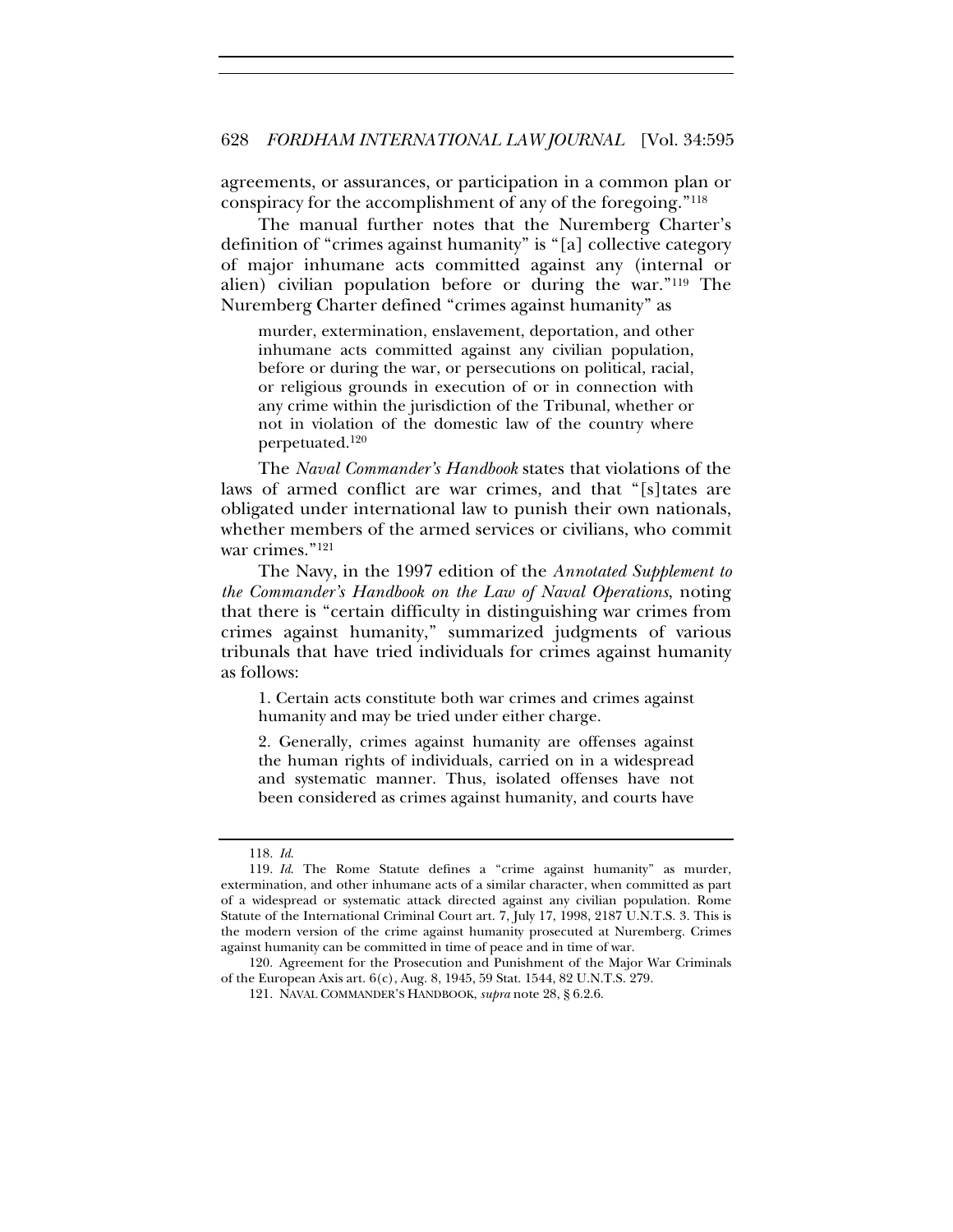usually insisted upon proof that the acts alleged to be crimes against humanity resulted from systematic governmental action.

3. The possible victims of crimes against humanity constitute a wider class than those who are capable of being made the objects of war crimes and may include the nationals of the State committing the offense as well as stateless persons.

4. Acts constituting crimes against humanity must be committed in execution of, or in connection with, crimes against peace, or war crimes.122

#### 7. Individual Responsibility for War Crimes

Both the state and the individuals associated with it, including its governmental, military, and industrial leadership, are potentially subject to criminal liability for the commission of war crimes. As the Nuremberg proceedings exemplified, individuals, not states, are potentially put in prison or executed.123 States can, and historically have been, subject to damages and reparations, but, in contemporary international law, the focus of war crimes trials is on the responsible individuals.124 Individual responsibility encompasses the individual's own actions and a commander's responsibility for the actions under the commander's command.

#### a. Individual Responsibility for One's Own Actions

The United States recognizes the personal responsibility of individual military personnel for violations of the law of armed conflict—and that this responsibility extends to governmental officials, including heads of state.

The Navy states in its *Naval Commander's Handbook* that "[a]ll members of the naval service have a duty to comply with the law of armed conflict and, to the utmost of their ability and authority, to prevent violations by others. They also have an

<sup>122.</sup> NAVAL COMMANDER'S HANDBOOK 1997 SUPPLEMENT, *supra* note 28, at 6-22.

<sup>123.</sup> *See* IAN BROWNLIE, INTERNATIONAL LAW AND THE USE OF FORCE BY STATES 150–71 (1963); Mark Allan Gray, *The International Crime of Ecocide*, 26 CAL. W. INT'L L.J. 215, 265 (1996); Matthew Lippman, *Crimes against Humanity*, 17 B.C. THIRD WORLD L.J. 171, 171 (1997).

<sup>124.</sup> *See generally* BROWNLIE, *supra* note 123, at 133–49; TELFORD TAYLOR, NUREMBERG AND VIETNAM: AN AMERICAN TRAGEDY 82–88 (1970).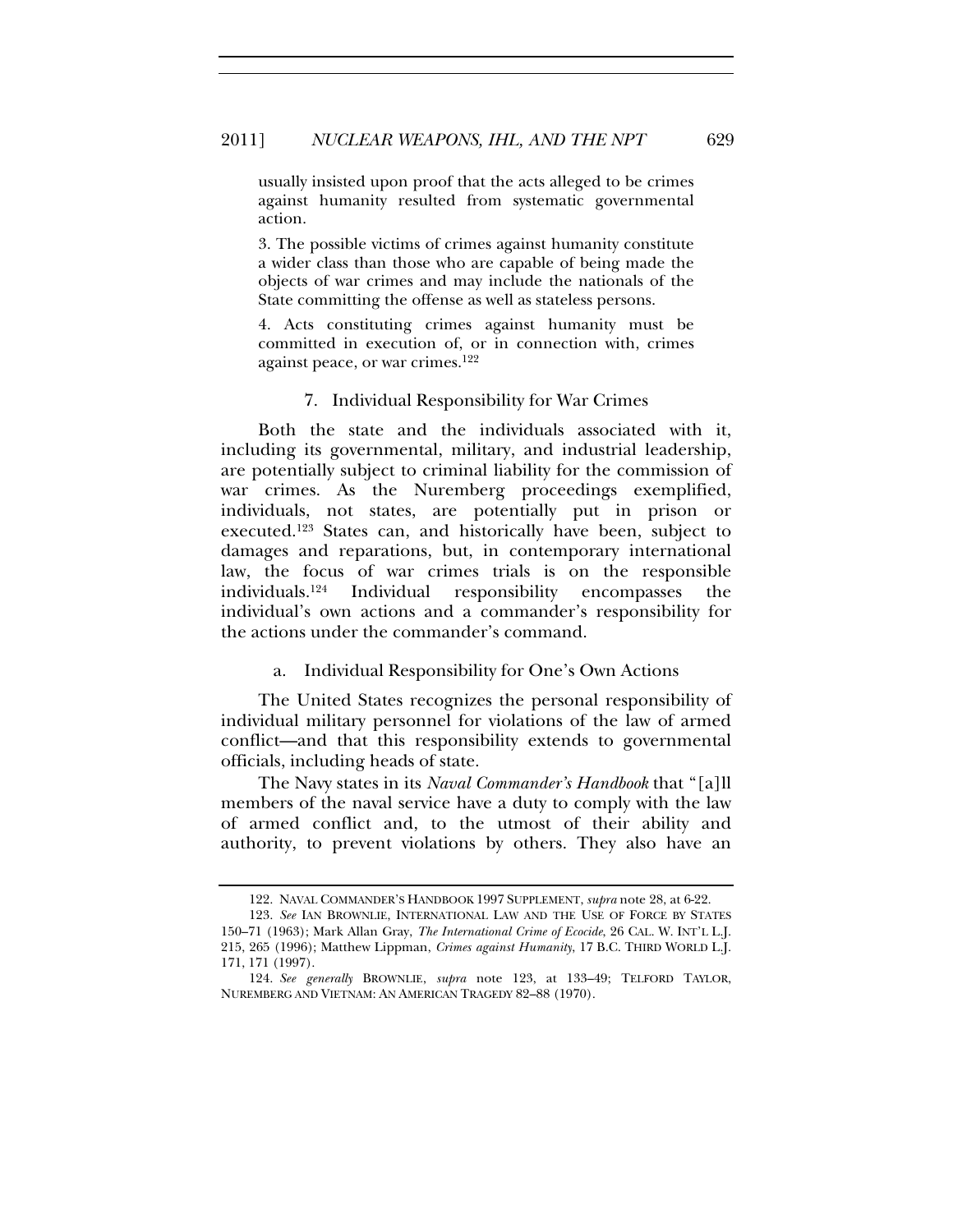affirmative obligation to report promptly violations of which they become aware."125

The Air Force, in *Air Force Operations and the Law*, emphasizes the responsibility of government as well as military personnel and the legal insufficiency of a defense of superior orders to exculpate an individual from responsibility for violations of international law:

Any person who commits an act which constitutes a crime under international law is responsible for such crime and may be punished. The fact that the law of the perpetrator's country does not impose a penalty for an act which constitutes a crime under international law does not relieve the person who committed the act from responsibility under international law. Moreover, the fact that a person who committed an act which constitutes a crime under international law acted as a Head of State or other governmental official does not relieve him or her from responsibility under international law. Finally, the fact that a person acted pursuant to the order of his or her government or of a superior does not relieve him or her from responsibility for acts that violate international law.126

The Air Force's earlier *Manual on International Law* states that mens rea, or a guilty mind, at the level of purposeful behavior or intention or at least gross negligence, is required for individual, as opposed to state, criminal responsibility.127 The manual quotes Spaight's statement of the rule:

In international law as in municipal law intention to break the law—*mens rea*—or negligence so gross as to be the equivalent of criminal intent is the essence of the offence. A bombing pilot cannot be arraigned for an error of judgment. . . . [I]t must be one which he or his superiors either knew to be wrong or which was, *in se*, so palpably and unmistakably a wrongful act that only gross negligence or

<sup>125.</sup> NAVAL COMMANDER'S HANDBOOK, *supra* note 28 , § 6.1.4.

<sup>126.</sup> AIR FORCE, OPERATIONS AND THE LAW, *supra* note 28, at 51.

<sup>127.</sup> AIR FORCE, MANUAL ON INTERNATIONAL LAW, *supra* note 28, at 15-2, 15-8 n.13 (citing J.M. SPAIGHT, AIR POWER AND WAR RIGHTS 48 (1924)). This manual appears to no longer be in effect. Although the more recent manuals do not appear to have covered this issue of mens rea*,* the authors are not aware of any reason to believe that the law in this area has changed.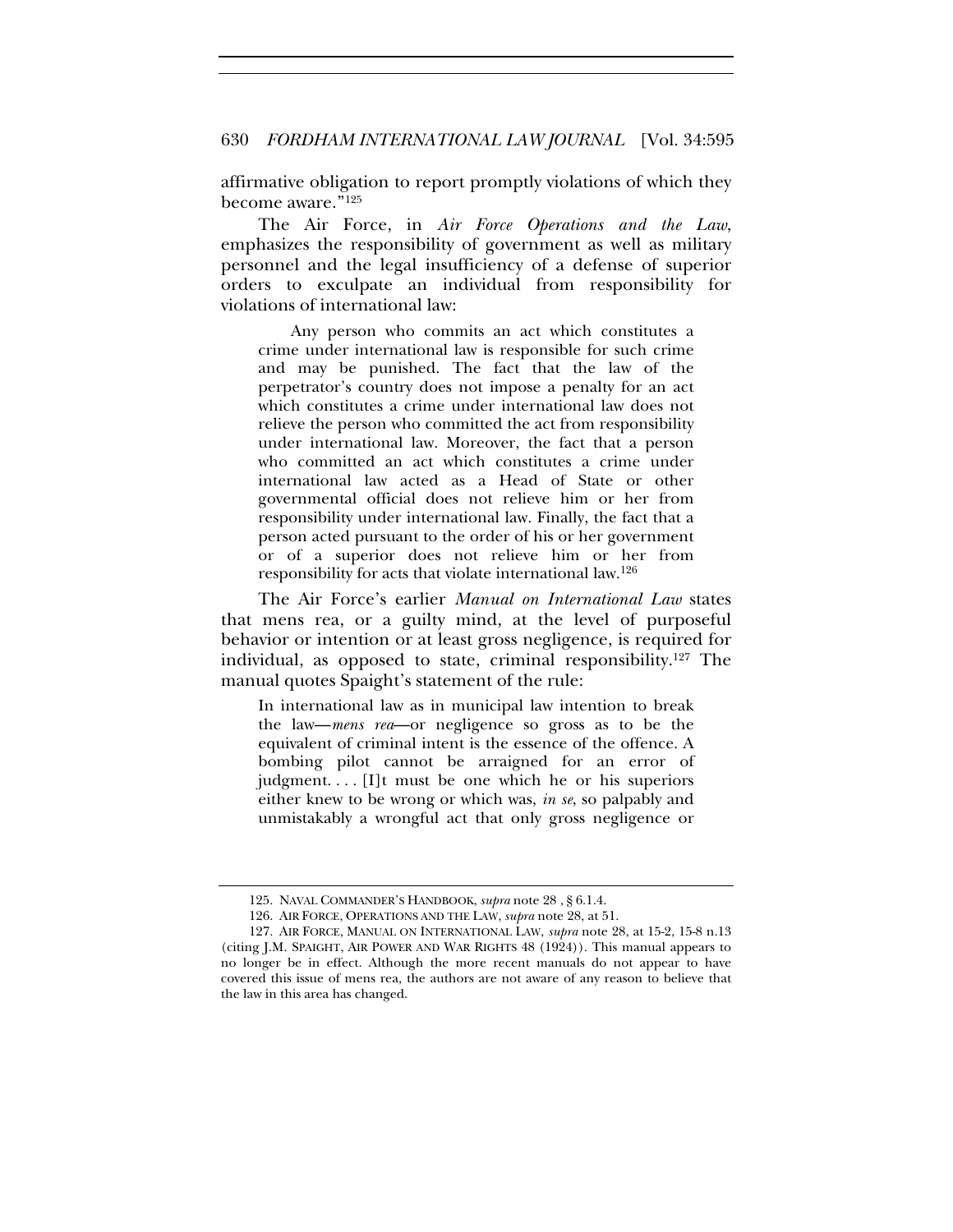deliberate blindness could explain their being unaware of its wrongfulness.128

The Army states in its *Law of War Deskbook* that "[i]t is a grave breach of [Additional Protocol] I to launch an attack that a commander *knows* will cause excessive incidental damage in relation to the military advantage gained. The requirement is for a commander to act *reasonably*."129

## b. Command Responsibility

As for command liability, a commander is potentially responsible for violations of the law of war by subordinates. The Air Force manual *Air Force Operations and the Law* states, "Under the doctrine of command responsibility, commanders may be held liable for the criminal acts of their subordinates or other persons subject to their control, even if the commander did not personally participate in the underlying offenses."130

Command responsibility extends to information that the commander should have known; the commander is responsible if he "knew, had reason to know, or should have known, that a subordinate was about to commit such acts or had done so and who failed to take the necessary and reasonable measures to prevent such acts or to punish the perpetrators thereof."131 This has obvious implications with respect to contemporary knowledge as to the effects of nuclear weapons.

The Air Force manual adds:

Responsibility may also arise if the commander has actual knowledge, or should have known, on the basis of reports received by him or through other means that troops or persons subject to the commander's control are about to commit or have committed a war crime, and he or she fails to take the necessary and reasonable steps to ensure compliance with the law of armed conflict or to punish violators thereof.132

<sup>128.</sup> *Id*.

<sup>129.</sup> ARMY, LAW OF WAR DESKBOOK, *supra* note 28, at 140 (emphasis in original).

<sup>130.</sup> AIR FORCE, OPERATIONS AND THE LAW, *supra* note 28, at 52*.*

<sup>131.</sup> *Id.* at 52 n.177.

<sup>132.</sup> *Id.* at 53.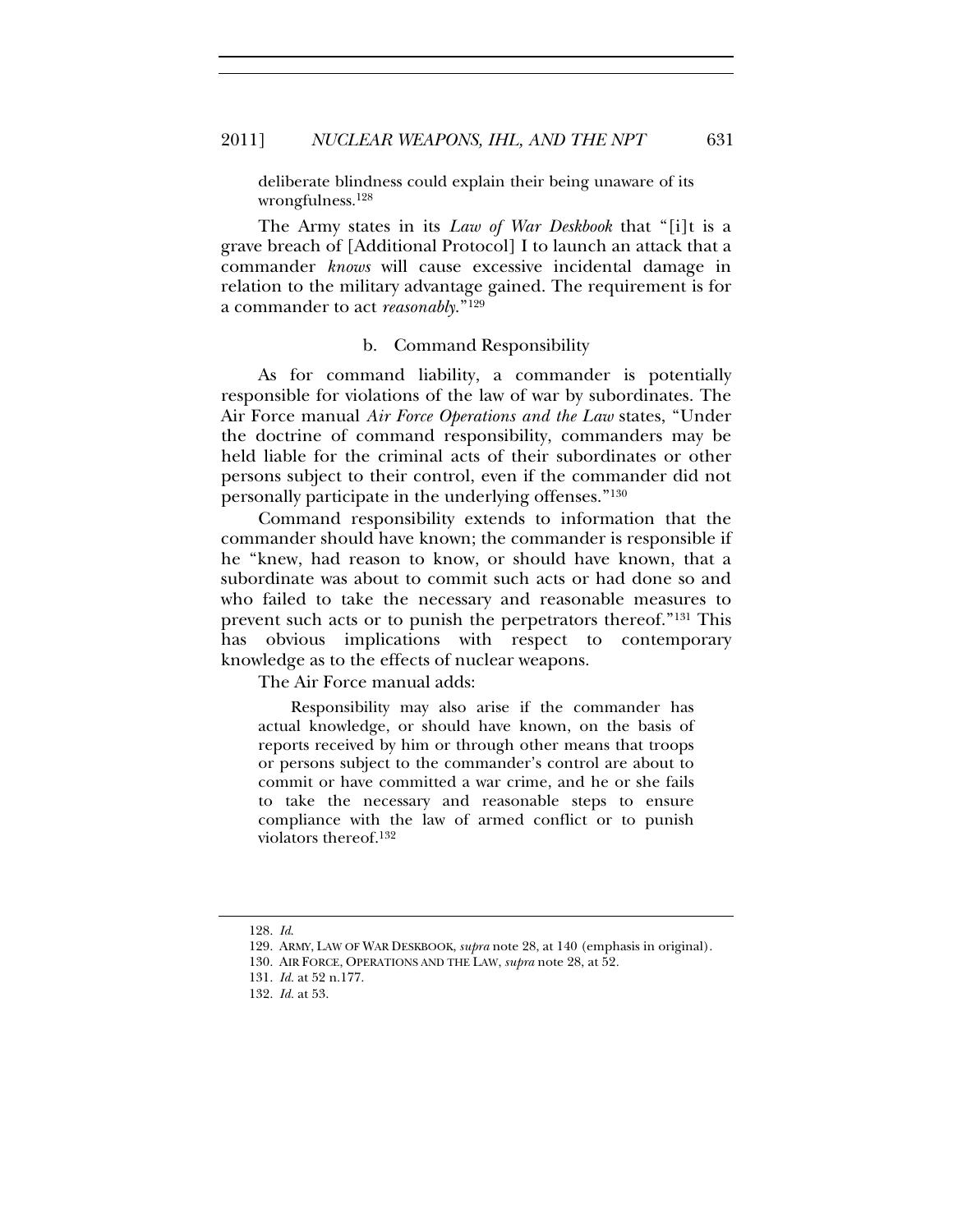The *Naval Commander's Handbook* emphasizes this same demanding "should have known" standard, adding that a commander

cannot delegate his accountability for the conduct of the forces he commands. Under the law of armed conflict, a commander may be held criminally responsible for ordering the commission of a war crime [and] be held responsible for the acts of subordinates when the commander knew, or should have known, that subordinates under his control were going to commit or had committed violations of the law of armed conflict and he failed to exercise properly his command authority or failed otherwise to take reasonable measures to discover and correct violations that may occur.133

The handbook explains that receipt of an unlawful order does not immunize a commander from responsibility for a war crime: "Under both international and U.S. law, an order to commit an obviously criminal act, such as wanton killing or torture of a prisoner, is an *unlawful* order and will not relieve a subordinate of his responsibility to comply with the law of armed conflict."134 This handbook states:

Only if the unlawfulness of an order is not known by the individual, and he could not reasonably be expected under the circumstances to recognize the order is unlawful, will the defense of obedience to an order protect a subordinate from the consequences of violating the law of armed conflict.135

Additionally, the 1949 Geneva Conventions "place duties on States to search for persons alleged to have committed grave breaches, bring them to trial, and punish them if guilty."136 This handbook notes that "[w]ar crimes trials numbered in the thousands were held after World War II."137

The Army recognizes a similar rule with regards to subordinate liability. It states in its 2010 *Operational Law Handbook* that

<sup>133.</sup> NAVAL COMMANDER'S HANDBOOK, *supra* note 28, § 6.1.3.

<sup>134.</sup> *Id.* § 6.1.4.

<sup>135.</sup> *Id.*

<sup>136.</sup> *Id.* § 6.2.6.

<sup>137.</sup> *Id.* § 6.2.6.1.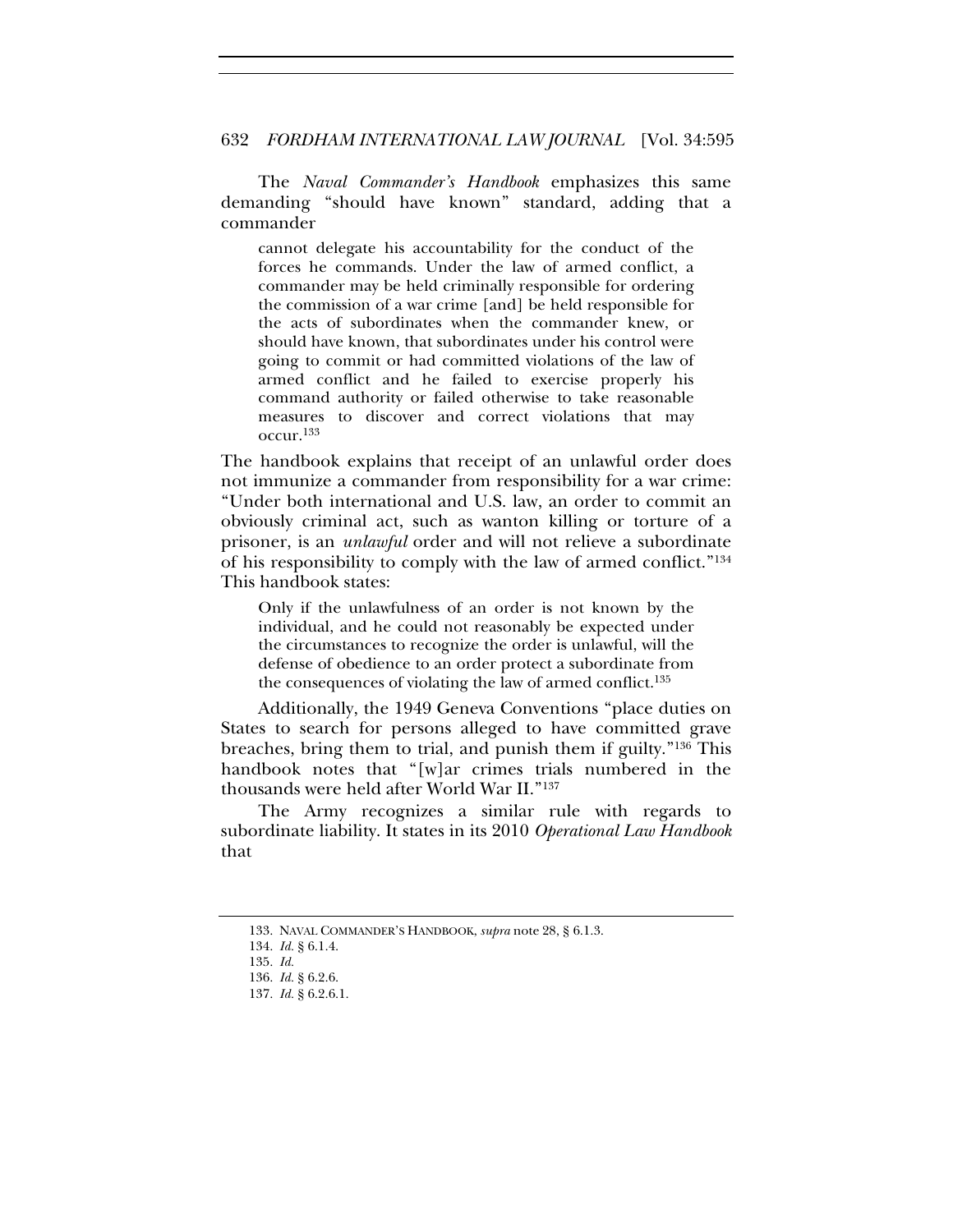[c]ommanders are legally responsible for war crimes committed by their subordinates when any of three circumstances applies:

a. The commander ordered the commission of the act;

b. The commander knew of the act, either before or during its commission, and did nothing to prevent or stop it; or

c. The commander should have known, "through reports received by him or through other means, that troops or other persons subject to his control [were] about to commit or [had] committed a war crime and he fail[ed] to take the necessary and reasonable steps to insure compliance with the LOW or to punish violators thereof."<sup>138</sup>

The Air Force, in its earlier *Manual on International Law*, notes that the prosecutions for crimes against peace and against humanity following World War II were primarily "against the principal political, military and industrial leaders responsible for the initiation of the war and related inhumane policies."139 The manual states, "a soldier who merely performs his military duty cannot be said to have *waged* the war. . . . [O]nly the government, and those authorities who carry out governmental functions and are instrumental in formulating policy, *wage* the war."140 Another former Air Force Manual, *Commander's Handbook*, states that the two international military tribunals following World War II punished "former cabinet ministers, and others of similar rank" in the Axis powers, for planning and waging aggressive war.141

#### G. *Purposes of International Humanitarian Law*

The question invariably arises as to whether IHL is a serious body of law that is more than merely aspirational and can be expected to be observed. The numerous war crimes trials, particularly the Nuremberg trials, which have entered into the modern consciousness, would seem an adequate answer to this question.

<sup>138.</sup> ARMY, OPERATIONAL LAW HANDBOOK, *supra* note 28, at 35 (quoting ARMY, LAW OF LAND WARFARE, *supra* note 28,  $\P$  501).

<sup>139.</sup> *See* AIR FORCE, MANUAL ON INTERNATIONAL LAW, *supra* note 28, at 15-5.

<sup>140.</sup> *Id.* at 15-9 n.23 (citing 11 MARJORIE M. WHITEMAN, DIGEST OF INTERNATIONAL LAW, 993–94 (1963)) (emphasis in original).

<sup>141.</sup> AIR FORCE, COMMANDER'S HANDBOOK, *supra* note 28, at 1-2.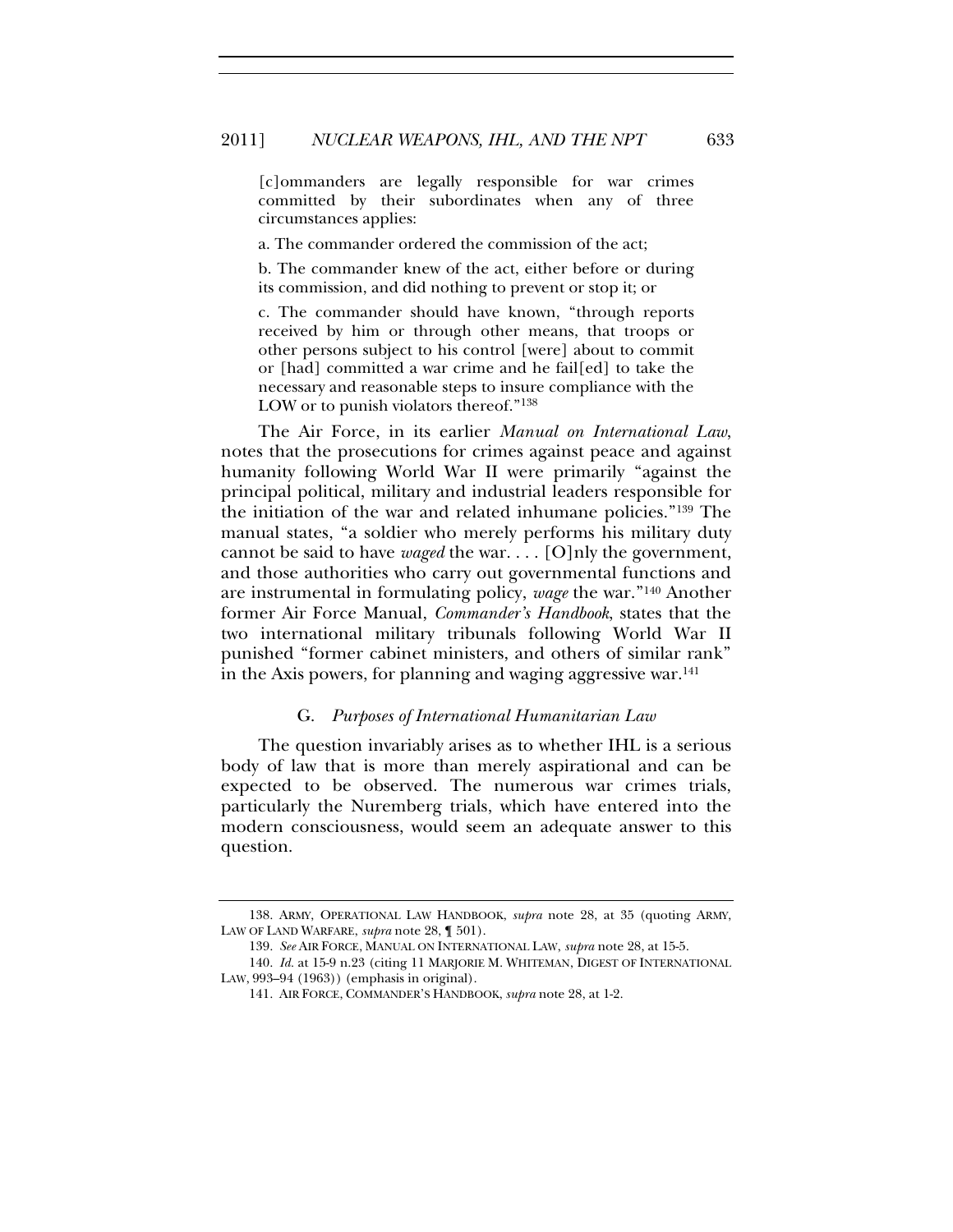However, it is significant—and interesting—to note that the United States, in its military manuals, broadly acknowledges the propitious purposes of this body of law, both in terms of enhancing a state's application of its combat operations without unnecessary expenditures of force and in terms of fulfilling what has long been regarded as a fundamental purpose of war: restoring a favorable peace. The United States also recognizes the basic humanitarian objective of this body of law designed to protect one's own military personnel and objects and to limit the effects of military operations.

Thus, the Army's *Operational Law Handbook* states:

A. The fundamental purposes of the [law of war] are humanitarian and functional in nature. The humanitarian purposes include:

1. Protecting both combatants and noncombatants from unnecessary suffering;

2. Safeguarding persons who fall into the hands of the enemy; and

3. Facilitating the restoration of peace.

B. The functional purposes include:

1. Ensuring good order and discipline;

2. Fighting in a disciplined manner consistent with national values; and

3. Maintaining domestic and international public support.142

The Air Force, in *The Military Commander and the Law*, notes the following purposes of this body of law:

- —Limit the effects of the conflict (reduce damages and casualties)
- —Protect combatants and noncombatants from unnecessary suffering
- —Safeguard fundamental rights of combatants and noncombatants
- —Prevent the conflict from becoming worse
- —Make it easier to restore peace when the conflict is over.<sup>143</sup>

<sup>142.</sup> ARMY, OPERATIONAL LAW HANDBOOK, *supra* note 28, at 10.

<sup>143.</sup> AIR FORCE, MILITARY COMMANDER AND THE LAW, *supra* note 28, at 628.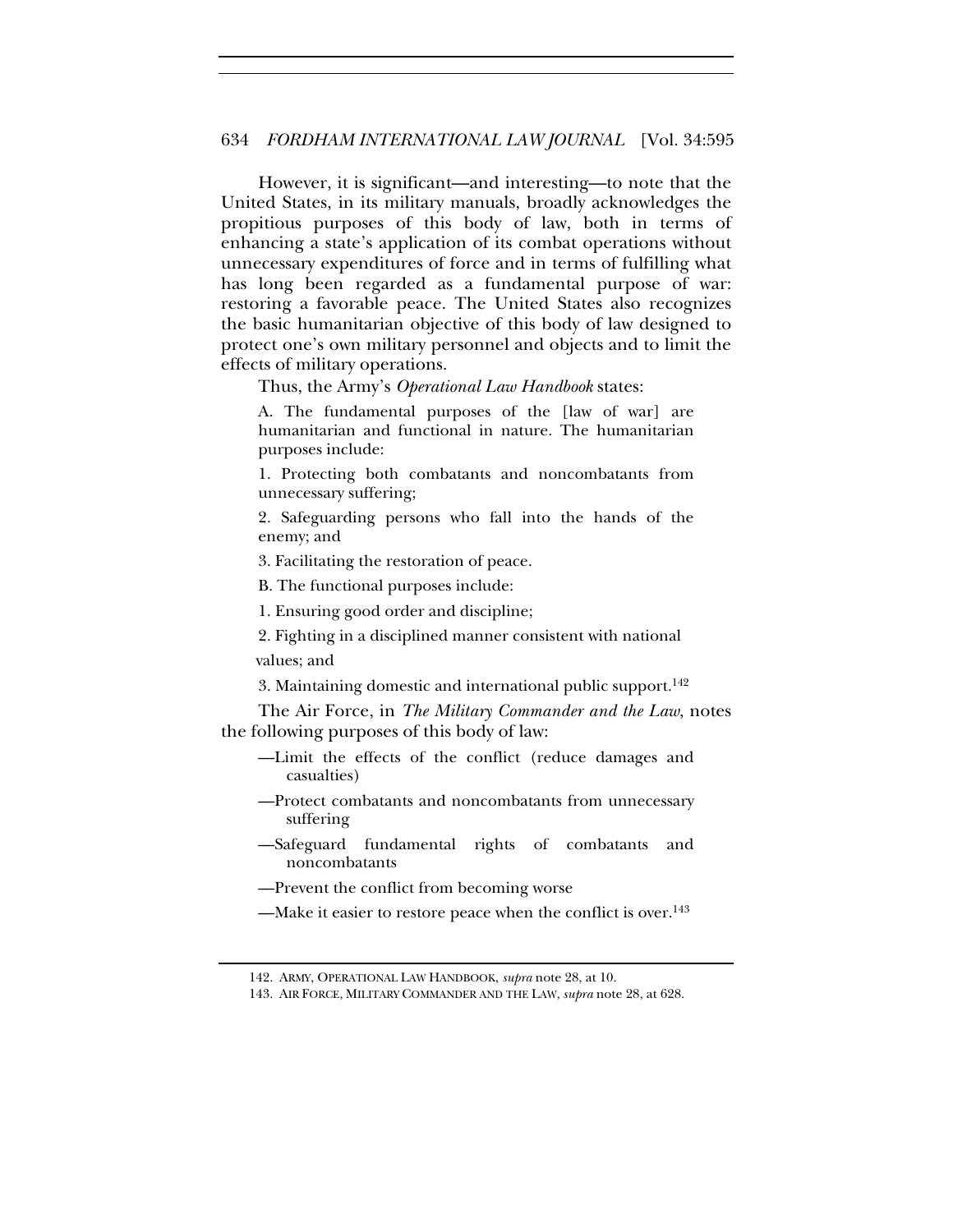The Army's *Law of War Deskbook* emphasizes the serious nature of this body of law, making it clear that it goes beyond the aspirational:

Law exists to either prevent conduct or control conduct. These characteristics permeate the law of war, as exemplified by its two prongs: *Jus ad Bellum* serves to regulate the conduct of going to war, while *Jus in Bello* serves to regulate or control conduct within war.

*Validity*. Although critics of the regulation of warfare cite historic examples of violations of evolving laws of war, history provides the greatest evidence of the validity of this body of law.

History shows that in the vast majority of instances, the law of war works. Despite the fact that the rules are often violated or ignored, it is clear that mankind is better off with than without them. Mankind has always sought to limit the effect of conflict on combatants and has come to regard war not as a state of anarchy justifying infliction of unlimited suffering, but as an unfortunate reality which must be governed by some rule of law. This point is illustrated in Article 22 of the Hague Regulations: "the right of belligerents to adopt means of injuring the enemy is not unlimited." This rule does not lose its binding force in a case of necessity.

Regulating the conduct of warfare is ironically essential to the preservation of a civilized world. General MacArthur exemplified this notion when he confirmed the death sentence for Japanese General Yamashita, writing: "The soldier, be he friend or foe, is charged with the protection of the weak and unarmed. It is the very essence and reason of his being. When he violates this sacred trust, he not only profanes his entire cult but threatens the fabric of international society.144

The Navy, in its 1997 *Annotated Supplement to the Commander's Handbook on the Law of Naval Operations*, similarly emphasizes the self-serving nature of this body of law to the United States and other states in combat:

As long as war occurs, the law of armed conflict remains an essential body of international law. During such strife, the

<sup>144.</sup> ARMY, LAW OF WAR DESKBOOK, *supra* note 28*,* at 6.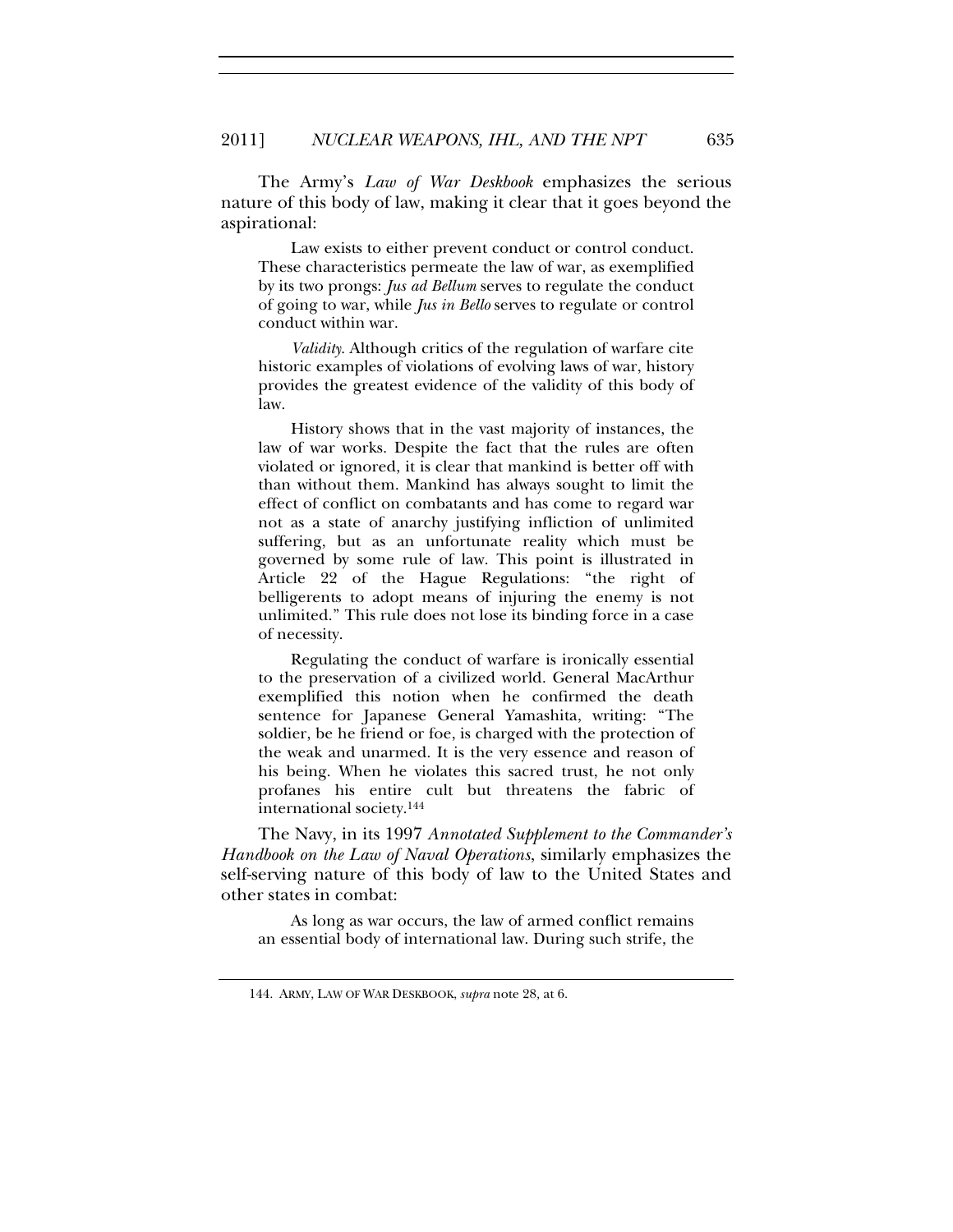law of armed conflict provides common ground of rationality between enemies. This body of law corresponds to the mutual interests of belligerents during conflict and constitutes a bridge for a new understanding after the end of the conflict. The law of armed conflict is intended to preclude purposeless, unnecessary destruction of life and property and to ensure that violence is used only to defeat the enemy's military forces. The law of armed conflict inhibits warfare from needlessly affecting persons or things of little military value. By preventing needless cruelty, the bitterness and hatred arising from armed conflict is lessened, and thus it is easier to restore an enduring peace. The legal and military experts who attempted to codify the laws of war more than a hundred years ago reflected this when they declared that the final object of an armed conflict is the "reestablishment of good relations and a more solid and lasting peace between the belligerent States."145

The Air Force, in its earlier *Manual on International Law*, quotes the Chairman of the Joint Chiefs of Staff:

The Armed Forces of the United States have benefited from, and highly value, the humanitarianism encompassed by the laws of war. Many are alive today only because of the mutual restraint imposed by these rules, notwithstanding the fact that the rules have been applied imperfectly.146

The severe limits implicit in these concepts as to the nature of war and the purpose of the law of armed conflict were portrayed most forcefully by the United States Military Tribunal in the *Krupp* trial:

It is an essence of war that one or the other side must lose and the experienced generals and statesmen knew this when they drafted the rules and customs of land warfare. In short, these rules and customs of warfare are designed specifically for all phases of war. They comprise the law for such emergency. To claim that they can be wantonly—and at the sole discretion of any one belligerent—disregarded when he considers his own situation to be critical, means nothing

<sup>145.</sup> NAVAL COMMANDER'S HANDBOOK 1997 SUPPLEMENT, *supra* note 28, at 5-3 n.5.

<sup>146.</sup> MOXLEY, *supra* note 13, at 769 (citing AIR FORCE, MANUAL ON INTERNATIONAL LAW, *supra* note 28, at 1-9. (quoting Press Release, U.S. Dep't of Defense, Address by Gen. George S. Brown, News Release No. 479-74 (Oct. 1, 1974)).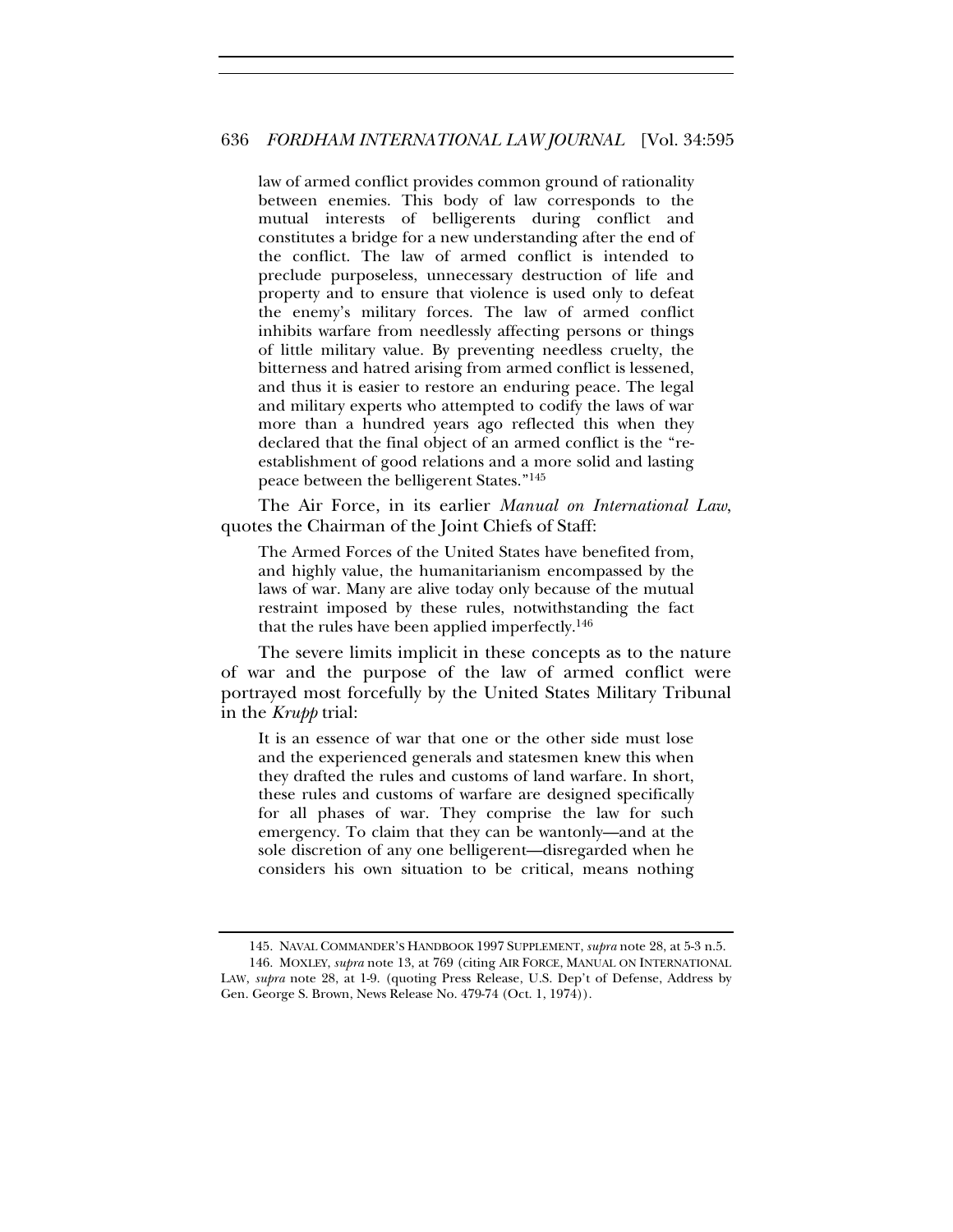more or less than to abrogate the laws and customs of war entirely.147

## H. *Application of International Humanitarian Law to the Use of Nuclear Weapons*

What is the result of the application of these rules of IHL to nuclear weapons? The ICJ, in its 1996 *Nuclear Weapons* advisory opinion, provided a broad framework for the application of the rules of IHL to nuclear weapons, but left certain questions open. The court basically said that the use of nuclear weapons is subject to IHL and would generally be unlawful under such law, but found itself unable to decide whether the use of low-yield nuclear weapons and the use of nuclear weapons in extreme circumstances of self-defense could or could not potentially comply with such law. The court did not decide such matters either way, but rather concluded that it did not have sufficient facts or law to decide them.

This Section will review the ICJ's treatment of these matters and provide an analysis as to the application of IHL to the use of nuclear weapons, including with reference to the issues the ICJ did not reach: the lawfulness or not of the use of low-yield nuclear weapons, and the use of nuclear weapons in extreme circumstances of self-defense.

# 1. The ICJ's Application of IHL to Nuclear Weapons

The ICJ emphasized the wide scope of humanitarian law:

The cardinal principles contained in the texts constituting the fabric of humanitarian law are the following. The first is aimed at the protection of the civilian population and civilian objects and establishes the distinction between combatants and non-combatants; States must never make civilians the object of attack and must consequently never use weapons that are incapable of distinguishing between civilian and military targets. According to the second principle, it is prohibited to cause unnecessary suffering to combatants: it is accordingly prohibited to use weapons causing them such harm or uselessly aggravating their suffering. In application of that second principle, States do

<sup>147.</sup> NAVAL COMMANDER'S HANDBOOK 1989 SUPPLEMENT, *supra* note 28, at 5-6 (quoting The Krupp Trial, 10 L. REP. TRIALS WAR CRIM. 69, 139 (1949)).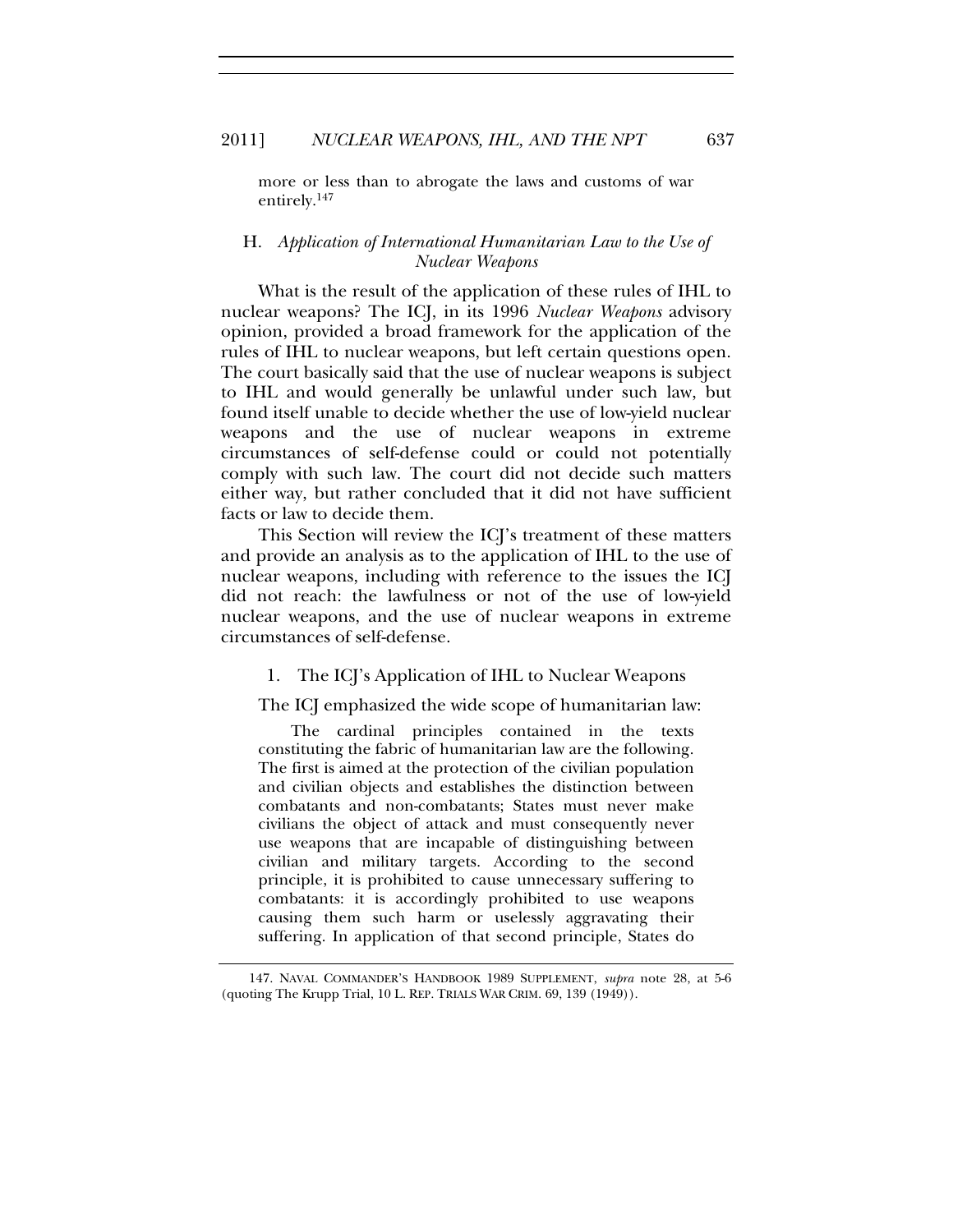not have unlimited freedom of choice of means in the weapons they use.

The Court would likewise refer, in relation to these principles, to the Martens Clause, which was first included in the Hague Convention II with Respect to the Laws and Customs of War on Land of 1899 and which has proved to be an effective means of addressing the rapid evolution of military technology. A modern version of that clause is to be found in Article 1, paragraph 2, of Additional Protocol I of 1977, which reads as follows:

In cases not covered by this Protocol or by other international agreements, civilians and combatants remain under the protection and authority of the principles of international law derived from established custom, from the principles of humanity and from the dictates of public conscience.

In conformity with the aforementioned principles, humanitarian law, at a very early stage, prohibited certain types of weapons either because of their indiscriminate effect on combatants and civilians or because of the unnecessary suffering caused to combatants, that is to say, a harm greater than that unavoidable to achieve legitimate military objectives. If an envisaged use of weapons would not meet the requirements of humanitarian law, a threat to engage in such use would also be contrary to that law.<sup>148</sup>

The ICJ went on to find the use of nuclear weapons "scarcely reconcilable" with IHL:

[T]he principles and rules of law applicable in armed conflict—at the heart of which is the overriding consideration of humanity—make the conduct of armed hostilities subject to a number of strict requirements. Thus, methods and means of warfare, which would preclude any distinction between civilian and military targets, or which would result in unnecessary suffering to combatants, are prohibited. In view of the unique characteristics of nuclear weapons, to which the Court has referred above, the use of such weapons in fact seems scarcely reconcilable with respect for such requirements.149

<sup>148.</sup> Legality of the Threat or Use of Nuclear Weapons, Advisory Opinion, 1996 I.C.J. 226, ¶ 78 (July 8).

<sup>149.</sup> *Id.* ¶ 95.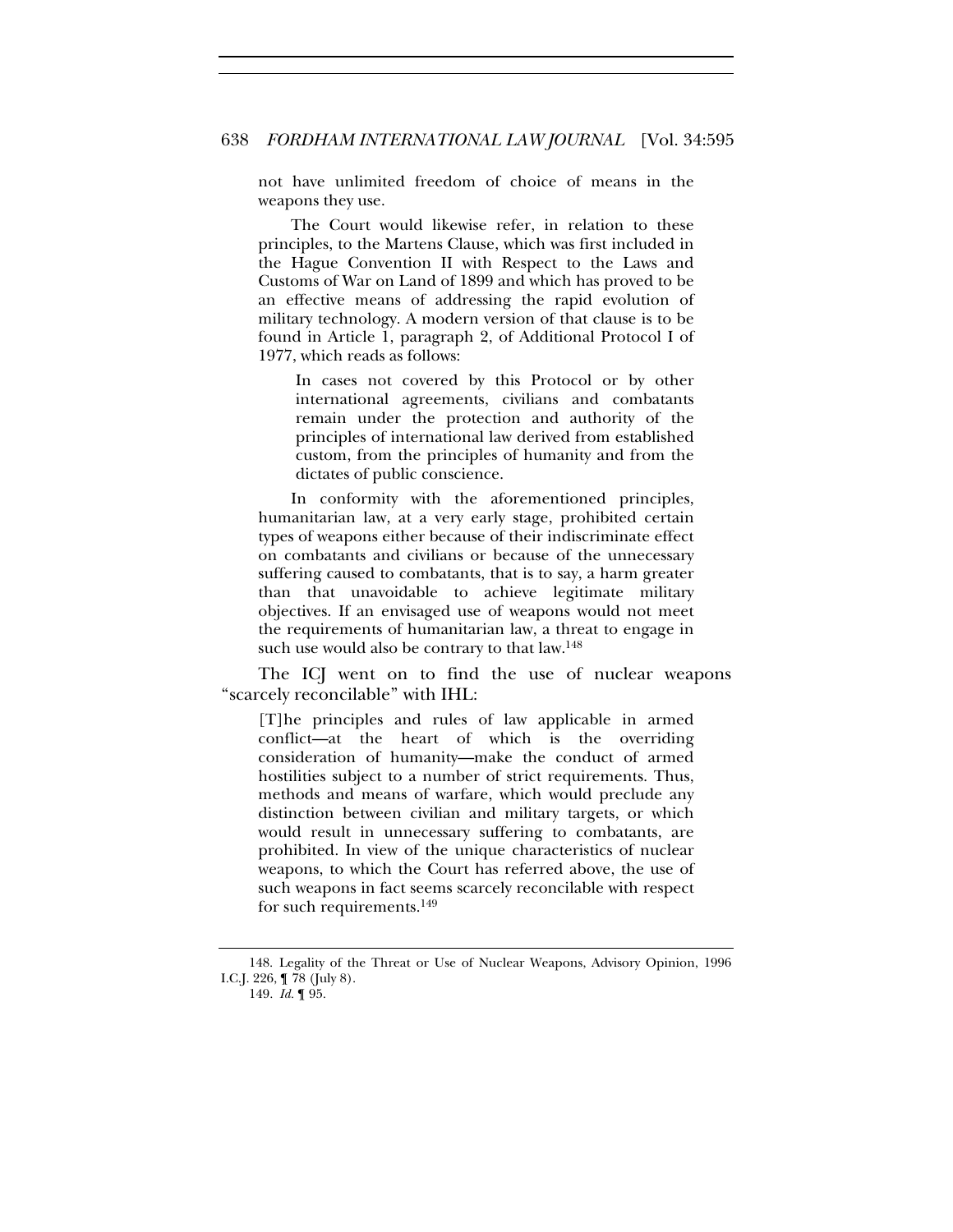The ICJ further stated:

A threat or use of nuclear weapons should ... be compatible with the requirements of the international law applicable in armed conflict, particularly those of the principles and rules of international humanitarian law, as well as with specific obligations under treaties and other undertakings which expressly deal with nuclear weapons.150

The court concluded that the threat or use of nuclear weapons

would generally be contrary to the rules of international law applicable in armed conflict, and in particular the principles and rules of humanitarian law;

However in view of the current state of international law, and of the elements of fact at its disposal, the Court cannot conclude definitively whether the threat or use of nuclear weapons would be lawful or unlawful in an extreme circumstance of self-defense, in which the very survival of a State would be at stake.151

Referring to the contrasting contentions presented, the court concluded that it did not have the necessary facts to determine the likely effects of the limited use of low-yield nuclear weapons or of escalation. It first addressed the contentions of the United Kingdom:

The reality . . . is that nuclear weapons might be used in a wide variety of circumstances with very different results in terms of likely civilian casualties. In some cases, such as the use of a low yield nuclear weapon against warships on the High Seas or troops in sparsely populated areas, it is possible to envisage a nuclear attack which caused comparatively few civilian casualties. It is by no means the case that every use of nuclear weapons against a military objective would inevitably cause very great collateral civilian casualties.152

The court then summarized the diametrically opposite contentions of certain other states:

[R]ecourse to nuclear weapons could never be compatible with the principles and rules of humanitarian law and is

<sup>150.</sup> *Id.* ¶ 105(2)D.

<sup>151.</sup> *Id.* ¶ 105(2)E; *see also id.* ¶ 97.

<sup>152.</sup> *Id.* ¶ 91 (quoting Written Statement of the Government of the United Kingdom, *supra* note 31, ¶ 3.70).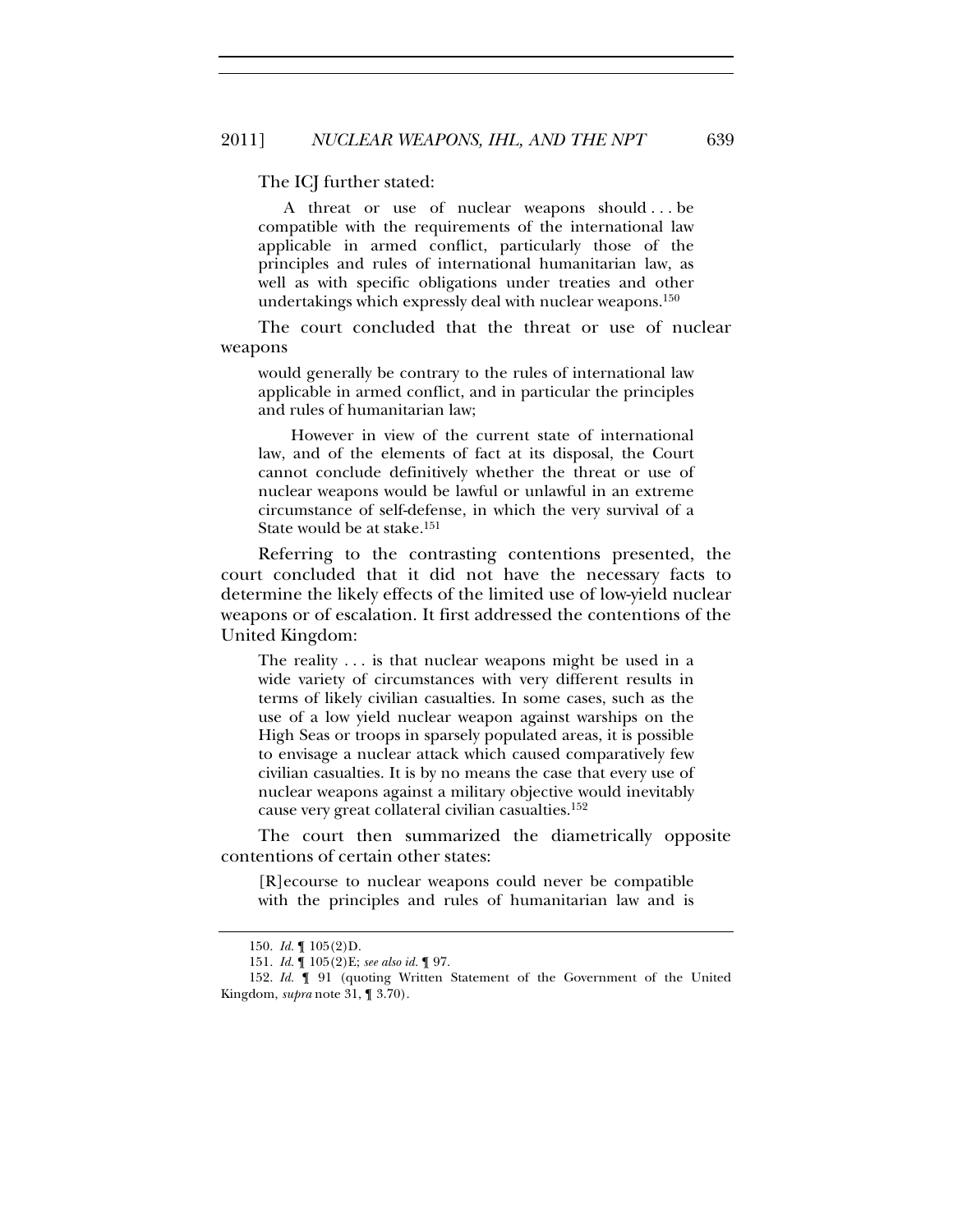therefore prohibited. In the event of their use, nuclear weapons would in all circumstances be unable to draw any distinction between the civilian population and combatants, or between civilian objects and military objectives, and their effects, largely uncontrollable, could not be restricted, either in time or in space, to lawful military targets. Such weapons would kill and destroy in a necessarily indiscriminate manner, on account of the blast, heat and radiation occasioned by the nuclear explosion and the effects induced; and the number of casualties which would ensue would be enormous. The use of nuclear weapons would therefore be prohibited in any circumstance, notwithstanding the absence of any explicit conventional prohibition.153

While finding itself unable to resolve these competing factual contentions, the court did conclude that the proponents of the lawfulness of the use of nuclear weapons had failed to substantiate their position as to the possibility of limited use, without escalation, of low-yield nuclear weapons or even of the potential utility of such use if it were possible:

[N]one of the States advocating the legality of the use of nuclear weapons under certain circumstances, including the "clean" use of smaller, low yield, tactical nuclear weapons, has indicated what, supposing such limited use were feasible, would be the precise circumstances justifying such use; nor whether such limited use would not tend to escalate into the all-out use of high yield nuclear weapons. This being so, the Court does not consider that it has a sufficient basis for a determination of the validity of this view.154

The court noted at the outset of its opinion that, ostensibly based on the advisory nature of its task, it did not intend to descend into the minute details of the facts:

The Court does not consider that, in giving an advisory opinion in the present case, it would necessarily have to write "scenarios", to study various types of nuclear weapons and to evaluate highly complex and controversial technological, strategic and scientific information. The Court will simply address the issues arising in all their aspects by applying the legal rules relevant to the situation.155

153. *Id.* ¶ 92.

155. *Id.* ¶ 15.

<sup>154.</sup> *Id.* ¶ 94.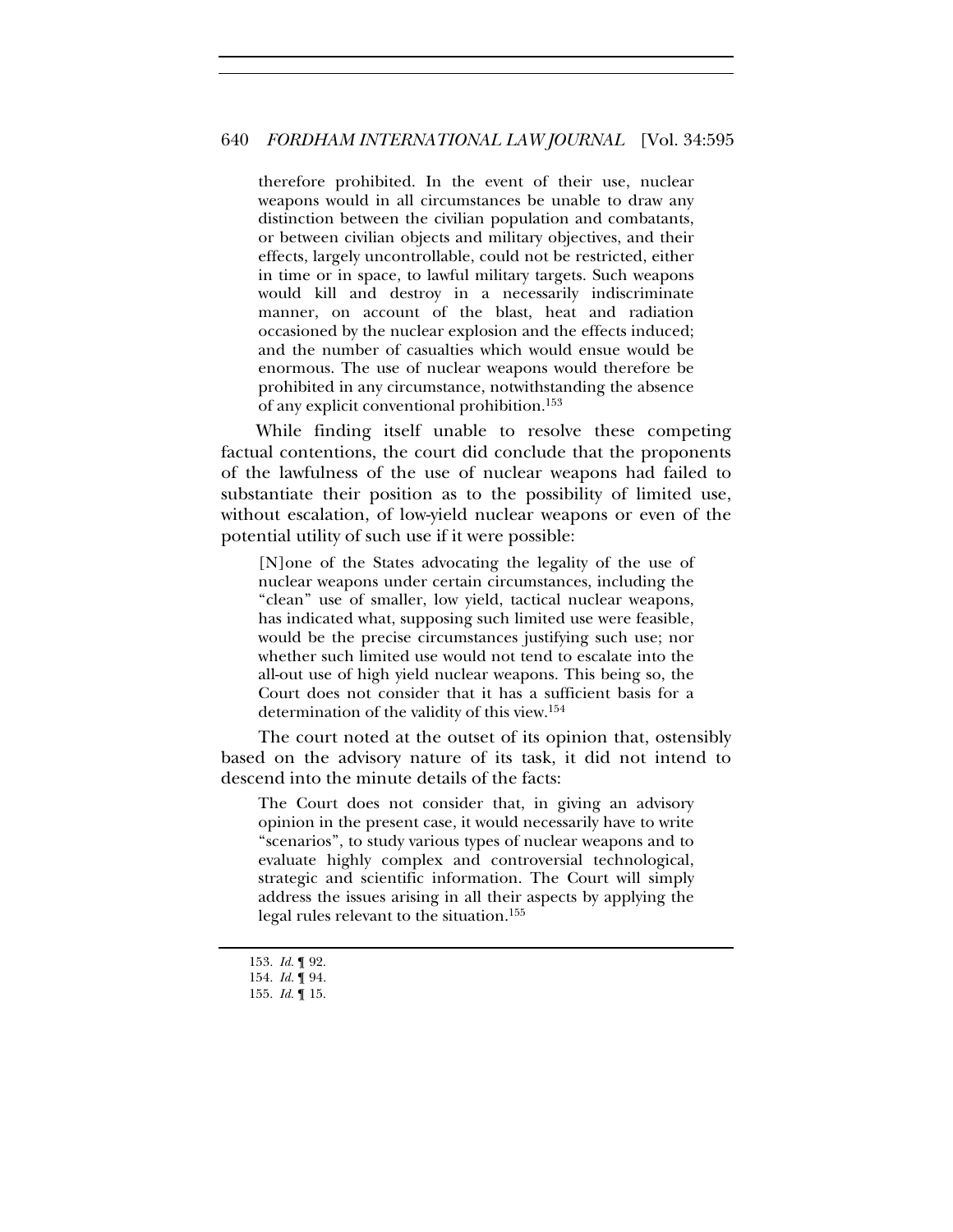Similarly, in discussing proportionality, the court stated that it did "not find it necessary to embark upon the quantification" of risk factors surrounding the use of nuclear weapons and did not "need to enquire into the question whether tactical nuclear weapons exist which are sufficiently precise to limit those risks."156

As to the limits on a state's right of self-defense, the court, after noting that a state's exercise of the right of self-defense must comply, inter alia, with the principle of proportionality, specifically stated that a "use of force that is proportionate under the law of self-defence, must, in order to be lawful, also meet the requirements of the law applicable in armed conflict which comprise in particular the principles and rules of humanitarian law."157

The court also quoted the statement on this point by the United Kingdom, a proponent of the potential lawfulness of the use of nuclear weapons: "Assuming that a State's use of nuclear weapons meets the requirements of self-defence, it must then be considered whether it conforms to the fundamental principles of the law of armed conflict regulating the conduct of hostilities."158 The court further emphasized in the final paragraph of its decision that the various grounds set forth in the 'decision were to be read in the light of one another.159

The court also noted that under the UN Charter, the threat or use of force is prohibited except in individual or collective selfdefense in response to armed attack or in instances of military enforcement measures undertaken by the Security Council,<sup>160</sup> and stated that under customary international law the right of self-defense is subject to the conditions of necessity and

*Id.* ¶ 104.

160. *See id.* ¶ 38 (citing U.N. Charter art. 51).

<sup>156.</sup> *Id.* ¶ 43.

<sup>157.</sup> *Id.* ¶ 42.

<sup>158.</sup> *Id.* ¶ 91 (quoting Written Statement of the Government of the United Kingdom, *supra* note 31, ¶ 3.44).

<sup>159.</sup> The court stated

that its reply to the question put to it by the General Assembly rests on the totality of the legal grounds set forth by the Court above (paragraphs 20 to 103), each of which is to be read in the light of the others. Some of these grounds are not such as to form the object of formal conclusions in the final paragraph of the Opinion; they nevertheless retain, in the view of the Court, all of their importance.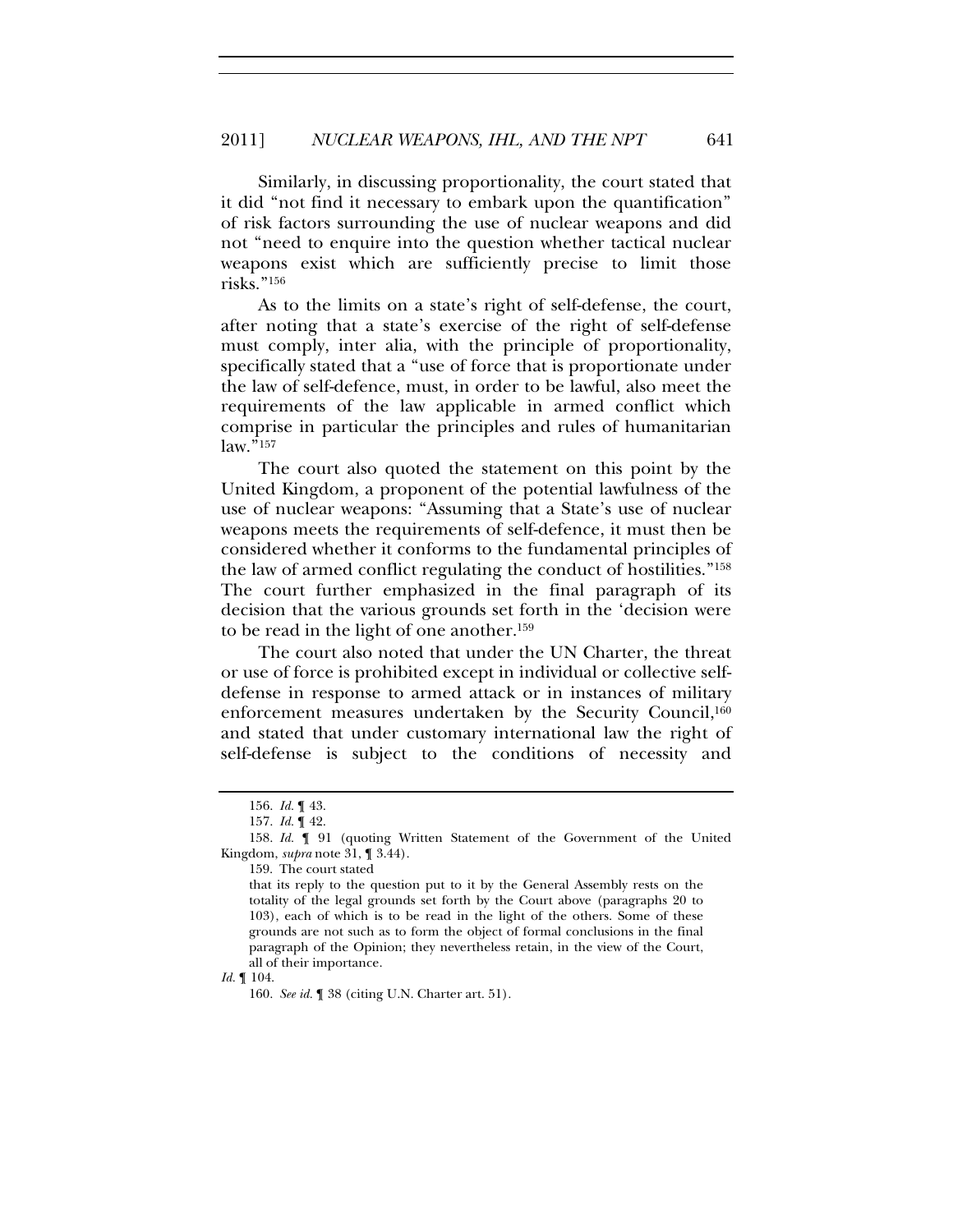proportionality. The court quoted its decision in *Military and Paramilitary Activities in and against Nicaragua*: "[T]here is a 'specific rule whereby self-defence would warrant only measures which are proportional to the armed attack and necessary to respond to it, a rule well established in customary international law."<sup>161</sup>

2. The Unlawfulness of the Use of Nuclear Weapons

As noted, the ICJ found the threat and use of nuclear weapons generally unlawful under IHL, but did not reach the question of such threat and use in extreme circumstances of selfdefense and where "low-yield" nuclear weapons are concerned. This Section addresses those questions left open by the court.

Applying the foregoing legal requirements of IHL to the known facts regarding nuclear weapons, including such facts as stated by various judges of the ICJ, it seems evident that nuclear weapons cannot be used consistently with IHL.

Most centrally, the effects of nuclear weapons, including radiation, are inherently uncontrollable. They are not subject to the control of the state using them or of any force on earth. Even the blast, heat, and electromagnetic impulse effects of nuclear weapons are beyond human control. As the ICJ observed, "The destructive power of nuclear weapons cannot be contained in either space or time."162 Because their effects are uncontrollable, nuclear weapons cannot be used in such a way as to limit their effects to those permitted under the rules of distinction, proportionality, and necessity. Under the statements of the law by the United States' own military, this makes the use of these weapons unlawful.

Even the effects of so-called mini-nukes, $163$  are spread unpredictably and potentially at great distances in space and

<sup>161.</sup> *Id.* ¶ 41 (quoting Military and Paramilitary Activities in and against Nicaragua (Nicar. v. U.S.), 1986 I.C.J. 14, ¶ 176 (June 27)).

<sup>162.</sup> *Id.* ¶ 35.

<sup>163.</sup> While there is no definitive definition of a low-yield nuclear weapon or of a mini-nuke, it is notable that the Joint Chiefs of Staff, in their earlier manual DOCTRINE FOR JOINT THEATER NUCLEAR OPERATIONS, define the various levels of nuclear weapons: very low (less than 1 kiloton); low (1 to 10 kilotons); medium (10 to 50 kilotons); high (50 to 500 kilotons); and very high (over 500 kilotons). JOINT THEATER NUCLEAR OPERATIONS, *supra* note 28, at GL-3. This manual, however, does not seem to still be in effect. The current manuals do not appear to cover this point. The authors are not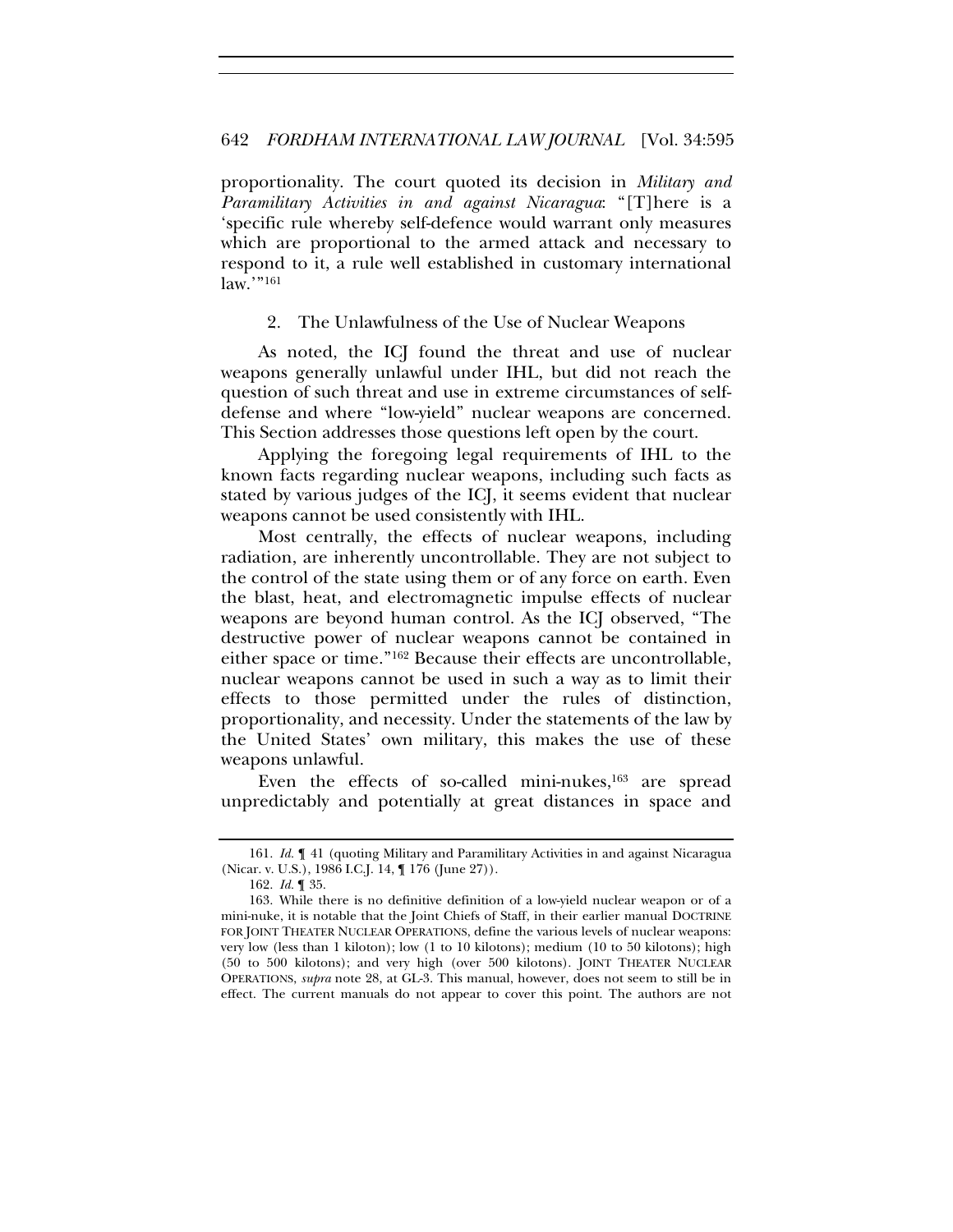aware of any reason these definitions would change. As a frame of reference, the nuclear weapons exploded in Hiroshima and Nagasaki were approximately fifteen and twentyone kilotons respectively. JOHN MALIK, LOS ALAMOS NATIONAL LABORATORY, REPORT LA-8819, THE YIELDS OF THE HIROSHIMA AND NAGASAKI NUCLEAR EXPLOSIONS 1 (1985). When the US Congress in 1994 banned research and development of low-yield nuclear weapons, it defined such weapons as ones with yields of less than five kilotons—tactical weapons with virtually no strategic value. *See* National Defense Authorization Act for Fiscal Year 1994, Pub. L. No. 103-160, § 3136, *repealed by* National Defense Authorization Act for Fiscal Year 2004, Pub. L. No. 108-136.

Describing the rationale for the legislation, Congressman Spratt stated, "The United States has wisely decided to retire our tactical nuclear weapons." 139 Cong. Rec. H7083, (daily ed. Sept. 28, 1993) (statement of Rep. Spratt). The Congressman further stated, "A 5-kiloton yield nuclear weapon is a very small nuclear weapon that is surely tactical; it has virtually no strategic value." *Id*.

The statute defining low-yield nuclear weapons, as indicated above, has been repealed (albeit for reasons unrelated to the definition of low-yield nuclear weapons). To the best of the authors' knowledge, no alternate definition of a low-yield nuclear weapon has been enacted by the Congress.

Based on this definition of five kilotons or less, the United States currently has two types of nonstrategic nuclear weapons with low-yield capabilities. *See* Robert S. Norris & Hans M. Kristensen, *Nuclear Notebook: U.S. Nuclear Forces 2010*, BULL. OF ATOMIC SCIENTISTS, May/June 2010, at 57, 58. One of these weapons is the sea-launched, landattack Tomahawk (TLAM/N) cruise missile equipped with W80-0 warheads, of which the United States has 100. *See id*. The other is the non-strategic B61 gravity bomb, of which the United States has 400. *See id*. In addition, the United States has several strategic bombers that could be used to deliver low-yield weapons. *See id.*

During the Bush Administration, the United States sought to expand the role of these low-yield, tactical nuclear weapons. *See* U.S. DEP'T OF DEFENSE, NUCLEAR POSTURE REVIEW (2002), *available at* http://www.defense.gov/news/Jan2002/d20020109npr.pdf. The Obama Administration, however, has reversed this trend as the 2010 Nuclear Posture Review "recommends that the nuclear version of the TLAM be retired. Designed for deployment on select attack submarines, the TLAM/N is now stored at the SSBN bases in Washington and Georgia." Norris & Kristensen, *supra*.

Low-yield nuclear weapons have uncertain effects and remain extremely destructive. For example,

detonating a low-yield nuclear weapon in or even near a city could cause much collateral damage. By one estimate, a 5-kiloton weapon detonated near and upwind from Damascus, Syria, at a depth of 30 feet would cause 230,000 fatalities and another 280,000 casualties within two years. Use of a low yield earth penetrator against the bunkers thought to house Saddam Hussein in Baghdad, a city of nearly 5 million people, could have caused casualties on a similar scale.

JONATHAN MEDALIA, CONG. RESEARCH SERV., RL 32130, NUCLEAR WEAPON INITIATIVES: LOW-YIELD R&D, ADVANCED CONCEPTS, EARTH PENETRATORS, TEST READINESS 22–23 (2004) (citing 149 Cong. Rec. S6666 (daily ed. May 20, 2003) (statement of Sen. Kennedy)).

Further, regardless of its size, the use of a low-yield nuclear weapon crosses the nuclear threshold, and

[t]he State at the receiving end of such a nuclear response would not know that the response is a limited or tactical one involving a small weapon and it is not credible to posit that it will also be careful to respond in kind, that is, with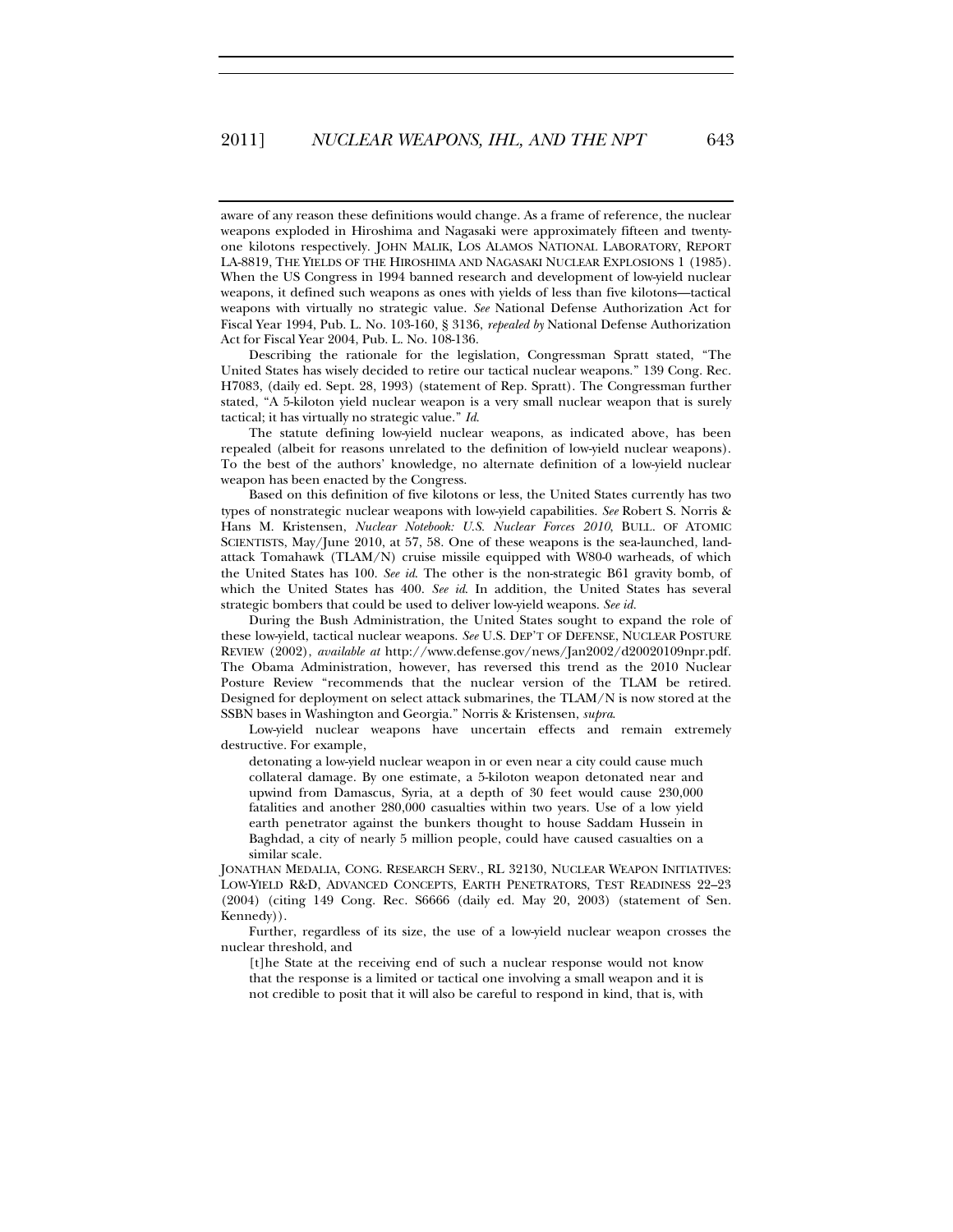time. In addition, the use of nuclear weapons by a state would not likely be in a vacuum, but rather would carry the risk of leading to nuclear counterstrikes and escalation, thereby increasing the effects of their use.

By definition, a weapon whose effects cannot be controlled is indiscriminate and violates the rule of distinction, the "grandfather of all principles."164 Such a weapon is also unable to satisfy the requirement of proportionality, which mandates that a state using a weapon be able to control its effects.165 If the state cannot control such effects, it cannot ensure that the collateral effects of the attack will be proportional to the anticipated military advantage.

A weapon whose effects cannot be limited similarly cannot satisfy the requirement of necessity. If a state cannot control the effects of a weapon, it cannot ensure that the level of force it would be using with that weapon would be limited to that necessary to achieve the particular military objective.

Accordingly, the inherent uncontrollability of nuclear weapons, even low-yield nuclear weapons, renders them unlawful under IHL. This seems to be the end of the matter. The application of the established principles of international law to the essentially incontrovertible effects of nuclear weapons renders the use of such weapons unlawful.

The United States, as understood by the authors, has interposed essentially ten arguments for why some uses of nuclear weapons could be lawful under international law:

1. *Controllability*: The United States argues that the effects of some nuclear weapons are controllable.

2. *Radiation as an inherent effect of nuclear weapons*: The United States argues that the radiation effects of nuclear weapons does not violate the rule of necessity because radiation is an inherent effect of nuclear weapons, not an effect added to cause extra injury to its victims.

a small weapon. The door would be opened and the threshold crossed for an all-out nuclear war.

Legality of the Threat or Use of Nuclear Weapons, Advisory Opinion, 1996 I.C.J 226, 325 (July 8) (Weeramantry, J. dissenting).

<sup>164.</sup> *See supra* notes 52–61, 84–94 and accompanying text*; see also* ARMY, LAW OF WAR DESKBOOK, *supra* note 28, at 139.

<sup>165.</sup> *See supra* notes 62–69 and accompanying text.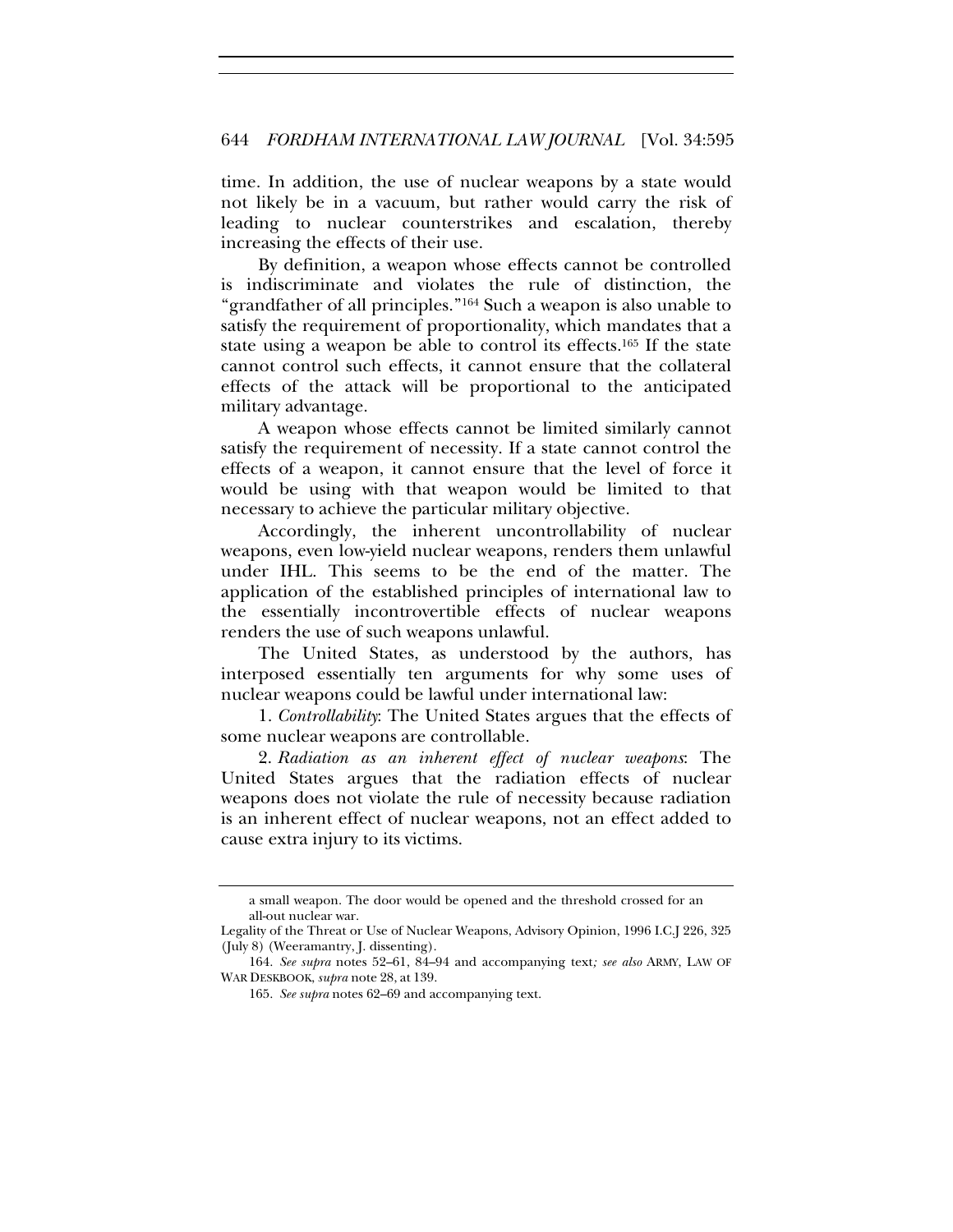3. *Radiation as a secondary byproduct of nuclear weapons*: The United States argues that radiation does not matter as a nuclear weapons effect because it is not an intended effect of nuclear weapons, but rather merely a byproduct.

4. *Use of low-yield nuclear weapons in remote areas*: The United States argues that it cannot be said that nuclear weapons necessarily have impermissible effects under international law because some such weapons could be used selectively in remote areas where the collateral effects would be minor.

5. *Use of nuclear weapons in reprisal for another state's unlawful use of such weapons*: The United States argues that, even if it would be unlawful to use nuclear weapons in the first instance, a state could properly use them in reprisal to respond to another state's use of such weapons.

6. *Need for evaluation of the use of nuclear weapons on a case-bycase basis*: The United States argues that no categorical judgments can be made as to the lawfulness or not of the use of nuclear weapons, but rather that each potential use has to be evaluated on its individual merits.

7. *No prohibition of the use of nuclear weapons unless the United States agrees to such a prohibition*: The United States argues that, because international law is of a voluntary nature, there can be no prohibition of the use of nuclear weapons unless the United States (or, presumably, every other nuclear state) agrees explicitly to such a prohibition.

8. *Lawfulness of the threat of use of all nuclear weapons in the United States arsenal if the use of any nuclear weapon in that arsenal is lawful*: The United States impliedly argues that its policy of deterrence with respect to its entire arsenal of nuclear weapons is lawful as long as the use of any weapon in that arsenal could potentially be lawful.

9. *The characterization that the ICJ found the use of nuclear weapons to be lawful*: The United States at times characterizes the ICJ decision in the *Nuclear Weapons* advisory opinion as upholding the lawfulness of the use and threat of use of nuclear weapons; and

10. *The implicit argument that nuclear weapons may be used in extreme circumstances of self-defense*: The United States seems implicitly to have adopted the position that nuclear weapons could lawfully be used in extreme circumstances of self-defense.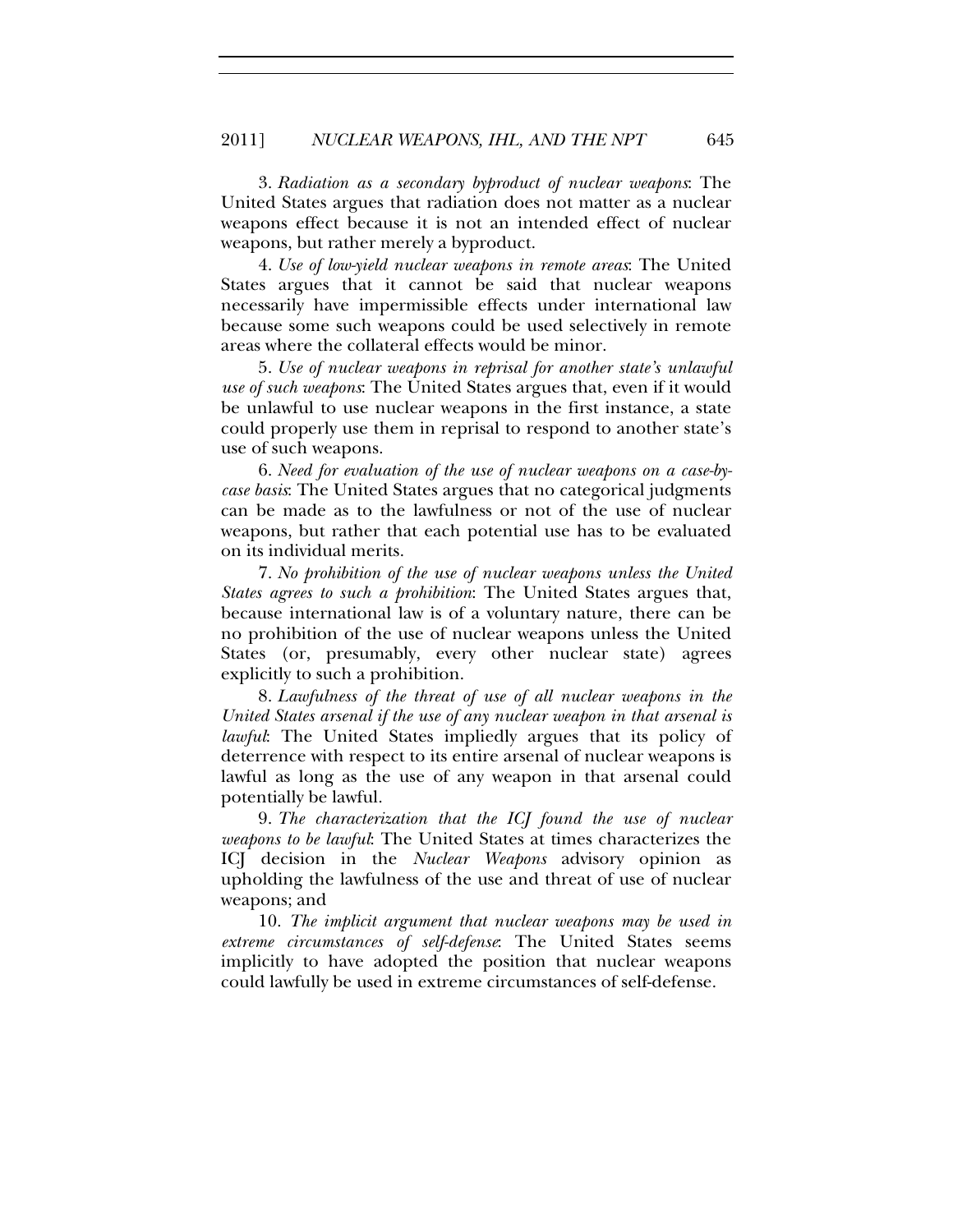To the best of the authors' knowledge, these arguments represent the totality of the bases upon which the United States has explicitly or even implicitly justified the potential use of nuclear weapons under international law. Based on the authors' analysis, these purported bases of legality are unfounded and are next evaluated one by one.

#### a. Controllability

The United States, in its defense before the ICJ of the potential lawfulness of some uses of nuclear weapons, did not contest the requirement of controllability under international law. Its defense, instead, was that the effects of some nuclear weapons, particularly low-yield nuclear weapons, are controllable and that, therefore, such weapons may lawfully be used. The United States made no defense before the ICJ of the lawfulness of the use of higher-yield nuclear weapons, the type that typifies its nuclear arsenal.166 It did not even defend the lawfulness of the use of multiple low-yield weapons or of low-yield nuclear weapons in populated areas. Its defense was, in fact, exceedingly narrow, limited to the defense of a small portion of its nuclear arsenal.<sup>167</sup>

John H. McNeill, the US Senior Deputy General Counsel, Department of Defense, argued the US position to the ICJ:

The argument that international law prohibits, in all cases, the use of nuclear weapons appears to be premised on the incorrect assumption that every use of every type of nuclear weapon will necessarily share certain characteristics which contravene the law of armed conflict. Specifically, it appears to be assumed that any use of nuclear weapons would inevitably escalate into a massive strategic nuclear exchange, resulting automatically in the deliberate destruction of the population centers of opposing sides.

Nuclear weapons, as is true of conventional weapons, can be used in a variety of ways: they can be deployed to achieve a wide range of military objectives of varying degrees of significance; they can be targeted in ways that either increase or decrease resulting incidental civilian injury or collateral damage; and their use may be lawful or not depending upon

. . .

<sup>166.</sup> *See* ICJ Hearing, Nov. 15, 1995, *supra* note 31, at 68–71.

<sup>167</sup> *See id.*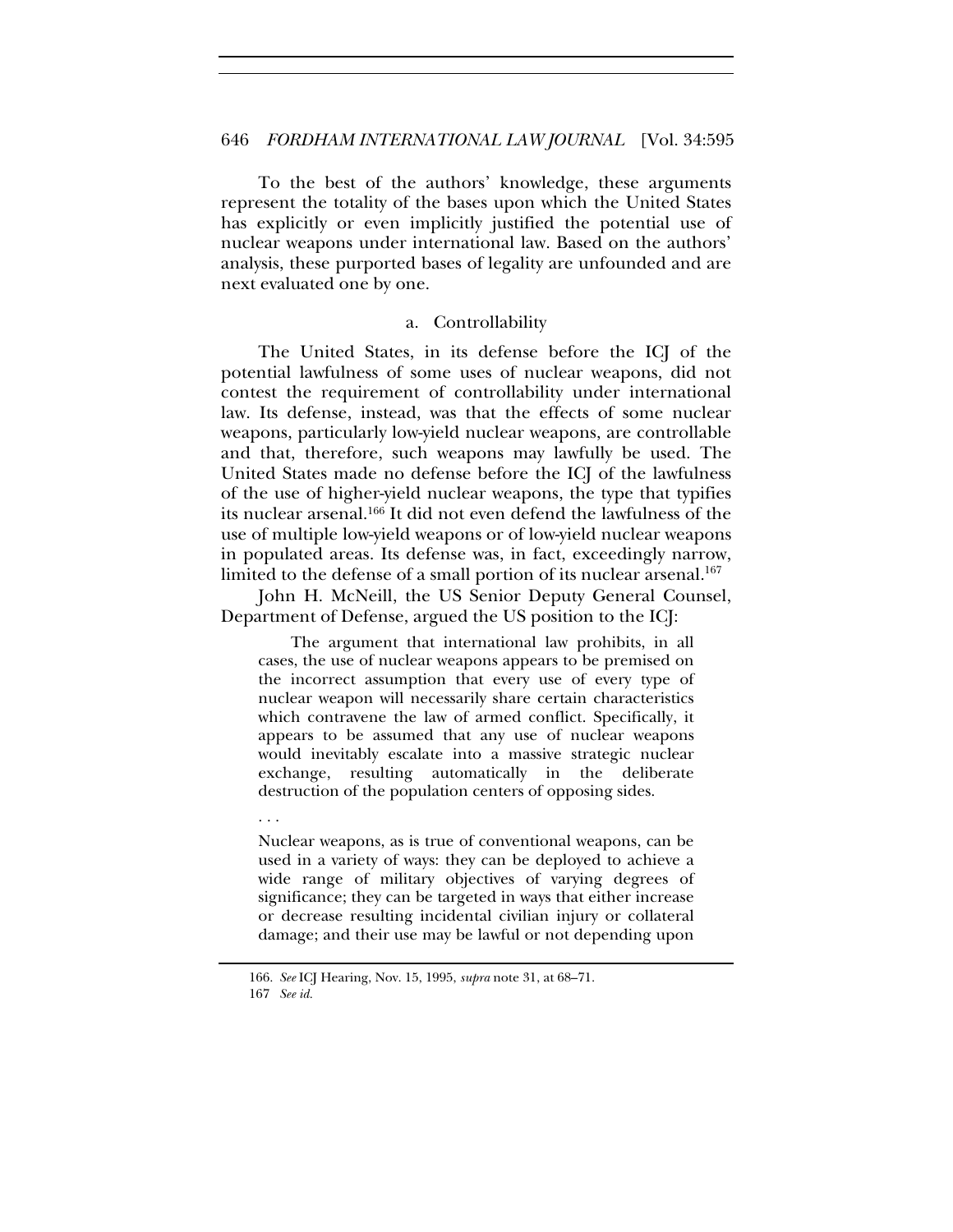whether and to what extent such use was prompted by another belligerent's conduct and the nature of such conduct.168

McNeill disputed the argument that nuclear weapons are indiscriminate in their effects: "This argument is simply contrary to fact. Modern nuclear weapon delivery systems are, indeed, capable of precisely engaging discrete military objectives."169

McNeill further disputed the assumptions made by the World Health Organization ("WHO") in its 1987 study on the effects of nuclear weapons. He argued to the ICJ that the "four scenarios" depicted by the WHO were "highly selective" in that they addressed "civilian casualties expected to result from nuclear attacks involving significant numbers of large urban area targets or a substantial number of military targets."170 Reflecting what he contended to be potentially lawful uses of nuclear weapons, he stated, "But no reference is made in the report to the effects to be expected from other plausible scenarios, such as a small number of accurate attacks by low-yield weapons against an equally small number of military targets in non-urban areas. $^{\overline{7}171}$ 

Referring to "other plausible [low-end use] scenarios," McNeill argued that such plausibility "follows from a fact noted in the WHO Report by Professor Rotblat, namely, that 'remarkable improvements' in the performance of nuclear weapons in recent years have resulted in their 'much greater accuracy,'"172 and that such scenarios "would not necessarily raise issues of proportionality or discrimination."173

Addressing the subject of the many studies indicating that impermissible levels of damage would result from the use of nuclear weapons, McNeill objected that any given study "rests on static assumptions" as to factors such as "the yield of a weapon, the technology that occasions how much radiation the weapon may release, where, in relation to the earth's surface it will be

<sup>168.</sup> *Id.* at 68–69.

<sup>169.</sup> *Id.* at 70.

<sup>170.</sup> *Id.* at 71.

<sup>171.</sup> *Id.*

<sup>172.</sup> *Id.* (quoting WORLD HEALTH ORGANIZATION, EFFECTS OF NUCLEAR WAR ON HEALTH AND HEALTH SERVICES (2d ed. 1987)).

<sup>173.</sup> *Id.*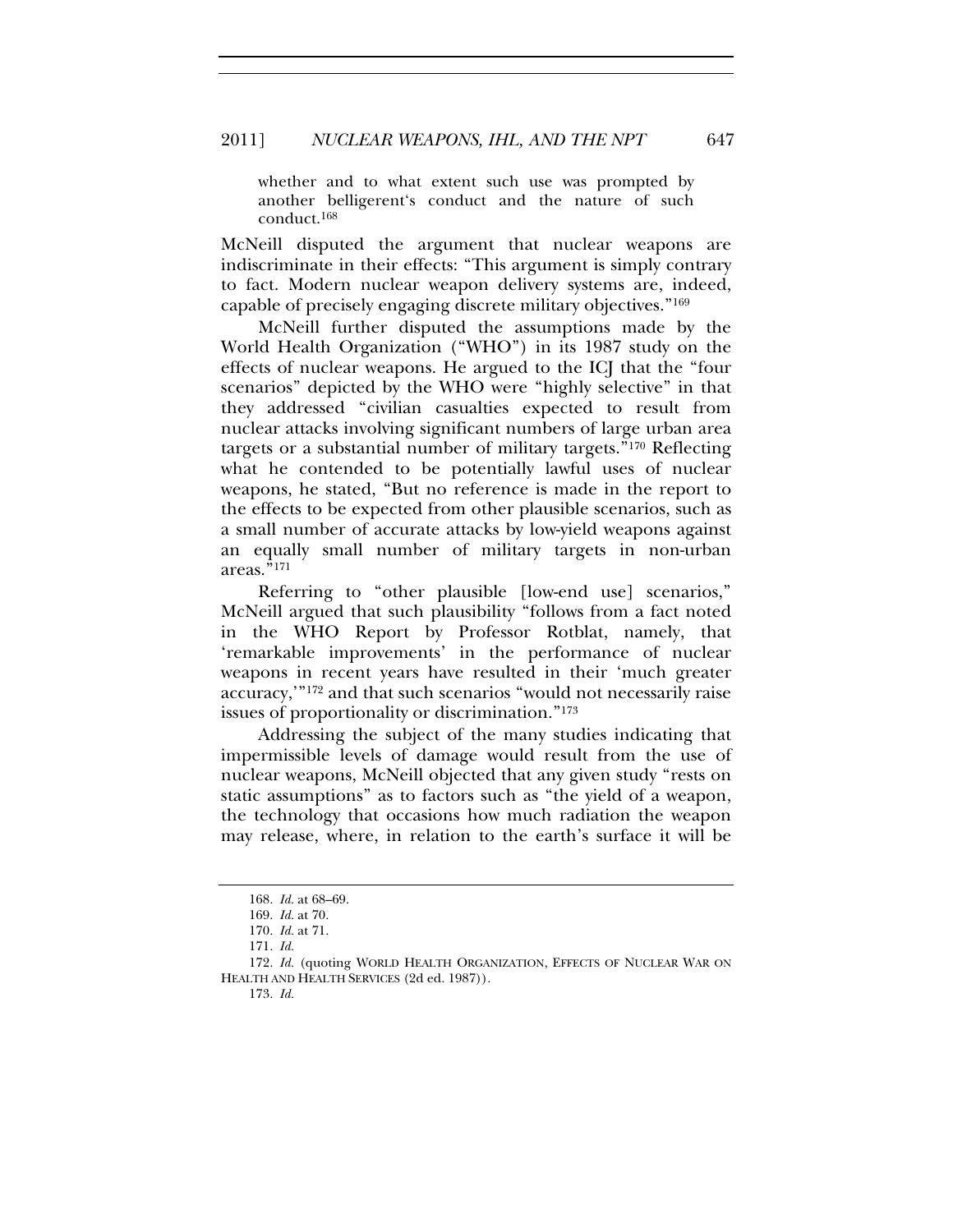detonated, and the military objective at which it would be targeted."174

In its memorandum to the ICJ, the United States similarly argued that, through the technological expertise of "modern weapon designers," it is now able to control the effects of nuclear weapons—specifically, "to tailor the effects of a nuclear weapon to deal with various types of military objectives":

It has been argued that nuclear weapons are unlawful because they cannot be directed at a military objective. This argument ignores the ability of modern delivery systems to target specific military objectives with nuclear weapons, and the ability of modern weapon designers to tailor the effects of a nuclear weapon to deal with various types of military objectives. Since nuclear weapons can be directed at a military objective, they can be used in a discriminate manner and are not inherently indiscriminate.175

Beyond arguing that the effects of any particular use of a nuclear would depend on the particular circumstances, the United States minimized the differences between the effects of nuclear and conventional weapons. McNeill stated to the court:

It is true that the use of nuclear weapons would have an adverse collateral effect on human health and both the natural and physical environment. But so too can the use of conventional weapons. Obviously, World Wars I and II, as well as the 1990–1991 conflict resulting from Iraq's invasion of Kuwait, dramatically demonstrated that conventional war can inflict terrible collateral damage to the environment. The fact is that armed conflict of any kind can cause widespread, sustained destruction; the Court need not examine scientific evidence to take judicial notice of this evident truth.176

These arguments by the United States asserting the controllability of the effects of low-yield nuclear weapons and generally minimizing the effects of nuclear weapons do not withstand analysis. These were merely assertions. The United States presented no evidence to the court that it could control the effects of its nuclear weapons or limit their effects to those

<sup>174.</sup> *Id.*

<sup>175.</sup> US ICJ Written Statement, *supra* note 44, at 23.

<sup>176.</sup> ICJ Hearing, Nov. 15, 1995, *supra* note 31, at 70–71.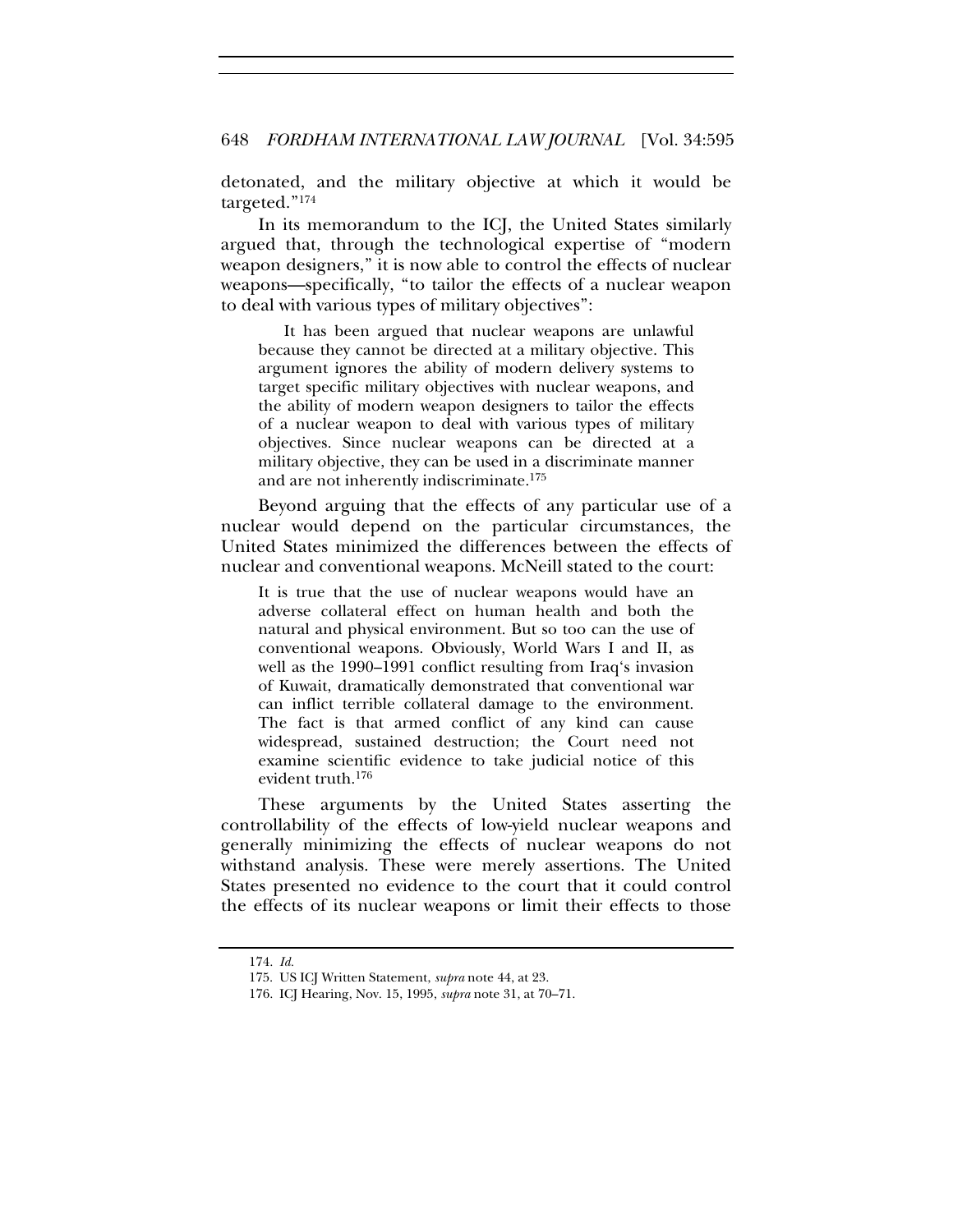permissible within the rules of distinction, proportionality, or necessity.177 For the reasons discussed above, it does not seem possible that the United States could satisfy these legal requirements. The radiation and other effects of nuclear weapons simply are not subject to such control or limitation. To the best of the authors' knowledge, neither the United States nor any other nuclear weapons state is able to exert such control or impose the limits of law on the effects of nuclear weapons.

In short, based on the statements of the requirement of controllability by the United States,178 the uncontrollability of the effects of nuclear weapons means that the use of such weapons would be unlawful under the rules of distinction, proportionality, and necessity.179 Based on the statement of the rule of distinction by the United States,180 the use of nuclear weapons cannot comport with the rule of distinction because the effects of nuclear weapons cannot discriminate between belligerent and non-belligerent persons and objects. Based on the statements of the rules of proportionality<sup>181</sup> and necessity<sup>182</sup> by the United States, a state using nuclear weapons could not assure that the effects would be limited to those permitted by those rules.

In addition, the rule of necessity requires that the strike appear likely to yield a concrete military benefit.183 A strike that is likely to boomerang due to escalation or dispersion of radioactive particles, in a net detriment to the acting state, would not satisfy the necessity test.

Notwithstanding the United States' arguments to the court, the US military has itself recognized the uncontrollability of the effects of nuclear weapons. A publication prepared under the direction of the Chairman of the Joint Chiefs of Staff addressed the controllability question explicitly: "[T]here can be no assurances that a conflict involving weapons of mass destruction could be controllable or would be of short duration. Nor are

<sup>177.</sup> *See supra* notes 52–96 and accompanying text.

<sup>178.</sup> *See supra* notes 88–101 and accompanying text.

<sup>179.</sup> *See supra* notes 88–101 and accompanying text.

<sup>180.</sup> *See supra* notes 84–94 and accompanying text.

<sup>181.</sup> *See supra* notes 62–69 and accompanying text.

<sup>182.</sup> *See supra* Part I.F.c.

<sup>183.</sup> *See, e.g.*, AIR FORCE, TARGETING, *supra* note 28, at 89; ARMY, OPERATIONAL LAW HANDBOOK*, supra* note 28, at 350 n.81; *see also* ARMY, LAW OF WAR DESKBOOK, *supra* note 28, at 142.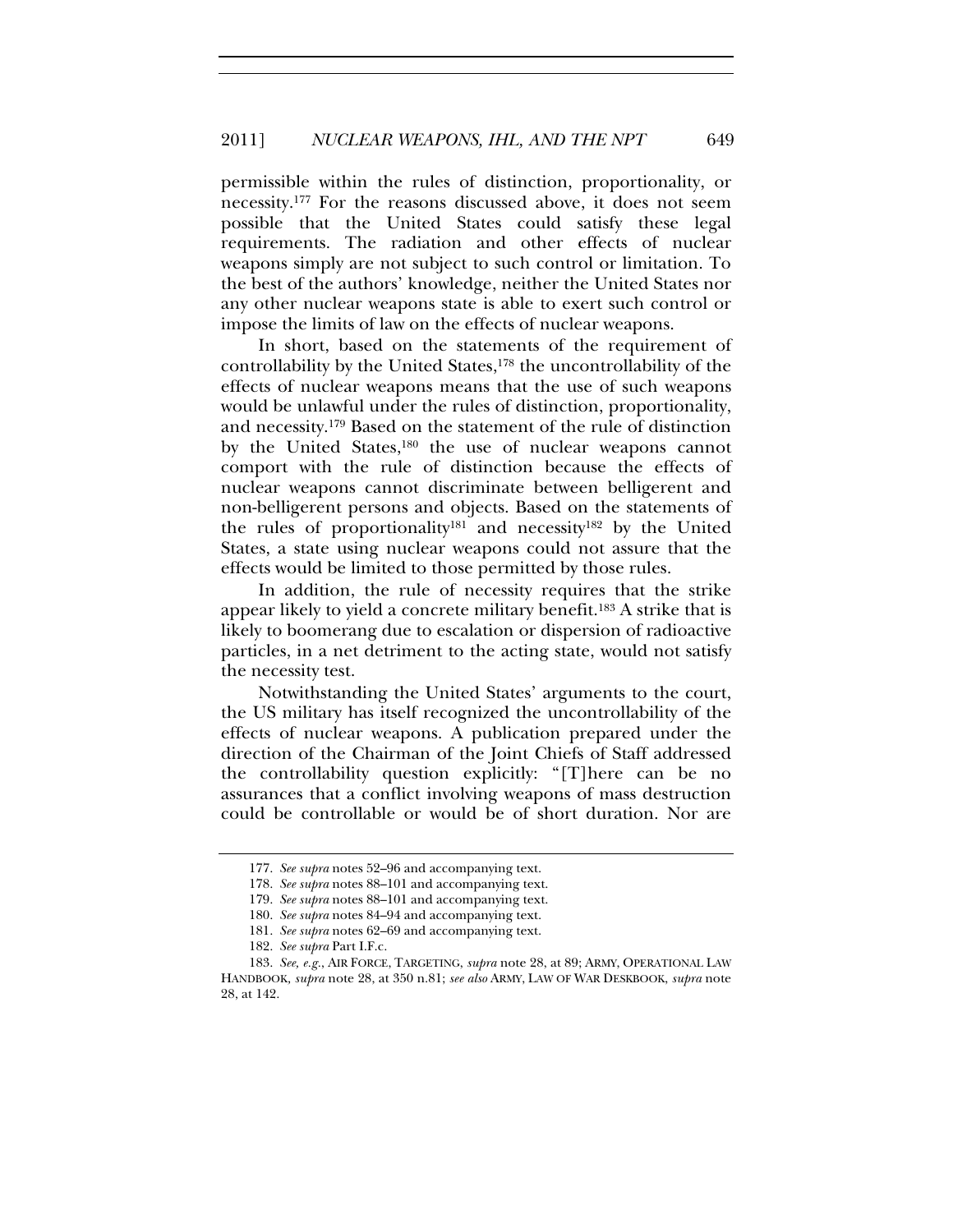negotiations opportunities and the capacity for enduring control over military forces clear."184

As referenced above in the statement by Judge Shahabuddeen in the *Nuclear Weapons* advisory opinion,185 the United States, by ratifying the Treaty of Tlatelolco, subscribed to the statement that the "terrible effects" of nuclear weapons "are suffered, indiscriminately and inexorably, by military forces and civilian population alike," and "through the persistence of the radioactivity they release, an attack on the integrity of the human species and ultimately may even render the whole earth uninhabitable."186

The Army, in its manual *Nuclear Operations*, emphasizes the inherent unpredictability of the effects of nuclear weapons and of the risk of escalation: "The potential employment of nuclear weapons at theater level, when combined with the means and resolve to use them, makes the prospects of conflict more dangerous and the outcome more difficult to predict."<sup>187</sup>

The US Joint Chief of Staff's prior *Joint Nuclear Operations* manual recognizes that "the use of nuclear weapons represents a significant escalation from conventional warfare," a factor that highlights the uncontrollability of nuclear weapons effects.<sup>188</sup> The manual states, "The fundamental differences between a potential nuclear war and previous military conflicts involve the speed, scope, and degree of destruction inherent in nuclear weapons employment, as well as the uncertainty of negotiating opportunities and enduring control over military forces."189 It goes on to say, "The immediate and prolonged effects of [weapons of mass destruction]—including blast, thermal radiation, prompt (gamma and neutron) and residual radiation—pose unprecedented physical and psychological problems for combat forces and noncombatant populations

<sup>184.</sup> JOINT CHIEFS OF STAFF, JOINT PUB. NO. 3-12, DOCTRINE FOR JOINT NUCLEAR OPERATIONS I-6–I-7 (1995).

<sup>185.</sup> *See supra* note 25 and accompanying text.

<sup>186.</sup> Treaty of Tlatelolco, *supra* note 25, at 328 (quoted in Legality of the Threat or Use of Nuclear Weapons, Advisory Opinion, 1996 I.C.J. 226, 384 (July 8) (Shahabuddeen, J., dissenting)).

<sup>187.</sup> U.S. DEP'T OF THE ARMY, MANUAL NO. FM100-30, NUCLEAR OPERATIONS 3-14 (1996).

<sup>188.</sup> JOINT CHIEFS OF STAFF, *supra* note 184, at II-1.

<sup>189.</sup> *Id.* at I-6 (emphasis omitted).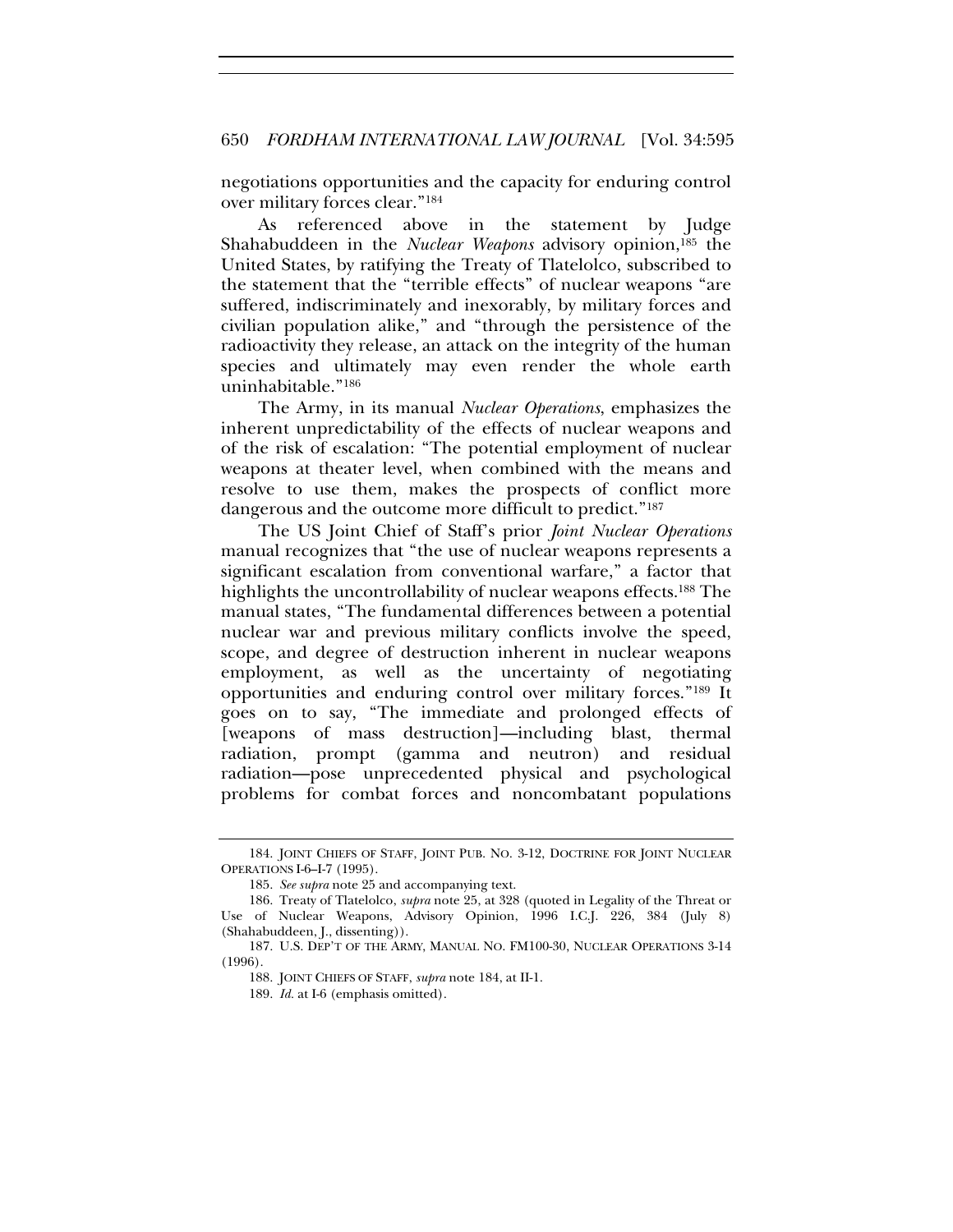alike."190 The Joint Chiefs of Staff, in *Joint Theater Nuclear Operations*, also notes, "Since nuclear weapons have greater destructive potential, in many instances they may be inappropriate."191

Thus, it seems evident that the effects of nuclear weapons, including the radiation effects, are uncontrollable and have been recognized as such by responsible representatives of the US military and government. On this basis alone, the use of nuclear weapons, even relatively low-yield nuclear weapons, is precluded by IHL.

### b. Radiation as an Inherent Effect of Nuclear Weapons

The United States' second argument in support of the lawfulness of the use of nuclear weapons is that, because radiation is an inherent effect of nuclear weapons, not an effect added to cause extra injury to its victims, the radiation effects of nuclear weapons do not cause nuclear weapons to violate the rule of necessity. The United States articulated this position in its argument to the ICJ: that the rule of necessity only precludes "weapons designed to increase the injury or suffering of the persons attacked beyond that necessary to accomplish the military objective"192 or "weapons designed specifically to increase the suffering of persons attacked beyond that necessary to accomplish a particular military objective."193

This restriction on the scope of the requirement of necessity seems inconsistent with the traditional formulation of this rule as precluding all levels of destruction not necessary under the circumstances.194 Such a gloss would emasculate the rule and provide for a virtually limitless range of unnecessary uses of weapons. It certainly is the case that the addition of an element to the design of a weapon to cause necessary injury (such as adding glass to a bullet or designing the bullet to fracture when it enters the body) would cause the use of the weapon to violate the rule of necessity, but there does not appear to be any basis for

<sup>190.</sup> *Id*., at II-7.

<sup>191.</sup> JOINT THEATER NUCLEAR OPERATIONS, *supra* note 28, at v–vi.

<sup>192.</sup> US ICJ Written Statement, *supra* note 44, at 28–29 (citing ARMY, LAW OF LAND WARFARE, *supra* note 28, at 18, ¶ 34).

<sup>193.</sup> ICJ Hearing, Nov. 15, 1995, *supra* note 31, at 72.

<sup>194.</sup> *See supra* notes 71–83 and accompanying text.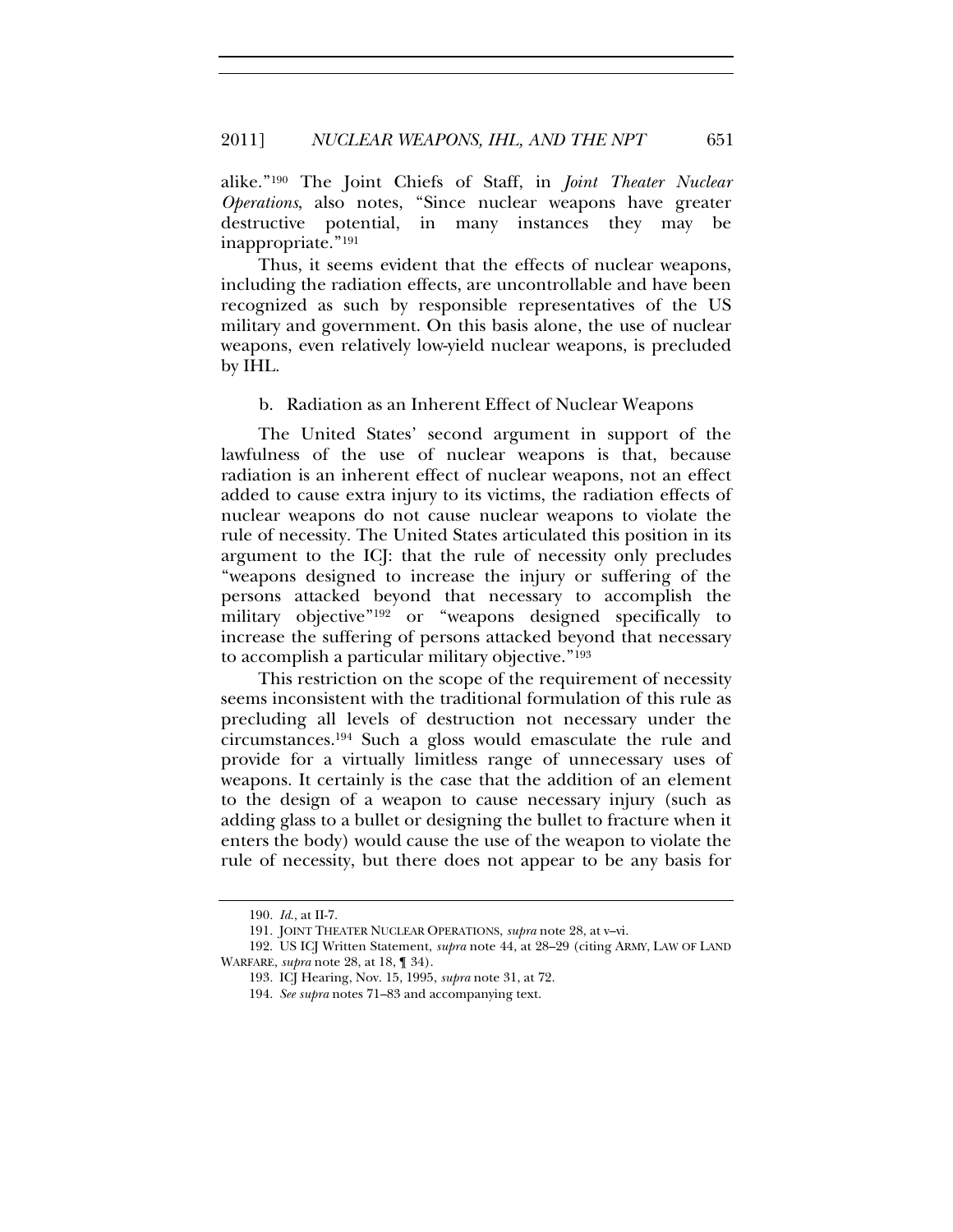the assertion that the effect of the weapon causing the unnecessary injury does not count in the legal analysis unless it was intentionally built into the weapon.

The only source the United States cited in its brief to the ICJ in support of this limitation was a US Army field manual,<sup>195</sup> which notes regarding the employment of arms causing unnecessary injury that

[i]t is especially forbidden . . . to employ arms, projectiles, or material calculated to cause unnecessary suffering.

*Interpretation*. What weapons cause "unnecessary injury" can only be determined in light of the practice of States in refraining from the use of a given weapon because it is believed to have that effect. The prohibition certainly does not extend to the use of explosives contained in artillery projectiles, mines, rockets, or hand grenades. Usage has, however, established the illegality of the use of lances with barbed heads, irregular-shaped bullets, and projectiles filled with glass, the use of any substance on bullets that would tend unnecessarily to inflame a wound inflicted by them, and the scoring of the surface or the filing off of the ends of the hard cases of bullets.196

The Navy, in its earlier *Annotated Supplement to the Naval Commander's Handbook*, similarly suggested this limitation on the rule of necessity:

Customary international law prohibits the use of weapons calculated to cause unnecessary suffering; the rule is declared in the Hague Regulations, article 23(e), and now confirmed in Additional Protocol I, article 35(2), which prohibits the employment of weapons, projectiles and materials and methods of warfare of a nature such as would cause superfluous injury or unnecessary suffering. However, these humanitarian considerations are offset by a due regard for the military interests at stake. The Declaration of St. Petersburg 1868 . . . contrasts the two: on the one hand, the only legitimate object during a war is to weaken the military forces of the enemy. On the other, this object would be exceeded by the employment of arms which uselessly aggravate the sufferings of disabled men, or render their death inevitable. Nuclear weapons can be selectively directed

<sup>195.</sup> *See* US ICJ Written Statement, *supra* note 44, at 22.

<sup>196.</sup> ARMY, LAW OF LAND WARFARE, *supra* note 28, at 18 (citation omitted).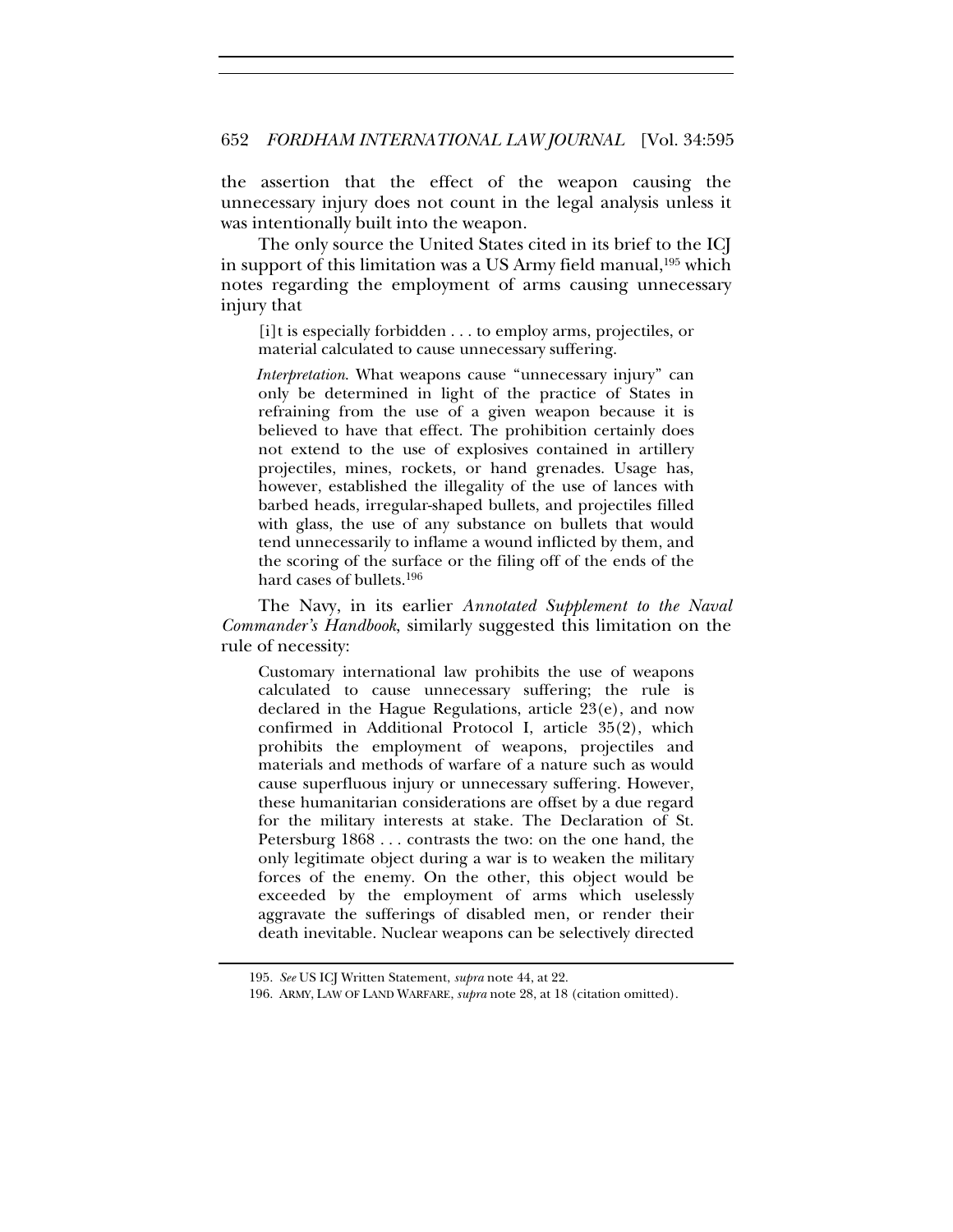against military targets. In the context of this balance, it is not clear the use of nuclear weapons necessarily violates international law.197

However, the actual formulation of this rule in the referenced Hague Regulations Article 23(e) and Additional Protocol 1 Article 35(2) does not contain this gloss on the rule. Article 23(e) of the Hague Regulations makes it unlawful "[t]o employ arms, projectiles, or material of a nature to cause superfluous injury."198 Article 35(2) of Additional Protocol I provides, "It is prohibited to employ weapons, projectiles and material and methods of warfare of a nature to cause superfluous injury or unnecessary suffering."199 In each instance, the reference is to the "nature" of the weapon or method of warfare, not to whether the objectionable effects of the weapons or method were intentionally designed for or added—or even whether those effects were the result of separate "calculation."

Accordingly, the United States' gloss on the rule of necessity postulating that, to be unlawful, the excessive effects must have been specifically sought in designing a weapons seems unsupported by the language of the rule and contrary to its purpose. Surely, whether the putatively unnecessary effects were intentionally added or are an inherent characteristic of the weapon or method of warfare is irrelevant to the objective of avoiding unnecessary effects.

Judge Weeramantry's dissent in the *Nuclear Weapons* case discussed at length the contention of the United States and other nuclear weapons states that they are able to use low-yield nuclear weapons in a way that keeps their effects within legal limits:

Reference has already been made to the contention, by those asserting legality of use, that the inherent dangers of nuclear weapons can be minimized by resort to "small" or "clean" or "low yield" or "tactical" nuclear weapons. This factor has an important bearing upon the legal question before the Court, and it is necessary therefore to examine in

<sup>197.</sup> NAVAL COMMANDER'S HANDBOOK 1989 SUPPLEMENT, *supra* note 28, at 10-2.

<sup>198.</sup> Convention (II) with Respect to the Laws and Customs of War on Land and Its Annex: Regulations Concerning the Laws and Customs of War on Land art. 23(e), July 29, 1899, 32 Stat. 1803.

<sup>199.</sup> Protocol Additional to the Geneva Conventions of 12 August 1949, and Relating to the Protection of Victims of International Armed Conflicts (Protocol I) art. 35(2), June 8, 1977, 1125 U.N.T.S. 21.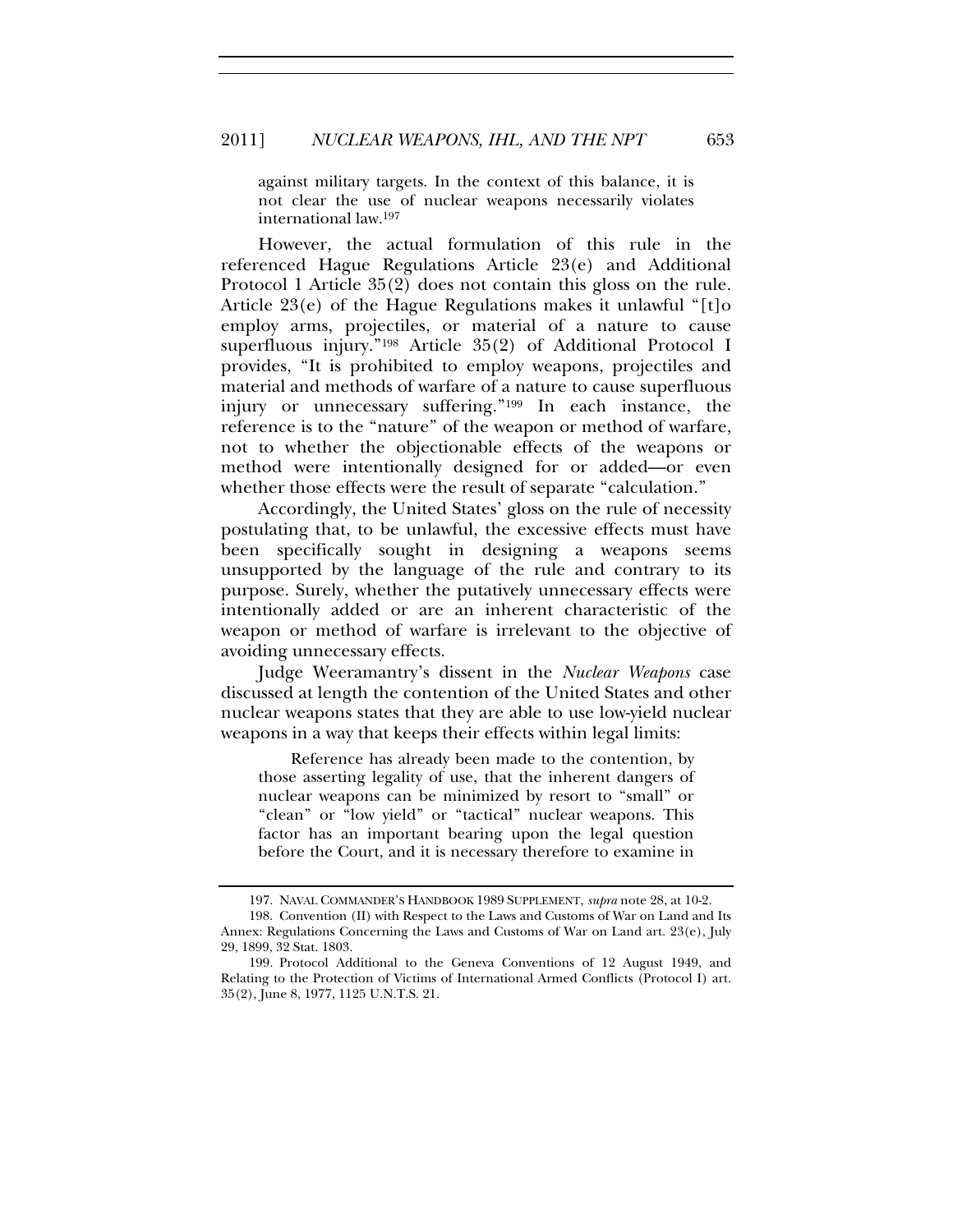some detail the acceptability of the contention that limited weapons remove the objections based upon the destructiveness of nuclear weapons.

The following are some factors to be taken into account in considering this question:

(i) no material has been placed before the Court demonstrating that there is in existence a nuclear weapon which does not emit radiation, does not have a deleterious effect upon the environment, and does not have adverse health effects upon this and succeeding generations. If there were indeed a weapon which does not have any of the singular qualities outlined earlier in this Opinion, it has not been explained why a conventional weapon would not be adequate for the purpose for which such a weapon is used. We can only deal with nuclear weapons as we know them.

(ii) the practicality of small nuclear weapons has been contested by high military and scientific authority.

(iii) reference has been made . . . , in the context of selfdefence, to the political difficulties, stated by former American Secretaries of State, Robert McNamara and Dr. Kissinger, of keeping a response within the ambit of what has been described as a limited or minimal response. The assumption of escalation control seems unrealistic in the context of nuclear attack.

(iv) with the use of even "small" or "tactical" or "battlefield" nuclear weapons, one crosses the nuclear threshold. The state at the receiving end of such a nuclear response would not know that the response is a limited or tactical one involving a small weapon and it is not credible to posit that it will also be careful to respond in kind, i.e., with a small weapon. The door would be opened and the threshold crossed for an all-out nuclear war.

The scenario here under consideration is that of a limited nuclear response to a nuclear attack. Since, as stated above:

(a) the "controlled response" is unrealistic; and

(b) a "controlled response" by the nuclear power making the first attack to the "controlled response" to its first strike is even more unrealistic, the scenario we are considering is one of all-out nuclear war, thus rendering the use of the controlled weapon illegitimate.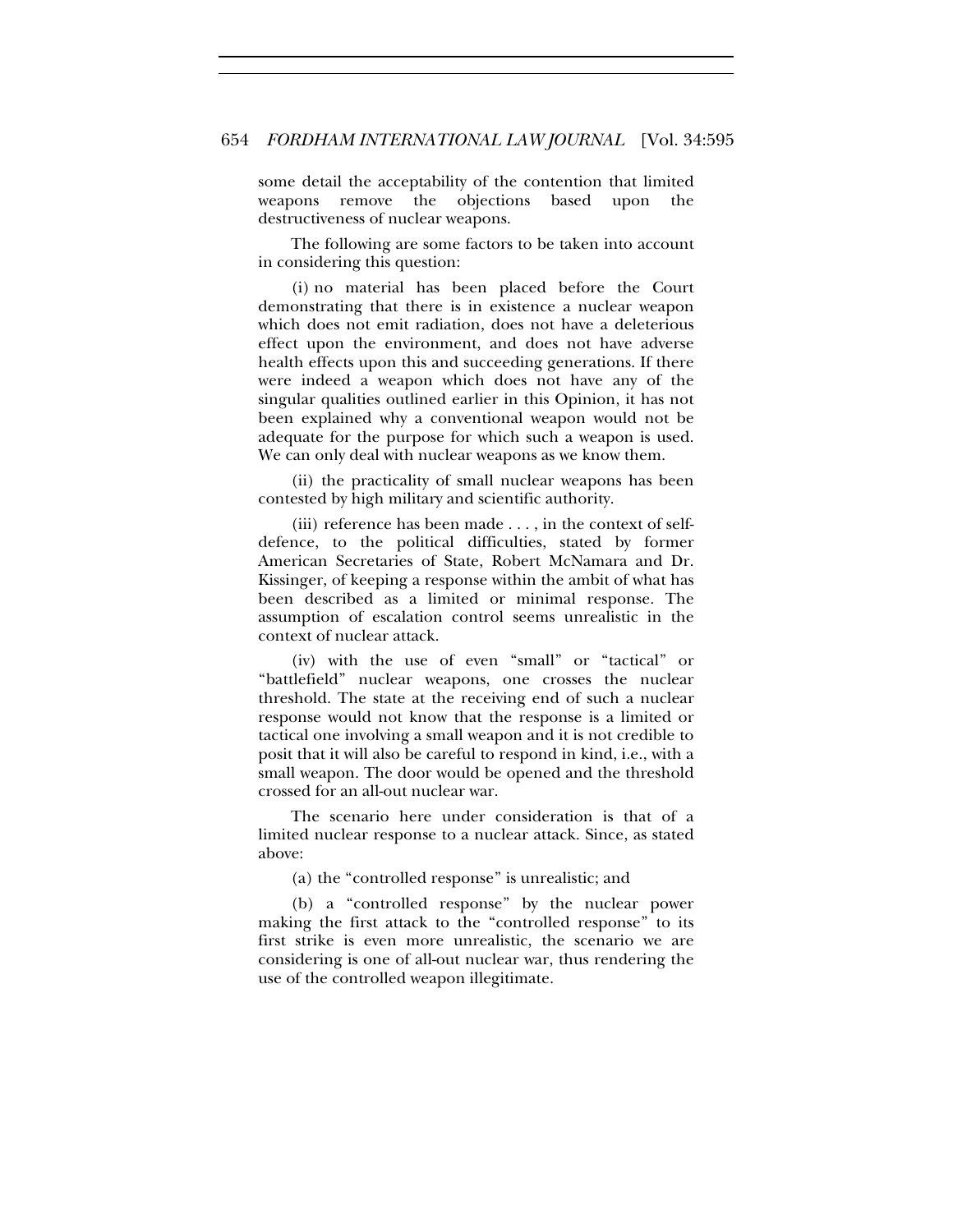The assumption of a voluntary "brake" on the recipient's full-scale use of nuclear weapons is, as observed earlier in this Opinion, highly fanciful and speculative. Such fanciful speculations provide a very unsafe assumption on which to base the future of humanity.

(v) As was pointed out by one of the States appearing before the Court: "it would be academic and unreal for any analysis to seek to demonstrate that the use of a single nuclear weapon in particular circumstances could be consistent with principles of humanity. The reality is that if nuclear weapons ever were used, this would be overwhelmingly likely to trigger a nuclear war."

(vi) in the event of some power readying a nuclear weapon for a strike, it may be argued that a pre-emptive strike is necessary for self-defence. However, if such a preemptive strike is to be made with a "small" nuclear weapon which by definition has no greater blast, heat or radiation than a conventional weapon, the question would again arise why a nuclear weapon should be used when a conventional weapon would serve the same purpose.

(vii) the factor of accident must always be considered. Nuclear weapons have never been tried out on the battlefield. Their potential for limiting damage is untested and is as yet the subject of theoretical assurances of limitation. Having regard to the possibility of human error in highly scientific operations—even to the extent of the accidental explosion of a space rocket with all its passengers aboard—one can never be sure that some error or accident in construction may deprive the weapon of its so-called "limited" quality. Indeed, apart from fine gradations regarding the size of the weapon to be used, the very use of any nuclear weapons under the stress of urgency is an area fraught with much potential for accident. The UNIDIR study, just mentioned, emphasizes the "very high risks of escalation once a confrontation starts."

(viii) there is some doubt regarding the "smallness" of tactical nuclear weapons, and no precise details regarding these have been placed before the Court by any of the nuclear powers. Malaysia, on the other hand, has referred the Court to a United States law forbidding "research and development which could lead to the production . . . of a low-yield nuclear weapon," which is defined as having a yield of less than 5 kilotons (Hiroshima and Nagasaki were 15 and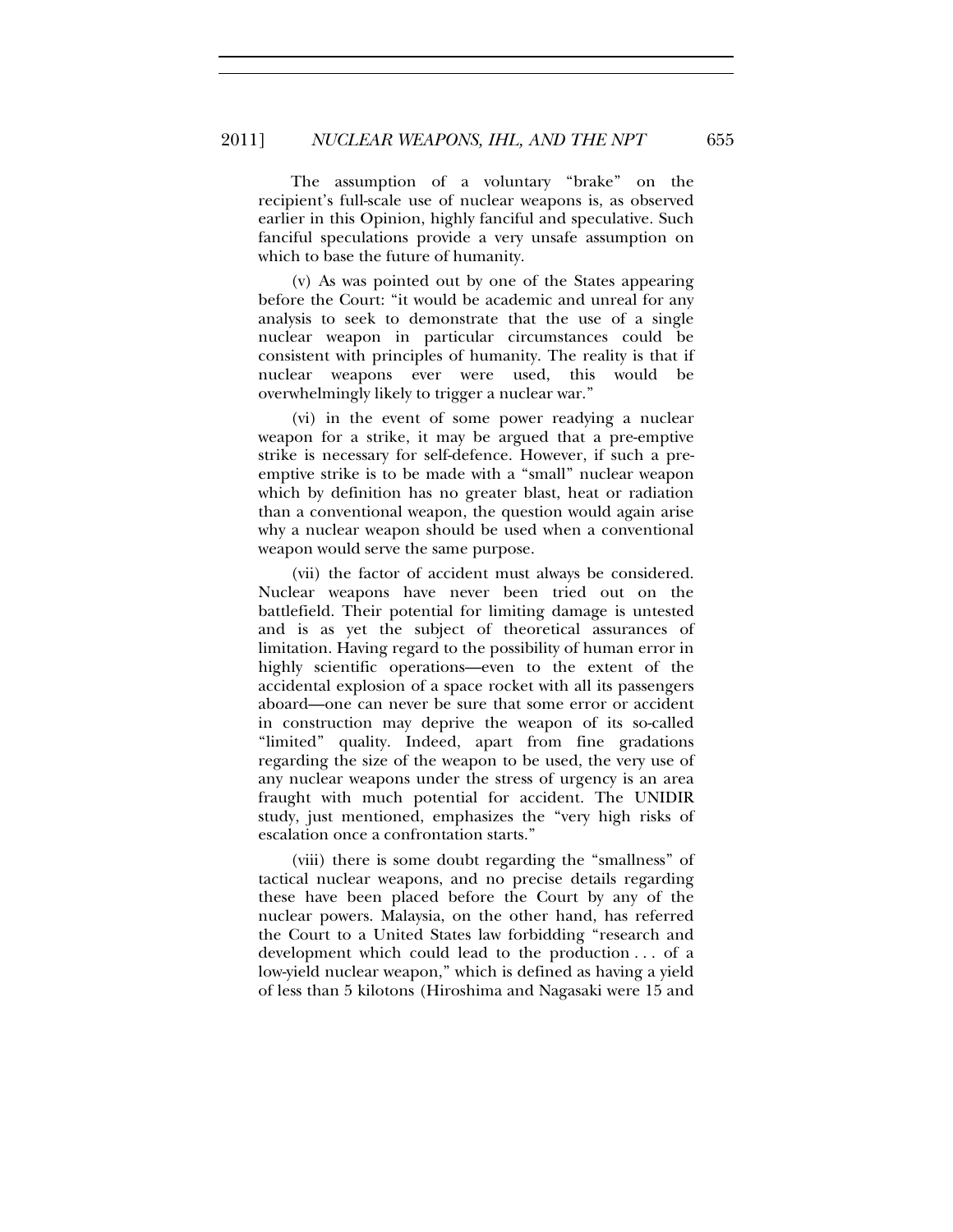12 kilotons, respectively). Weapons of this firepower may, in the absence of evidence to the contrary, be presumed to be fraught with al1 the dangers attendant on nuclear weapons, as outlined earlier in this Opinion.

(ix) It is claimed a weapon could be used which could be precisely aimed at a specific target. However, recent experience in the Gulf War has shown that even the most sophisticated or "small" weapons do not always strike their intended target with precision. If there should be such error in the case of nuclear weaponry, the consequence would be of the gravest order.

(x) Having regard to WHO estimates of deaths ranging from one million to one billion in the event of a nuclear war which could well be triggered off by the use of the smallest nuclear weapon, one can only endorse the sentiment which Egypt placed before us when it observed that, having regard to such a level of casualties: "even with the greatest miniaturization, such speculative margins of risk are totally abhorrent to the general principles of humanitarian law."

(xi) Taking the analogy of chemical or bacteriological weapons, no one would argue that because a small amount of such weapons will cause a comparatively small amount of harm, therefore chemical or bacteriological weapons are not illegal, seeing that they can be used in controllable quantities. If, likewise, nuclear weapons are generally illegal, there could not be an exception for "small weapons." If nuclear weapons are intrinsically unlawful, they cannot be rendered lawful by being used in small quantities or in smaller versions. Likewise, if a state should be attacked with chemical or bacteriological weapons, it seems absurd to argue that it has the right to respond with small quantities of such weapons. The fundamental reason that all such weapons are not permissible, even in self-defence, for the simple reason that their effects go beyond the needs of war, is common to al1 these weapons.200

c. Radiation as a Secondary Effect of Nuclear Weapons

The United States seems to argue that if it chooses to use a nuclear weapon, it would be doing so for the blast and heat

<sup>200.</sup> Legality of the Threat or Use of Nuclear Weapons, Advisory Opinion, 1996 I.C.J 226, 324–27 (July 8) (Weeramantry, J. dissenting) (internal citations omitted).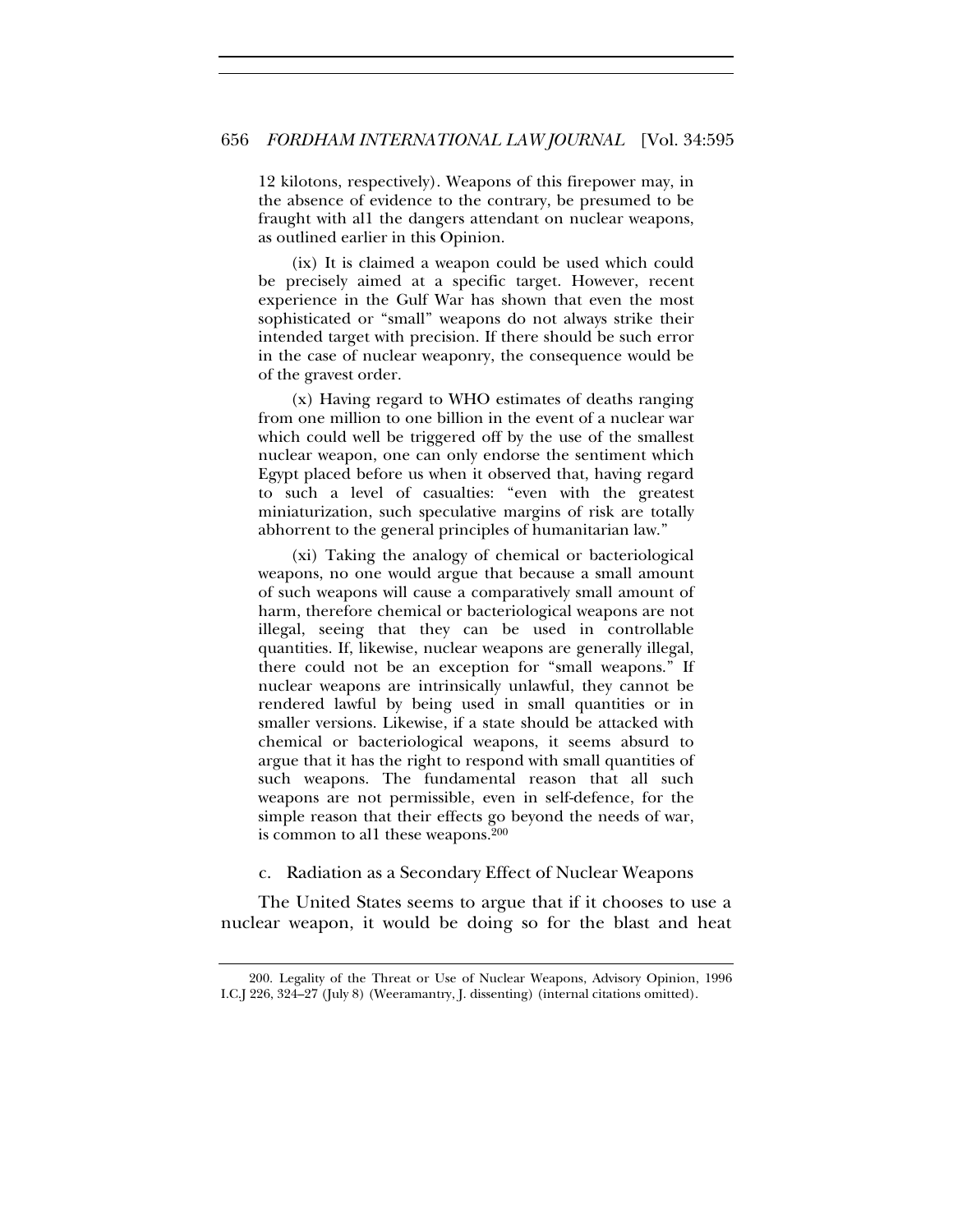effects**—**and that the ongoing and outwardly spreading radiation effects would not have been the focus of its intent in using the weapon; hence the use would not to be unlawful. This is a variant of the immediately preceding US defense of the lawfulness of the use of nuclear weapons.

The United States makes this argument under several guises. Most centrally, as seen above in the discussion of the controllability point, the United States argues that it can deliver its missiles carrying nuclear weapons to their targets with great accuracy, so that, impliedly, the radiation effects should not matter. Similarly, in its discussion of the prohibition of the use of poisons, it argues that poisons are prohibited, but that it is acceptable under international law to use other weapons—such as nuclear weapons—that have poisons (here, radiation) as a side effect. The United States contends that, because the delivery of the poisons is accompanied by other effects (here, blast and heat) that putatively are permissible, the overall use of the weapon is acceptable.

The following are examples of the United States' articulation of these positions in statements to the ICJ:

This argument is simply contrary to fact. Modern nuclear weapon delivery systems are, indeed, capable of precisely engaging discrete military objectives.201

. . .

It has been argued that nuclear weapons are unlawful because they cannot be directed at a military objective. This argument ignores the ability of modern delivery systems to target specific military objectives with nuclear weapons, and the ability of modern weapons designers to tailor the effects of a nuclear weapon to deal with various types of military objectives. Since nuclear weapons can be directed at a military objective, they can be used in a discriminate manner and are not inherently indiscriminate.202

. . .

[The prohibition of the use of poison weapons] was established with particular reference to projectiles that carry poison into the body of the victim. It was not intended to

<sup>201.</sup> ICJ Hearing, Nov. 15, 1995, *supra* note 31, at 70.

<sup>202.</sup> US ICJ Written Statement, *supra* note 44, at 23 (citing ARMY, LAW OF LAND WARFARE, *supra* note 28, at 5).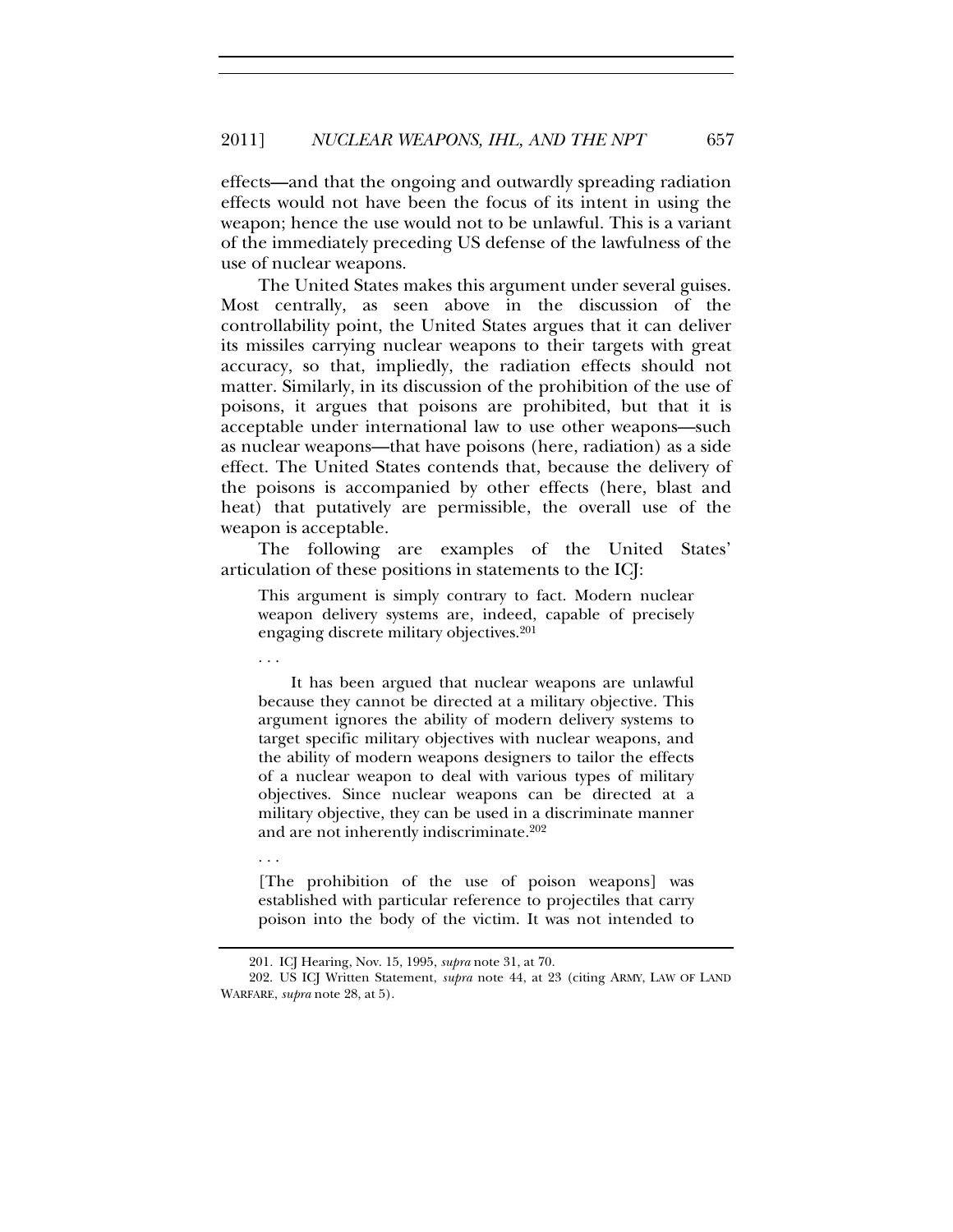apply, and has not been applied, to weapons that are designed to injure or cause destruction by other means, even though they also may create toxic byproducts.

For example, the prohibition on poison weapons does not prohibit conventional explosives or incendiaries, even though they may produce dangerous fumes. By the same token, it does not prohibit nuclear weapons, which are designed to injure or cause destruction by means other than poisoning the victim, even though nuclear explosions may also create toxic radioactive byproducts.203

The United States made essentially the same argument to the ICJ with respect to the application of the 1925 Geneva Protocol's prohibition of the use in war of asphyxiating or poisonous gases, liquids, materials and devices, contending, without citation of authority, that the protocol was "not intended" to cover weapons that kill other than by the inhalation or other absorption into the body of poisonous gases or analogous substances<sup>204</sup> and that the prohibition of the use of poison weapons in the 1907 Hague Convention was only intended to cover the situation of projectiles that carry poison into the body of the victim.205

The United States further argued that the limitations on the scope of these agreements are reflected in the fact that they do not prohibit conventional explosives or incendiaries, even though such weapons "may produce dangerous fumes":

This prohibition was intended to apply to weapons that are designed to kill or injure by the inhalation or other absorption into the body of poisonous gases or analogous substances.

This prohibition was not intended to apply, and has not been applied, to weapons that are designed to kill or injure by other means, even though they may create asphyxiating or poisonous byproducts. Once again, the Protocol does not prohibit conventional explosives or incendiary weapons,

<sup>203.</sup> *Id.* at 23–24 (citing Convention (IV) Respecting the Laws and Customs of War, and Its Annex: Regulations Concerning the Laws and Customs of War on Land art. 23(a), Oct. 18, 1907, 36 Stat. 2277).

<sup>204.</sup> *See id.* at 24–25 (citing F. Kalshoven, *Arms, Armaments and International Law*, 191 RECUEIL DES COURS: COLLECTED COURSES OF THE HAGUE ACAD. OF INT'L L. 183, 283–84 (1985)).

<sup>205.</sup> *See id.* at 24.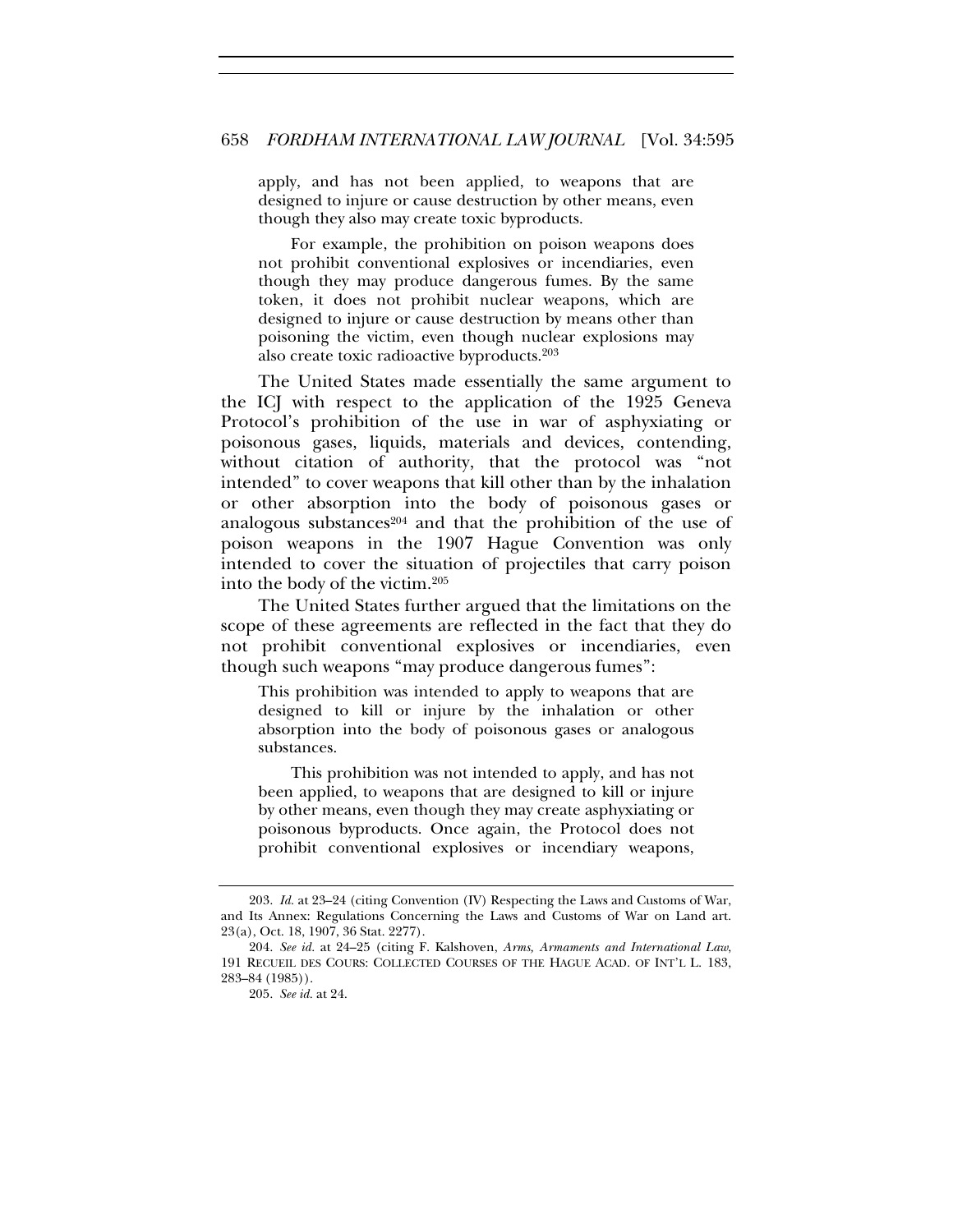even though they may produce asphyxiating or poisonous byproducts, and it likewise does not prohibit nuclear weapons.206

The Navy, in an 1989 edition of the *Annotated Supplement to the Naval Commander's Handbook on the Law of Naval Operations*, elaborated on the US position:

Poison Gas Analogy. It has been contended that nuclear radiation is sufficiently comparable to a poison gas to justify extending the 1925 Gas Protocol's prohibition to include the use of nuclear weapons. However, this ignores the explosive, heat and blast effects of a nuclear burst, and disregards the fact that fall-out is a by-product which is not the main or most characteristic feature of the weapon. The same riposte is available to meet an argument that the use of nuclear weapons would violate the prohibition on the use of poisoned weapons, set out in article 23(a) of the Hague Regulations.207

Thus, the US position seems to be that the explosive, heat, and blast effects of a nuclear weapon are the primary effects and radiation is only an incidental "by-product," which is not "the main or most characteristic feature" of the weapon; this secondary nature of radiation eliminates or diminishes its legal significance as an effect of the use of nuclear weapons.

The authors are not aware of a legal basis for this putative rule that secondary effects of weapons, such as radiation, do not count in the legal analysis. Such a limitation on IHL would defeat its purpose. Certainly the "dangerous fumes" produced by conventional explosives or incendiaries are not factually or legally comparable to radiation from nuclear weapons, which is carried forward on a virtually unlimited basis in space and time.

While the ICJ concluded that the various conventions banning the use of poisons in warfare were not understood, in the practice of states, as referring to nuclear weapons, $208$  it

<sup>206.</sup> *Id.* at 24–25 (citing Protocol for the Prohibition of the Use in War of Asphyxiating, Poisonous, or Other Gases, and of Bacteriological Methods of Warfare, June 17, 1925, 26 U.S.T. 571, 94 L.N.T.S. 65; Kalshoven, *supra* note 204 at 284).

<sup>207.</sup> NAVAL COMMANDER'S HANDBOOK 1989 SUPPLEMENT, *supra* note 28, at 10-2.

<sup>208.</sup> Legality of the Threat or Use of Nuclear Weapons, Advisory Opinion, 1996 I.C.J. 226, ¶¶ 54–55 (July 8) (referencing Second Hague Declaration of 29 July 1899; Regulations Respecting the Laws and Customs of War on Land Annexed to the Hague Convention IV of 18 October 1907, Article 23 (a); and Geneva Protocol of 17 June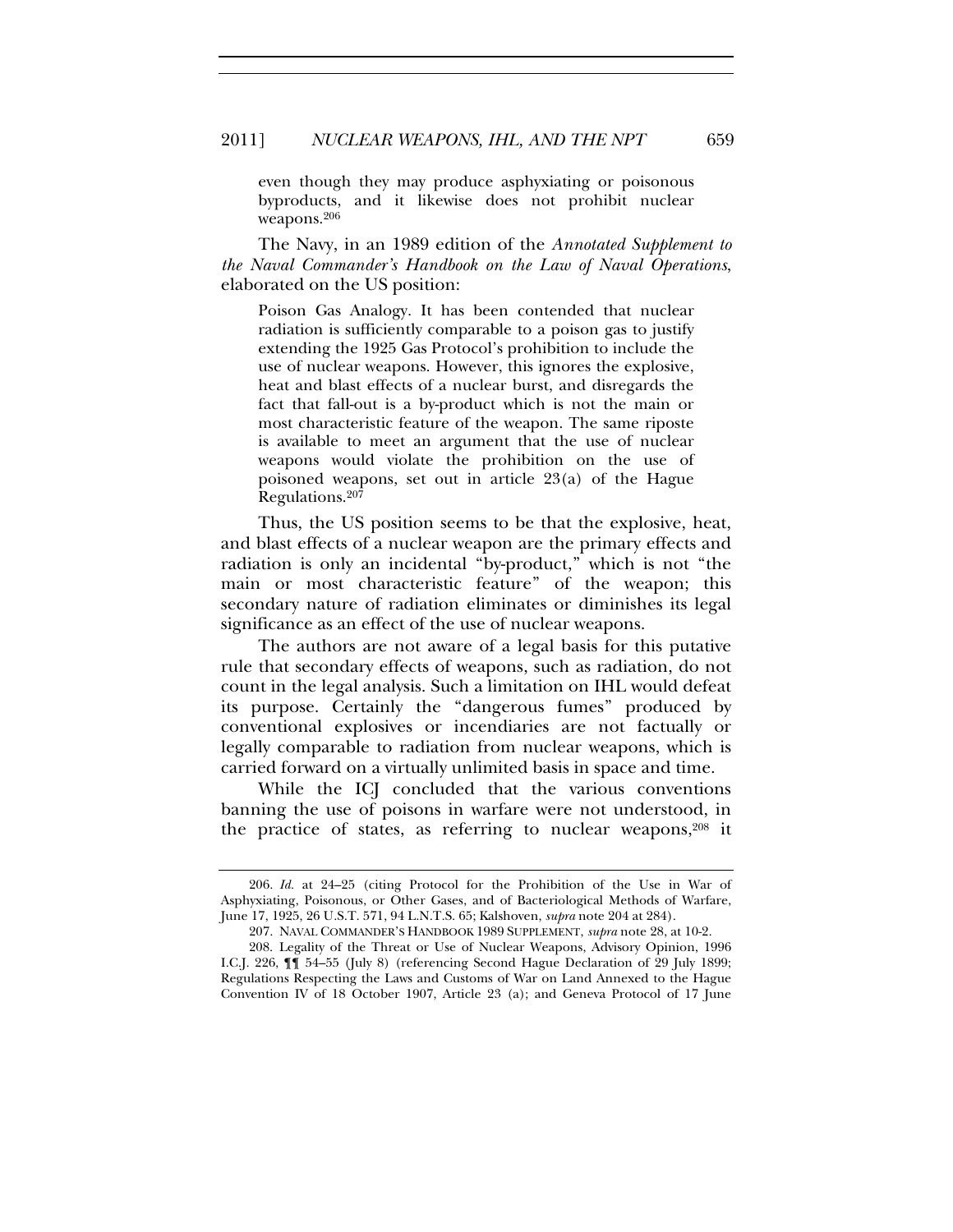provided no support for the proposition that the radiation effects of nuclear weapons are irrelevant under IHL.

## d. Use of Low-Yield Nuclear Weapons in Remote Areas

As discussed above, the United States' primary defense of the lawfulness of nuclear weapons before the ICJ was based on the premise that the United States has low-yield nuclear weapons, the effects of which it can control, with the United States postulating what it characterized as "plausible scenarios, such as a small number of accurate attacks by low-yield weapons against an equally small number of military targets in nonurban areas.<sup>209</sup>

While, as noted above, <sup>210</sup> the United States did not define in its presentations to the ICJ what it meant by "low-yield" nuclear weapons, the term at the time was defined in the Joint Chiefs of Staff's manual *Doctrine for Joint Theater Nuclear Operations*: very low (less than 1 kiloton); low (1 kiloton to 10 kilotons); medium (over 10 kilotons to 50 kilotons); high (over 50 kilotons to 500 kilotons); and very high (over 500 kilotons).211

The US argument in this regard seems to lack substantial merit. While the United States maintains some low-yield nuclear weapons, the US arsenal is made up predominately of high-yield nuclear weapons.212 In addition, as discussed above, even the lowyield nuclear weapons are unlawful under IHL, inter alia, because their effects are uncontrollable.<sup>213</sup>

Use of low-yield nuclear weapons would also appear potentially to be precluded under international law because virtually any military objectives for which such weapons might be used could also be addressed by conventional weapons; the rules of necessity and proportionality prohibit the use of nuclear weapons if the military objective could be achieved through conventional weapons.214

In addition, this argument by the United States ignores the likely effects of counter-strike and escalation, effects which have

<sup>1925).</sup> 

<sup>209.</sup> ICJ Hearing, Nov. 15, 1995, *supra* note 31, at 71.

<sup>210.</sup> *See supra* notes 170–75 and accompanying text.

<sup>211.</sup> JOINT THEATER NUCLEAR OPERATIONS, *supra* note 28, at GL-3.

<sup>212.</sup> *See* Norris & Kristensen, *supra* note 163, at 57.

<sup>213.</sup> *See supra* note 165 and accompanying text.

<sup>214.</sup> *See supra* notes 62–83 and accompanying text.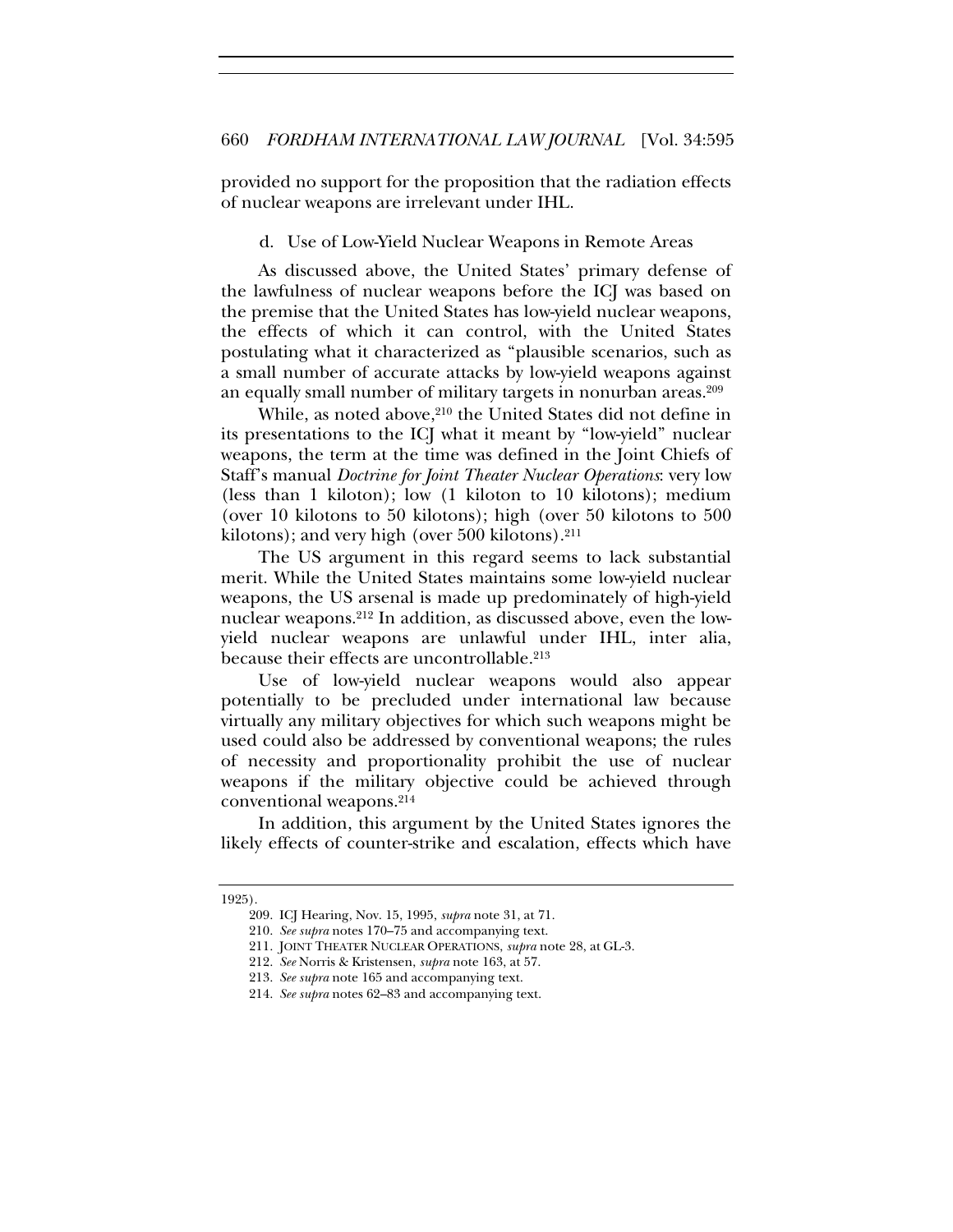to be included in the legal analysis. Theoretical scenarios of ideal-condition strikes with no collateral effects or resultant escalation are not a realistic basis upon which to conduct the legal analysis or establish legal norms.

The US argument raises questions about whether the production, deployment, and other policies regarding nuclear weapons are based on exceptional circumstances, extraordinary events in which a nuclear weapon might theoretically be used in compliance with law, or on real-world circumstances as to likely  $use.$ <sup>215</sup>

# e. Use of Nuclear Weapons in Reprisal for Another State's Unlawful First Use

The United States took the position before the ICJ that it would potentially be lawful to use nuclear weapons in reprisal even if it were unlawful to use them in the first instance:

Even if it were to be concluded—as we clearly have not—that the use of nuclear weapons would necessarily be unlawful, the customary law of reprisal permits a belligerent to respond to another party's violation of the law of armed conflict by itself resorting to what otherwise would be unlawful conduct.216

Acknowledging that reprisals must be taken with intent to cause the enemy to cease violations of the law of armed conflict and after all other means of securing compliance have been exhausted, and that they must be proportionate to the violations, the United States, in its memorandum to the ICJ, took the position that the legality of reprisals must be determined on a case-by-case basis.217

<sup>215.</sup> Comparable arguments were made in support of the lawfulness of cluster munitions. For example, the contention was made that such munitions are better suited to attacking a machine gun nest on top of a dam than an explosive that might damage the dam, jeopardizing downstream civilians. *See* JOHN BORRIE, UNNACEPTABLE HARM: A HISTORY OF HOW THE TREATY TO BAN CLUSTER MUNITIONS WAS WON 331 (2009). In view of the broad range of cases in which use of cluster munitions causes indiscriminate and long-lasting harm, such arguments were rejected by the states that negotiated the convention banning the munitions. Convention on Cluster Munitions, Dec. 3, 2008, 48 I.L.M. 357.

<sup>216.</sup> ICJ Hearing, Nov. 15, 1995, *supra* note 31, at 75.

<sup>217.</sup> *See* US ICJ Written Statement, *supra* note 44, at 30*; see also* ICJ Hearing, Nov. 15, 1995, *supra* note 31, at 72.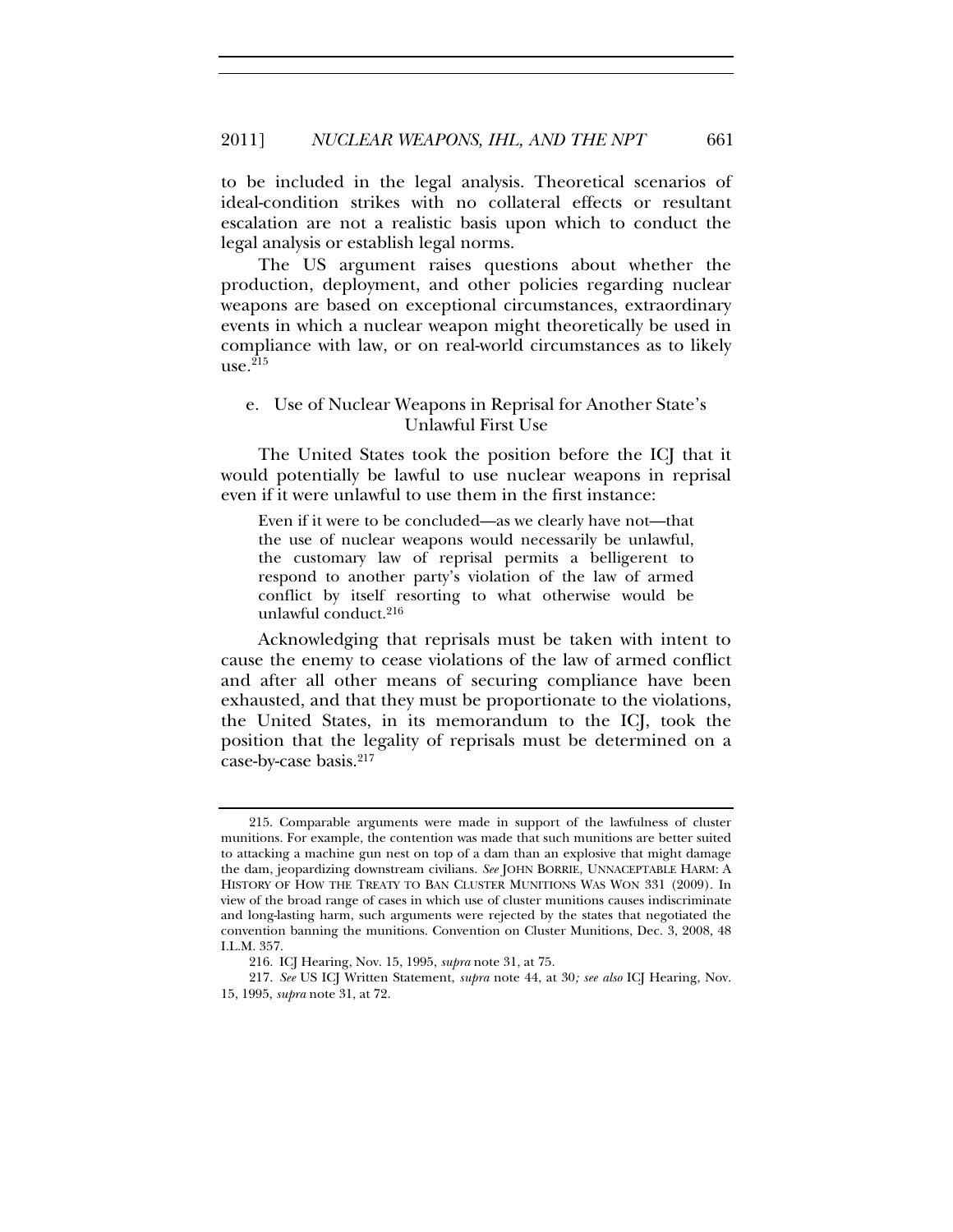The United States further dismissed as inapplicable to nuclear weapons, and as new provisions not assimilated into customary law, the provisions of Additional Protocol I containing prohibitions on reprisals against specific types of persons or objects, including, the civilian population or individual civilians, civilian objects, cultural objects and places of worship, objects indispensable to the survival of the civilian population, the natural environment, and works and installations containing dangerous forces.218

The Navy, in an earlier edition of its *Naval Commander's Handbook*, hedged the issue, saying that targeting enemy civilians in reprisal was "lawful[]" and "legitimate" but "not appropriate":

Reprisals may lawfully be taken against enemy individuals who have not yet fallen into the hands of the forces making the reprisals. While the United States has always considered that civilian persons are not appropriate objects of attack in reprisal, members of the enemy civilian population are still legitimate objects of reprisals. However, since they are excluded from this category by the 1977 Protocol I Additional to the 1949 Geneva Conventions, for nations party thereto, enemy civilians and the enemy civilian population are prohibited objects of reprisal by their armed forces. The United States has found this new prohibition to be militarily unacceptable.<sup>219</sup>

It seems highly unlikely that a state considering the use of nuclear weapons in reprisal for an adversary's use of nuclear weapons would—or would even be able to—comply with the legal requirements for reprisals. Almost inevitably, the use of nuclear weapons in reprisal to respond to a prior unlawful use of nuclear weapons by the adversary would be excessive and would likely lead to escalation and an expansion of the scope of the violence.

The above-referenced requirements that reprisals be both necessary to make the adversary comply with the law and proportionate to the offending violation would appear to make nuclear reprisals unlawful because the effects of nuclear weapons

<sup>218.</sup> *See* US ICJ Written Statement, *supra* note 44, at 31 (referencing Additional Protocol I, *supra* note 43, arts. 51(6), 52(1), 53(c), 54(4), 55(2), 56(4)).

<sup>219.</sup> NAVAL COMMANDER'S HANDBOOK 1989 SUPPLEMENT, *supra* note 28, at 6-18 n.33 (1989).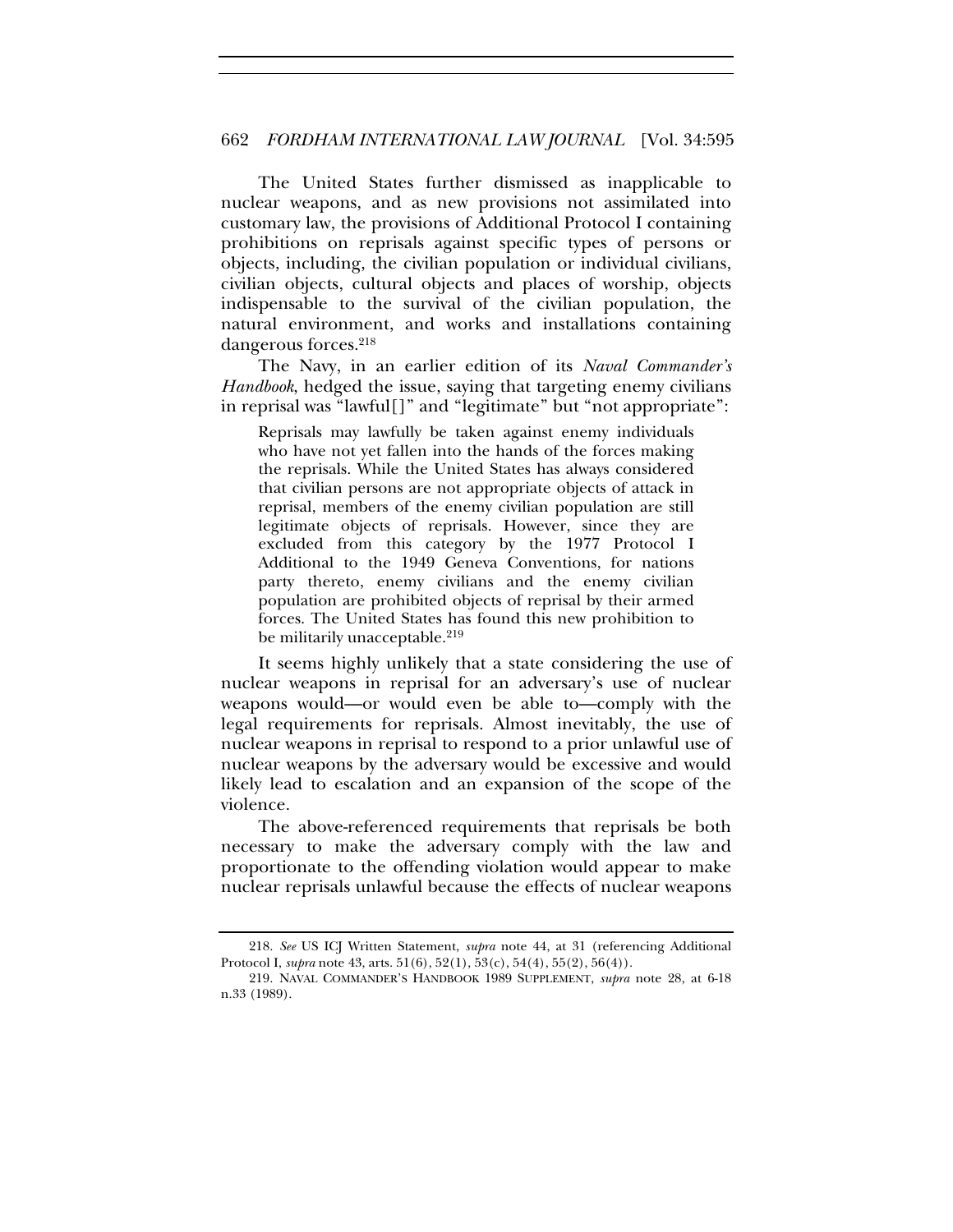are uncontrollable—and hence cannot be limited or constrained within such requirements.<sup>220</sup> Consider the potential effects of the second use in reprisal: the sheer destructiveness of the nuclear weapon(s) used; the electromagnetic and radiation effects; the long-term effects of radioactive fallout; and the risks of hitting the wrong target, precipitating escalation to higher levels of nuclear warfare, precipitating the enemy's or even one's own further preemptive strikes, and precipitating chemical or biological weapons use. Any one of these effects would likely exceed the level of action necessary to convince the other side to constrain itself to lawful warfare and would be so provocative as to cause the opposite effect, precipitating total violence. Taken together, these effects would appear to be of a radically different nature and order than that contemplated by the law of reprisal.<sup>221</sup>

Given the uncontrollability of such effects, how could a state considering a nuclear reprisal reasonably believe that it could limit the strike to that necessary to induce the adversary to follow the law in the future? Without such a reasonable belief, how could the state be said to intend the reprisal to be within the legal limits?

And is it not clear, given all that is known of the practicalities of nuclear strategy, that the purported use of nuclear weapons in reprisal would almost inevitably be designed to punish the enemy and, in the case of a substantial nuclear adversary, to use one's own nuclear assets before they could be preemptively struck by the adversary and to attempt to preemptively strike the adversary's nuclear assets (many of which would likely be "co-located" with civilian targets) before they could be used? Even assuming adequate command and control, crucial decisions would have to be made within a very short time and would likely be dictated largely by existing war plans contemplating nuclear weapons use. The notion of a second strike as limited to the legitimate objectives of reprisal seems oxymoronic.

Thus, the very idea of a state's nuclear strike in reprisal against an adversary's first strike in reprisal is unrealistic, given the real purposes the state would have in conducting the second strike. The result is that the second strike would be subject to all

<sup>220.</sup> *See supra* Part I.F.5, I.H.2.a, and accompanying text.

<sup>221.</sup> *See supra* Part I.B.e and accompanying text.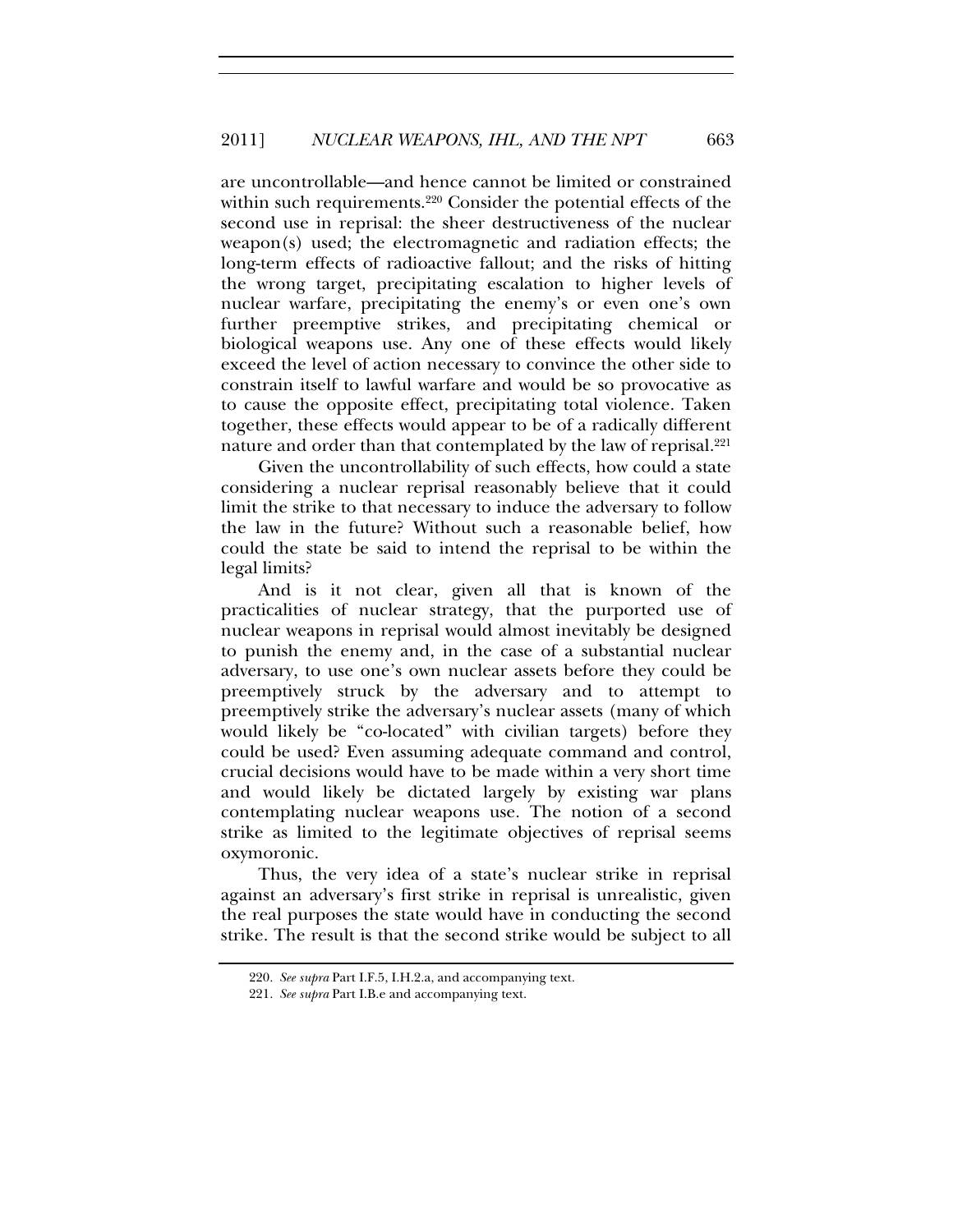of the requirements of IHL discussed above, including the requirements of discrimination, proportionality, necessity, and controllability.

The very premise of the attempted justification of the second use as a reprisal (the assumption that the first strike was unlawful for failure to comply with such rules as those of necessity, proportionality, distinction, and the corollary requirement of controllability), portends the unlawfulness of the second use in reprisal. Just as the likely effects of the first use were impermissibly excessive and far reaching under the referenced rules of IHL, so too would be the likely effects of the second under the requirements of IHL for reprisals.

It must be recognized that the second use in reprisal would likely carry greater risks of impermissible effects than the first. Specifically, even assuming that the adversary's first use could have been conducted in such a limited fashion as not to threaten impermissible effects, the second use—constituting a mutual willingness to engage in nuclear war and the heightened likelihood of precipitating major escalation—would involve the risk of even more severe and uncontrollable effects.

While one can conjure up reprisals comparable to the limited strikes at remote sea or desert targets that were the focus of the US defense of nuclear weapons before the ICJ, such legalistic exercises are unrealistic in the real world context of the types of circumstances in which these weapons might be used and their potential effects, and cannot reasonably serve as the basis for the evaluation of lawfulness.

Even if one hypothesizes a lawful nuclear reprisal using a low-yield nuclear weapons in a remote area to convince the adversary to step back from the precipice of nuclear mutual destruction, does such a theoretical exercise serve to justify the lawfulness of huge nuclear arsenals such as those of the United States, made up predominately of nuclear weapons with yields of between 100 and over 400 kilotons?

It is also clear that a nuclear reprisal could not satisfy the prerequisite of being necessary if the reprising state could achieve the objective with conventional weapons. For the United States, given its conventional weapons capabilities, this would be a hard test to meet in many circumstances, particularly in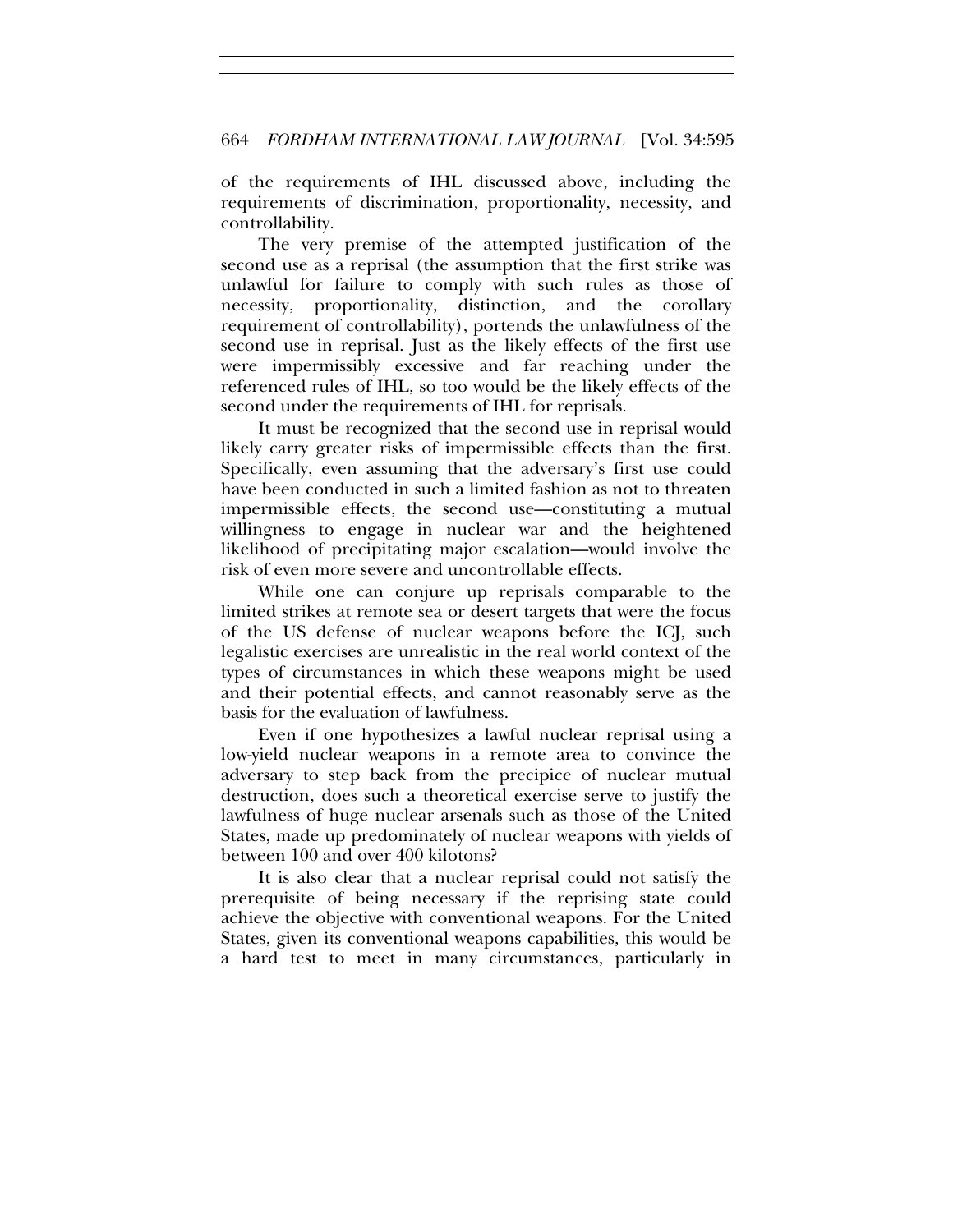connection with an armed conflict against a smaller nuclear weapons state possessing a limited number of such weapons.

The ICJ, in the *Nuclear Weapons* advisory opinion, did not express a conclusion about reprisals:

Certain States asserted that the use of nuclear weapons in the conduct of reprisals would be lawful. The Court does not have to examine, in this context, the question of armed reprisals in time of peace, which are considered to be unlawful. Nor does it have to pronounce on the question of belligerent reprisals save to observe that in any case any right of recourse to such reprisals would, like self-defence, be governed *inter alia* by the principle of proportionality.222

However, as noted above, the court did conclude that states "must never make civilians the object of attack and must consequently never use weapons that are incapable distinguishing between civilian and military targets."223

The ICJ also did not express a conclusion on the issue of the applicability of Additional Protocol I to nuclear weapons, except to note that, to the extent that that Protocol merely codified preexisting customary law, said customary law remained in effect:

Nor is there any need for the Court to elaborate on the question of the applicability of Additional Protocol 1 of 1977 to nuclear weapons. It need only observe that while, at the Diplomatic Conference of 1974–1977, there was no substantive debate on the nuclear issue and no specific solution concerning this question was put forward, Additional Protocol 1 in no way replaced the general customary rules applicable to al1 means and methods of combat including nuclear weapons. In particular, the Court recalls that all States are bound by those rules in Additional Protocol 1 which, when adopted, were merely the expression of the pre-existing customary law, such as the Martens Clause, reaffirmed in the first article of Additional Protocol 1. The fact that certain types of weapons were not specifically dealt with by the 1974–1977 Conference does not permit the drawing of any legal conclusions relating to the substantive issues which the use of such weapons would raise.<sup>224</sup>

<sup>222.</sup> Legality of the Threat or Use of Nuclear Weapons, Advisory Opinion, 1996 I.C.J. 226, ¶ 46 (July 8).

<sup>223.</sup> *Id.* ¶ 78.

<sup>224.</sup> *Id.* ¶ 84.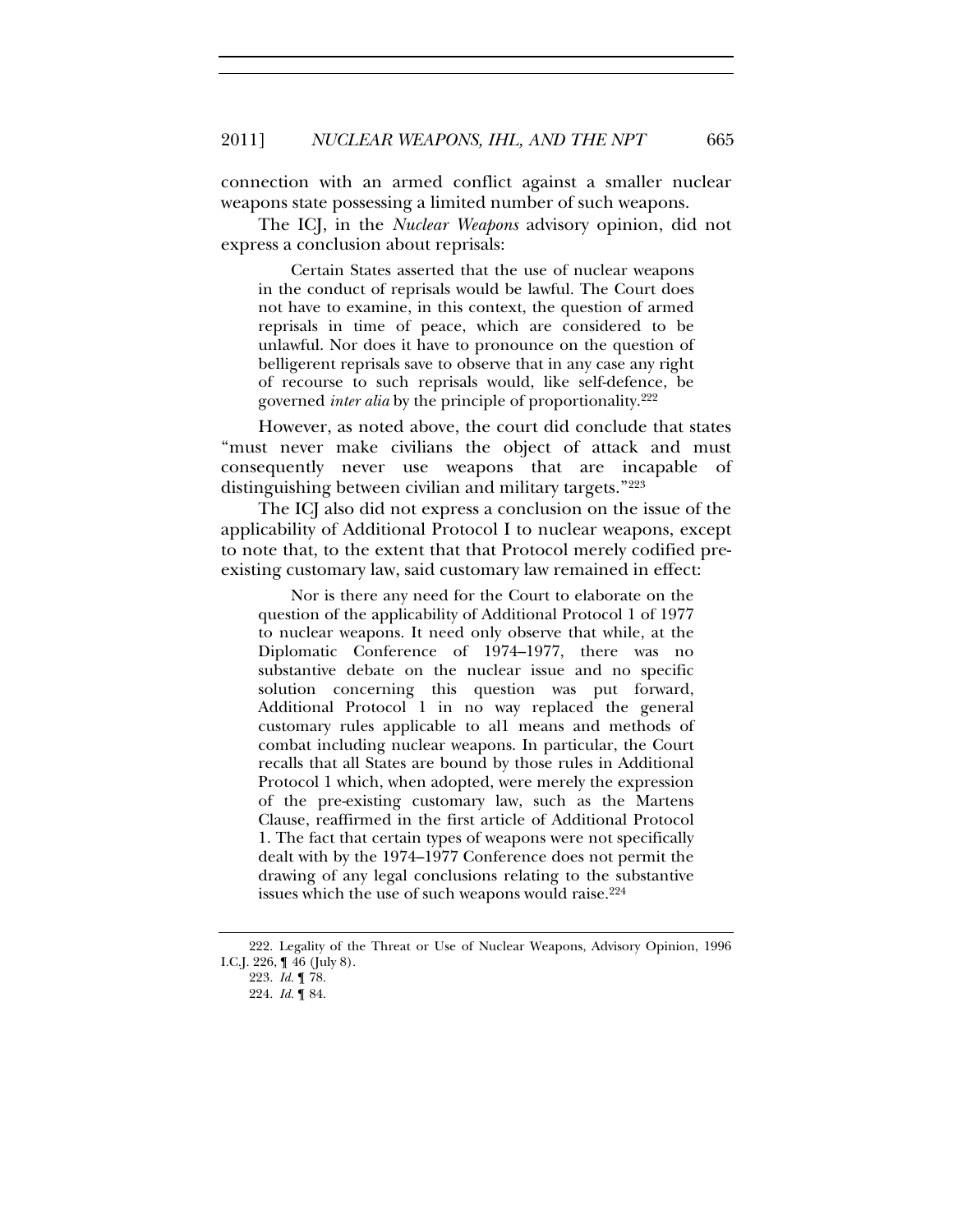The International Committee of the Red Cross ("ICRC"), in a recent study *Customary International Humanitarian Law*, concluded that while state practice may not yet have led to a customary rule specifically prohibiting reprisals against civilians, there appears to be at least a trend in favor of prohibiting such reprisals:

Because of existing contrary practice, albeit very limited, it is difficult to conclude that there has yet crystallised a customary rule specifically prohibiting reprisals against civilians during the conduct of hostilities. Nevertheless, it is also difficult to assert that a right to resort to such reprisals continues to exist on the strength of the practice of only a limited number of States, some of which is also ambiguous. Hence, there appears, at a minimum, to exist a trend in favour of prohibiting such reprisals. The International Criminal Tribunal for the Former Yugoslavia, in its review of the indictment in the Martić case in 1996 and in its judgment in the Kupreškić case in 2000, found that there was such a prohibition already in existence, based largely on the imperatives of humanity or public conscience. These are important indications, consistent with a substantial body of practice now condemning or outlawing such reprisals.225

The ICRC's sense that there is, at a minimum, a trend in favor of prohibiting reprisals against civilians is supported by the ICJ's finding in the *Nuclear Weapons* advisory opinion that states "must never make civilians the object of attack and must consequently never use weapons that are incapable of distinguishing between civilian and military targets."226 Also supporting this conclusion is the recognition by the US military that reprisals against civilians are "not appropriate."227

Mexico's Ambassador Sergio González Gálvez addressed the ICJ on this point in the *Nuclear Weapons* advisory opinion: "Torture is not a permissible response to torture. Nor is mass rape acceptable retaliation to mass rape. Just as unacceptable is

<sup>225.</sup> I JEAN-MARIE HENCKAERTS & LOUISE DOSWALD-BECK, INT'L COMM. OF THE RED CROSS, CUSTOMARY HUMANITARIAN INTERNATIONAL LAW, 523 (2009) (citations omitted).

<sup>226.</sup> *Legality of the Threat or Use of Nuclear Weapons*, 1996 I.C.J. 226, ¶ 78.

<sup>227.</sup> NAVAL COMMANDER'S HANDBOOK, *supra* note 28*,* at 6-18 n.33.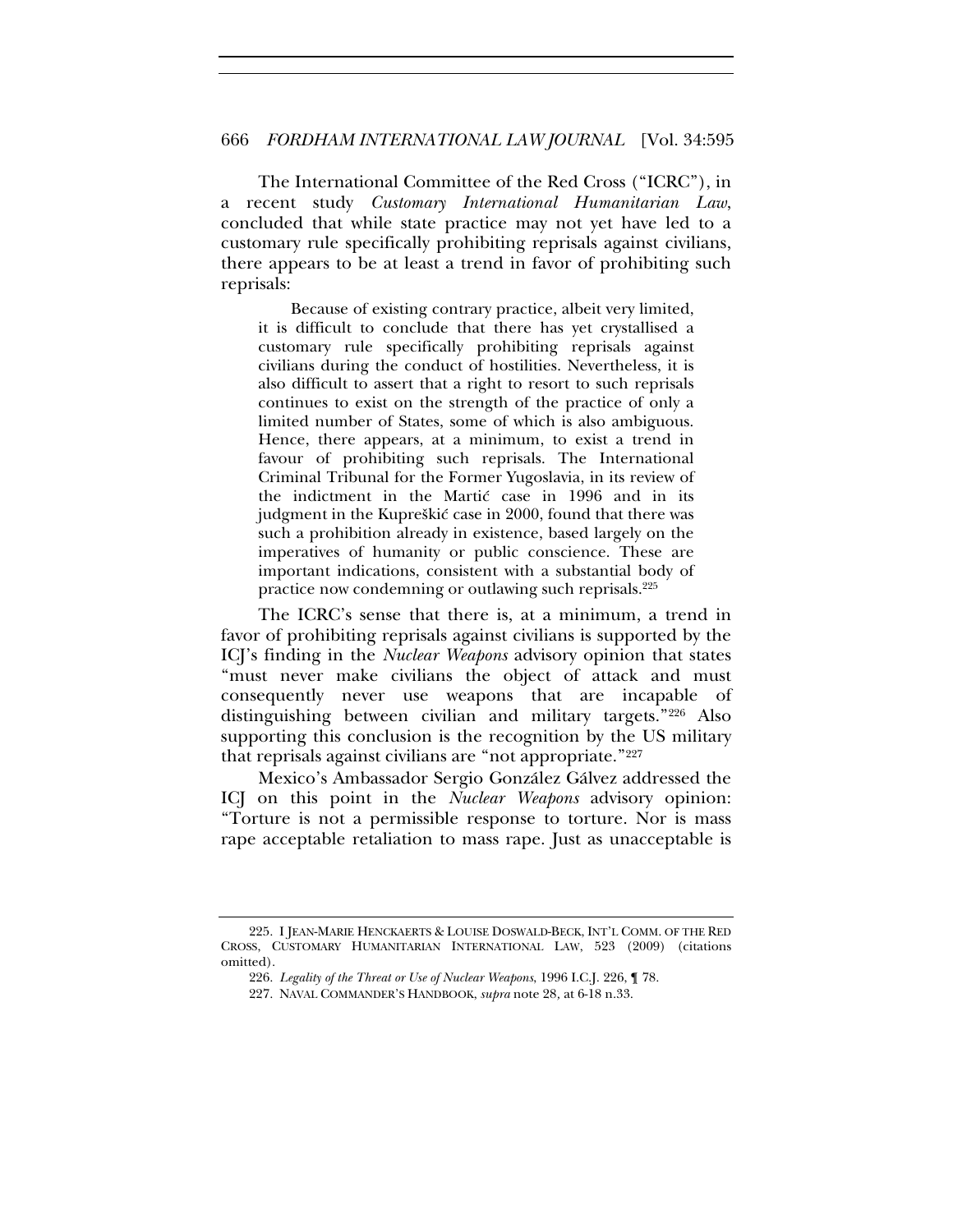retaliatory deterrence—'You have burnt my city, I will burn yours.'"228

Professor Eric David, on behalf of Solomon Islands, stated before the ICJ in the *Nuclear Weapons* advisory opinion:

If the dispatch of a nuclear weapon causes a million deaths, retaliation with another nuclear weapon which will also cause a million deaths will perhaps protect the sovereignty of the state suffering the first strike, and will perhaps satisfy the victim's desire for revenge, but it will not satisfy humanitarian law, which will have been breached not once but twice, and two wrongs do not make a right.<sup>229</sup>

One can speculate that the United States has refused to ratify Protocol I and has resisted the contemporary prohibition of reprisals against civilians in an effort to strengthen the perceived efficacy of its policy of nuclear deterrence. Yet the question must be faced as to whether the price—the continuation of the hairtrigger nuclear world and the inevitable resultant proliferation is worth the putative benefit.

## f. Need for Evaluation of the Use of Nuclear Weapons on a Case-by-Case Basis

The United States' overriding position is that the lawfulness of the use of nuclear weapons cannot be determined categorically or in the abstract, but must be made on an ad hoc basis. This position is not tenable. From the United States' own statements of the matter, the reality is that the time within which the United States would have to decide whether to use nuclear weapons under crisis conditions would be too short, realistically, to allow sufficient time to weigh the legalities of the matter. As a result, the position that the matter is to be evaluated on an ad hoc basis in practical terms means that the legalities would not be considered.

For example, the Joint Chiefs, in their earlier *Doctrine for Joint Nuclear Operations*, emphasized the extremely short periods

<sup>228.</sup> Legality of the Threat or Use of Nuclear Weapons, Advisory Opinion, Verbatim Record, 51 (Nov. 3, 1995, 10 a.m.), *available at* http://www.icj-cij.org/docket/ files/95/5931.pdf.

<sup>229.</sup> Legality of the Threat or Use of Nuclear Weapons, Advisory Opinion, Verbatim Record, 49 (Nov. 14, 1995, 10:35 a.m.), *available at* http://www.icjcij.org/docket/files/95/5943.pdf (authors' translation).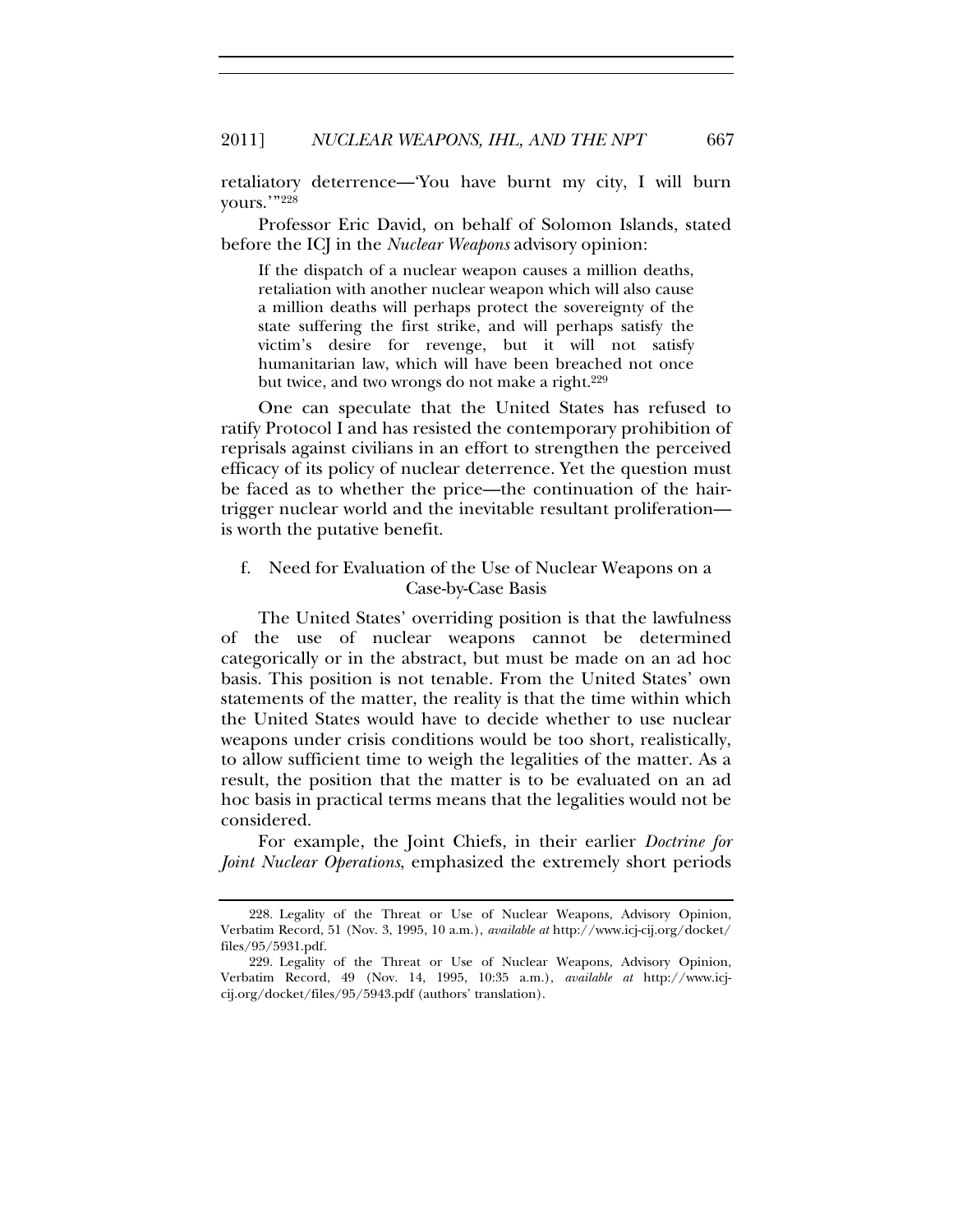of time—often matters of minutes or even seconds—that would be available for crucial decision making in nuclear confrontations: "Very short timelines impact decisions that must be made. In a matter of *seconds for the defense*, and *minutes for the offense*, critical decisions must be made in concert with discussions with NCA."230 The same document also noted the need for decisive strikes, once the decision to go nuclear has been made:

Some targets must be struck quickly once a decision to employ nuclear weapons has been made. Just as important is the requirement to promptly strike high-priority, timesensitive targets that emerge after the conflict begins. Because force employment requirements may evolve at irregular intervals, some surviving nuclear weapons must be capable of striking these targets within the brief time available. Responsiveness (measured as the interval between the decision to strike a specific target and detonation of a weapon over that target) is critical to ensure engaging some emerging targets.231

In their earlier manual *Doctrine for Joint Theater Nuclear Operations*, the Joint Chiefs further emphasized the potential time constraints and the need for quick ad hoc judgments as to targeting:

Because preplanned theater nuclear options do not exist for every scenario, [commanders in chief] must have a capability to plan and execute nuclear options for nuclear forces generated on short notice during crisis and emergency situations. During crisis action planning, geographic combatant commanders evaluate their theater situation and propose courses of action or initiate a request for nuclear support.232

Against this background, the US position that the lawfulness of the use of nuclear weapons must be made on an ad hoc basis according to the circumstances of each contemplated use is problematic from a practical perspective and unsupportable as a matter of law. With only minutes (or even hours) to make these huge decisions involving many pragmatic considerations, ad hoc

<sup>230.</sup> JOINT CHIEFS OF STAFF, *supra* note 184, at III-8 (emphasis added).

<sup>231.</sup> *Id.* at II-3–4 (emphasis omitted).

<sup>232.</sup> JOINT THEATER NUCLEAR OPERATIONS*, supra* note 28, at III-10 (emphasis omitted).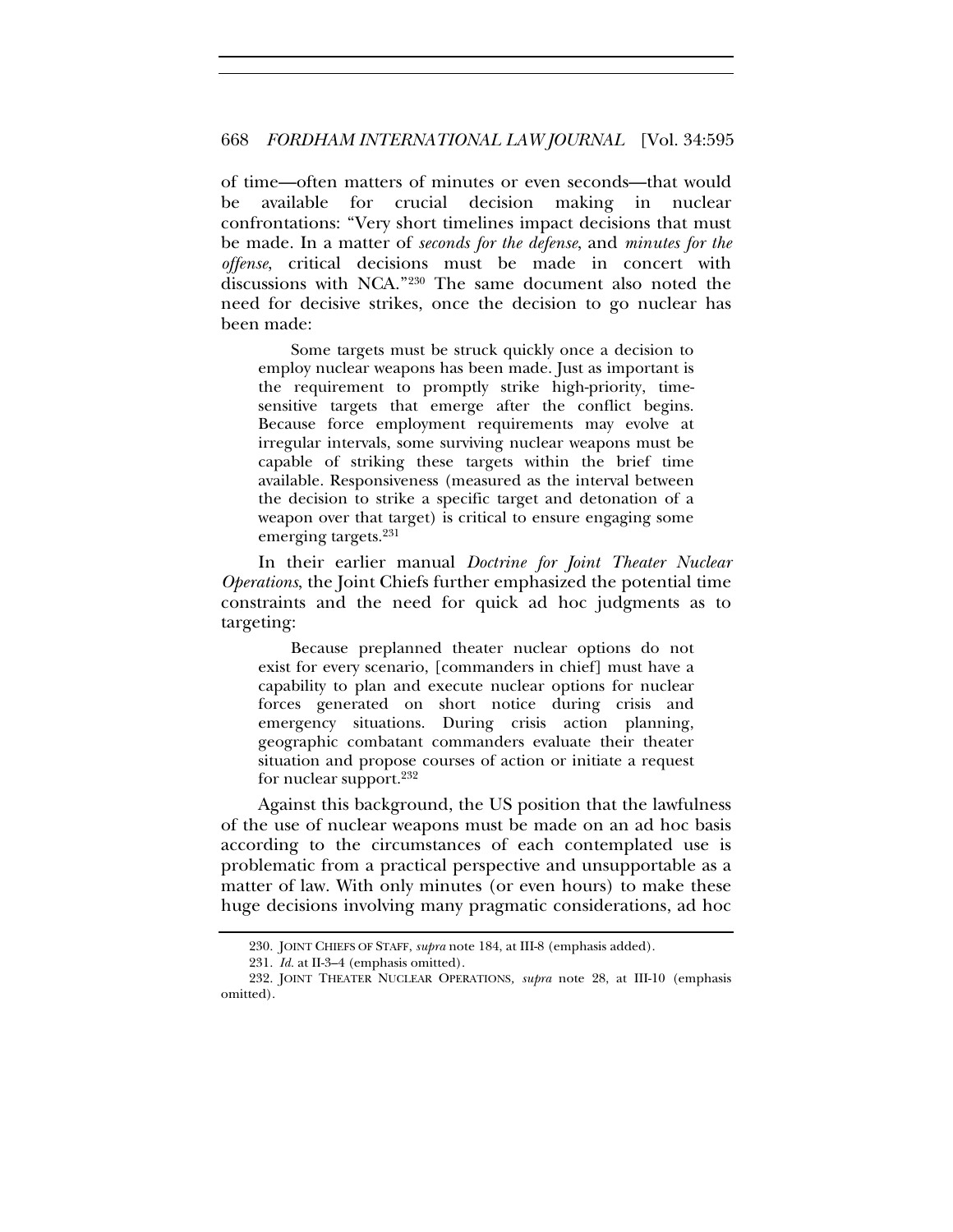legal evaluation would likely amount to little or no legal evaluation. The result is the virtual abnegation of IHL, in effect putting nuclear weapons and the policy of deterrence largely outside the realm of law.

But it does not—and should not—have to be this way. The effects of nuclear weapons are already clear. The excessive and unnecessary nature of such effects can be evaluated now on a categorical basis from which the unlawfulness of their use becomes apparent.

## g. No General Prohibition of Nuclear Weapons unless the United States Agrees to Such a Prohibition

The United States argued before the ICJ that there is no conventional or customary rule outlawing the use of nuclear weapons because the United States has not consented to such a rule—and that, accordingly, the lawfulness of each potential use of nuclear weapons must be evaluated on a case-by-case basis. Conrad K. Harper, Legal Advisor of the United States Department of State, told the court that its "starting point in examining the merits" should be "the fundamental principle of international law that restrictions on States cannot be presumed, but must be established by conventional law specifically accepted by them, or in customary law established by the conduct of the community of nations."233

Michael J. Matheson, the Deputy Legal Advisor to the US Department of State, in his presentation to the court, made the same point: restrictions upon states must "be found in conventional law specifically accepted by States, or in customary law generally accepted as such by the community of nations."234 Matheson relied upon the court's statement in the *Nicaragua* case that "in international law there are no rules, other than such rules as may be accepted by the State concerned, by treaty or otherwise, whereby the level of armaments of a sovereign State can be limited."235

This US position on this point, as presented to the ICJ, overlooks the existence of other sources of international law,

<sup>233.</sup> ICJ Hearing, Nov. 15, 1995, *supra* note 31, at 57.

<sup>234.</sup> *Id.* at 60.

<sup>235.</sup> *Id.* (quoting Military and Paramilitary Activities in and against Nicaragua (Nicar. v. U.S.), 1986 I.C.J. 14, ¶ 269 (June 27)).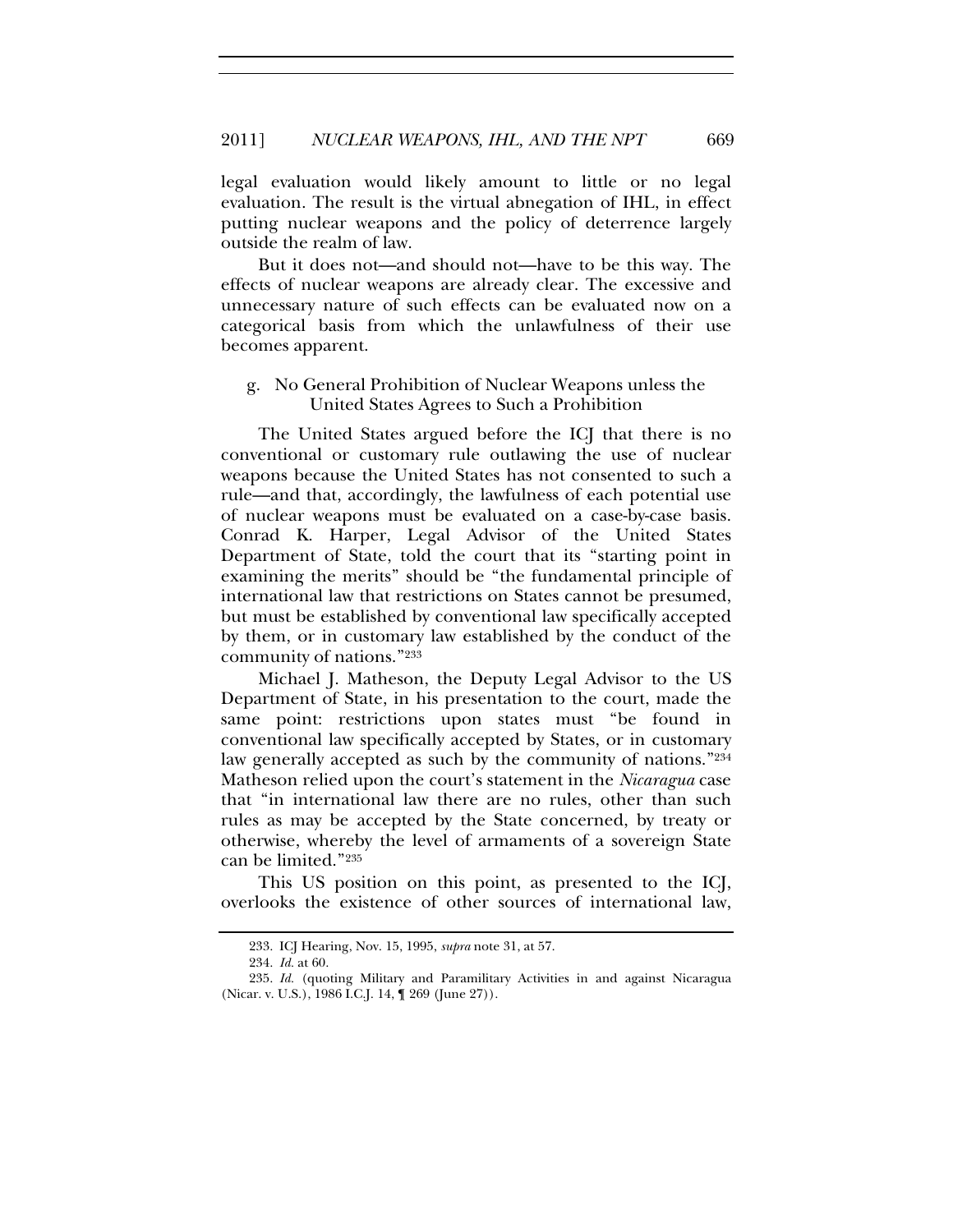including general principles of law. Moreover, it ignores the fact that the United States, as evidenced by the numerous references to US military documents in this Article, recognizes that the broad rules of the law of armed conflict—such as the rules of distinction, proportionality and necessity and the corollary requirement of controllability—apply to any application of force, including nuclear weapons.236

Once the applicability of such rules is acknowledged, the United States is bound by their application regardless of whether it agrees with the particular application. Neither the consensual basis of international law nor the principle of sovereignty limits the application of established rules of law. If the use of nuclear weapons is per se unlawful under those principles, the United States and other nuclear weapons states are subject to such unlawfulness fully as much as if they had signed a convention or purposefully joined in the formation of custom to that effect.

The Air Force, in its prior *Manual on International Law*, stated that the use of a weapon may be unlawful based not only on "expressed prohibitions contained in specific rules of custom and convention," but also on "those prohibitions laid down in the general principles of the law of war."237 The manual noted that the International Military Tribunal at Nuremberg in the *Major War Criminals* case found that international law is contained not only in treaties and custom but also in the "general principles of justice applied by jurists and practiced by military courts."238 Similarly, in discussing how the lawfulness of new weapons and methods of warfare is determined, the manual stated that such determination is made based on international treaty or custom, upon "analogy to weapons or methods previously determined to be lawful or unlawful," and upon the

<sup>236.</sup> The United States has recognized these rules as arising under customary and treaty law and general principles of law. *See supra* notes 44–96 and accompanying text. In its arguments before the ICJ, the United States acknowledged that scientific evidence could justify a total prohibition of nuclear weapons if it demonstrated the unlawfulness of all such uses: "[S]cientific evidence could only justify a total prohibition on the use of nuclear weapons if such evidence covers the full range of variables and circumstances that might be involved in such uses." ICJ Hearing, Nov. 15, 1995, *supra* note 31, at 71.

<sup>237.</sup> AIR FORCE, MANUAL ON INTERNATIONAL LAW, *supra* note 28, at 6-1, 6-9 & n.3 While this manual no longer appears to be in effect, the authors are not aware of any reason to believe that the law relating to the development of international law has changed.

<sup>238.</sup> *Id.* at 1-6.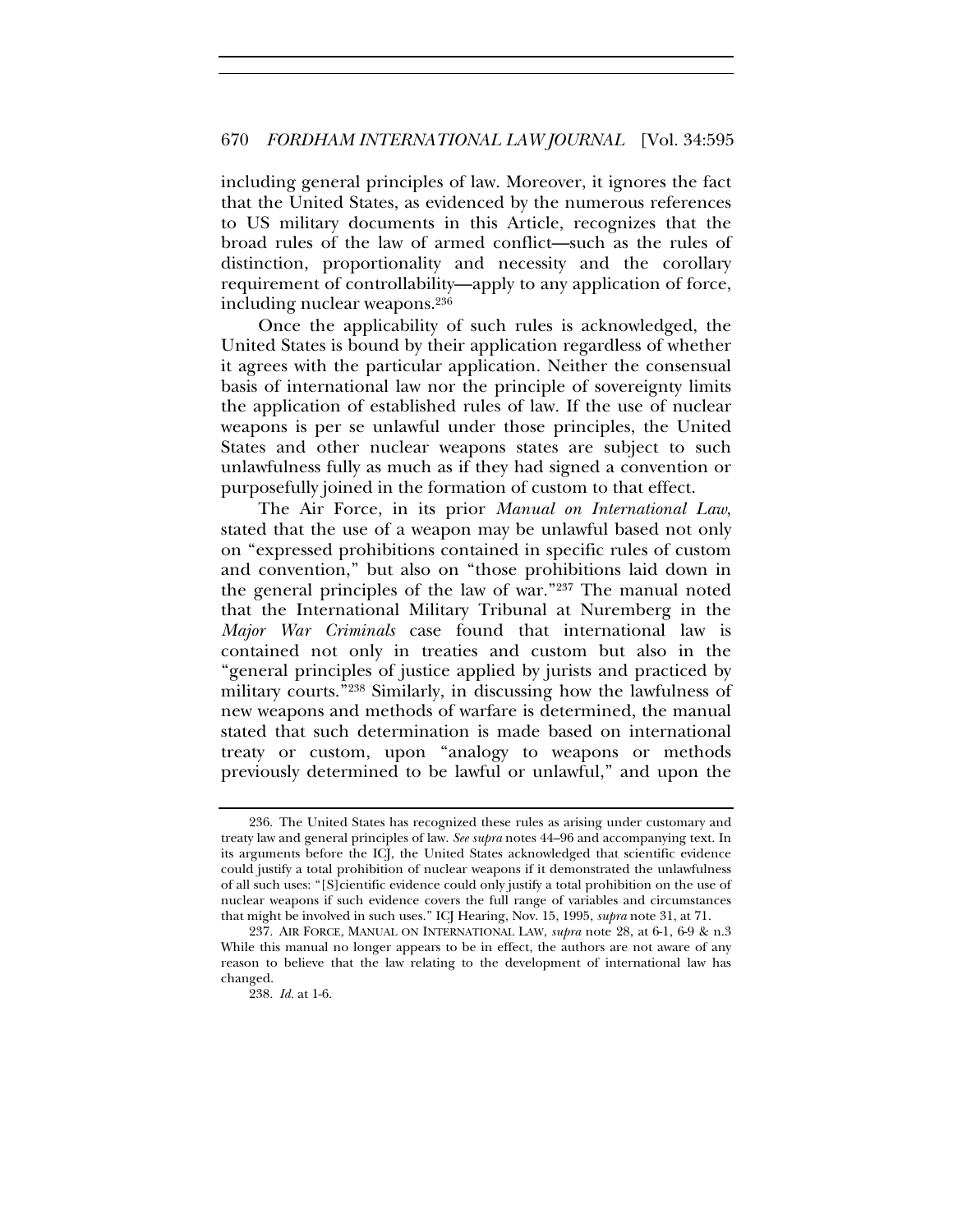evaluation of the compliance of such new weapons or methods with established principles of law, such as the rules of necessity, discrimination and proportionality.239 Furthermore, the practice of states "does not modify" the legal obligation to comply with treaty obligations since such obligations are "contractual in nature."240

The Army's *Law of Land Warfare* states that "[t]he conduct of armed hostilities on land is regulated by the law of land warfare which is both written and unwritten."241

The United States recognizes "analogy" as well as "general principles" as sources of the law of armed conflict. The Air Force *Manual on International Law* states:

The law of armed conflict affecting aerial operations is not entirely codified. Therefore, the law applicable to air warfare must be derived from general principles, extrapolated from the law affecting land or sea warfare, or derived from other sources including the practice of states reflected in a wide variety of sources. Yet the US is a party to numerous treaties which affect aerial operations either directly or by analogy.242

The manual noted that per se unlawfulness is not limited to prohibitions established in treaties or customary law: "[A] new weapon or method of warfare may be illegal, *per se*, if it is restricted by international law including treaty or international custom. The issue is resolved, or attempted to be resolved, by analogy to weapons or methods previously determined to be lawful or unlawful."243

Based on the foregoing, it seemed clear that the use of nuclear weapons can be per se unlawful regardless of whether there is a treaty or custom establishing such unlawfulness. The authors conclude that the known effects of nuclear weapons, as described above,<sup>244</sup> are such that the use of nuclear weapons, even low-yield nuclear weapons, would be unlawful in virtually all circumstances.

<sup>239.</sup> *See id.* at 6-7.

<sup>240.</sup> *Id.* at 1-15 n.35.

<sup>241.</sup> ARMY, LAW OF LAND WARFARE, *supra* note 28, at 3.

<sup>242.</sup> AIR FORCE, MANUAL ON INTERNATIONAL LAW, *supra* note 28, at 1-7.

<sup>243.</sup> *Id.* at 6-7.

<sup>244.</sup> *See supra* notes 18–25 and accompanying text.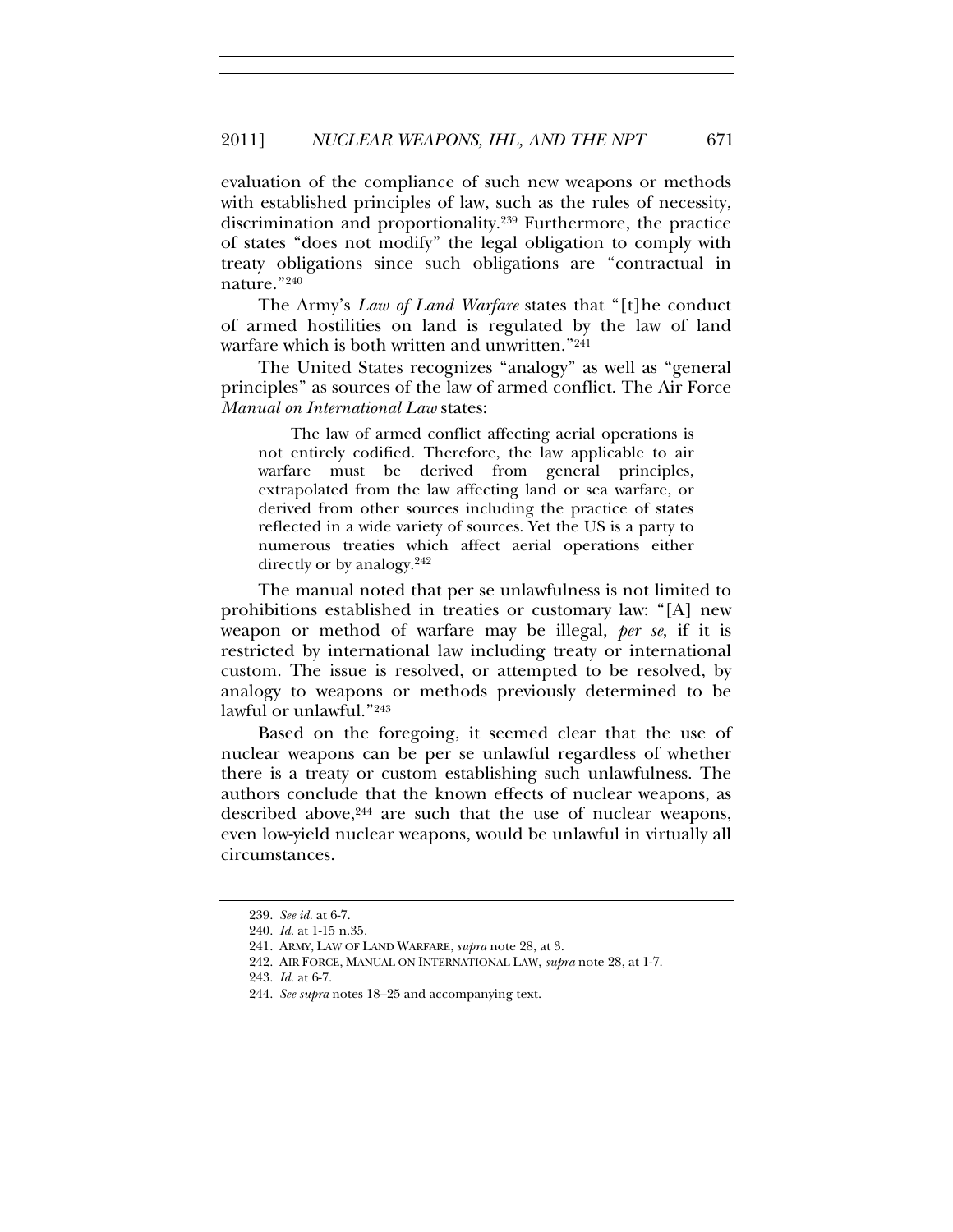h. Lawfulness of the Threat of Use of All Nuclear Weapons in the US Arsenal if the Use of Any Nuclear Weapon in that Arsenal Is Lawful

The US argument that the threat of the use of all nuclear weapons in the US arsenal is lawful if the use of any nuclear weapon in that arsenal is lawful was alluded to in the discussion of the controllability point. It makes no sense and is legally untenable to argue that the threat and use of the state's entire nuclear arsenal is lawful because some of its low-yield weapons could possibly be used within permissible parameters.

That seems, however, to be the US position. As noted above, $245$  the United States, in its defense of nuclear weapons before the ICJ, focused on its ability to use low-yield nuclear weapons in a surgical way, limiting collateral effects and complying with international law. Yet the United States continues to maintain an arsenal composed mostly of nuclear weapons with yields of between 100 and over 500 kilotons, to keep those weapons at alert for use, and to threaten their use through the policy of nuclear deterrence. Other nuclear weapons states are doing the same.

# i. The Characterization that the ICJ Found the Use of Nuclear Weapons to Be Lawful

Subsequent to the ICJ decision, the US military manuals seem to suggest that the ICJ, in effect, found the use and threat of use of nuclear weapons to be lawful. For example, the Army, in its 2010 *Law of War Deskbook*, states, "Not prohibited by international law[:] In 1996, the International Court of Justice (ICJ) issued an advisory opinion that '[t]here is in neither customary nor international law any comprehensive and universal prohibition of the threat or use of nuclear weapons.'"246

The manual continues:

However, by a split vote, the ICJ also found that "[t]he threat or use of nuclear weapons would generally be contrary to the rules of international law applicable in armed conflict." The ICJ stated that it could not definitively conclude whether the

<sup>245.</sup> *See supra* notes 167–77 and accompanying text.

<sup>246.</sup> ARMY, LAW OF WAR DESKBOOK, *supra* note 28, at 153 (quoting Legality of the Threat or Use of Nuclear Weapons, Advisory Opinion, 1996 I.C.J. 226, ¶ 105 (July 8)).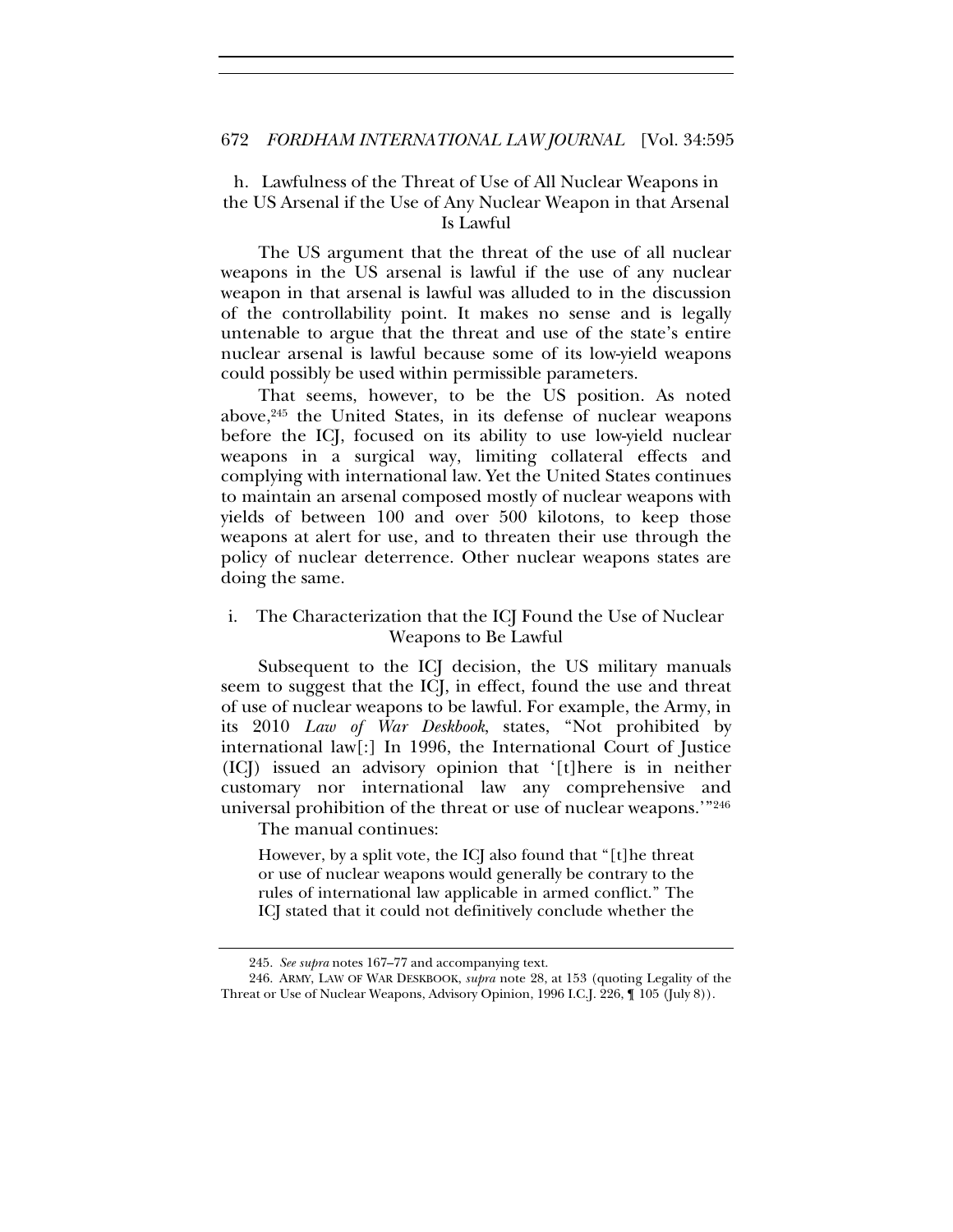threat or use of nuclear weapons would be lawful or unlawful in an extreme circumstance of self-defense, in which the very survival of the state would be at stake. $247$ 

The Army's 2010 *Operational Law Handbook* contains nearly identical statements.248

While the foregoing language is subject to interpretation, the authors have the impression that the United States has generally interpreted the ICJ decision as giving permission to use nuclear weapons. Yet, as is evident from the discussion above,  $249$ this is an inaccurate characterization of the court's decision and of the United States' broader position as to the applicability of the law of war to nuclear weapons.

Specifically, as discussed above,<sup>250</sup> the United States has repeatedly acknowledged that the use of nuclear weapons is subject to the requirements of IHL, including the rules of distinction, necessity, and proportionality, and the corollary rule of controllability.

In addition, it is inaccurate to say that the ICJ found the use of nuclear weapons not to be prohibited under international law. As discussed above,<sup>251</sup> the court found the use of nuclear weapons to be subject to IHL. It further found that the use of nuclear weapons "seems scarcely reconcilable" with such requirements<sup>252</sup> and "would generally be contrary to the rules of international law applicable in armed conflict, and in particular the principles and rules of humanitarian law."253 The court then went on to say that

in view of the current state of international law, and of the elements of fact at its disposal, the Court cannot conclude definitively whether the threat or use of nuclear weapons would be lawful or unlawful in an extreme circumstance of self-defense, in which the very survival of a State would be at stake.<sup>254</sup>

<sup>247.</sup> *Id.*

<sup>248.</sup> ARMY, OPERATIONAL LAW HANDBOOK, *supra* note 28, at 19 (quoting *Legality of the Threat or Use of Nuclear Weapons*, 1996 I.C.J. 226, ¶ 105).

<sup>249.</sup> *See supra* notes 52–113, 149–62 and accompanying text.

<sup>250.</sup> *See supra* notes 52–113, 149–62 and accompanying text.

<sup>251.</sup> *See supra* notes 150–53 and accompanying text.

<sup>252.</sup> *Legality of the Threat or Use of Nuclear Weapons*, 1996 I.C.J. 226, ¶ 95.

<sup>253.</sup> *Id.* ¶ 105.

<sup>254.</sup> *Id.*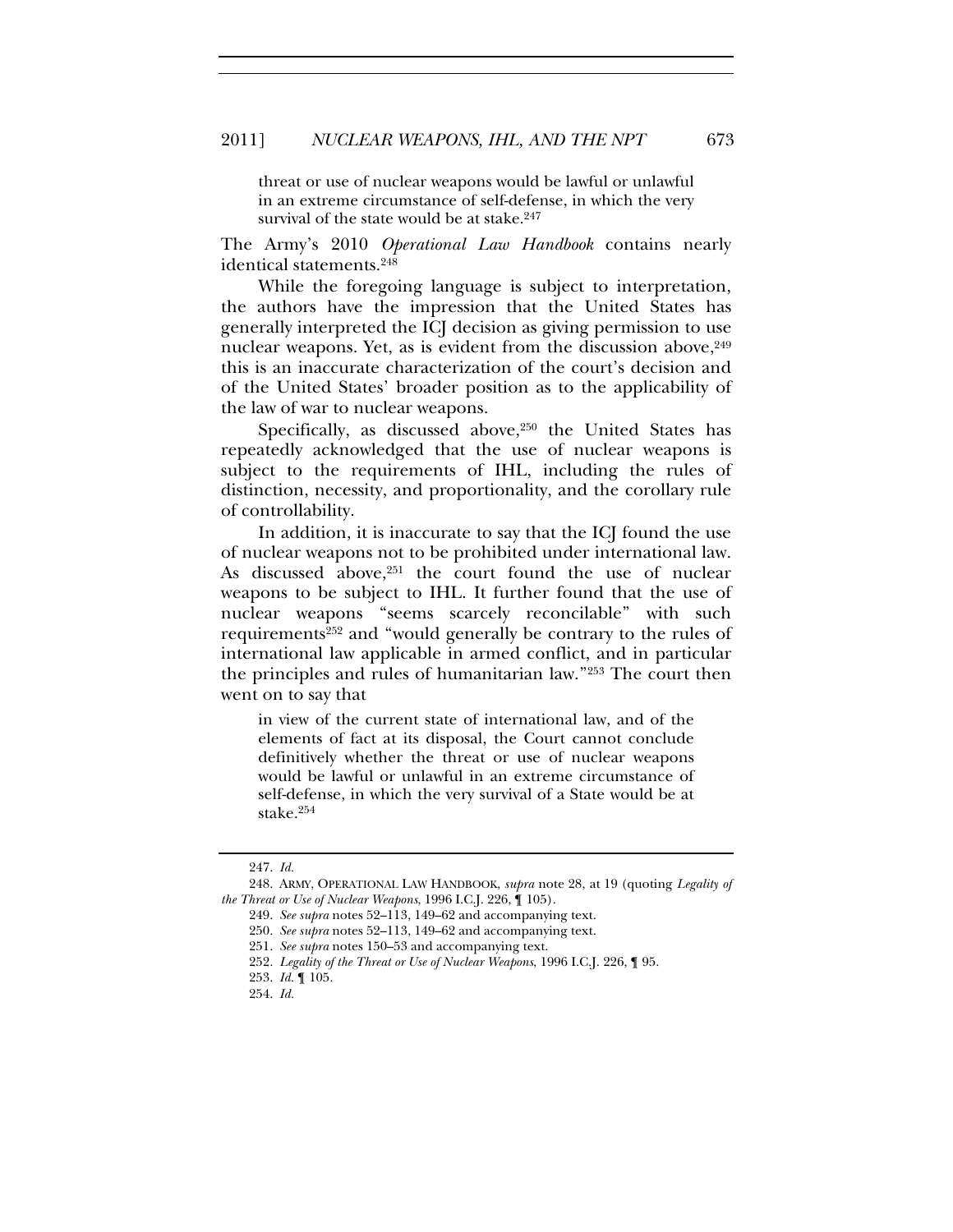This is far from finding that the use of nuclear weapons is not prohibited by international law.

# j. The Implicit Argument that Nuclear Weapons May Be Used in Extreme Circumstances of Self-Defense

As discussed above, the United States, in its arguments to the ICJ, acknowledged that the use and threat of use of nuclear weapons is subject to IHL.255 Thus, the United States did not take the position before the ICJ that a state's right of self-defense overrides international law. However, the United States, in the 2010 Nuclear Posture Review issued by the Obama Administration, states several times that it would only use nuclear weapons in "extreme circumstances."256

It is not clear if this language was intended to invoke the ICJ's formulation of extreme circumstances of self-defense, but if it was, or if it was intended to suggest that extreme circumstances render use of nuclear weapons more lawful, it must be addressed. The ICJ was explicit that it was not determining that the use of nuclear weapons is lawful in extreme circumstances of selfdefense in which the very survival of a state is at stake; it said, quite differently, that it was unable to reach a conclusion on this point.

In addition, while the language of the ICJ decision was unclear at some points, the totality of the ICJ decision, as discussed above,<sup>257</sup> was clear that a state's exercise of its right of self-defense, whether it be in "extreme" or non-extreme selfdefense, is subject to IHL. A state's exercise of the right of selfdefense must "conform[] to the fundamental principles of the law of armed conflict regulating the conduct of hostilities."258

The court noted, for example, that the exercise by a state of the right of self-defense must comply, inter alia, with the principle of proportionality:

The entitlement to resort to self-defence under Article 51 [of the UN Charter] is subject to certain constraints.

<sup>255.</sup> See supra notes 44-51 and accompanying text.

<sup>256.</sup> U.S. DEP'T OF DEFENSE, NUCLEAR POSTURE REVIEW REPORT viii–ix, 16–17 (2010).

<sup>257.</sup> *See supra* notes 150–62 and accompanying text.

<sup>258.</sup> *Legality of the Threat or Use of Nuclear Weapons*, 1996 I.C.J. 226, ¶ 91 (quoting Written Statement of the Government of the United Kingdom, *supra* note 31, ¶ 3.44).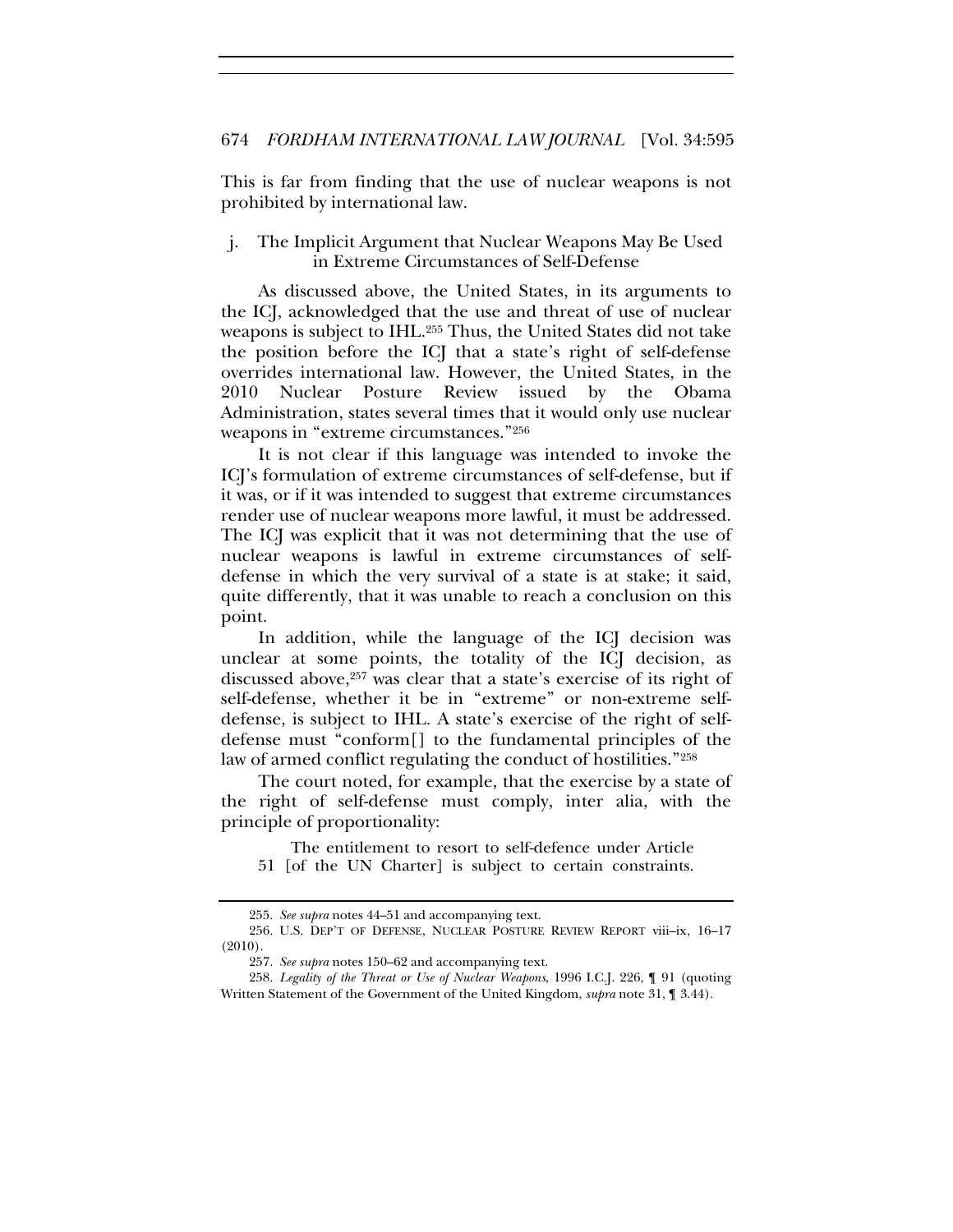Some of these constraints are inherent in the very concept of self-defence. Other requirements are specified in Article 51.

The submission of the exercise of the right of selfdefence to the conditions of necessity and proportionality is a rule of customary international law. As the Court stated in the case concerning *Military and Paramilitary Activities in and against Nicaragua* (*Nicaragua v. United States of America*): there is a "specific rule whereby self-defence would warrant only measures which are proportional to the armed attack and necessary to respond to it, a rule well established in customary international law." This dual condition applies equally to Article 51 of the Charter, whatever the means of force employed.

The proportionality principle may thus not in itself exclude the use of nuclear weapons in self-defence in all circumstances. *But at the same time, a use of force that is proportionate under the law of self-defence, must, in order to be lawful, also meet the requirements of the law applicable in armed conflict* which comprise in particular the principles and rules of humanitarian law.259

In addition, as discussed above, $260$  the very purpose of IHL is to address the exigencies of war.

#### I. *Threat and Deterrence*

There are cogent reasons to conclude that the use of nuclear weapons would be unlawful under IHL. This has significant implications for the policy of nuclear deterrence followed by the nuclear weapons states.

Specifically, the ICJ concluded in the *Nuclear Weapons* advisory opinion, and the states before the court generally agreed, that it is unlawful under international law for a state to threaten to do that which it would be unlawful to do. The court stated, "If an envisaged use of weapons would not meet the requirements of humanitarian law, a threat to engage in such use would also be contrary to that law."261

Then, in its discussion of the status of deterrence under the UN Charter, the court indicated that a threat to perform an act

<sup>259.</sup> *Id.* ¶¶ 40–42 (emphasis added) (internal citations omitted).

<sup>260.</sup> *See supra* Part I.G.

<sup>261.</sup> *Legality of the Threat or Use of Nuclear Weapons*, 1996 I.C.J. 226, ¶ 78.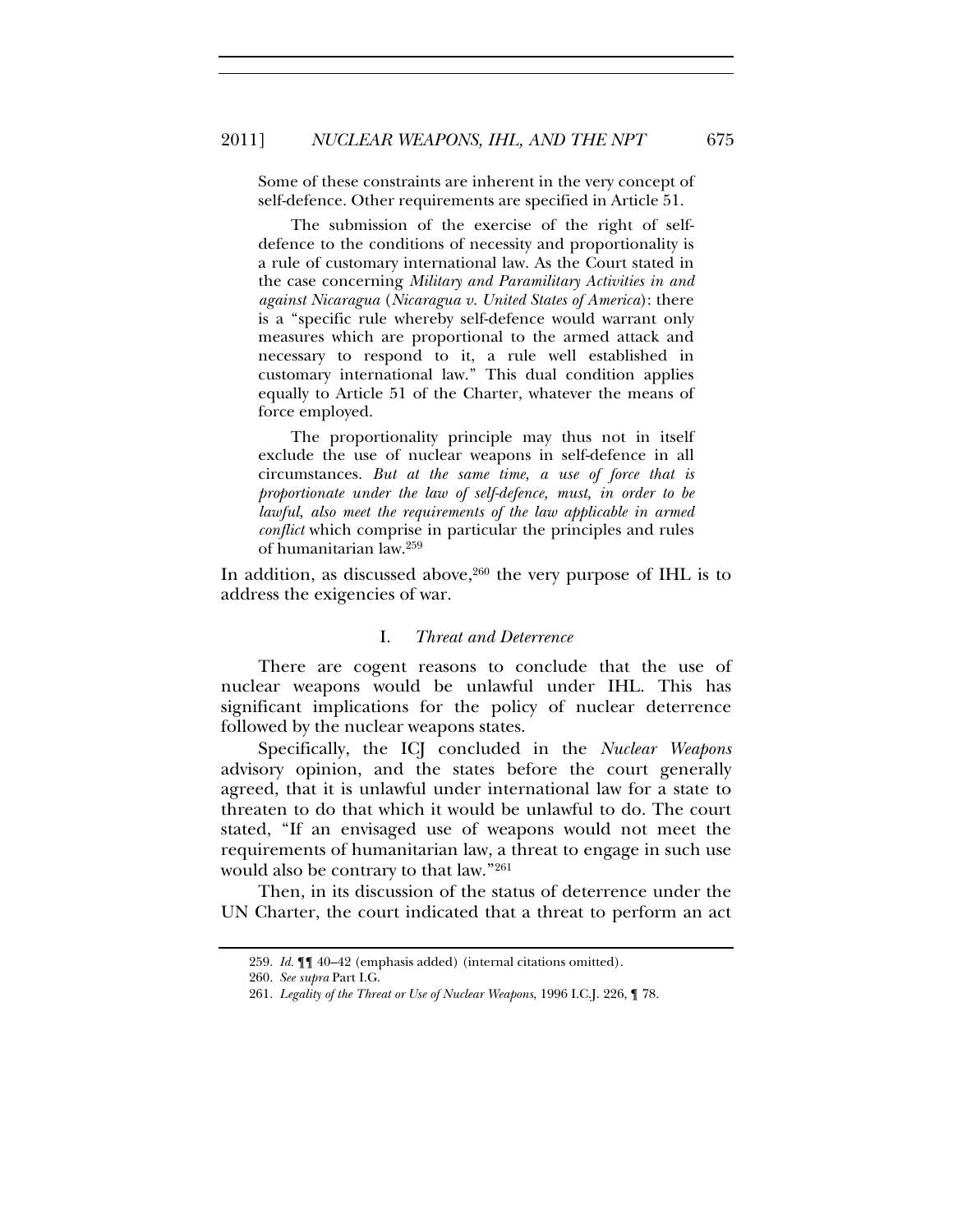violative of IHL violates not only that law but also the charter. The court said that "[t]he notions of 'threat' and 'use' of force under Article 2, paragraph 4, of the Charter stand together in the sense that if the use of force itself in a given case is illegal for whatever reason—the threat to use such force will likewise be illegal." 262 "For whatever reason" would incorporate IHL.

The court also said:

Whether [a policy of deterrence] is a "threat" contrary to Article 2, paragraph 4, depends upon whether the particular use of force envisaged would be directed against the territorial integrity or political independence of a State, or against the Purposes of the United Nations or whether, in the event that it were intended as a means of defence, it would necessarily violate the principles of necessity and proportionality.263

The court had stated earlier in its discussion of proportionality as a condition for the exercise of self-defense (as opposed to proportionality in carrying out a particular military operation) that proportionality requires conformity with IHL.264

The United States, in its written and oral arguments to the ICJ, acknowledged that deterrence would be invalidated if the use of nuclear weapons would be unlawful. Michael J. Matheson, on behalf of the United States, in his oral argument to the court, stated:

[E]ach of the Permanent Members of the Security Council has made an immense commitment of human and material resources to acquire and maintain stocks of nuclear weapons and their delivery systems, and many other States have decided to rely for their security on these nuclear capabilities. If these weapons could not lawfully be used in individual or collective self-defense under any circumstances, there would be no credible threat of such use in response to aggression and deterrent policies would be futile and meaningless. In this sense, it is impossible to separate the policy of deterrence from the legality of the use of the means of deterrence. Accordingly, any affirmation of a general prohibition on the use of nuclear weapons would be directly

<sup>262.</sup> *Id.* ¶ 47.

<sup>263.</sup> *Id.*

<sup>264.</sup> *Id.* ¶ 41.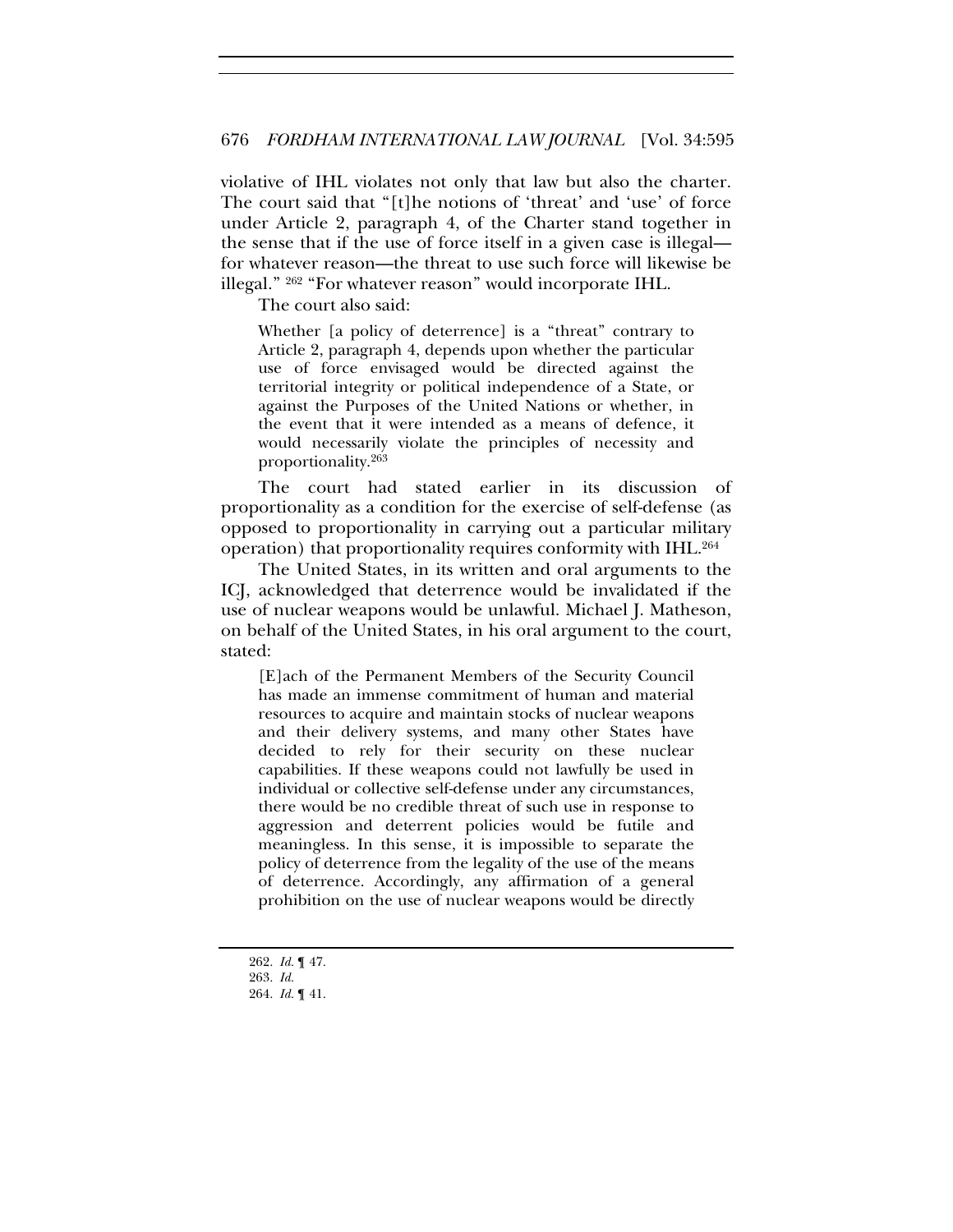contrary to one of the fundamental premises of the national security policy of each of these many States.<sup>265</sup>

This formal statement by the US representatives is a powerful confirmation of the significant point that the lawfulness of the policy of nuclear deterrence depends upon the lawfulness of the underlying use. If nuclear weapons cannot lawfully be used, their use may not be lawfully threatened. As Mr. Matheson put it so memorably, if nuclear weapons could not lawfully be used, "there would be no credible threat of such use in response to aggression and deterrent policies would be futile and meaningless."266

This limitation on the lawfulness of the policy of deterrence becomes particularly significant in light of the fact discussed above that the United States' defense of the lawfulness of the use of nuclear weapons has been focused upon the defense of the use of low-yield nuclear weapons.<sup>267</sup>

The importance of clarifying the legal status of nuclear weapons under international law is confirmed by the United States' explicit statement in its memorandum to the ICJ that the United States would not acquire and maintain nuclear weapons and the attendant delivery systems if it were known that the use of the weapons was unlawful:

It is well known that the Permanent Members of the Security Council possess nuclear weapons and have developed and deployed systems for their use in armed conflict. These States would not have borne the expense and effort of acquiring and maintaining these weapons and delivery systems if they believed that the use of nuclear weapons was generally prohibited. On the contrary, the possible use of these weapons is an important factor in the structure of their military establishments, the development of their security doctrines and strategy, and their efforts to prevent aggression and provide an essential element of the exercise of their right of self-defense.<sup>268</sup>

Given the legal rule that a threat is unlawful if the underlying action would be unlawful, it is evident that there are

<sup>265.</sup> ICJ Hearing, Nov. 15, 1995, *supra* note 31, at 62–63.

<sup>266.</sup> *Id.* at 63.

<sup>267.</sup> *See supra* Part I.H.2.a.

<sup>268.</sup> US ICJ Written Statement, *supra* note 44, at 14 (citing U.N. Secretary-General, *General and Complete Disarmament: Comprehensive Study on Nuclear Weapons: Rep. of the Secretary-General*, ¶¶ 44–81, U.N. Doc. A/45/373 (Sept. 18, 1990)).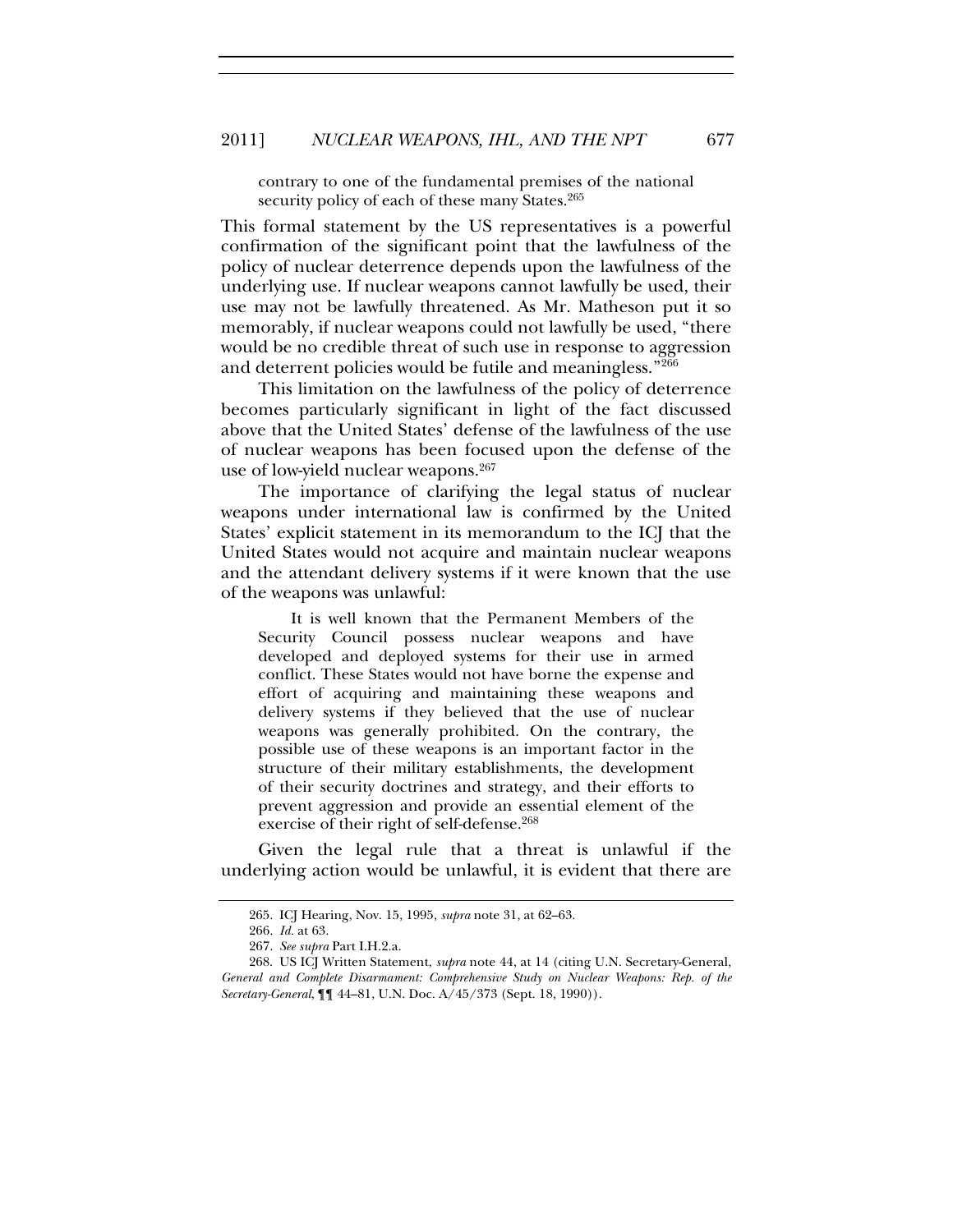serious questions whether the policy of nuclear deterrence followed by nuclear weapons states can withstand analysis. The authors' conclusion that the use of nuclear weapons, even of lowyield nuclear weapons in extreme circumstances of self-defense, would be unlawful under the law of armed conflict suggests that the policy of deterrence is equally unlawful.

# II. *THE NPT COMMITMENT TO COMPLIANCE WITH INTERNATIONAL HUMANITARIAN LAW*

This Article has shown that the United States accepts rules of IHL and accepts that they apply to nuclear weapons. That position is shared by other states with nuclear weapons. As the ICJ noted in its advisory opinion:

None of the statements made before the Court in any way advocated a freedom to use nuclear weapons without regard to humanitarian constraints. Quite the reverse; it has been explicitly stated,

"Restrictions set by the rules applicable to armed conflicts in respect of means and methods of warfare definitely also extend to nuclear weapons" (Russian Federation);

"So far as the customary law of war is concerned, the United Kingdom has always accepted that the use of nuclear weapons is subject to the general principles of the jus in bello" (United Kingdom);

and

"The United States has long shared the view that the law of armed conflict governs the use of nuclear weapons—just as it governs the use of conventional weapons" (United States of America).269

Moreover, the content of the applicable rules in the main is reasonably clear, though there can be disputes about the details. This is demonstrated by a major study, *Customary Humanitarian International Law*, originally published in 2005 by the ICRC.<sup>270</sup> The ICRC has a well-deserved reputation as the guardian of IHL. The study is an authoritative statement of the requirements of

<sup>269.</sup> *Legality of the Threat or Use of Nuclear Weapons*, 1996 I.C.J. 226, ¶ 86 (quoting ICJ Hearing, Nov. 10, 1995, *supra* note 30; ICJ Hearing, Nov. 15, 1995, *supra* note 31).

<sup>270.</sup> HENCKAERTS & DOSWALD-BECK, *supra* note 225.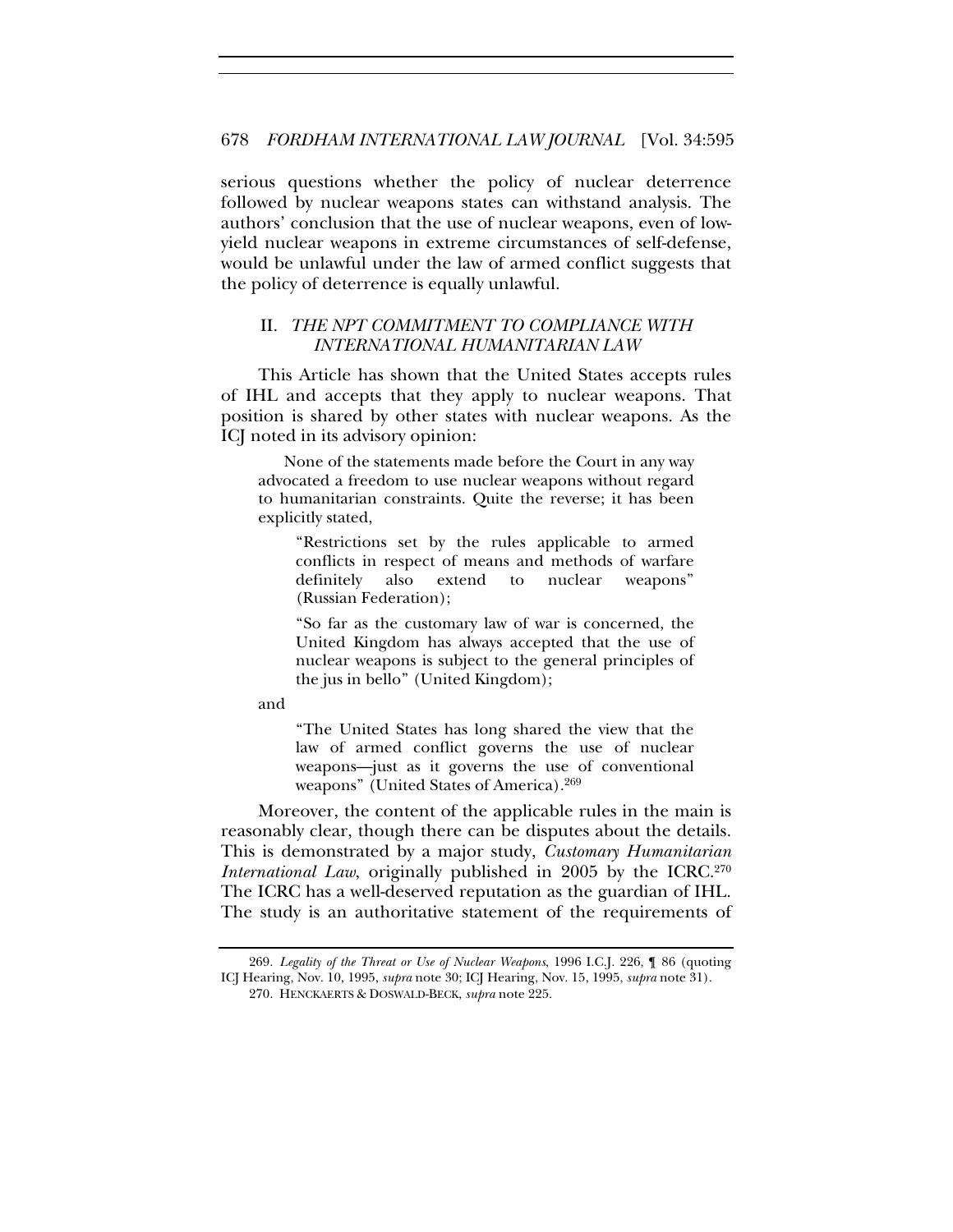IHL. It identifies IHL rules based upon exhaustive research into state practice and legal opinion as manifested by armed-forces manuals on the law of armed conflict, multilateral treaties, including Protocol I to the Geneva Conventions and the Rome Statute of the International Criminal Court, and other sources. The ICRC formulations are generally consistent with those found in the US sources discussed in Part I of this Article.

Among the general rules identified by the ICRC, most relevant to nuclear weapons are the prohibition of indiscriminate attacks, the requirement of proportionality in attack, the prohibition of means of attack causing unnecessary suffering, and the requirement of due regard for protection and preservation of the natural environment. "Indiscriminate attacks" are defined as those:

(a) which are not directed at a specific military objective; (b) which employ a method or means of combat which cannot be directed at a specific military objective; or (c) which employ a method or means of combat the effects of which cannot be limited as required by international humanitarian law; and consequently, in each such case, are of a nature to strike military objectives and civilians or civilian objects without distinction.<sup>271</sup>

"Proportionality in attack" prohibits "launching an attack which may be expected to cause incidental loss of civilian life, injury to civilians, damage to civilian objects, or a combination thereof, which would be excessive in relation to the concrete and direct military advantage anticipated."272 "The use of means and methods of warfare which are of a nature to cause superfluous injury or unnecessary suffering is prohibited."273 "Due regard for the environment" imposes a requirement of proportionality in attack with respect to damage to the environment.274 Further, "[t]he use of methods or means of warfare that are intended, or may be expected, to cause widespread, long-term and severe damage to the natural environment is prohibited. Destruction of the natural environment may not be used as a weapon."275 Many

<sup>271.</sup> *Id.* at 40.

<sup>272.</sup> *Id*. at 46.

<sup>273.</sup> *Id*. at 237.

<sup>274.</sup> *Id*. at 143, 147.

<sup>275.</sup> *Id*. at 151. While the prohibition of causing widespread, long-term, and severe damage to the natural environment is a rule codified in Additional Protocol I to the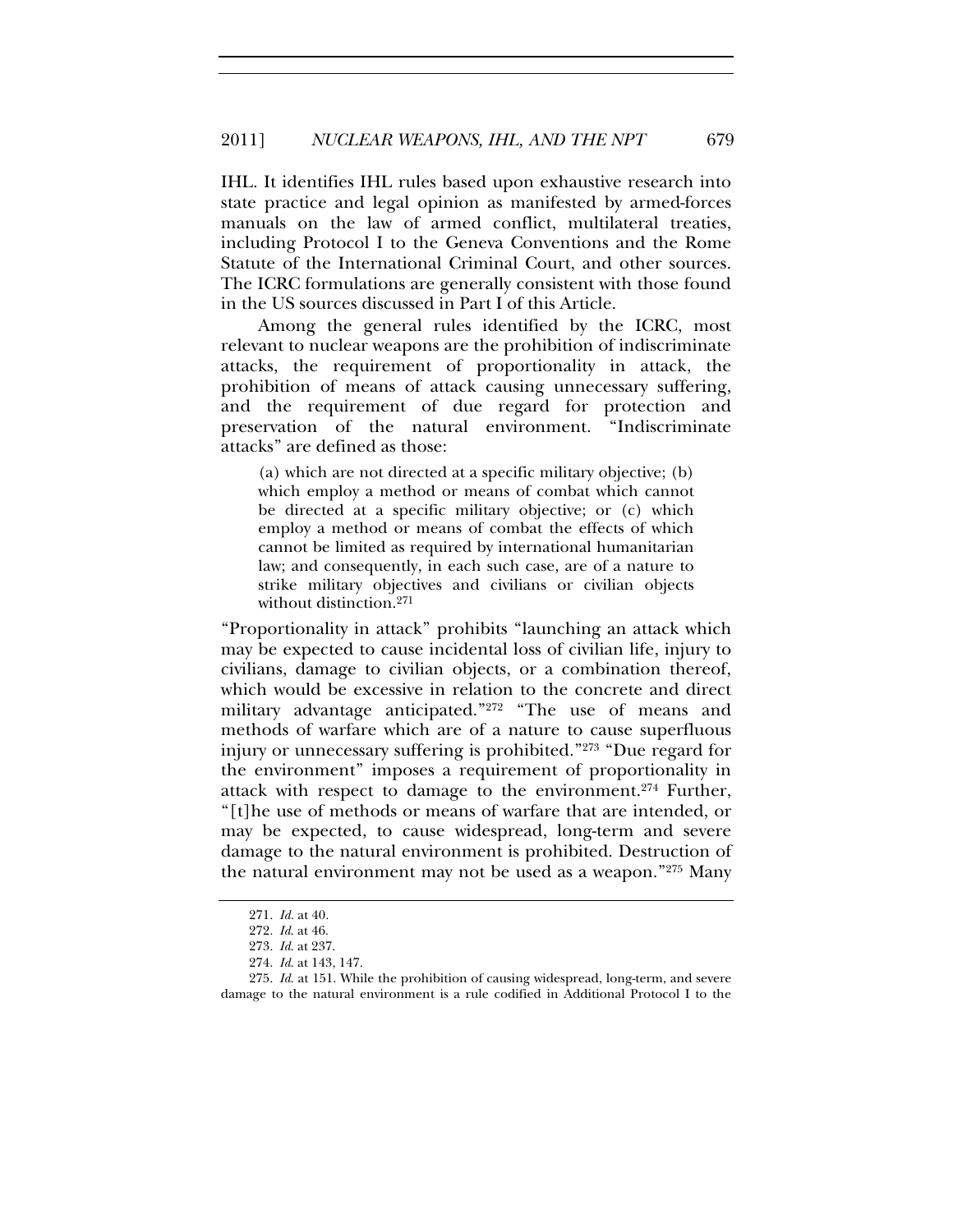of the numerous specific rules identified by the study, for example those protecting hospitals and cultural property, also are applicable in view of the immense effects of nuclear weapons.

Given that states accept the binding nature of IHL and that IHL is reasonably well defined, what is the significance of the 2010 NPT Review Conference declaration of "the need for all States at all times to comply with applicable international law, including international humanitarian law"?<sup>276</sup>

First, NPT parties have now taken on the existing obligation of compliance with IHL with respect to nuclear weapons as an *NPT commitment* for which they are accountable within the NPT review process. That NPT commitment is embedded within the matrix of commitments for implementation of the fundamental NPT Article VI obligation of good-faith negotiation of nuclear disarmament. Second, in subtle but nonetheless important ways, the commitment advances beyond the conclusions of the ICJ advisory opinion and reinforces a rigorous application of IHL. These points are analyzed below and then the policy implications of the commitment are explained.

### A. *Compliance with IHL as an NPT Commitment*

#### 1. Background on the NPT and the 2010 Review Conference

The Nuclear Nonproliferation Treaty entered into force in 1970 and currently has 189 states parties. Three states, all now with nuclear arsenals, never joined the treaty: India, Israel, and Pakistan; a fourth, North Korea, announced its withdrawal in 2003 and is believed to have a few nuclear weapons. Under Articles II and III, member states that had not conducted a nuclear test prior to 1968 are obligated not to acquire nuclear weapons and to accept monitoring of their civilian nuclear programs through safeguards administered by the International Atomic Energy Agency ("IAEA"). Article IV recognizes the right "to develop research, production and use of nuclear energy for

Geneva Conventions, the United States does not accept that it is a customary rule applicable to nuclear weapons. *See id.* at 153–54. The United States is not a party to Additional Protocol I. The United States appears to accept that the requirement of proportionality includes consideration of effects on the environment. *See*, *e.g.*, ARMY, OPERATIONAL LAW HANDBOOK, *supra* note 28, at 350 n.81.

<sup>276.</sup> *Final Document*, *supra* note 15, at 19.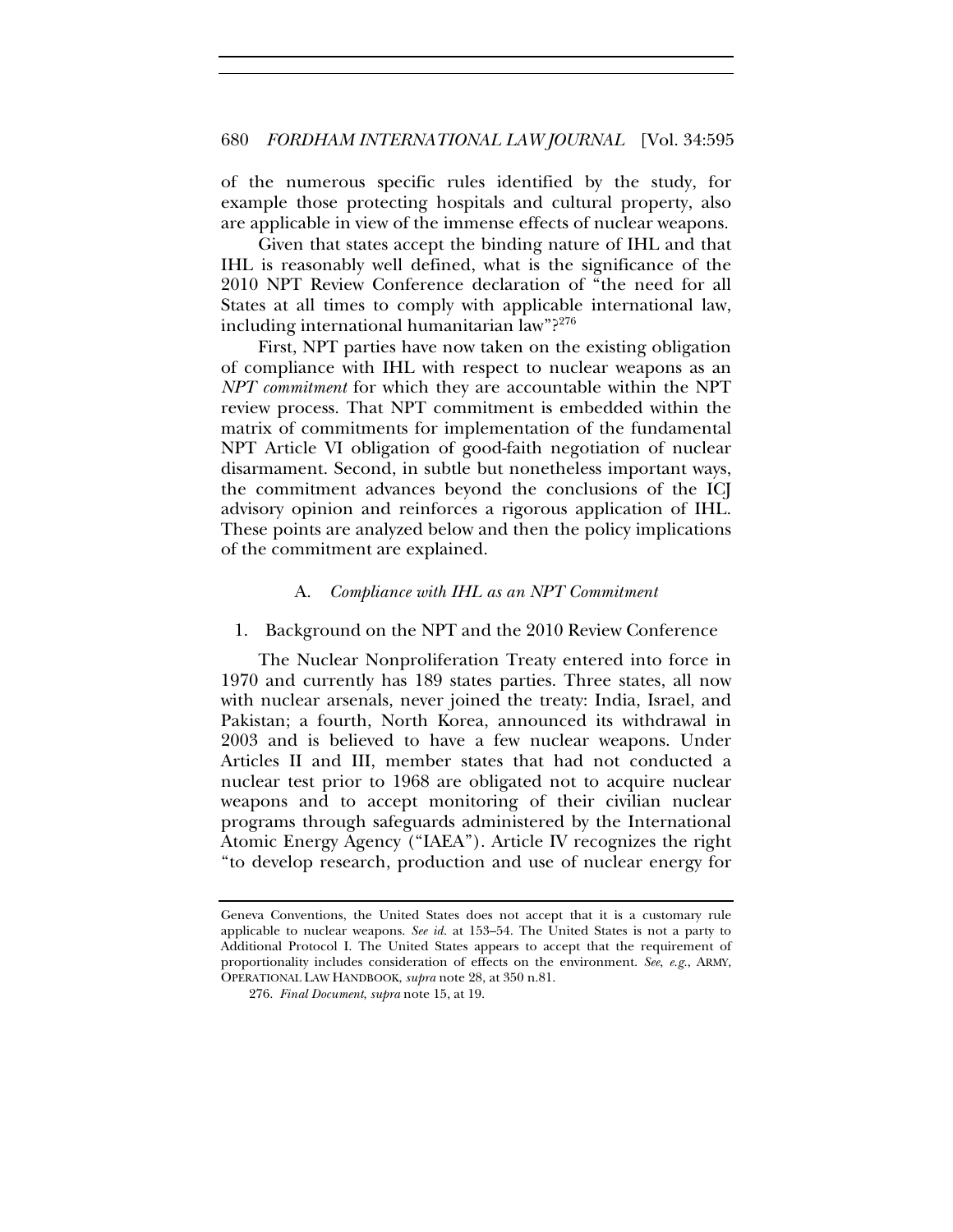peaceful purposes" and provides for "the fullest possible exchange of equipment, materials and scientific and technological information" for peaceful uses, notably nuclear reactor powered generation of electricity. Five states that had carried out nuclear tests prior to 1968—China, France, Russia, the United Kingdom, and the United States—are acknowledged by Article IX to have nuclear weapons but are obligated by Article VI to pursue nuclear disarmament. Article VIII provides for the convening of a conference every five years to review the operation of the treaty.

Pursuant to Article X, the 1995 Review and Extension Conference decided to extend the treaty's duration indefinitely. In connection with that decision, the conference adopted procedures to strengthen the review process, "Principles and Objectives on Nuclear Non-Proliferation and Disarmament," ("Principles and Objectives") and a resolution calling for efforts to make the Middle East free of nuclear weapons.277 The Principles and Objectives provide, inter alia, for "systematic and progressive efforts to reduce nuclear weapons globally, with the ultimate goal of eliminating those weapons," negotiation of the Comprehensive Nuclear-Test-Ban Treaty ("CTBT") by 1996, and commencement of negotiations on a Fissile Materials Cut-off Treaty ("FMCT") banning production of fissile materials for use in nuclear weapons.

The 2000 Review Conference adopted "Thirteen Practical Steps for Disarmament," which built on the "Principles and Objectives." Among the steps are: an unequivocal undertaking to accomplish the total elimination of nuclear arsenals; signatures and ratifications to bring the CTBT into force (its negotiation was concluded in 1996 as promised); negotiating an FMCT; US-Russian bilateral reductions through the Strategic Arms Reduction Treaty ("START") process; application of the principle of irreversibility to arms control and disarmament measures; development of verification capabilities; and diminishing the role of nuclear weapons in security policies.<sup>278</sup>

<sup>277.</sup> For the package of decisions adopted in 1995, see 1995 NPT Review and Extension Conference of the Parties to the Treaty on the Nonproliferation of Nuclear Weapons, *Final Document*, pt. 1, annex, U.N. Doc. NPT/CONF.1995/32 (1995) [hereinafter 1995 NPT Review].

<sup>278.</sup> For the Practical Steps for Disarmament, see 2000 Review Conference of the Parties to the Treaty on the Nonproliferation of Nuclear Weapons, *Final Document*, 14–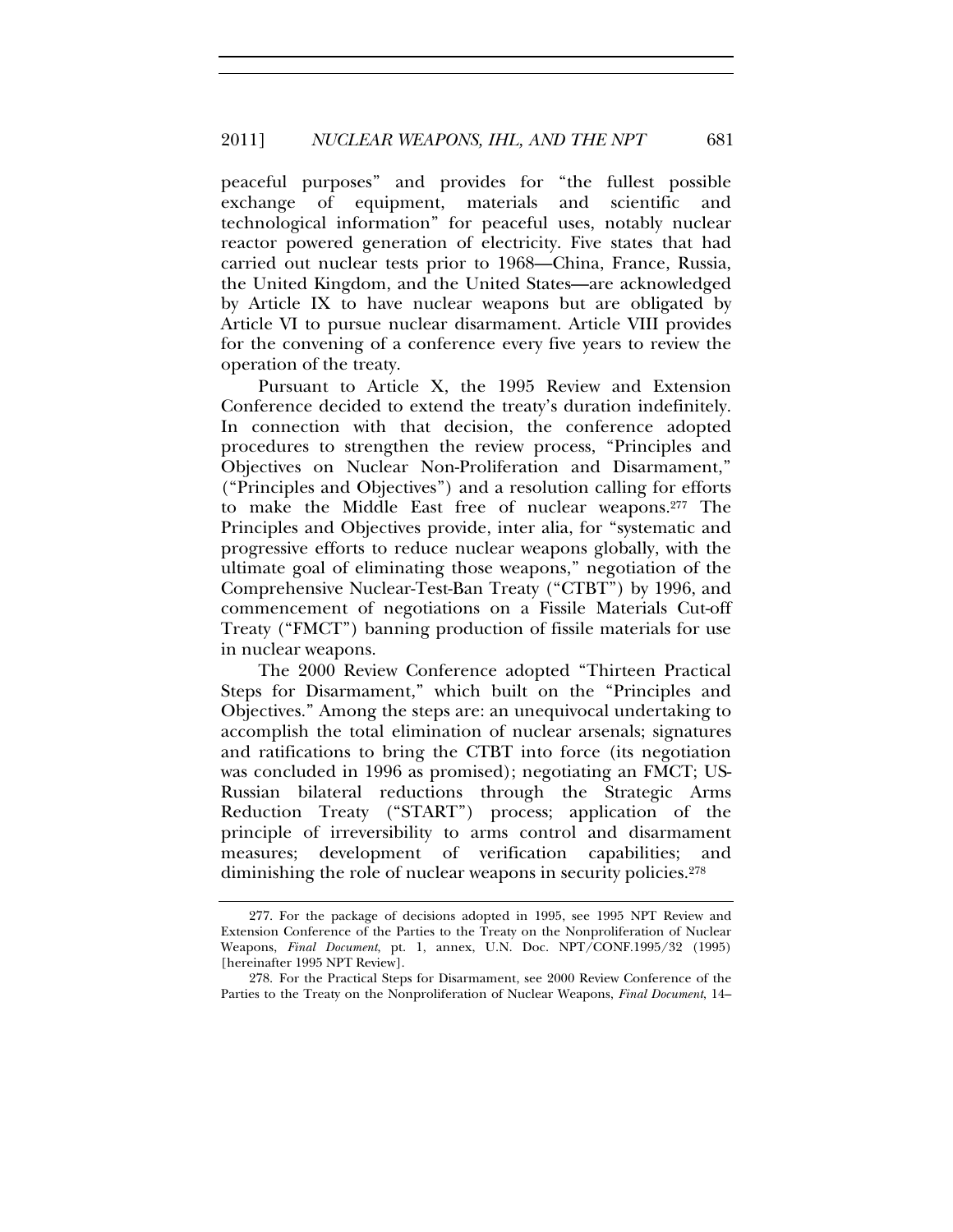Despite the robust development of the NPT regime at the 1995 and 2000 conferences, in the following decade there was widespread concern that it was deteriorating. The nuclear weapon states, particularly the United States, largely failed to implement the Practical Steps for Disarmament. Under the George W. Bush Administration, the United States even rejected some of the commitments made in 2000, notably to ratify the CTBT and to pursue verified US-Russian reductions through the START process. No efforts were made to implement the 1995 Middle East resolution. Nonproliferation restraints appeared to be eroding. North Korea acquired nuclear weapons in defiance of treaty obligations. Much apprehension was aroused by the Iranian program to acquire nuclear fuel production technology, which is inherently also capable of producing materials for nuclear weapons, and Iran's concomitant refusal to follow directives of the IAEA and the Security Council. Especially in the United States, where the September 11 attacks heightened awareness of the risk of terrorist use of nuclear weapons by nonstate actors, attention turned to means of preventing nonstate actor trafficking in and acquisition of nuclear-weaponsrelated material and technology. Under the pressure of those and other factors, the 2005 Review Conference failed to yield an agreed outcome.

Accordingly, in the period preceding the 2010 Review Conference, there was a widely held conviction that the regime should be strengthened by a reaffirmation and elaboration of the bargain underlying the NPT: most states' renunciation of nuclear weapons in return for the negotiation of nuclear disarmament and for support for "peaceful uses" of nuclear energy. This led to an outcome of the Review Conference generally regarded as a success, though not perceived as decisive in and of itself in revitalizing the regime.279 The Final Document of the 2010

<sup>15,</sup> U.N. Doc. NPT/CONF. 2000/28 (Vol. I, Pt. I) (2000) [hereinafter 2000 NPT Review]. A standalone version, with unofficial headers, is available at http://www.reachingcriticalwill.org/legal/npt/13point.html. For more detail on the 1995 and 2000 conferences, and an account of the failed 2005 Review Conference, see generally Jonathan Granoff, Symposium, *The Nuclear Nonproliferation Treaty and Its 2005 Review Conference: A Legal and Political Analysis*, 39 N.Y.U. J. INT'L. L. & POL. 995 (2007).

<sup>279.</sup> For an overview of the Final Document, see Beatrice Fihn, *Summary of the 2010 NPT Final Outcome Document*, NPT NEWS IN REV., June 1, 2010, at 4, *available at*  http://www.reachingcriticalwill.org/legal/npt/NIR2010/No21.pdf.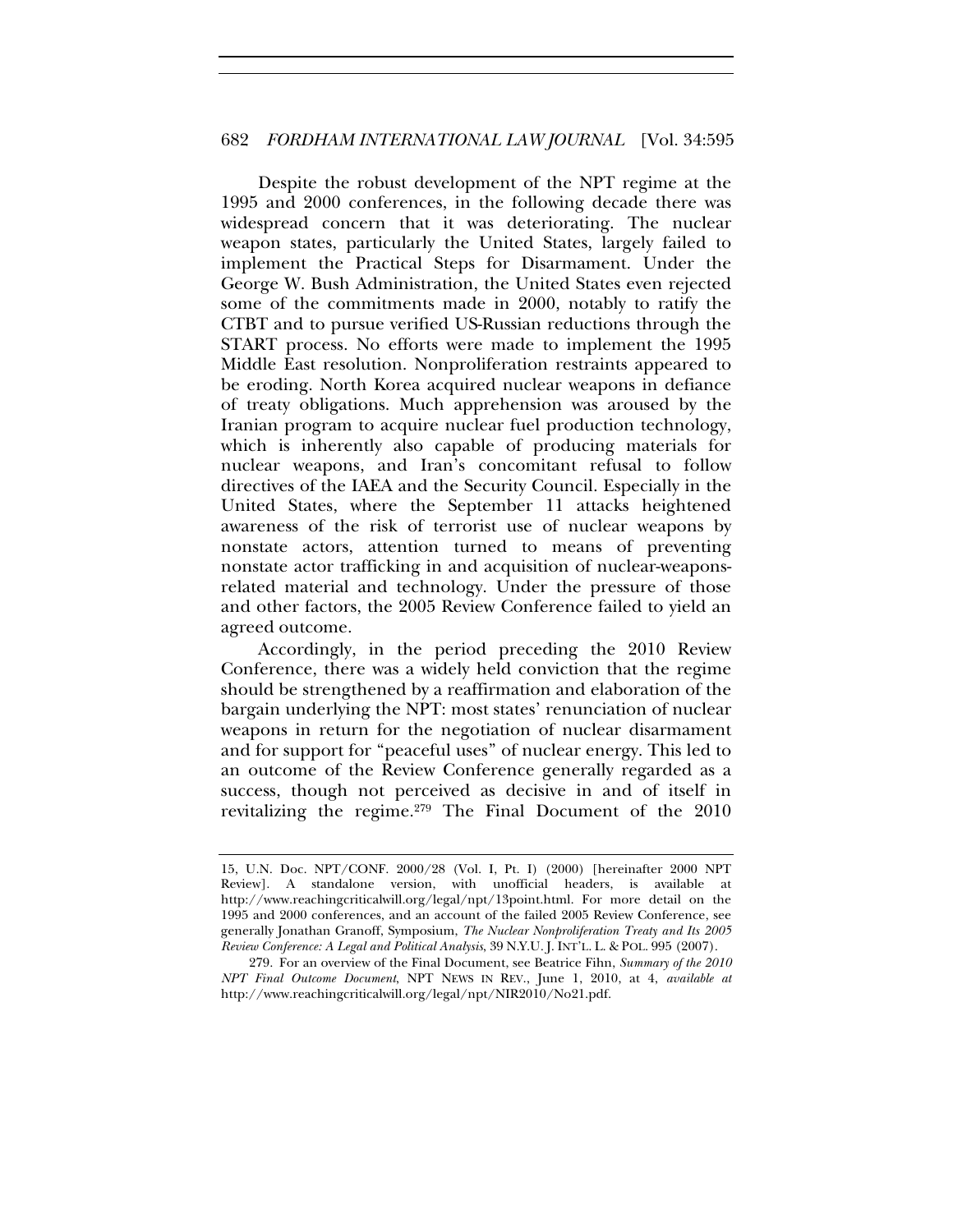Review Conference ("Final Document") includes the following key provisions.

Regarding nonproliferation, the Final Document encourages states parties to accept enhanced IAEA inspection powers ("Additional Protocol") and to consider establishing multilateral mechanisms to assure supply of fuel for nuclear reactors. It does not specifically address issues of noncompliance raised by the Iranian and other nuclear programs but generally underscores the importance of complying with nonproliferation obligations and addressing all compliance matters by diplomatic means. Regarding peaceful uses of nuclear energy, the Final Document reaffirms the Article IV right to such uses and stresses the need to meet the highest possible standards of nuclear security and safety. Regarding the need for "universality," bringing in states outside the treaty, the Final Document, inter alia, calls for a 2012 conference on the subject of a Middle Eastern zone free of nuclear, chemical, and biological weapons and the appointment of a facilitator to make it happen.

Regarding disarmament, the Final Document reaffirms the Practical Steps on Disarmament ("Practical Steps") adopted by the 2000 Review Conference. Building on the Practical Steps, it specifies that "[a]ll States parties commit to apply the principles of irreversibility, verifiability and transparency in relation to the implementation of their treaty obligations." The Final Document also contains innovative commitments on disarmament, including an affirmation of the need for all states to make special efforts to establish a framework to achieve a world without nuclear weapons coupled with an acknowledgement of the UN Secretary-General's proposal for negotiation of a convention or framework of instruments to that end; a commitment by the nuclear weapon states, inter alia, to "promptly engage" on "rapidly moving" toward the reduction of the overall global stockpile, diminishing the role of nuclear weapons in security policies, and to report on the results of the engagement to the 2014 preparatory meeting for the 2015 review; and the affirmation of the need to comply with IHL.

## 2. The IHL Commitment in the NPT Context

The IHL provision in the Final Document agreed by the 2010 NPT Review Conference is as follows: "The Conference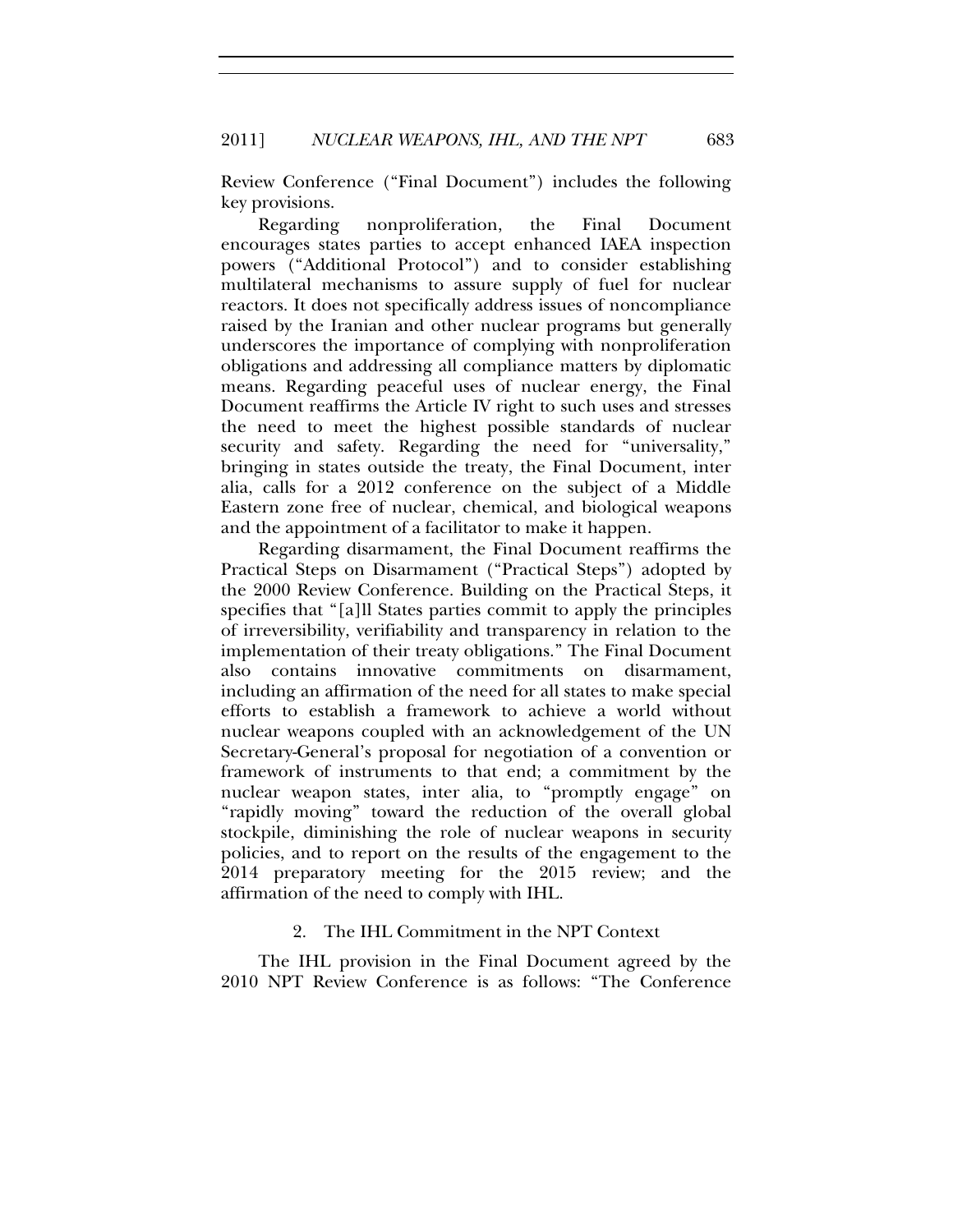expresses its deep concern at the catastrophic humanitarian consequences of any use of nuclear weapons and reaffirms the need for all States at all times to comply with applicable international law, including international humanitarian law."280 The context of this provision is important; it comes in a section of the Final Document entitled "Conclusions and recommendations for follow-on actions," and is inserted in Part I of that section, "Nuclear Disarmament," under "Principles and Objectives." The chapeau for Part I reads:

In pursuit of the full, effective and urgent implementation of article VI of the Treaty on the Non-Proliferation of Nuclear Weapons and paragraphs 3 and 4 (c) of the 1995 decision entitled "Principles and objectives for nuclear non-proliferation and disarmament," and building upon the practical steps agreed to in the Final Document of the 2000 Review Conference of the Parties to the Treaty on the Non-Proliferation of Nuclear Weapons, the Conference agrees on the following action plan on nuclear disarmament which includes concrete steps for the total elimination of nuclear weapons[.]281

The agreement set forth in Part I, Nuclear Disarmament, was reached in the context of a proceeding—a review conference—authorized by Article VIII of the NPT "to review the operation of this Treaty with a view to *assuring that the purposes of the Preamble and the provisions of the Treaty are being realised*."282 It was adopted through the strengthened review process, which, the 1995 Review and Extension Conference specified, "should look forward as well as back . . . and identify the areas in which, and the means through which further progress should be sought in the future."283

Because it strongly supports the non-use of nuclear weapons, the IHL commitment contributes to the realization of the first preambular provision of the NPT: "Considering the devastation that would be visited upon all mankind by a nuclear war and the consequent need to make every effort to avert the danger of such a war and to take measures to safeguard the security of

<sup>280.</sup> *Final Document*, *supra* note 15, at 19.

<sup>281.</sup> *Id.* (emphasis added).

<sup>282.</sup> Treaty on the Nonproliferation of Nuclear Weapons, *supra* note 27, art. VIII (emphasis added).

<sup>283.</sup> *See* 1995 NPT Review, *supra* note 277, at 8.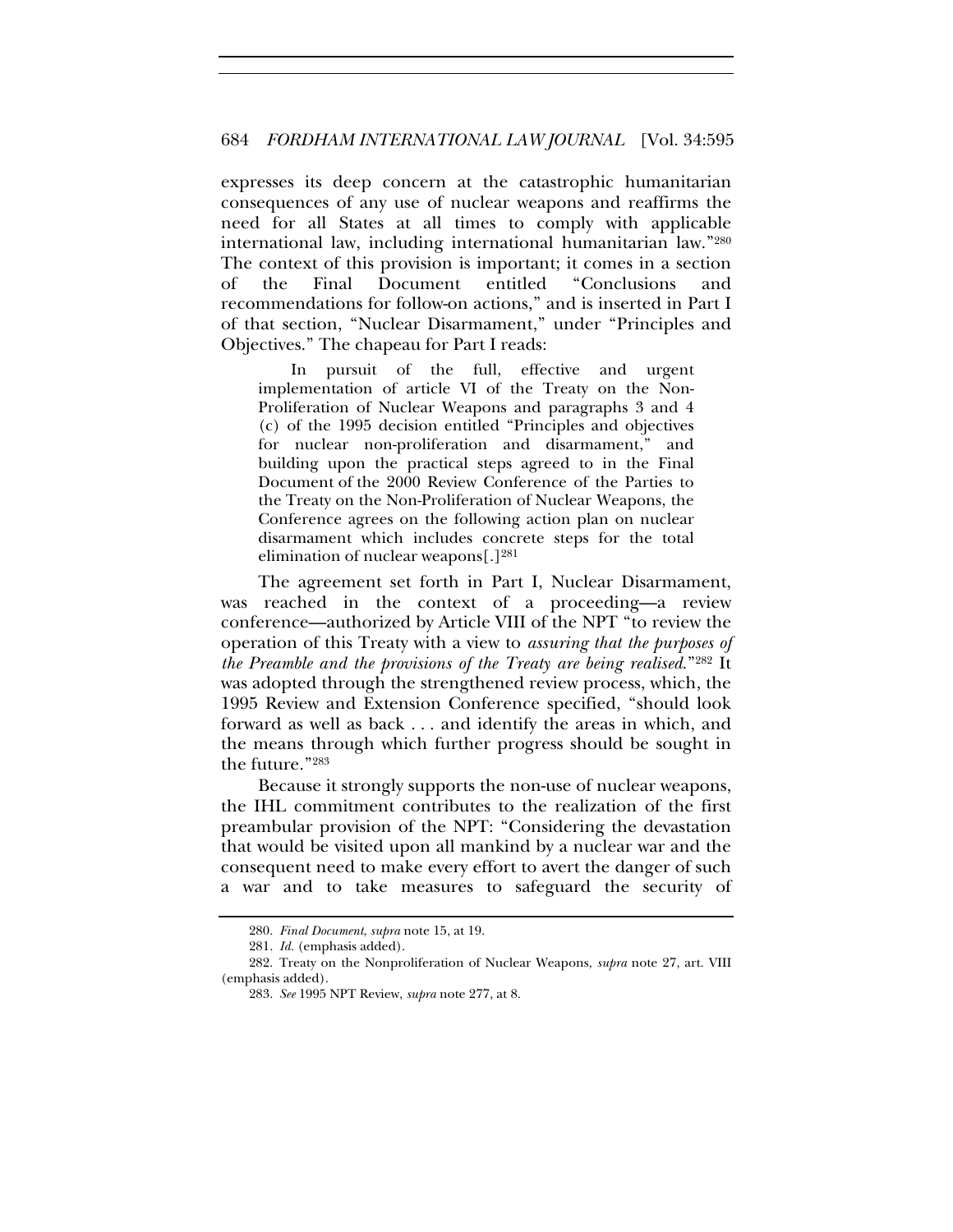peoples . . . ."284 Non-use, and the acknowledgement of legal requirements supporting non-use, also contributes to nuclear disarmament by reinforcing the illegitimacy of nuclear weapons and helping to create an environment of trust in which disarmament negotiations can succeed. It therefore contributes to the realization of preambular provisions on nuclear disarmament and to Article VI.285

This point comes through in the brilliantly phrased commitment adopted by the 2000 Review Conference to a "diminishing role for nuclear weapons in security policies to minimize the risk that these weapons ever be used and to facilitate the process of their total elimination."286 That commitment and other 2000 Review Conference commitments were reaffirmed by the 2010 Review Conference.<sup>287</sup> Further, Action 5 of the action plan on nuclear disarmament contained in the 2010 Final Document calls upon the nuclear weapon states to "promptly engage" to, inter alia, "further diminish the role and significance of nuclear weapons in all military and security concepts, doctrines and policies."288 Understanding of the connection between non-use and disarmament indeed goes back to the origins of the NPT. After the NPT was opened for signature on July 1, 1968, the Soviet Union and the United States placed specific measures before the predecessor to today's Conference on Disarmament, the Eighteen-Nation Committee on Disarmament, where the NPT had been negotiated. Under a

286. 2000 NPT Review, *supra* note 278, at 15.

<sup>284.</sup> Treaty on the Non-Proliferation of Nuclear Weapons, *supra* note 27, pmbl.

<sup>285.</sup> Relevant preambular provisions are these: "[d]eclaring their intention to achieve at the earliest possible date the cessation of the nuclear arms race and to undertake effective measures in the direction of nuclear disarmament," and

<sup>[</sup>d]esiring to further the easing of international tension and the strengthening of trust between States in order to facilitate the cessation of the manufacture of nuclear weapons, the liquidation of all their existing stockpiles, and the elimination from national arsenals of nuclear weapons and the means of their delivery pursuant to a Treaty on general and complete disarmament under strict and effective international control.

*Id.* Article VI provides: "Each of the Parties to the Treaty undertakes to pursue negotiations in good faith on effective measures relating to cessation of the nuclear arms race at an early date and to nuclear disarmament, and on a treaty on general and complete disarmament under strict and effective international control." *Id.* art. VI.

<sup>287.</sup> *Final Document*, *supra* note 15, at 19 ("The Conference reaffirms the continued validity of the practical steps agreed to in the Final Document of the 2000 Review Conference.").

<sup>288.</sup> *Id*. at 21.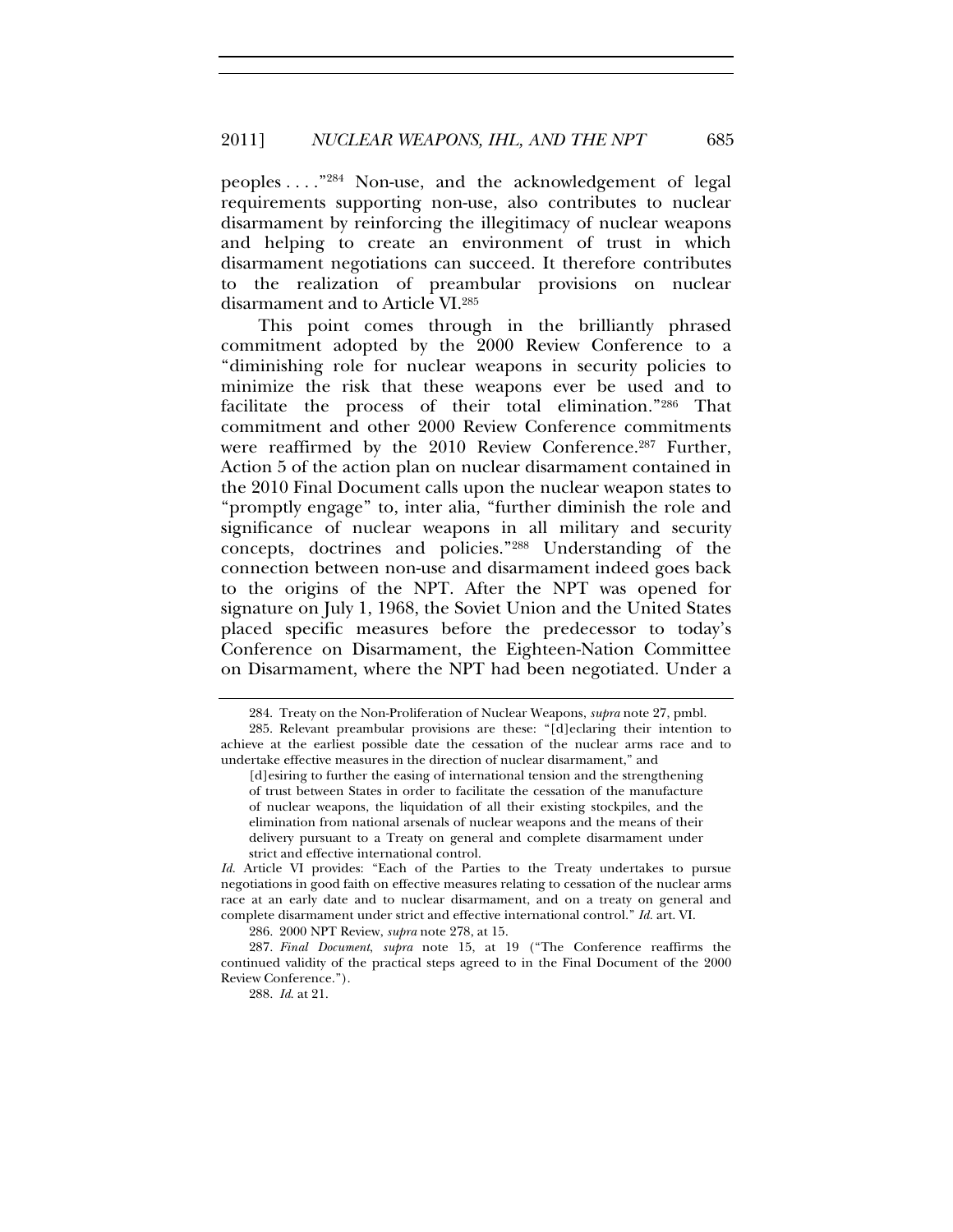heading taken from Article VI, they proposed an agenda including "the cessation of testing, *the non-use of nuclear weapons*, the cessation of production of fissionable materials for weapons use, the cessation of manufacture of weapons and reduction and subsequent elimination of nuclear stockpiles . . . ."289

The action plan on nuclear disarmament and the IHL commitment included within it are not per se legally binding.290 Though it is an "agreement" of a conference of states, it is not accompanied by the procedures for treaties including signature and ratification. But, the action plan was adopted by a review proceeding provided for by the treaty, as part of the strengthened review process agreed to in connection with the 1995 legally binding decision to extend the treaty indefinitely. *It represents states parties' collective understanding of the appropriate means for implementation of Article VI.* Implementation of actionplan commitments consequently would be strong evidence that states parties are complying with Article VI and the NPT. This point certainly applies to the IHL commitment, due to the close interconnection with the application of IHL to the realization of core purposes of the NPT, prevention of nuclear war, and disarmament. This conclusion is reinforced by the legal principle of good faith.

<sup>289.</sup> Conference of the Eighteen-Nation Committee on Disarmament, *Final Record of the Three Hundred and Ninetienth Meeting*, Verbatim Record, ¶ 93, Aug. 15, 1968, ENDC/PV. 390 (emphasis added).

<sup>290.</sup> Nonetheless, at least when commitments made as part of an agreement by a review conference identify means integral to implementation of a treaty obligation, they appear to supply legal criteria for assessment of compliance. *See* Vienna Convention on the Law of Treaties art. 31(3)(a), May 23 1969, 1155 U.N.T.S. 331 [hereinafter Vienna Convention] (proividing that "subsequent agreement[s] between the parties regarding the interpretation of the treaty or the application of its provisions" shall be taken into account in interpreting a treaty ; Carlton Stoiber, *The Evolution of NPT Review Conference Final Documents, 1975–2000*, 10 NONPROLIFERATION REV. 126, 127 (2003); Peter Weiss, John Burroughs, & Michael Spies, *The Thirteen Practical Steps: Legal or Political?*, LAWYERS COMMITTEE ON NUCLEAR POLICY, (May 2005), http://www.lcnp.org/disarmament/npt/ 13stepspaper.htm. *Contra* Christopher Ford, *Interpreting Article VI of the Treaty on the Non-Proliferation of Nuclear Weapons*, 14 NONPROLIFERATION REV. 401, 411–13 (2007). The argument that such commitments supply legal criteria for assessment of compliance seems persuasive, for example, with respect to the principles of verification and irreversibility as applied to disarmament pursuant to Article VI agreed by the 2000 and 2010 NPT review conferences. For some commitments, however, alternative means of meeting treaty obligations are possible. Regarding the NPT IHL commitment, determination of its exact legal status in the NPT context is less important because in any case states are legally obligated to comply with IHL independently of the NPT.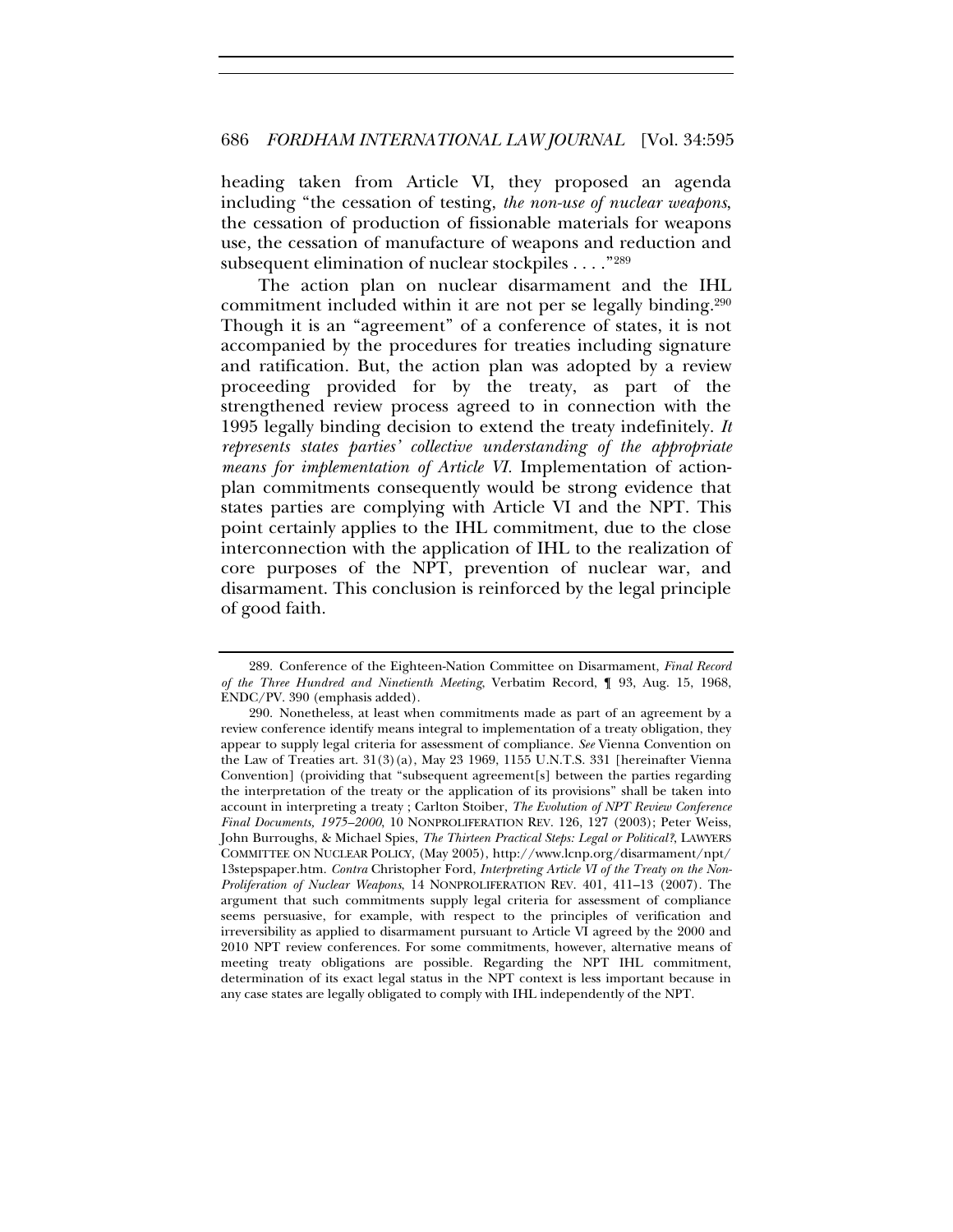#### 3. The Principle of Good Faith

"Good faith is a fundamental principle of international law, without which all international law would collapse," declared Judge Mohammed Bedjaoui, former President of the ICJ.291 Good faith "is the guarantor of international stability," Judge Bedjaoui explained, because it allows one state to foresee the behavior of its partner.<sup>292</sup> States acting in good faith take into account other states' legitimate expectations.293 Essentially, good faith means abiding by agreements in a manner true to their purposes and working sincerely and cooperatively, negotiations or other means, to attain agreed objectives.294

One key aspect of the principle is codified in Article 26 of the Vienna Convention on the Law of Treaties, which provides: "*Pacta sunt servanda*: Every treaty in force is binding upon the parties to it and *must be performed by them in good faith*."295 The ICJ has elucidated the requirement, stating that the "principle of good faith obliges the Parties to apply [a treaty] in a reasonable way and in such a manner that its purpose can be realized."296 At least where circumstances had rendered implementation of treaty provisions as originally agreed impossible, the court went so far as to say that "it is the purpose of the Treaty, and the intentions of the parties in concluding it, which should prevail over its literal application."297

A treaty review conference is a collaborative process aimed at assessing achievement of treaty objectives and mapping further action to meet those objectives. When successful, a conference is an instance of states cooperating in good faith to advance agreed objectives. Good faith can subsequently be further demonstrated

<sup>291.</sup> Judge Mohammed Bedjaoui, Good Faith, International Law, and Elimination of Nuclear Weapons, Keynote Address, 18 (May 1, 2008), *available at*  http://www.lcnp.org/disarmament/2008May01eventBedjaoui.pdf [hereinafter Keynote Address].

<sup>292.</sup> *Id.* at 19.

<sup>293.</sup> *Id*. at 19–20.

<sup>294.</sup> *See generally* JOHN BURROUGHS ET AL*.*, THE IMPERATIVE OF GOOD FAITH: CIVIL SOCIETY PRESENTATION TO THE 2009 PREPARATORY COMMITTEE MEETING FOR THE 2010 NPT REVIEW (2009), *available at* http://www.reachingcriticalwill.org/legal/npt/ prepcom09/ngostatements/GoodFaith.pdf.

<sup>295.</sup> Vienna Convention, *supra* note 290, art. 26 (emphasis added).

<sup>296.</sup> Case Concerning the Gabčíkovo-Nagymaros Project (Hung. v. Slovk.), 1997 I.C.J. 7, ¶ 142 (Sept. 25).

<sup>297.</sup> *Id*.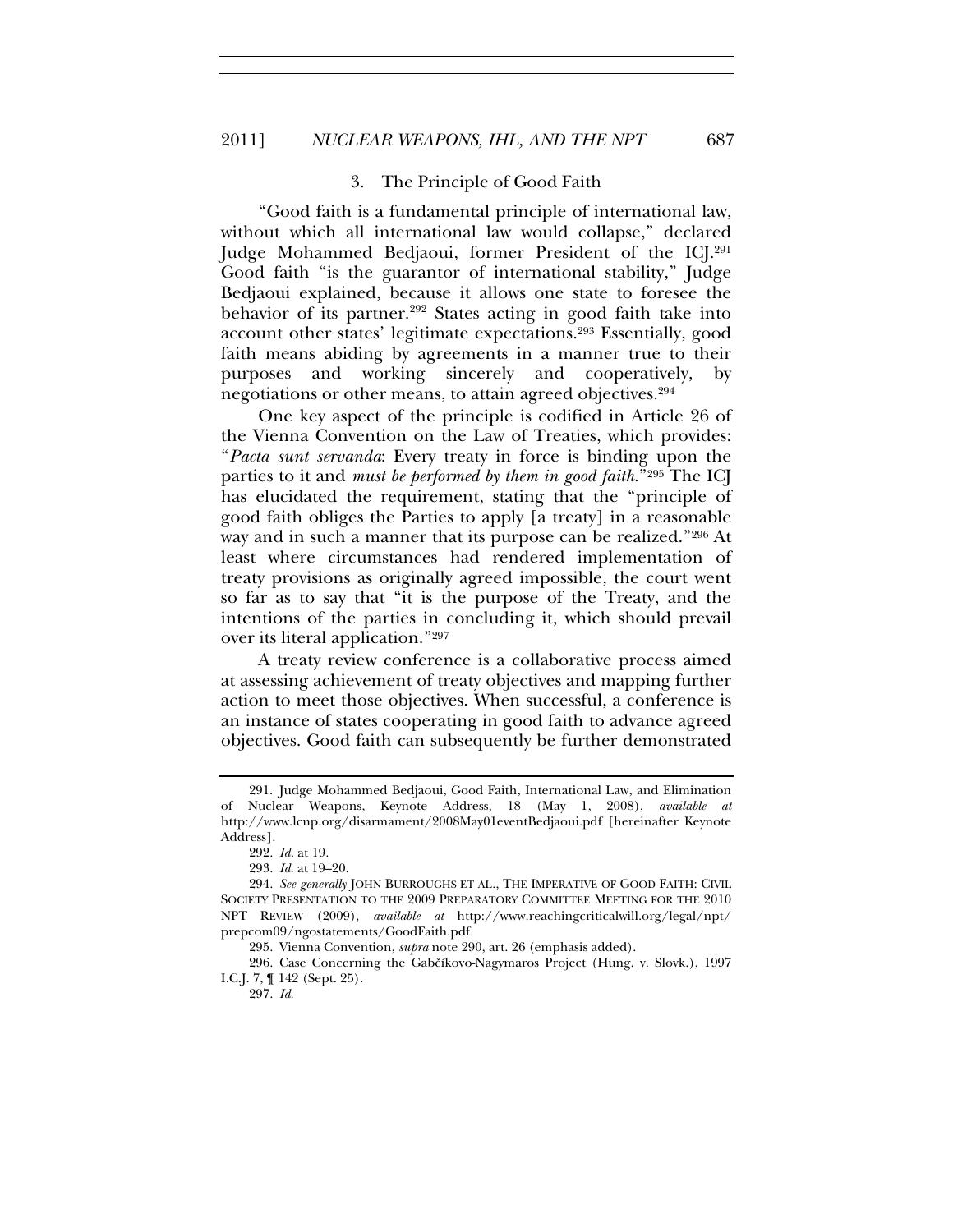by implementing agreed actions. In the case of the 2010 NPT IHL commitment, good faith mandates that states make sincere efforts to bring their policies into line with the IHL, as discussed below.

### B. *Policy Implications of the NPT IHL Commitment*

### 1. Analysis of the IHL Commitment

The IHL commitment was negotiated during the May 2010 meeting of the Review Conference. The original version of the provision read: "The Conference expresses its deep concern at the catastrophic humanitarian consequences of any use of nuclear weapons, and reaffirms the need for all States to comply with international humanitarian law at all times."298 In closed negotiations over the provision as first proposed, France reportedly called for its deletion, and the United Kingdom at least expressed doubts about it. In its idiosyncratic argument before the ICJ in 1995, France remained silent on the application of IHL to the use of nuclear weapons, arguing instead that absent an express prohibition, their use is "authorized in the event of the exercise of the inherent right of individual or collective selfdefence."299

As revised and approved by the Conference, the second part of the provision was changed to call for compliance with "applicable international law, including international humanitarian law." Why the reference to "applicable" law? First, because IHL governs methods and means of warfare, the extent of its application in time of peace is controversial. It is also sometimes a matter of dispute as to whether an armed conflict has commenced or ended. Second, the use of the phrase "at all times" could raise the question of whether that phrase should be added elsewhere in the Final Document when it calls for compliance with an NPT obligation. Modification of "at all times" by "applicable law" assuaged these concerns.

<sup>298. 2010</sup> Review Conference of the Parties to the Treaty on the Non-Proliferation of Nuclear Weapons, May 3–28, 2010, Subsidiary Body I: Revised Chairman's Draft Action Plan, 1, U.N. Doc. NPT/CONF.2010/MC.1/SB.1/CRP.1/Rev.1 (2010).

<sup>299.</sup> Legality of the Threat or Use of Nuclear Weapons, Advisory Opinion, Public Sitting 66 (Nov. 1, 1995, 10 a.m.), *available at* http://www.icj-cij.org/docket/files/ 95/5927.pdf?PHPSESSID=824406939531fa21a815a5c0a3365dfe.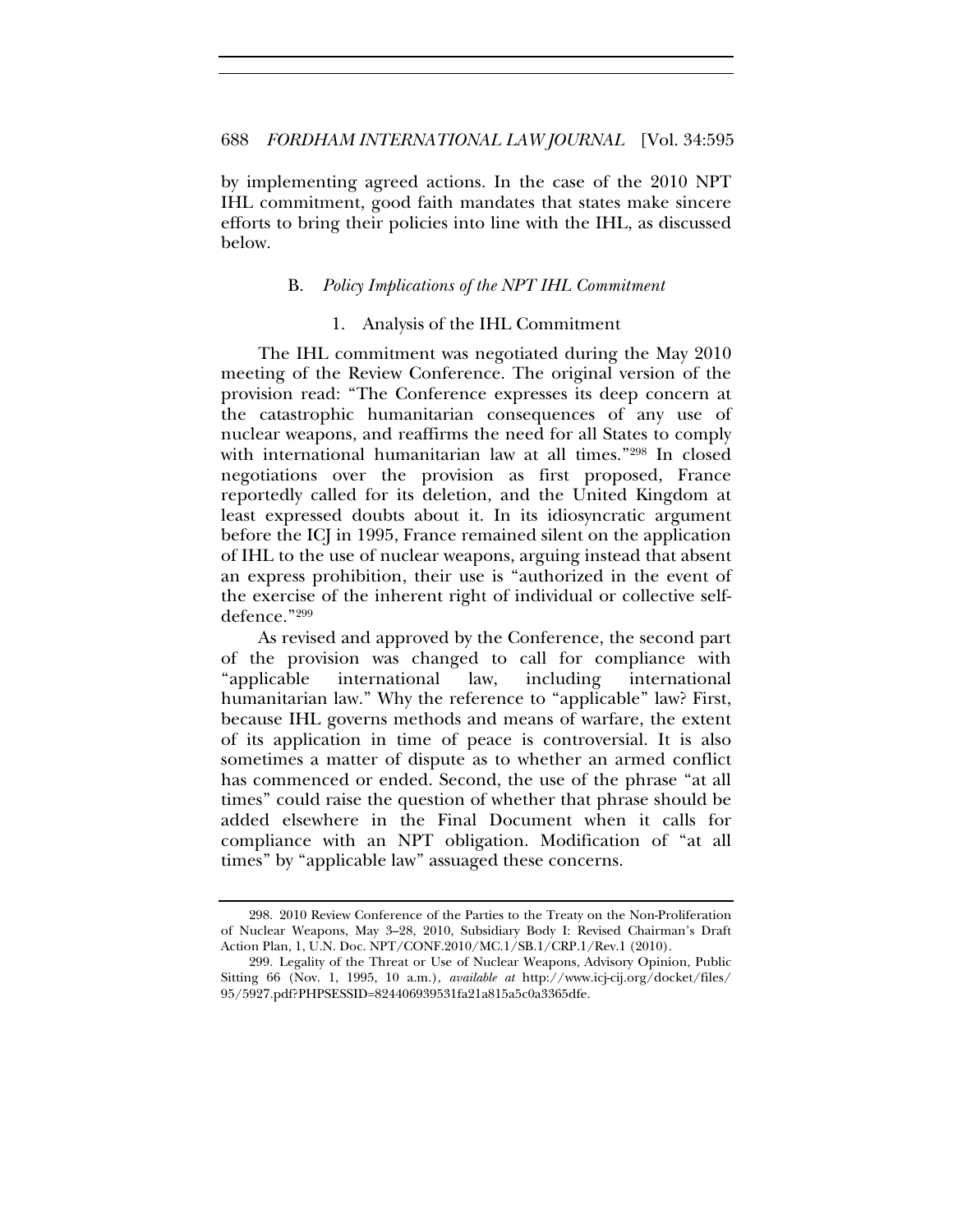The reference to "applicable international law" is regrettable because it provides a textual basis for invoking selfdefense and reprisal, though this could have been done in any case. And because it provides a textual basis for arguing that IHL is not applicable in time of peace, it cuts against the argument that doctrines generally contemplating use of nuclear weapons as opposed to signals in specific circumstances of armed conflict—are "threats" contrary to IHL. IHL, however, is not the only basis for challenging the lawfulness of general doctrines of "deterrence"; there is no question that the UN Charter's prohibition of threat or use of force, which the ICJ found potentially applicable to doctrines of "deterrence," is in effect whether or not an armed conflict is underway.

Nonetheless, the provision remains powerful. The reference to the catastrophic humanitarian consequences of "any" use of nuclear weapons directly joined with the call for compliance with law "at all times" supports the position that use of nuclear weapons is unlawful in all circumstances. *Importantly, the insistence on compliance with applicable international law "at all times" weighs against any suggestion that IHL bends or wavers depending upon the circumstances of armed conflict.* That includes the "extreme circumstance of self-defence in which the very survival of a State is at stake" about which the ICJ could not reach a conclusion; self-defense as invoked by the French; or second use in "reprisal" purportedly aimed at deterring further attacks.

In light of the foregoing, the IHL provision adopted by the Review Conference develops the norm of non-use of nuclear weapons. Indeed, when combined with the *practice* of no-nuse since the US atomic bombings of Japanese cities, the provision strengthens the case for a customary legal obligation categorically prescribing non-use. The welcome US statement in its Nuclear Posture Review is also relevant here: "It is in the U.S. interest and that of all other nations that the nearly 65-year record of nuclear non-use be extended forever."300 That statement was reinforced later in 2010 when President Obama and Prime Minister Singh

<sup>300.</sup> U.S. DEP'T OF DEFENSE, *supra* note 256, at ix.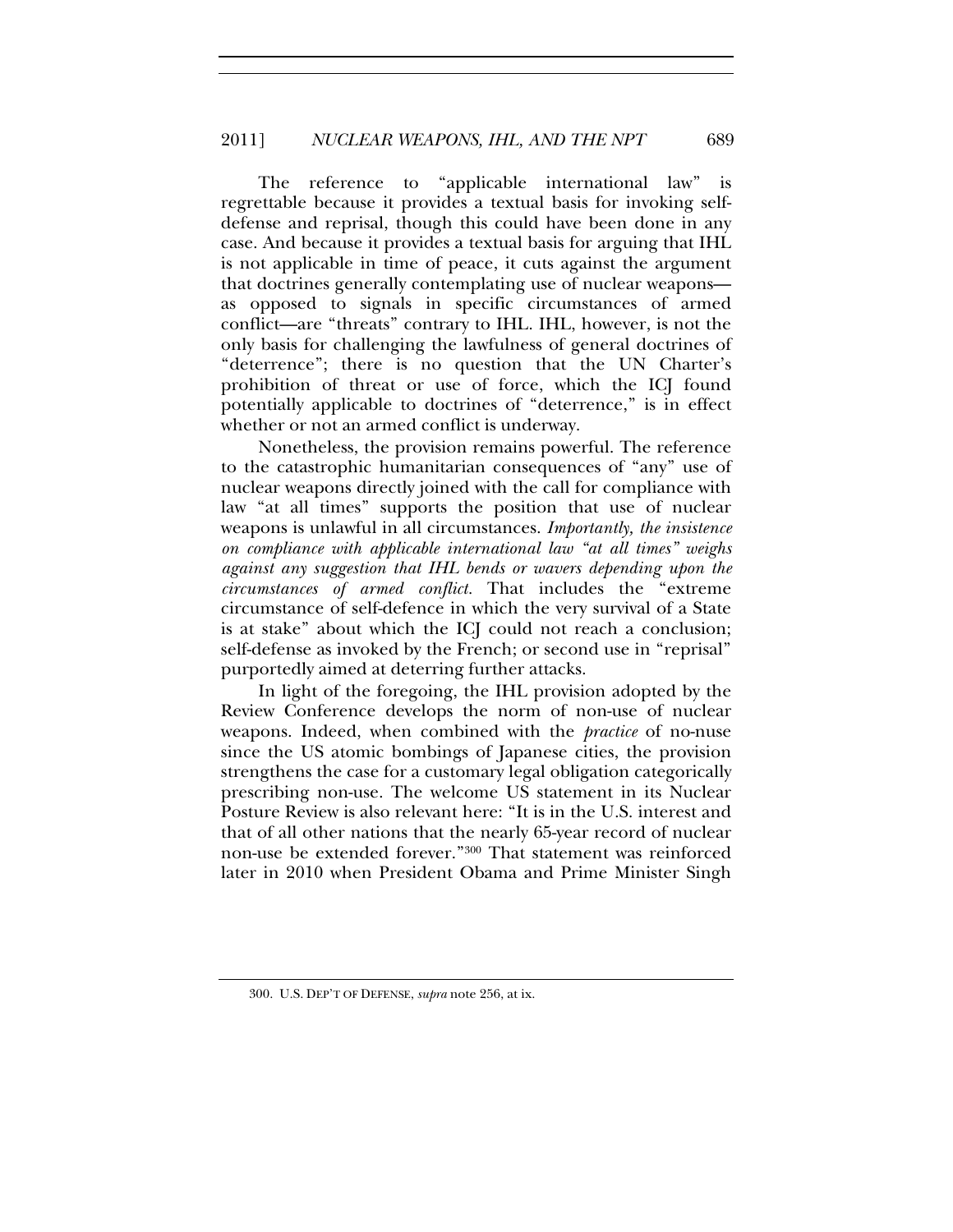jointly stated their support for "strengthening the six decade-old international norm of non-use of nuclear weapons."301

The ICJ had rejected the argument that the record demonstrates a customary obligation of nonuse on the ground that doctrines of deterrence show that there is no shared legal opinion that use is illegal.302 However, the ICJ also observed that the

adoption each year by the General Assembly, by a large majority, of resolutions recalling the content of resolution 1653 (XVI), and requesting the member States to conclude a convention prohibiting the use of nuclear weapons in any circumstance, reveals the desire of a very large section of the international community to take, by a specific and express prohibition of the use of nuclear weapons, a significant step forward along the road to complete nuclear disarmament.<sup>303</sup>

The court continued: "The emergence, as *lex lata*, of a customary rule specifically prohibiting the use of nuclear weapons as such is hampered by the continuing tensions between the nascent *opinio juris* on the one hand, and the still strong adherence to the practice of deterrence on the other."304 With the Review Conference statement, the world is moving closer to the day when it can be said that the practice of non-use has become a custom of non-use recognized by law. A declaration signed in 2011 by former ICJ judges and other eminent experts in international law and diplomacy indicates that a prohibition on the use or threatened use of nuclear weapons in all circumstances indeed is crystallizing as a matter of customary law.305

<sup>301.</sup> Joint Statement by President Obama and Indian Prime Minister Singh, November 19, 2010, *available at* http://www.whitehouse.gov/the-press-office/2010/11/ 08/joint-statement-president-obama-and-prime-minister-singh-india.

<sup>302.</sup> Legality of the Threat or Use of Nuclear Weapons, Advisory Opinion, 1996 I.C.J. 226, ¶¶ 66–67 (July 8).

<sup>303.</sup> *Id*. ¶ 73.

<sup>304.</sup> *Id*.

<sup>305.</sup> SIMMONS FOUND. & INT'L ASSOC. OF LAWYERS AGAINST NUCLEAR ARMS [IALANA], VANCOUVER DECLARATION: LAW'S IMPERATIVE FOR THE URGENT ACHIEVEMENT OF A NUCLEAR-WEAPON-FREE WORLD (2011), *available at* http://www.lcnp. org/wcourt/Feb2011VancouverConference/vancouverdeclaration.pdf. Developed by The Simons Foundation and IALANA, its signatories include Christopher G. Weeramantry, former Vice President of the ICJ and current President of IALANA; Mohammed Bedjaoui, who was ICJ President when it handed down its advisory opinion on nuclear weapons; Louise Doswald-Beck, Professor of International Law, Graduate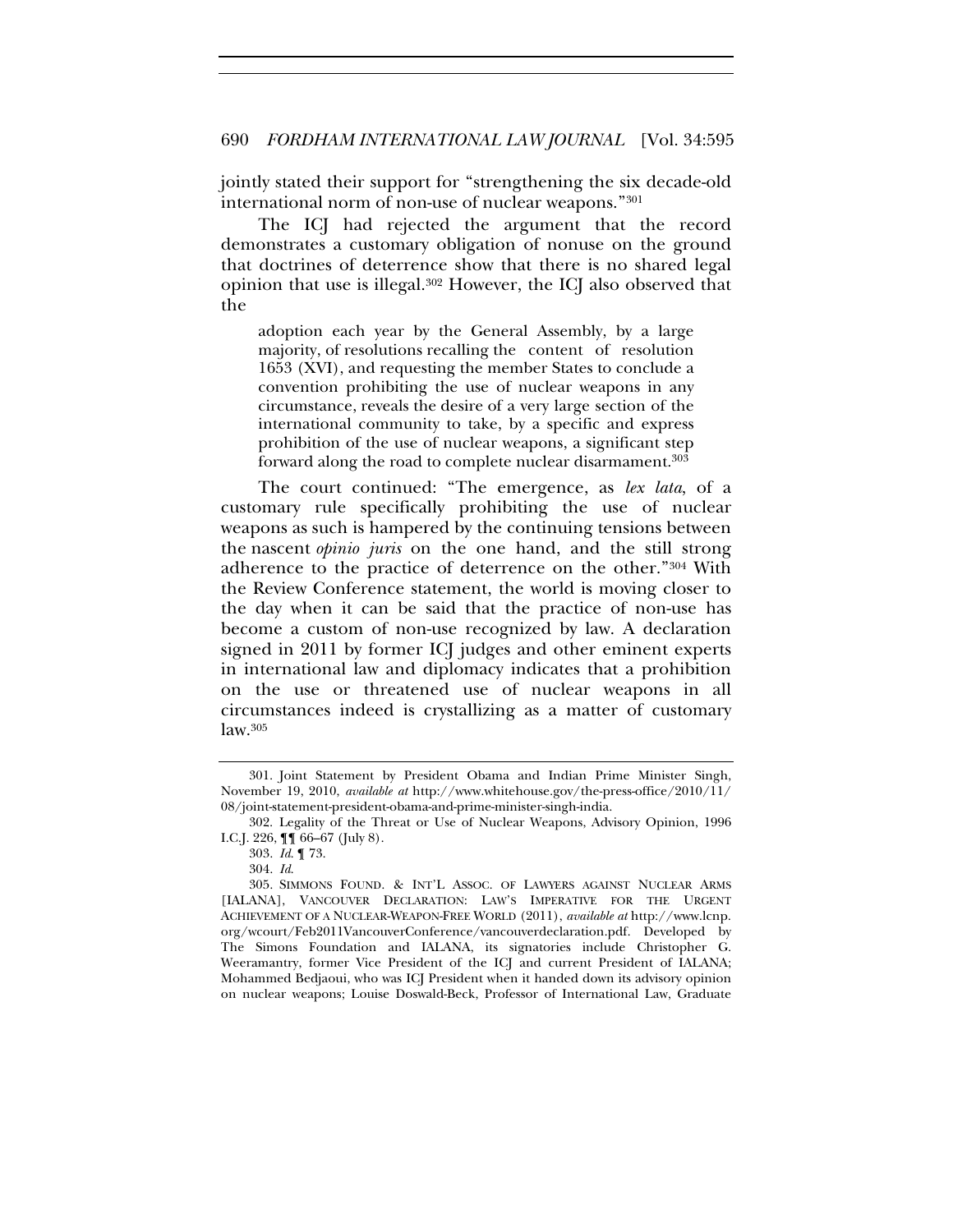#### 2. Implementation of the IHL Commitment

For NPT nuclear weapon states, good faith fulfillment of the commitment to comply with international law, including IHL with respect to nuclear weapons, would be demonstrated in part by visible and conscientious efforts to address the incompatibility of existing doctrines and deployments with the requirements of IHL and to change their policies accordingly.

Implementation of the IHL commitment also demands more expeditious and energetic implementation of the obligation to achieve the global elimination of nuclear weapons through good-faith negotiations. This is the dynamic of what has been called "humanitarian disarmament" as applied to cluster munitions and anti-personnel mines—elimination of inhumane weapons incapable of compliance with IHL306—and was also the logic of the global treaty bans on possession and use of chemical and biological weapons.

The International Committee of the Red Cross has squarely recognized that disarmament is implied by nuclear weapons' incompatibility with IHL and humanitarian values. In an April 2010 statement, ICRC President Jakob Kellenberger said that "*the ICRC finds it difficult to envisage how any use of nuclear weapons could be compatible with the rules of international humanitarian law*."307 He added:

The position of the ICRC, as a humanitarian organization, goes — and must go — beyond a purely legal analysis. Nuclear weapons are unique in their destructive

Institute of International and Development Studies, Geneva, and co-author of a major International Committee of the Red Cross study of international humanitarian law (HENCKAERTS & DOSWALD-BECK, *supra* note 225); Ved Nanda, Evans University Professor, Nanda Center for International and Comparative Law, University of Denver Sturm College of Law; Jayantha Dhanapala, former UN Under-Secretary-General for Disarmament Affairs; and Gareth Evans, QC, former Foreign Minister of Australia who served from 2008-2010 as Co-Chair of the International Commission on Nuclear Nonproliferation and Disarmament. A list of signatories is available at http://www.lcnp.org/ wcourt/Feb2011VancouverConference/signatories32211.pdf.

<sup>306.</sup> *See* KEN BERRY ET AL., MONTEREY INST. OF INT'L STUD., DELEGITIMIZING NUCLEAR WEAPONS: EXAMINING THE VALIDITY OF NUCLEAR DETERRENCE 37–39 (2010), *available at* http://cns.miis.edu/opapers/pdfs/delegitimizing\_nuclear\_weapons\_may\_ 2010.pdf.

<sup>307.</sup> Jacob Kellenberger, President of the Int'l Comm. of the Red Cross, Statement: Bringing the Era of Nuclear Weapons to an End (Apr. 20, 2010), *available at*  http://www.icrc.org/eng/resources/documents/statement/nuclear-weapons-statement-200410 (emphasis added).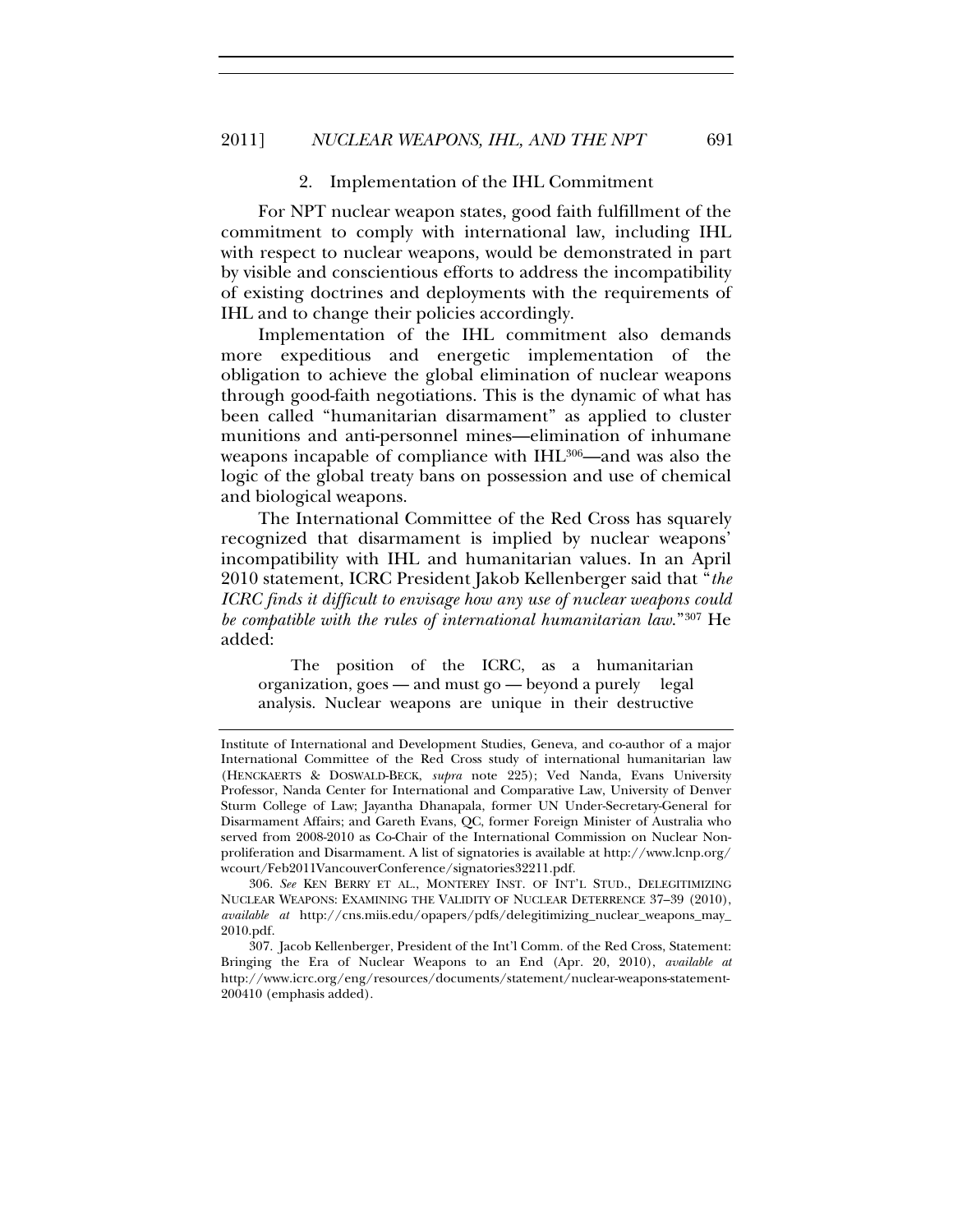power, in the unspeakable human suffering they cause, in the impossibility of controlling their effects in pace and time, in the risks of escalation they create, and in the threat they pose to the environment, to future generations, and indeed to the survival of humanity. The ICRC therefore appeals today to all States to ensure that such weapons are never used again, regardless of their views on the legality of such use.

. . .

*In the view of the ICRC, preventing the use of nuclear weapons requires fulfilment of existing obligations to pursue negotiations aimed at prohibiting and completely eliminating such weapons through a legally binding international treaty***.** It also means preventing their proliferation and controlling access to materials and technology that can be used to produce them.308

The ICJ also effectively recognized the implication. The UN General Assembly asked the court about the legality of the threat or use of nuclear weapons. The court, however, determined that an adequate response to the question required interpretation of the NPT Article VI disarmament obligation. The court declared, with all judges concurring, that there is an "obligation to pursue in good faith and bring to a conclusion negotiations leading to nuclear disarmament in all its aspects under strict and effective international control."309 The court also noted that the "pattern until now has been for weapons of mass destruction to be declared illegal by specific instruments," citing the Biological Weapons Convention and the Chemical Weapons Convention.310

While an in-depth analysis of everything that good faith compliance with the disarmament obligation requires is beyond the scope of this work, $311$  it is sufficient to note that good faith would be demonstrated by implementing NPT commitments agreed at the 2000 and 2010 Review Conferences—among them

<sup>308.</sup> *Id*. (emphasis added).

<sup>309.</sup> *Legality of the Threat or Use of Nuclear Weapons*, 1996 I.C.J. 226, ¶ 105(2)F.

<sup>310.</sup> *Id*. ¶ 57.

<sup>311.</sup> For more detail, see, e.g., John Burroughs, *The U.S. Nuclear Posture Review and International Law*, MICH. INT'L LAW., Summer 2010, at 1, 3–6; John Burroughs, *A Global Undertaking: Realizing the Disarmament Promise of the NPT*, MIDDLE POWERS INITIATIVE BRIEFING PAPER, Jan. 21–22, 2010, *available at* http://www.gsinstitute.org/mpi/pubs/ Atlanta\_Briefing\_Paper\_2010.pdf.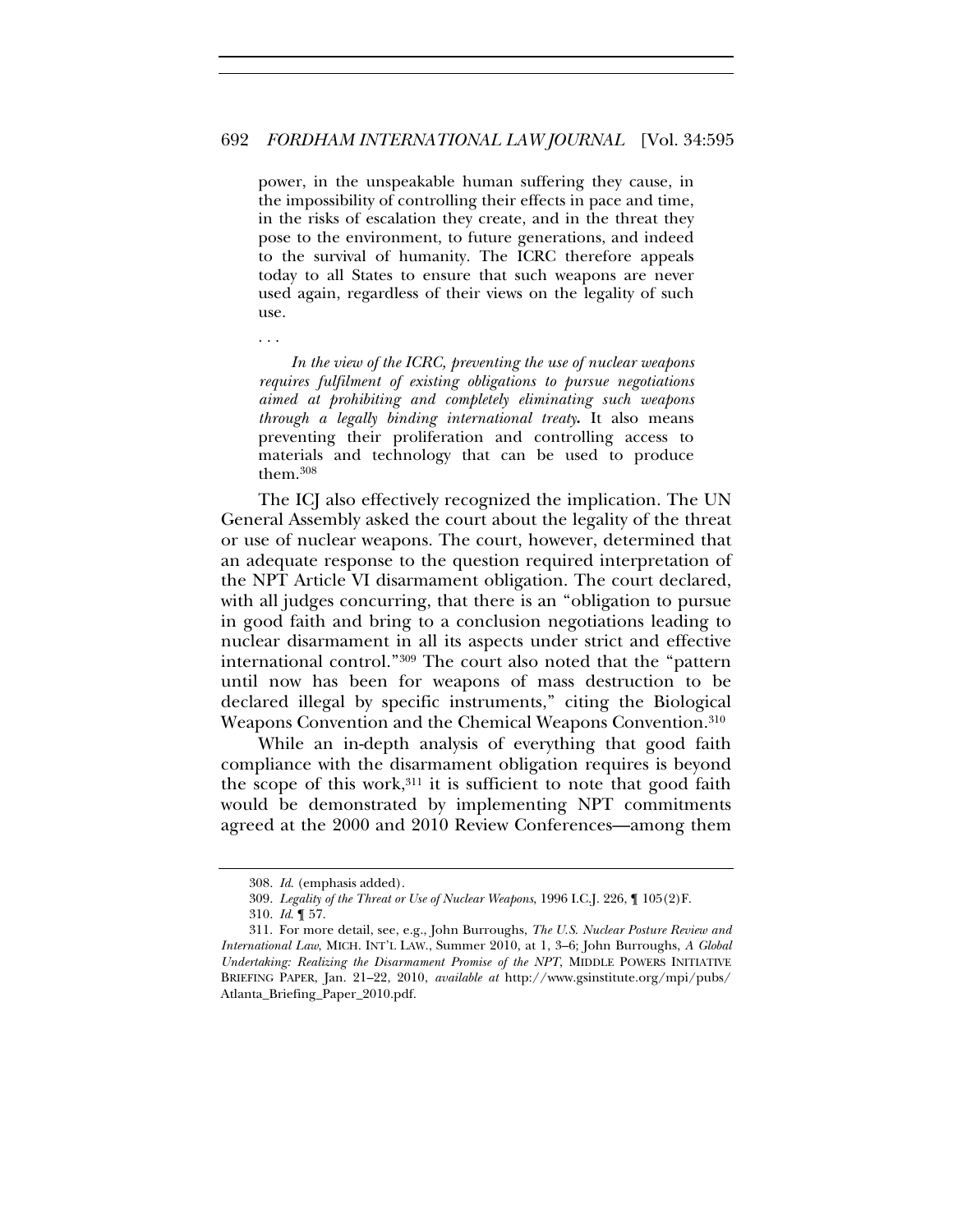bringing the test-ban treaty into force, negotiating a treaty banning production of fissile materials for nuclear weapons, and accomplishing verified, irreversible reductions leading to elimination of all nuclear weapons. Good faith also requires refraining from actions undermining the achievement of the disarmament objective.312

Beyond those steps, good faith would be demonstrated by *commencing* negotiations directly aimed at achieving the global elimination of nuclear weapons through a multilateral agreement.313 That is a process called for by a large majority of the world's states in the UN General Assembly314 and in NPT review proceedings, but so far refused by the NPT nuclear weapon states except China. Encouragingly, though, in the 2010 NPT action plan on nuclear disarmament, the nuclear weapon states agreed to the following provision which at least recognizes the need for a comprehensive approach:

The Conference calls on all nuclear-weapon states to undertake concrete disarmament efforts and affirms that all States need to make special efforts to establish the necessary framework to achieve and maintain a world without nuclear weapons. The Conference notes the five-point proposal for nuclear disarmament of the Secretary-General of the United Nations, which proposes, inter alia, consideration of negotiations on a nuclear weapons convention or agreement on a framework of separate mutually reinforcing instruments, backed by a strong system of verification.<sup>315</sup>

<sup>312.</sup> In the NPT context, Judge Bedjaoui explained, good faith proscribes "every initiative the effect of which would be to render impossible the conclusion of the contemplated disarmament treaty" eliminating nuclear weapons globally pursuant to Article VI. Keynote Address, *supra* note 291, at 22. Modernization of nuclear forces and infrastructure by the United States and other states with nuclear arsenals, especially absent serious multilateral efforts at negotiating nuclear disarmament, would seem to fall under this proscription.

<sup>313.</sup> *See* IALANA & INT'L HUMAN RIGHTS CLINIC AT HARVARD LAW SCH., GOOD FAITH NEGOTIATIONS LEADING TO THE TOTAL ELIMINATION OF NUCLEAR WEAPONS: REQUEST FOR AN ADVISORY OPINION FROM THE INTERNATIONAL COURT OF JUSTICE 25 (2009), *available at* http://lcnp.org/disarmament/2009.07.ICJbooklet.pdf [hereinafter GOOD FAITH NEGOTIATIONS].

<sup>314.</sup> *See, e.g.*, G.A. Res. 64/55, U.N. Doc. A/RES/64/55 (Dec. 2, 2009).

<sup>315.</sup> *Final Document*, *supra* note 15*,* at 20, I(B)(iii). For Ban Ki-moon's remarks first setting out his proposal for nuclear disarmament, see Ban Ki-Moon, Secretary-General, United Nations, Address to the East-West Institute: The United Nations and Security in a Nuclear-Weapon-Free World (Oct. 24, 2008), *available at* http://www.un.org/News/ Press/docs/2008/sgsm11881.doc.htm.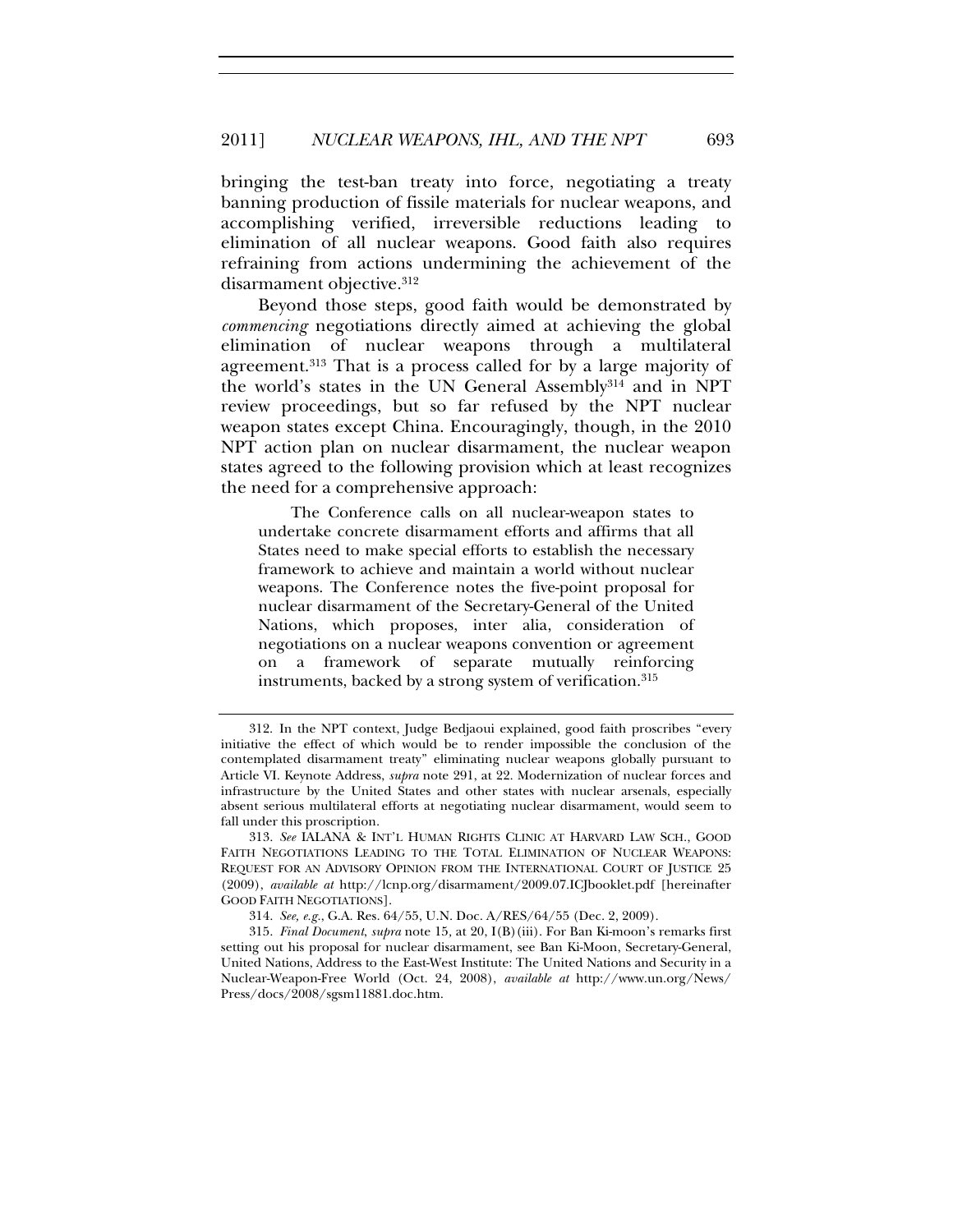Once negotiations, of whatever kind, are commenced, they must be *conducted* in good faith. That requires making the negotiations meaningful, showing willingness to compromise, avoiding delay, and generally negotiating with a genuine intent to achieve a positive result.316 Indeed, the ICJ held that the disarmament obligation encompasses both conduct and result.317 States must not only negotiate with serious efforts to achieve the elimination of nuclear weapons but must actually achieve that result.

It is high time that debate focuses on the best way to achieve the global elimination of nuclear weapons in the most expeditious, thorough, and practical manner. The question now is not whether, but how. The Secretary-General's proposal brings a new clarity to the debate.

### *CONCLUSION*

Weapons are intended to protect that which society values, including morality and law. Because of their indiscriminate effect and overwhelming destructive capacity, nuclear weapons can hardly be reconciled with the most basic values of civilization. It is incoherent to plan for the use of nuclear weapons and even threaten to use them even if the only purpose is allegedly to prevent their use. Such a practice is not only unstable but intrinsically violates the highest values society seeks to protect.

It is not hyperbole to say that the challenge to human civilization presented by nuclear weapons may be the consummate test of the human race's ability to survive. The very existence of nuclear weapons requires that human societies both the most technologically efficient and affluent of societies and societies still struggling to establish their place in the world—overcome the historical and contemporary human burden of aggression and tribalism. Containing the dangers of such human dynamics is one of the purposes of law.

Pursuing peace and security based on the rule of law is necessary for any just society. International humanitarian law is an existing body of law universally recognized as necessary to

<sup>316.</sup> *See* GOOD FAITH NEGOTIATIONS, *supra* note 313, at 30–31.

<sup>317.</sup> Legality of the Threat or Use of Nuclear Weapons, Advisory Opinion, 1996 I.C.J. 226, ¶ 99 (July 8).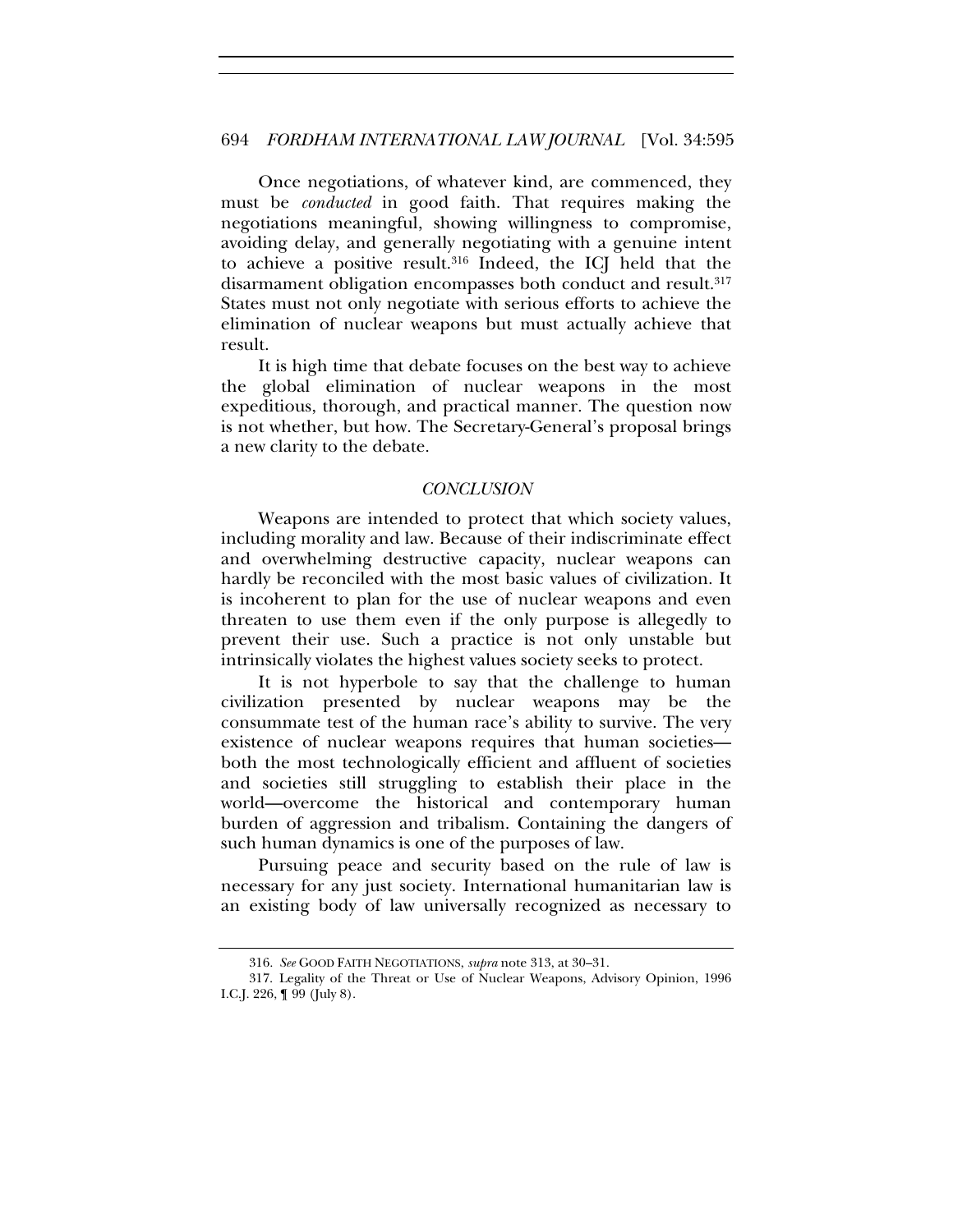limit war and preserve the possibility of a just peace. That law must now be rigorously applied to nuclear weapons. Some are satisfied that, because they imagine there are uses of nuclear weapons that do not violate IHL, the law need not be applied to the main contemplated uses of nuclear weapons. This is akin to making the exception the basis for establishing a norm.

As this Article systematically demonstrates, it is only a cognitively creative exception to real-world practice that can even describe an instance in which the use of a nuclear weapon would not violate IHL. Is it not time that the nations and people of the world demanded that states with nuclear weapons bring their practices into strict compliance with the law? A first step would be a public disclosure of the actual targeting of the weapons and the impacts that uses would have, followed by a rigorous adjustment to eliminate all uses that violate the standards of IHL. Such steps would surely invigorate the security enhancing process of moving rapidly to a nuclear-weapons-free world.

As long as powerful states pursue international peace and security as well as their own national interests through threatening the use of nuclear weapons, and as other less economically and politically developed states seek nuclear weapons as an "equalizer" to hold more powerful states at bay, the specter of the use of these weapons, with potentially apocalyptic results, will remain, threatening the survival of human civilization. Not only is this unacceptably risky, but it is also being done in contravention of that which society is allegedly protecting: civilized values and institutions.

World leaders are increasingly articulating aspirations to obtain the peace and security of a nuclear-weapons-free world. The legal basis of this pursuit is compelling, and there are increasing dangers of proliferation with the spread of nuclear technology. These dynamics make this an opportune moment. The required tools to effectively reign in the hazard—IHL and the verification techniques, law, and institutions used for nuclear arms control and for elimination of other weapons—exist. It is time these tools are used. Lawyers and citizens, states and statesmen, peoples and leaders from countries big and small, must find the wisdom to see that the use and threat of use of nuclear weapons is unlawful under long-established principles of international law and is morally and humanly unacceptable. They